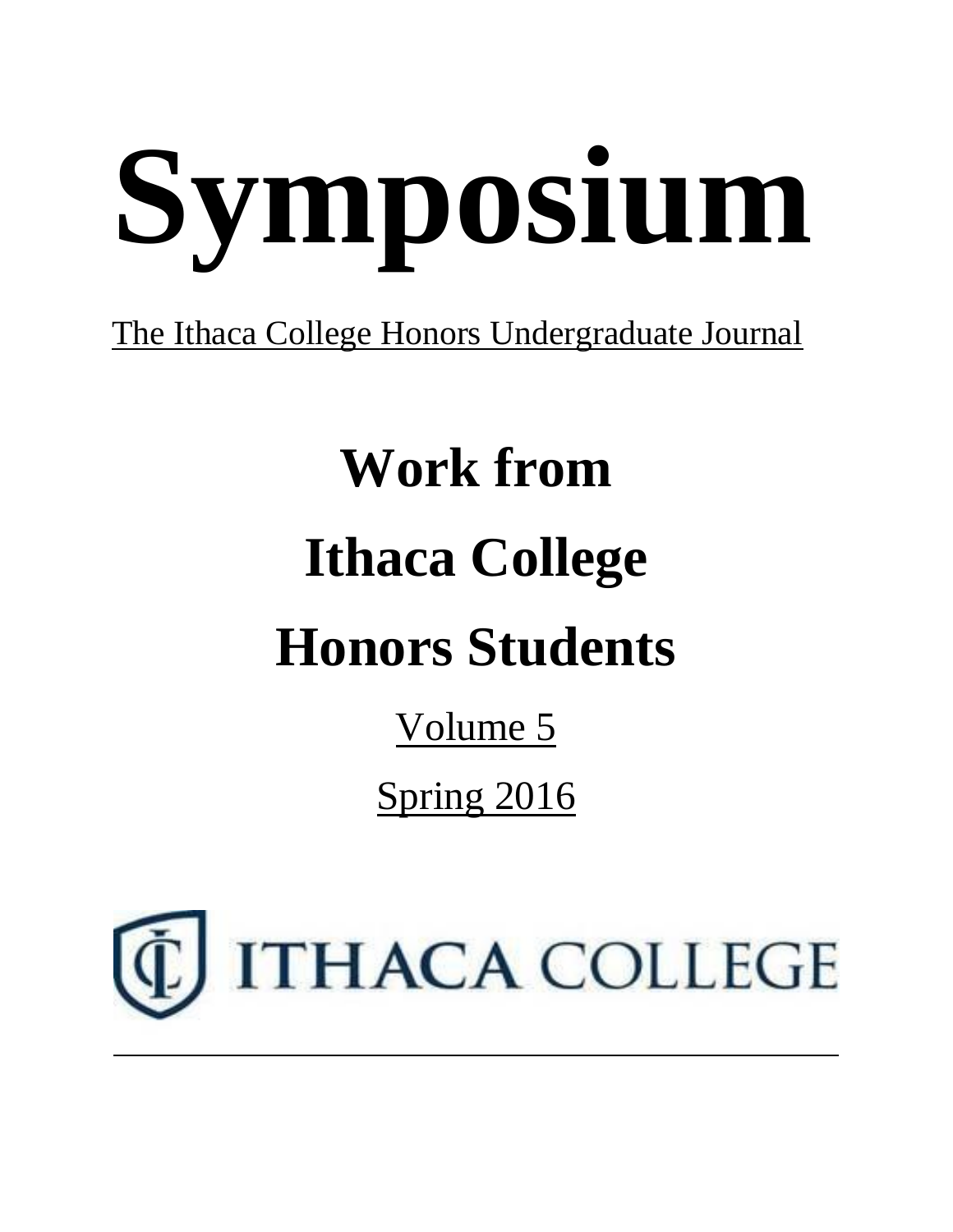## Table of Contents

| "College Major and Non-Medical Use of Prescription ADHD Medication"                 |
|-------------------------------------------------------------------------------------|
| "Nameless: personal essay on internalized patriarchal standards"                    |
| "The United States' Foreign Policy Towards the Starving Armenians: Guilty of        |
| Hiding Evidence of a Genocide"                                                      |
|                                                                                     |
| "Don't Take the Extra Chicken Patty"                                                |
|                                                                                     |
| "How Gendered and Non-Gendered Grammar Structures Correlate to Semantic<br>Thought" |
|                                                                                     |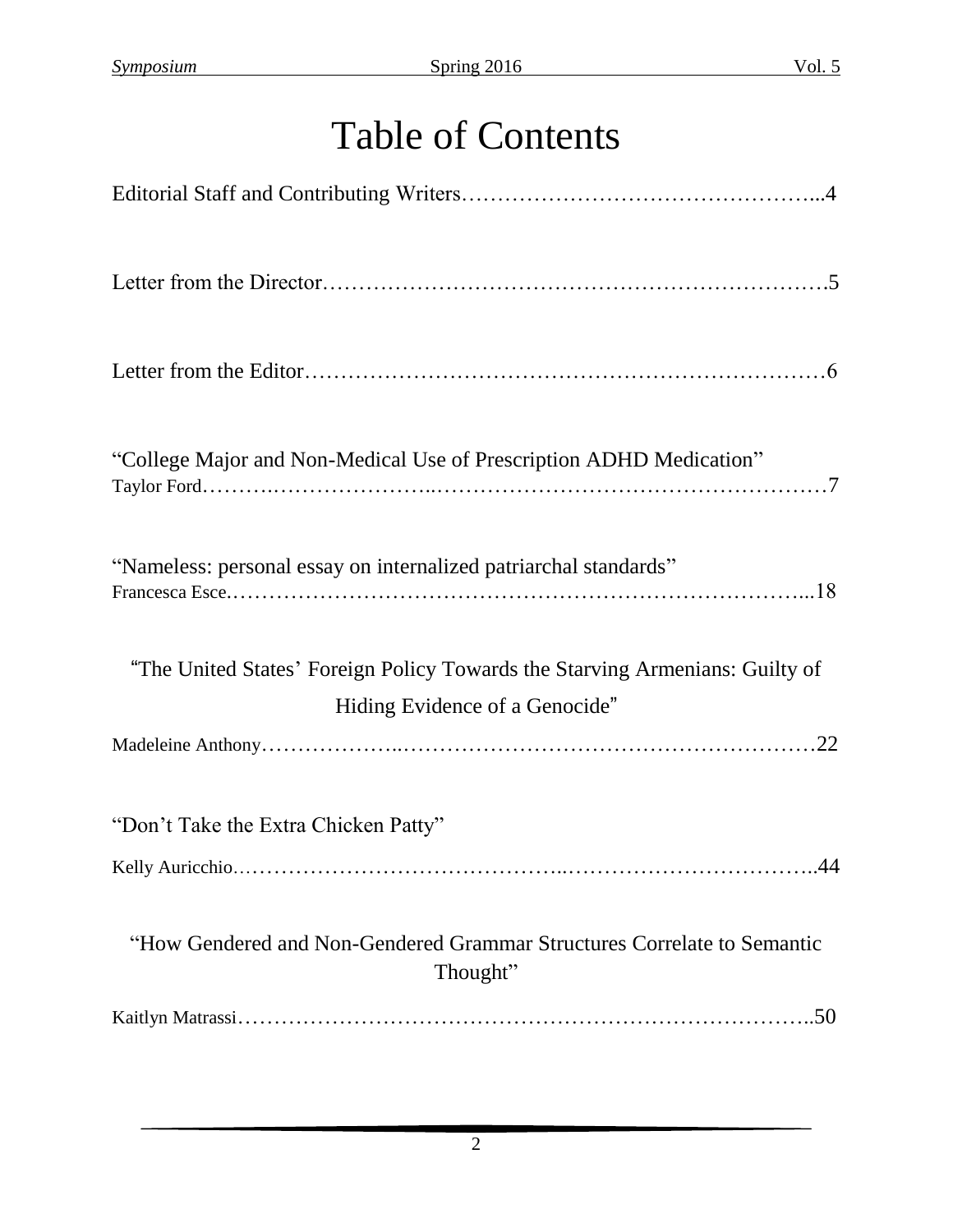| "Barbarella v. Buffy the Vampire Slayer: Virginity in Their Intergalactic and                             |
|-----------------------------------------------------------------------------------------------------------|
| Supernatural Worlds"                                                                                      |
|                                                                                                           |
| "Humanization Over Domination: Dialogue Through Love as a Process<br>for Liberation in the United States" |
|                                                                                                           |
| "A Recurring Death: A Close-Read of Emily Dickinson's Poem #340"                                          |
| "The Sound of Music: Reconstructing the musical Soundscape of the Maya"<br>.95                            |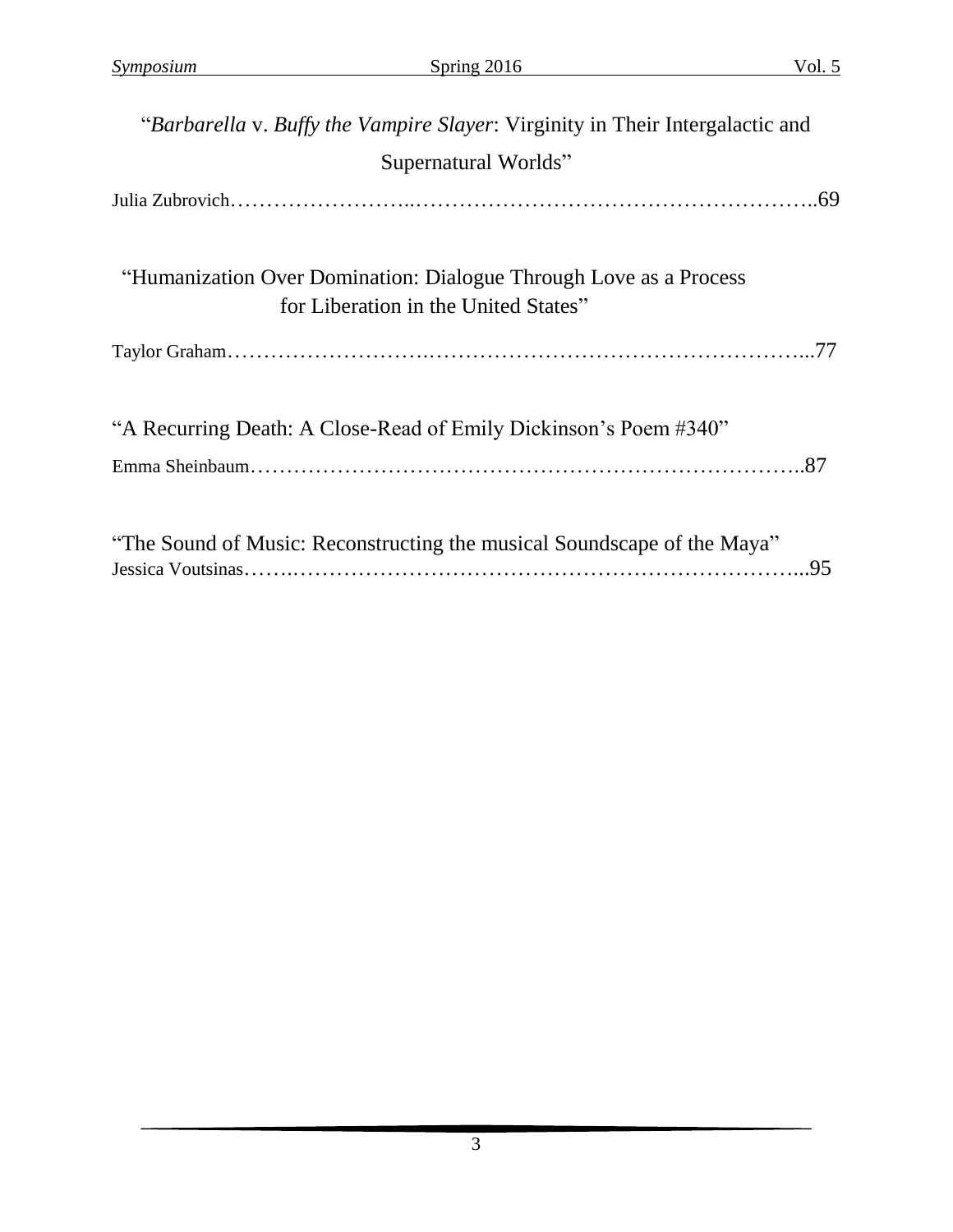## Contributing Authors

Taylor Ford

Francesca Esce

Madeleine Anthony

Kelly Aurrichio

Kaitlyn Matrassi

Julia Zubrovich

Taylor Graham

Emma Sheinbaum

Jessica Voutsinas

## Editorial Staff

Faculty Advisor: Dr. Thomas J. Pfaff

Editor-in-Chief: Emily Martin

Associate Editors: Kelly Auricchio, Addison Dlott, Erin Dubots, Kayla

Dwyer, Nicholas Floros, Sophia Hebert, Emily Renne, Emma

Sheinbaum and Jennifer Walsh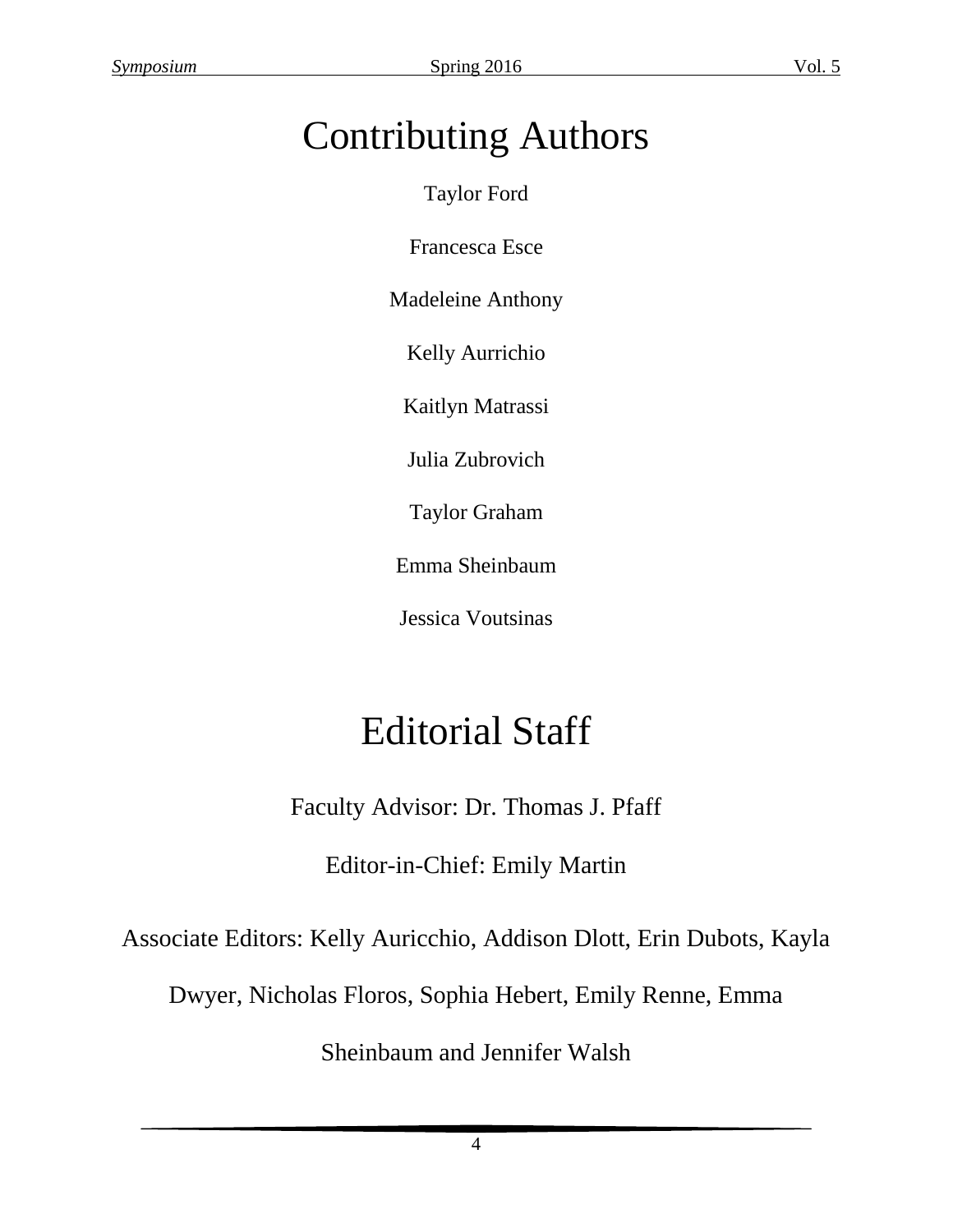## Letter from the Director

#### Dear Readers,

We all know that the second half of the spring semester is the busiest of the academic year. As it winds down, I get the pleasure of seeing the new issue of *Symposium* first and writing this letter. I'm amazed that the editorial staff can produce such an impressive journal during such a busy time of the year.

The fifth installment of *Symposium* sets a record for length, coming in at over 100 pages. Apparently Honors students don't have an issue with writing. The nine authors that make up this issue is the second largest number of contributors behind volume 2 which had 10 authors, but only managed to fill a mere 75 pages.

The breadth, depth, and seriousness of this issue is extremely impressive and speaks to the ambitions of students in the Honors Program. In one journal we have articles on drug use, genocide, and grammar structures. Readers will find p-values and a poem as well as music and math. There are important social issues to contemplate such as wasted food, virginity, and humanization. The journal contains personal essays (Nameless is a must read) and research articles. Nowhere else on campus but Honors will you find a group of dedicated writers and editors that are able to produce such a remarkable journal.

I want to thank Emily, the rest of the editorial staff, and the contributors for making it so easy to be proud to be the director of the Honors Program. As soon as we are all done reading this volume, we will be looking forward to next one.

Cheers,

Thomas 5 Plat

Thomas J. Pfaff Director, Ithaca College Honors Program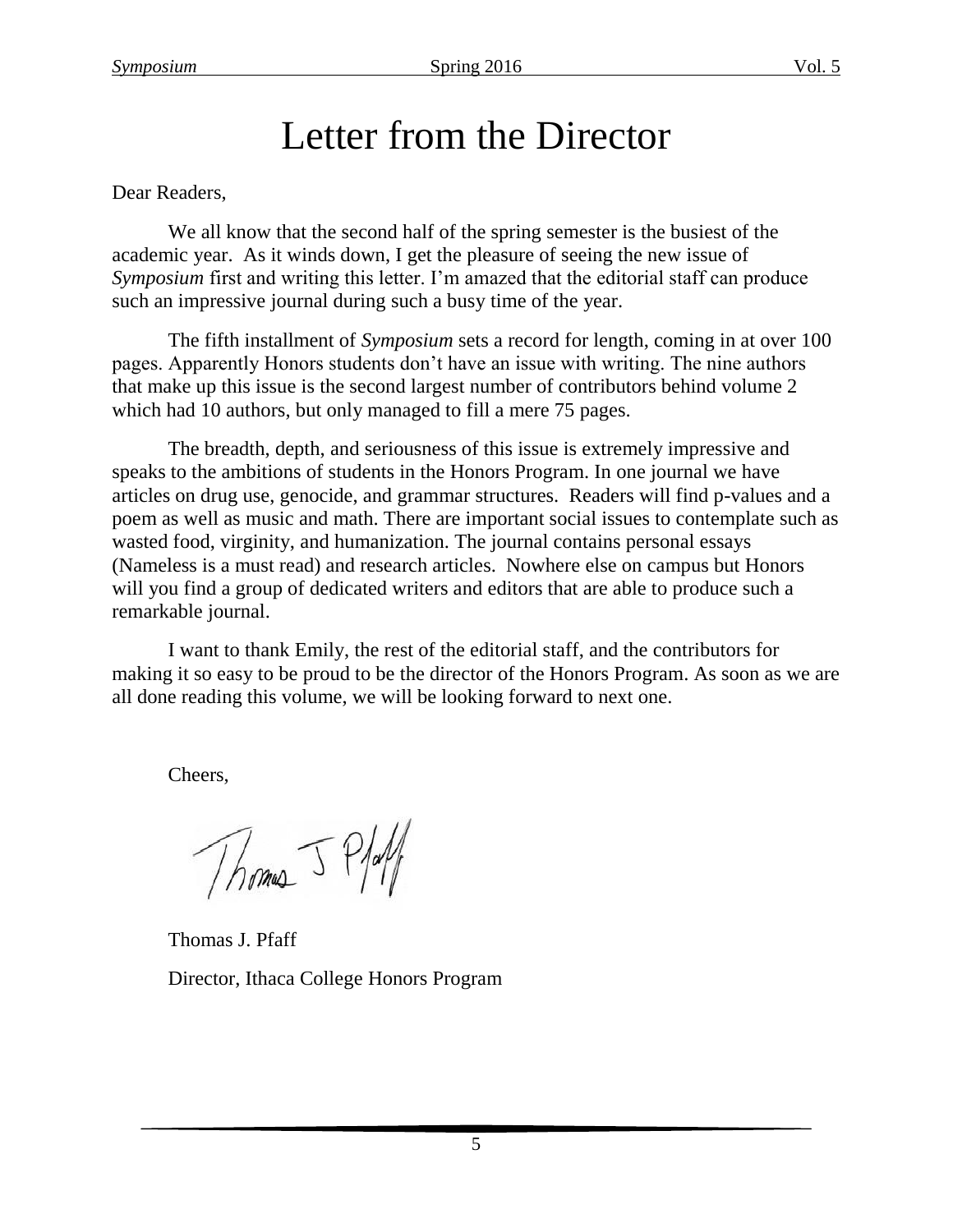## Letter from the Editor

Dear Readers,

I am excited to present to you with the fifth volume of *Honors Symposium Journal* for the  $2015 - 2016$  academic year!

First and foremost, I would like to extend a huge thank you to Honors Program Director, Thomas Pfaff, for his constant support and excitement about *Symposium*. I have no doubt that *Symposium* would not be possible without Tom's guidance.

To Kelly Auricchio, Addison Dlott, Erin Dubots, Kayla Dwyer, Nicholas Floros, Sophia Hebert, Emily Renne, Emma Sheinbaum and Jennifer Walsh, thank you for your dedication to this publication. *Symposium* would not exist were it not for their hard work and the many hours they have spent working as an editorial board. Their excitement, humor, and devotion to this publication has made this year's *Symposium* the best one I have published yet. It has truly been an honor to work with these amazing individuals.

This year, the submissions we received reflected a wide array of work from very different disciplines with each piece offering a distinct writing style. The editorial board decided to continue to place less of an emphasis on research, and more of an emphasis on creative, scholarly work to create a more diversified journal.

As you read through these scholarly musings, we hope that you learn something new from your peers, you are inspired to explore a new area of interest, or that you are moved to submit your own work next year.

We hope you enjoy the fifth volume of the *Symposium*! Unfortunately, the time has come for me to leave the leadership of the *Honors Symposium Journal* to the capable hands of our new Editor-in-Chief, Emma Sheinbaum. I have no doubt she will bring you another installment of this wonderful journal next year! I have had the privilege of working on the *Symposium* board for three years and serving as editor-in-chief for two. I will truly miss contributing to this publication and working with such bright and motivated individuals.

Best,

Emily Manin

Emily Martin

Editor-in-Chief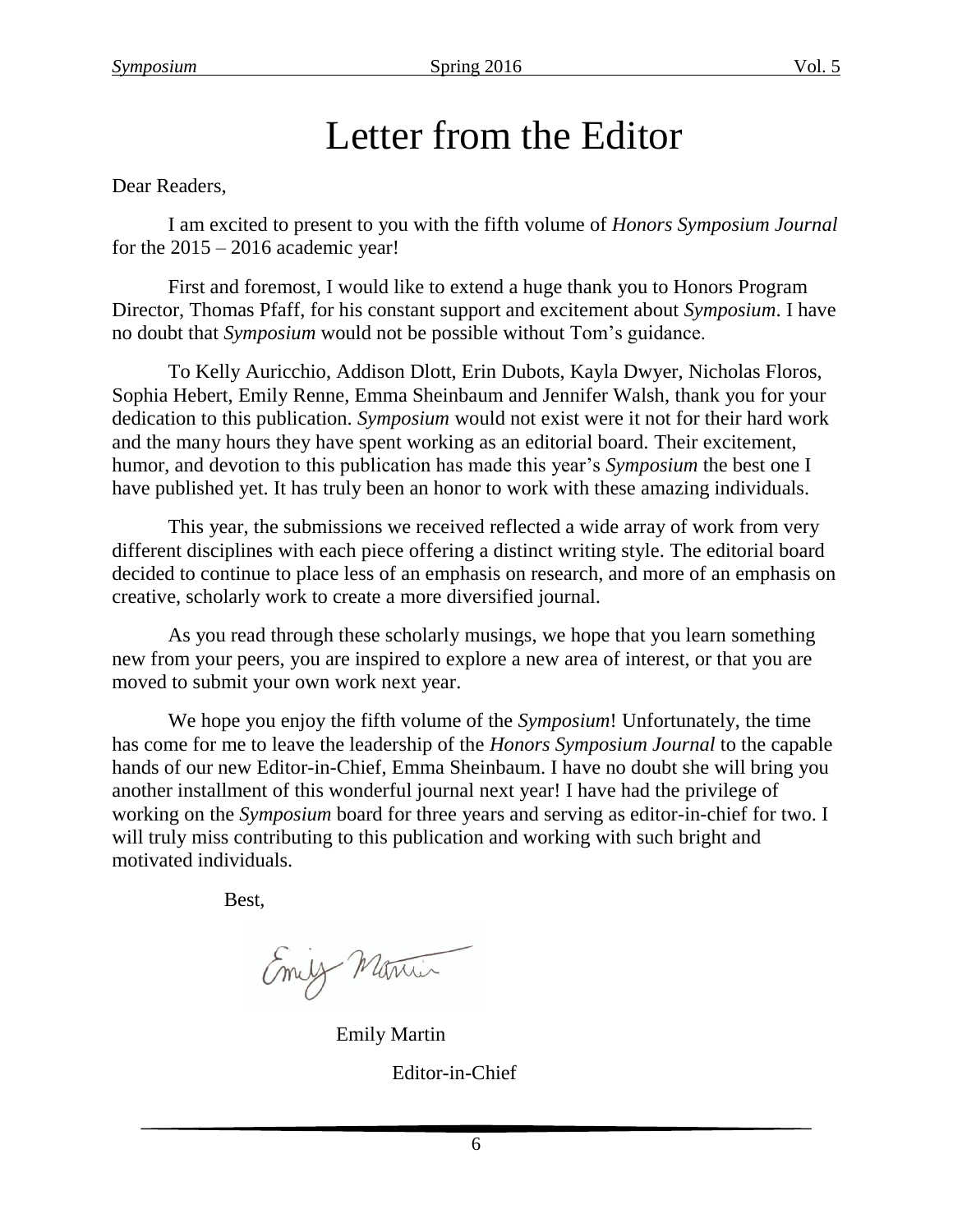## College Major and Non-Medical Use of Prescription ADHD Medication By Taylor Ford

#### **Introduction**

In the United States, a vast number of people are diagnosed with attentiondeficit/hyperactivity disorder, commonly referred to as ADHD. In 2011, more than one in ten children between the ages of 4 and 17 was diagnosed as having ADHD (Visser et al., 2013). Not surprisingly, there have been a number of prescription medications developed or adapted to treat this condition. The most common type of ADHD medication is the prescription stimulant. This category includes drugs such as Adderall, Ritalin, Concerta, and Vyvanse. These medications help ADHD patients by increasing their focus and attention span. However, because they are stimulants, some of them even amphetamines, these drugs can also be easily misused. The Drug Enforcement Agency classifies prescription stimulants as Schedule II drugs, meaning that they have "a high potential for abuse...with use potentially leading to severe psychological or physical dependence. These drugs are also considered dangerous" (DEA). Indeed, as we will see, these drugs are often consumed in an illicit manner. In this context, illicit use means one of two things: the individual is either taking a medication that was not prescribed to them, or if it is from their own prescription, the individual is taking medication in a manner not prescribed by their doctor, such as taking it in higher doses than they're prescribed. Illicit use is referred to as nonmedical use; these two terms should be seen as interchangeable.

The phenomenon of illicit use of prescription ADHD medication is something that many Americans are familiar with, particularly in the context of college students and their use of socalled "study drugs." However, there are a number of potential issues that can come with this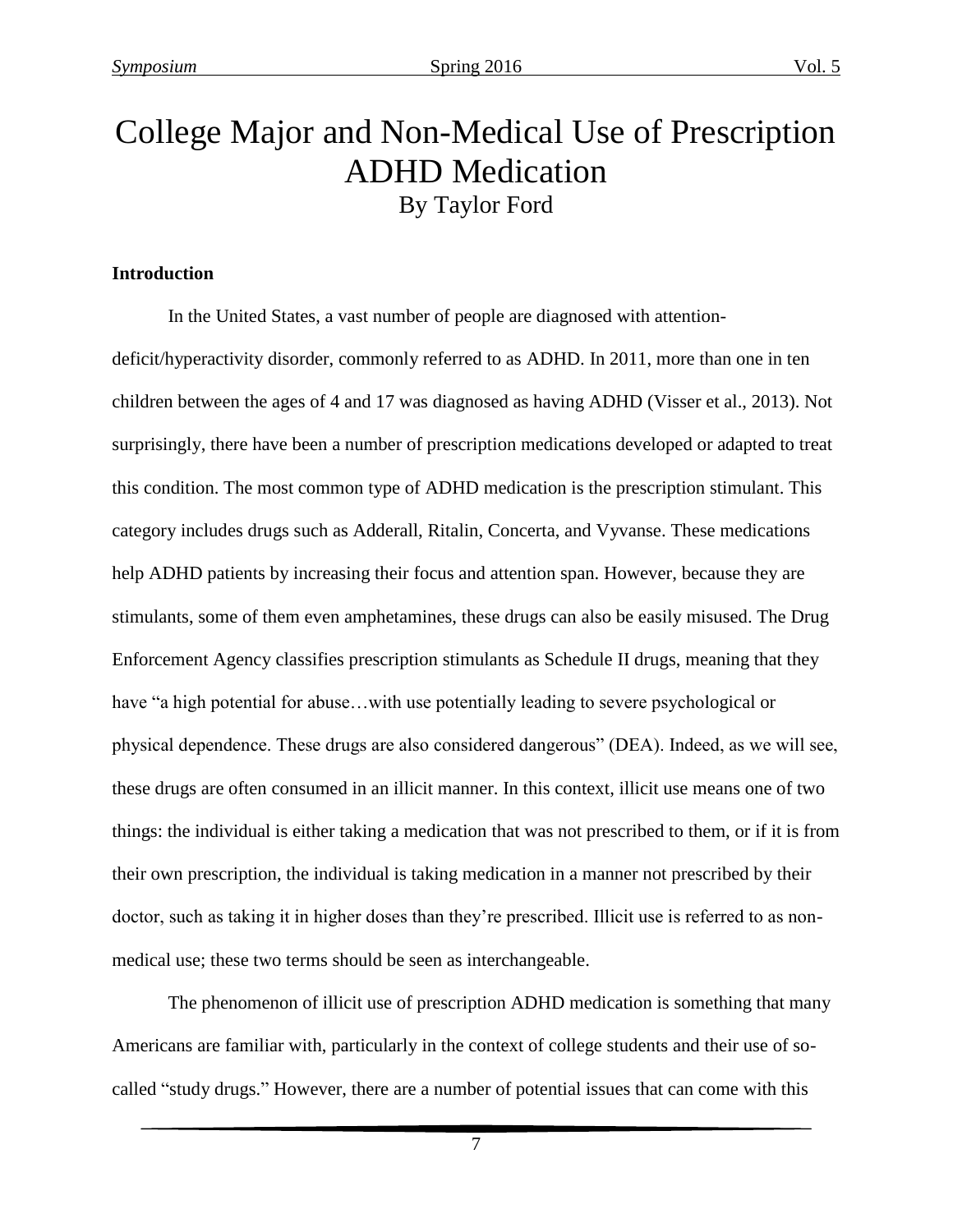type of use, including health problems, financial costs, and entanglement in the criminal justice system.

The purpose of this project was to study the ways in which illicit use of prescription ADHD medication is patterned. Past studies have shown that there are a number of risk factors for non-medical use of these drugs, including patterns along lines of race, gender, academic performance, and participation in athletics. However, there has been little investigation into the connection between a student's area of study and the decision to illicitly use prescription ADHD medication. This is important because the major of a student may play a role in determining whether individuals engage in the non-medical use of prescription ADHD medication. By determining the degree to which area of study can predict illicit use of these medications, we can better understand what drives individuals to this use. This study explores a possible connection between college major and non-medical use of ADHD drugs, as well as further testing the correlations that have been established by prior research. This paper focuses on cross tabulation analysis used to demonstrate the differences in rates of use among different demographic groups.

#### **Literature Review**

Sociologists and scholars of public health have begun to study the phenomenon of illicit use of prescription ADHD medication among college students—a type of drug use that has become prevalent in the last 10-15 years. Previous research has indicated that this use is relatively widespread, with estimates ranging from 8.1% of college students, to as much as 30% (Gallucci, Usdan, Martin, and Bolland, 2014; McCabe, Teter, and Boyd, 2006)). Studies of this nature have also revealed that certain segments of the population are at an increased risk of this use. Men use at substantially higher rates than women (McCabe, Teter, and Boyd, 2006;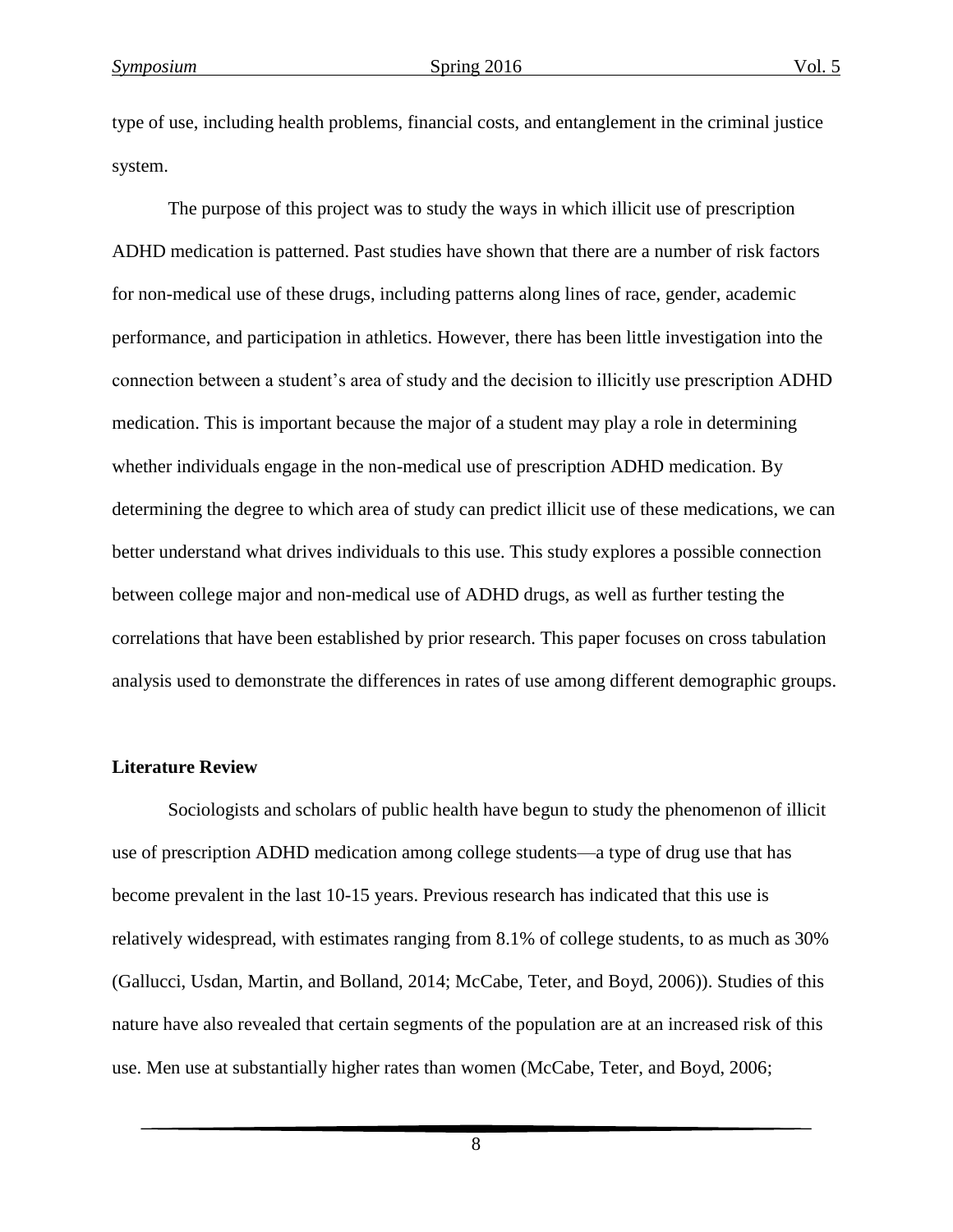Shillington, 2006). White students use at a higher rate than non-white students (McCabe, Teter, and Boyd, 2006; Shillington, 2006). One of the strongest predictors of use has been participation in Greek social life—with those students who are members of fraternities or sororities using substantially more than their peers who are not members of these organizations (Gallucci et al., 2014; Rabiner et al. 2010).

Prior research has also examined motivations for use. Studies have identified enhancing academic performance to be the primary motivation for illicit use of prescription ADHD medication. However, recreational use has also been found to be a motivation—students may consume ADHD medication in a social setting to allow them to stay awake longer or consume more alcohol than they would be able to without the assistance of amphetamines (DuPont et al., 2008; White et al., 2006).

#### **Methods**

This project was approved by the Institutional Review Board at Ithaca College, and was carried out using survey methodology. A survey was distributed electronically via email to a random sample of 500 Ithaca College students. This is an appropriate sample, because the research question specifically deals with the behavior of college students, and not a wider population. The survey collected demographic information about respondents, such as their age, gender, race, class year, and area of study. The variable area of study was operationalized by sorting students into their respective schools within Ithaca College with students who are currently undeclared or exploratory in their own category. Additionally, respondents were asked about their use of prescription ADHD medication—including whether or not they had ever been prescribed them, whether they followed the directions for their own prescription, and whether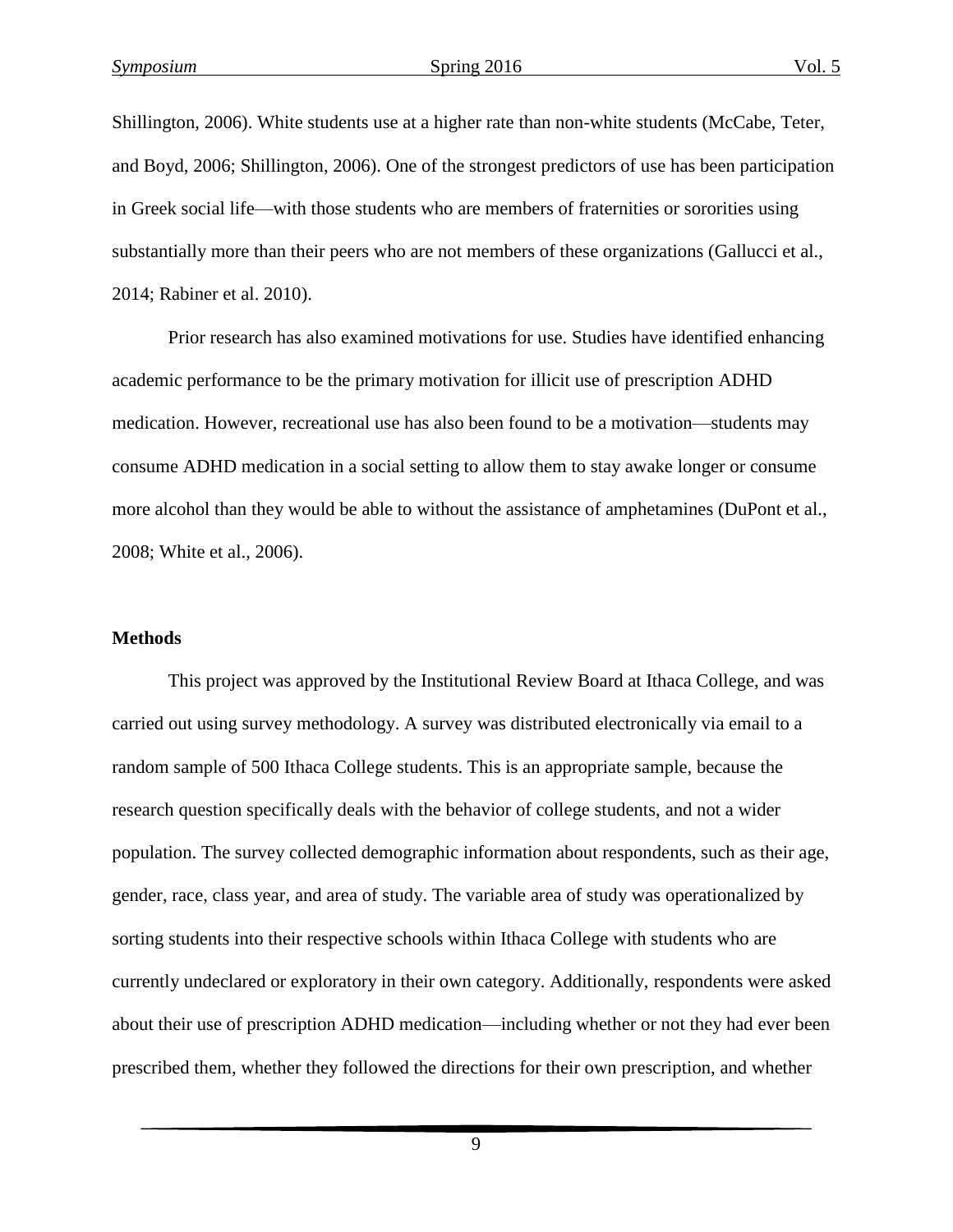they had ever taken ADHD medication that was not prescribed for them. They were asked about whether or not they had engaged in these behaviors and about their frequency in the last year. Survey respondents were also questioned about their motivations for engaging in this use, and their beliefs in the efficacy of ADHD medication to increase academic performance. The response rate was 17.8%.

#### **Hypotheses**:

Ho1: Between 20% and 30% of Ithaca College students will engage in the non-medical use of prescription ADHD medication.

Ho2: Men will use prescription ADHD medication illicitly at a higher rate than women.

Ho3: Whites will use prescription ADHD medication illicitly at a higher rate than other races.

Ho4: Students who play college sports will use prescription ADHD medication at a higher rate than those who don't play college sports.

Ho5: Students who engage in non-medical use of prescription ADHD medication will primarily report that their motive for use is to increase academic performance.

Ho6: Students in the Business School will use prescription ADHD medication illicitly at a higher rate than average students.

Ho7: Students in the School of Music will use prescription ADHD medication non-medically at a lower rate than average students.

Ho8: A majority of students will feel that prescription ADHD medication is 'moderately' or 'substantially' effective at improving academic performance.

Ho9: Students who are members of fraternities or sororities will use prescription ADHD medication at a higher level than students who are not members of these organizations.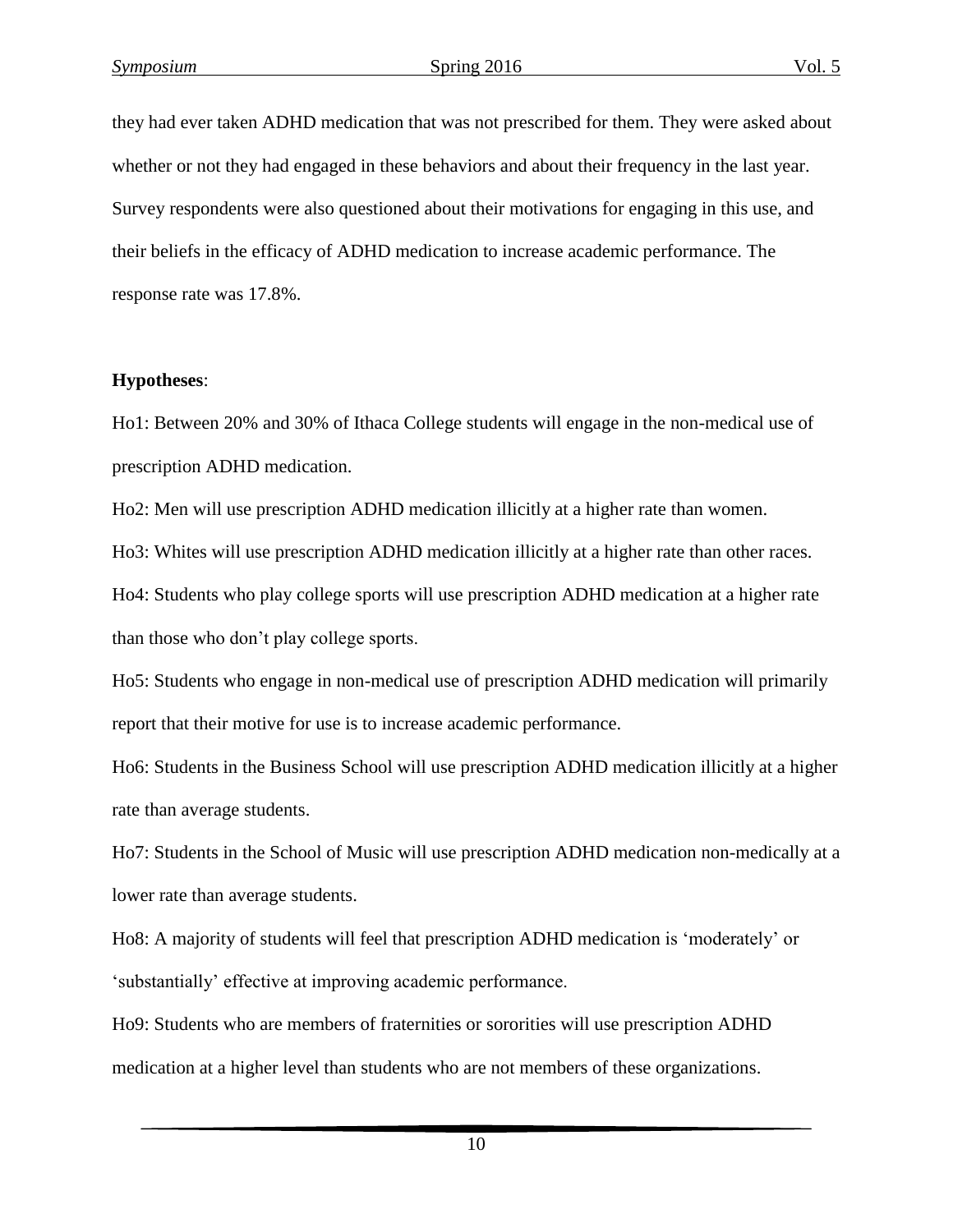#### **Results**:

| Table 1- Summary Statistics of Sample |  |  |
|---------------------------------------|--|--|
|                                       |  |  |

| Demographic Information                                                                                              |       |
|----------------------------------------------------------------------------------------------------------------------|-------|
| <b>Total Respondents</b>                                                                                             | 89.0  |
| Respondents Female (%)                                                                                               | 65.2  |
| Respondents Male (%)                                                                                                 | 34.8  |
| Respondents White (%)                                                                                                | 80.9  |
| Respondents Non-White (%)                                                                                            | 19.1  |
| Class Year (%)                                                                                                       |       |
| Freshmen                                                                                                             | 64.0  |
| Sophomore                                                                                                            | 34.8  |
| Junior                                                                                                               | 1.1   |
| Senior                                                                                                               | 0.0   |
| Area of Study (By School)                                                                                            |       |
| Undeclared/Exploratory                                                                                               | 16.9% |
| <b>Humanities and Sciences</b>                                                                                       | 18%   |
| Health Science and Human Performance                                                                                 | 16.9% |
| Music                                                                                                                | 10.1% |
| Communications                                                                                                       | 30.3% |
| <b>Business</b>                                                                                                      | 7.9%  |
| <b>Use of ADHD Medication</b>                                                                                        |       |
| Respondents Who Have Used ADHD Medication (Medically or<br>Non-Medically)                                            | 31.4% |
| Respondents Who Have Used ADHD Medication Illicitly                                                                  | 22.5% |
| % of Respondents Who Are Or Have Ever Been Prescribed ADHD<br>Medication                                             | 16.9% |
| <b>Motivations and Opinions</b>                                                                                      |       |
| % of Illicit Users Who Reported Using to Increase Academic<br>Performance                                            | 81.3  |
| % of Users Who Believe Prescription ADHD Medications<br>"Moderately" or "Substantially" Improve Academic Performance | 75.9  |

This data demonstrates that a substantial number of students at Ithaca College engage in the illicit use of prescription ADHD medication. 22.5% of respondents had either taken medication that was prescribed to someone else, or taken medication that was prescribed to them in a way inconsistent with their doctor's instructions. Ho1 , predicting a rate of use between 20 and 30%,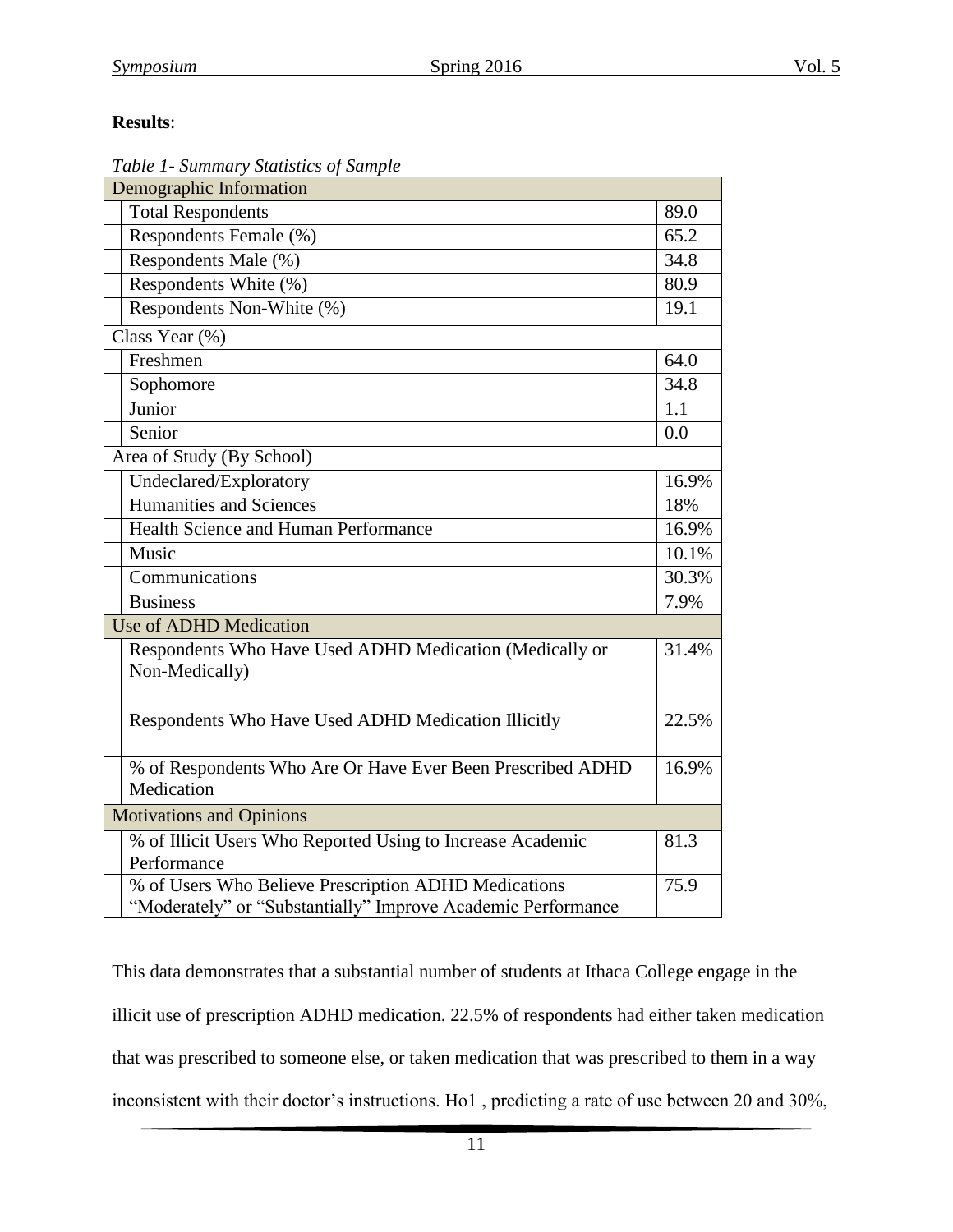is supported. Illicit use was strongly patterned by gender, with men using at a much higher rate than women. 38.7% of male students reported using ADHD medication illicitly, while only 13.8% of women did. This difference was statistically significant, thus supporting Ho2.

|                              |                          | Rate of Use $(\% )$ | N              |
|------------------------------|--------------------------|---------------------|----------------|
| Gender**                     |                          |                     |                |
|                              | Men                      | 38.7                | 31             |
|                              | Women                    | 13.8                | 58             |
| Race                         |                          |                     |                |
|                              | White                    | 19.4                | 72             |
|                              | Non-White                | 35.3                | 17             |
| Area of Study* (By School)   |                          |                     |                |
|                              | <b>Business</b>          | 57.1                | $\overline{7}$ |
|                              | Communications           | 18.5                | 27             |
|                              | Health Science and Human | 6.7                 | 15             |
|                              | Performance              |                     |                |
|                              | Humanities and Sciences  | 18.8                | 16             |
|                              | Music                    | 0.0                 | 9              |
|                              | Undeclared/Exploratory   | 46.7                | 15             |
| <b>Sports Participations</b> |                          |                     |                |
|                              | Athletes                 | 23.5                | 34             |
|                              | Non-Athletes             | 21.8                | 55             |
|                              | **p<.01<br>*p<.05        |                     |                |

*Table 2- Comparison of Illicit ADHD Medication Use by Group*

Differences on the basis of race are somewhat nuanced. 19.4% of white students reported engaging in the illicit use of prescription ADHD medication, while 35.3% of non-white students reported the same behavior. But this difference was not statistically significant, as the possibility that this relationship was due to chance could not be ruled out. Thus, Ho3 is not supported. However, when types of illicit use are broken down, there is a statistically significant difference on the basis of race. 35.3% of non-white students reported taking medication prescribed for someone else, while only 13.9% of white students reported engaging in this behavior. This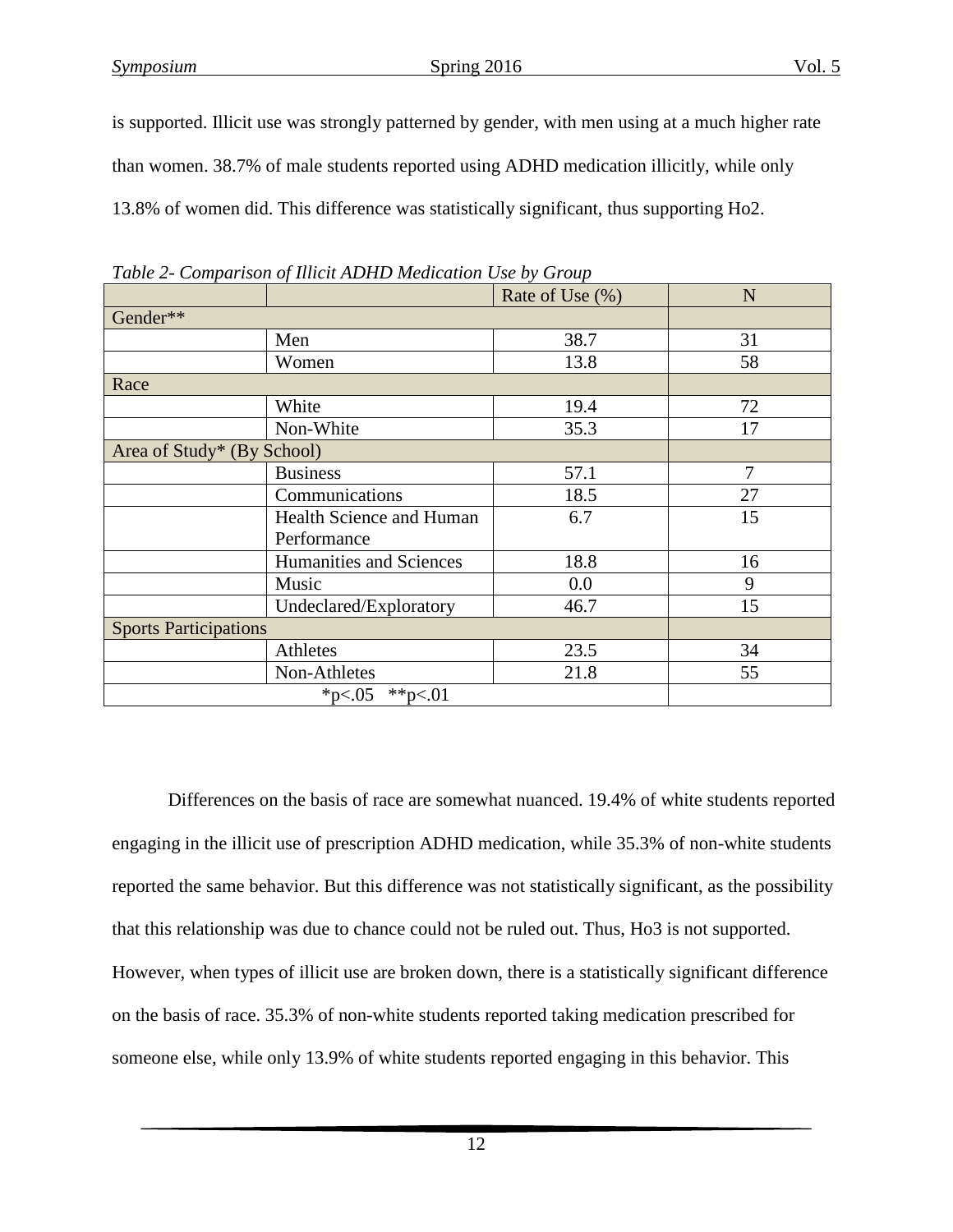suggests that white students are more likely to illicitly consume their own medications than nonwhite students are.

Illicit use of prescription ADHD medication was also patterned by area of study, as shown in Table 3. Students in the School of Business had the highest rate of use, with 57.1% of respondents engaging in this behavior. Students in the school of music did not report any illicit use of prescription ADHD medication. Therefore, Ho6 and Ho7 were both supported. Additionally, 46.7% students who are undeclared or in the exploratory program reported nonmedically using these medications. This was higher than any of the other areas of study, except the school of business. Differences on the basis of area of study are statistically significant.

This project also set out to test several other factors, including participation in college sports and membership in fraternities or sororities. There was no statistically significant difference between those who have played college sports and those who have not. Ho4 is not supported. Because only one respondent was a member of a fraternity or sorority, there was not enough data to test the connection between participation in Greek social life and the illicit use of prescription ADHD medication. Ho9 could not be tested. Of those who reported taking ADHD medication in an illicit manner, 81.3% reported that their primary motivation was to increase academic performance. This supports Ho5. Furthermore 75.9% of those who have taken ADHD medication, either medically or non-medically, reported that it was either moderately or substantially effective at improving academic performance.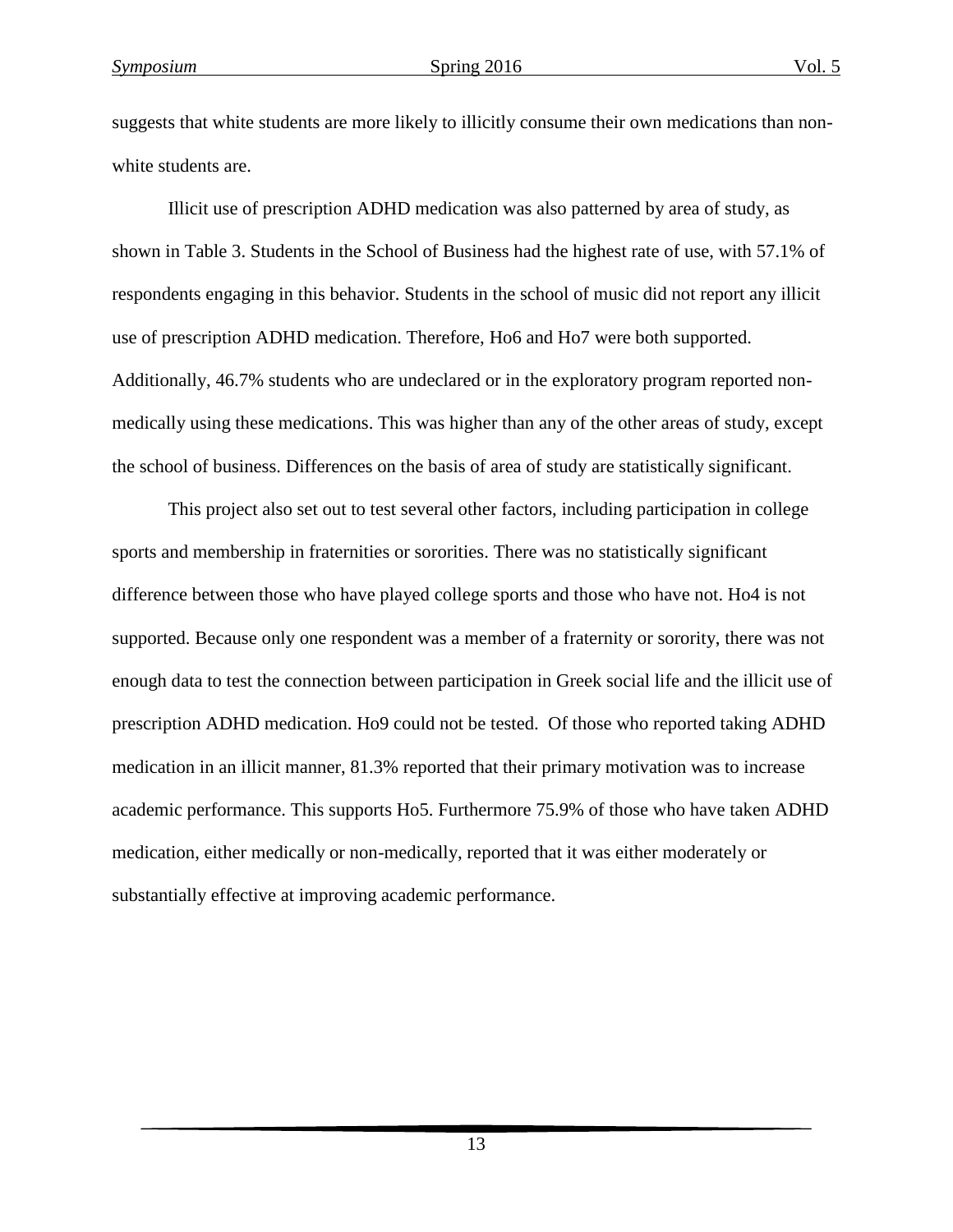

#### *Table 3- Use of ADHD Medication Compared by Area of Study*

#### **Discussion**

This study indicated a high level of non-medical use of prescription ADHD medication. It found that slightly over 20% of underclassmen had engaged in the illicit use of these drugs. This is in line with prior research regarding the prevalence of this use. Because of the limitations of the sample, which will be discussed shortly, and of the self-report nature of this study, it is likely that the overall rate of non-medical use by Ithaca College students is substantially higher than this.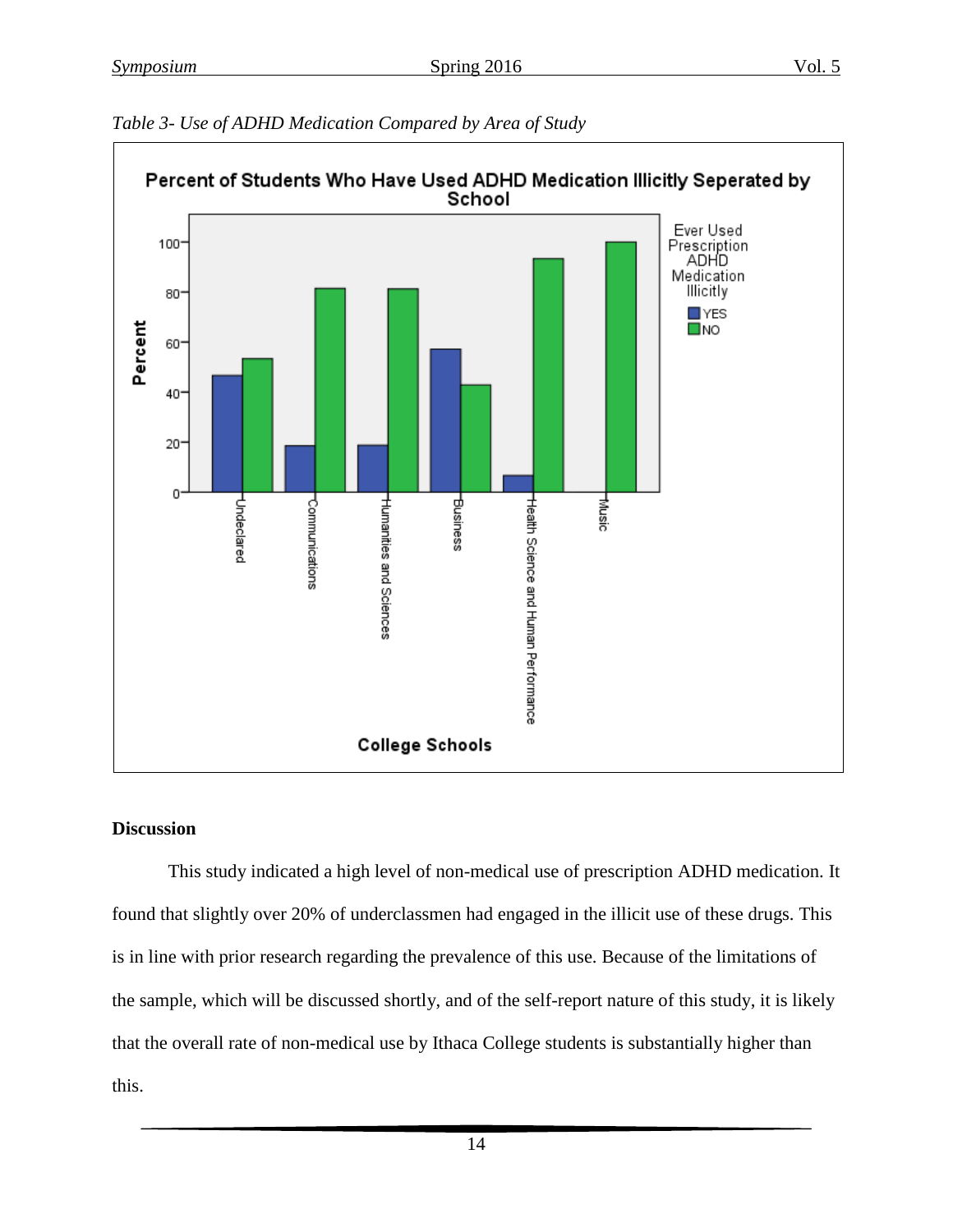This project demonstrated a substantial and statistically significant relationship between an individual's area of study and their illicit use of prescription ADHD medication. The difference between these groups is vast—with more than 50% of students from School of Business reporting use, and no students from the school of music reporting use. This indicates that area of study is a substantial risk factor for the non-medical use of prescription ADHD medication. While unanticipated, the finding that students who are currently undeclared or in the exploratory program use at a much higher rate than average is also important.

The mechanism that causes some schools to have rates of use so much greater than others is unclear. There are a number of possibilities: different types of course work may be more or less conducive to performance enhancement, different programs may attract individuals who are more or less likely to engage in drug use, or the culture of certain schools within the college may encourage or discourage drug use more than others. Further research should be done to explore what causes these relationships. This could be done through a project based on qualitative interviews with those who engage in non-medical use. Additionally, it may be prudent for students who are in schools with particularly high levels of non-medical drug to receive counseling regarding the consequences of illicit drug use—including both physiological effects of amphetamine use and entanglement in the criminal justice system. Furthermore, there should be special care given to individuals who are undeclared or in the exploratory program, as they may be particularly in need of guidance and support.

This study also sought to examine patterns of use that had been found in previous research. That use is gendered, with men using a much higher rate than women, is in line with previous literature on the topic. However, the racial pattern of use demonstrated here is not typical. While for illicit use in general there is no statistically significant difference between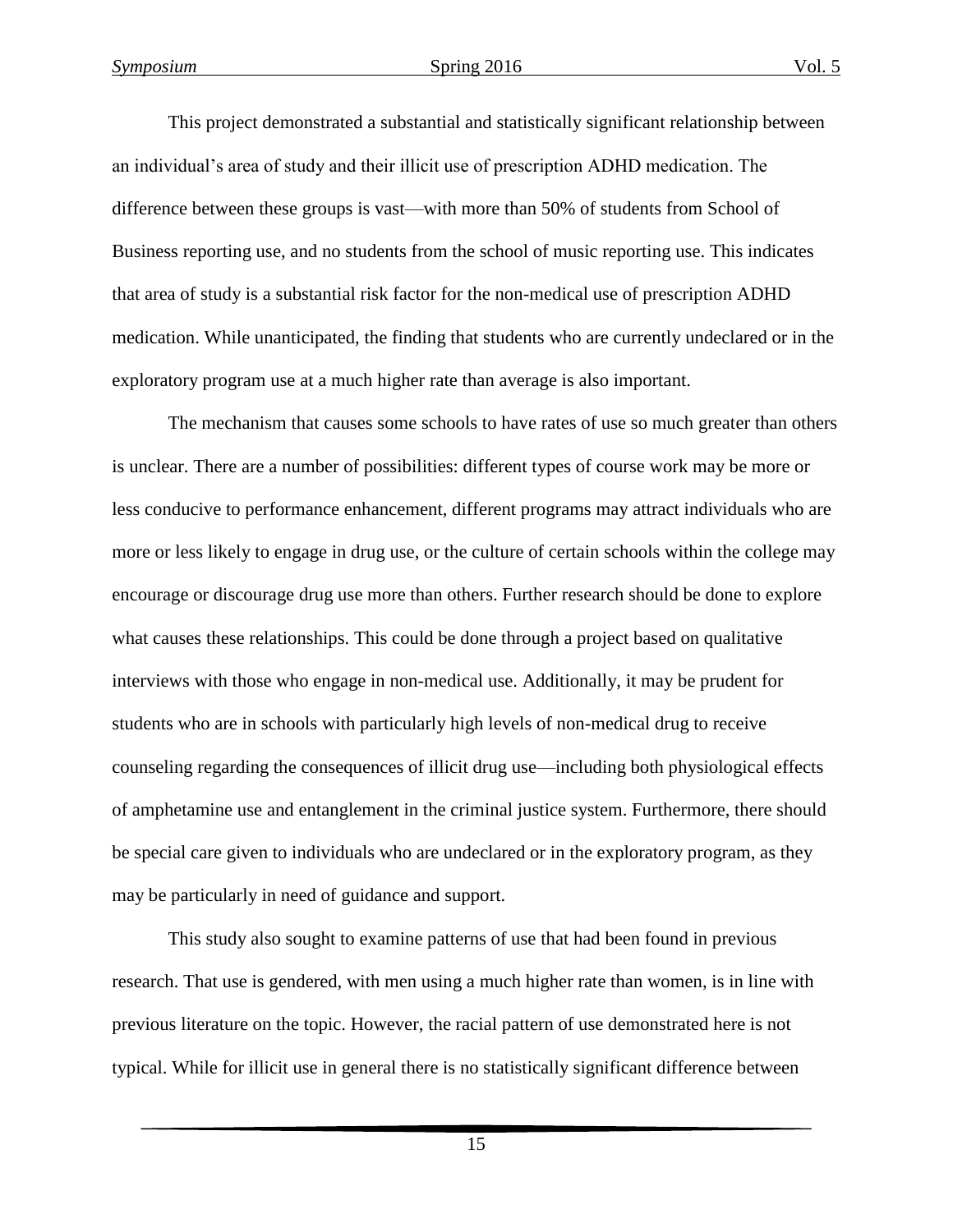whites and non-whites, there is a difference in the specific behavior of taking medication prescribed for someone else. This is a behavior engaged in by non-white students at a much higher rate than white students. The reason that this pattern is so starkly different from prior research is not clear, though it may suggest a difference in the methods of access employed by people of different races. This is a topic for further examination and research.

Students largely reported that their motivations for illicitly using prescription ADHD medications were to increase academic performance, which is consistent with previous research. 81.3% of students reported that this was what drove them in using these drugs. However, to view non-medical use of prescription ADHD medication as simply a 'study-drug' is not a complete picture. It fails to take account for almost a fifth of use, which is not carried out to assist with academics, but for other reasons. Prior studies suggest that this other use may be recreational, and the drugs may be used in combination with alcohol.

This project cannot present a comprehensive picture of the way in which students at Ithaca College illicitly use prescription ADHD medication. Though the sample of students who the survey was distributed to was randomly selected, the students who responded do not necessarily constitute a representative sample. Most notably, the respondents consisted almost entirely of freshmen and sophomores, with only one junior and no seniors taking part. Nonmedical use of prescription ADHD medication by the student population as a whole is probably much higher than reported here, as older students are more likely to have engaged in this behavior. It is possible that so few upper-level students responded because they have already been asked to take a number of surveys in their time at college and have become tired of taking them. A possible avenue for further research would to provide an incentive for participation, so that a more representative sample could be achieved.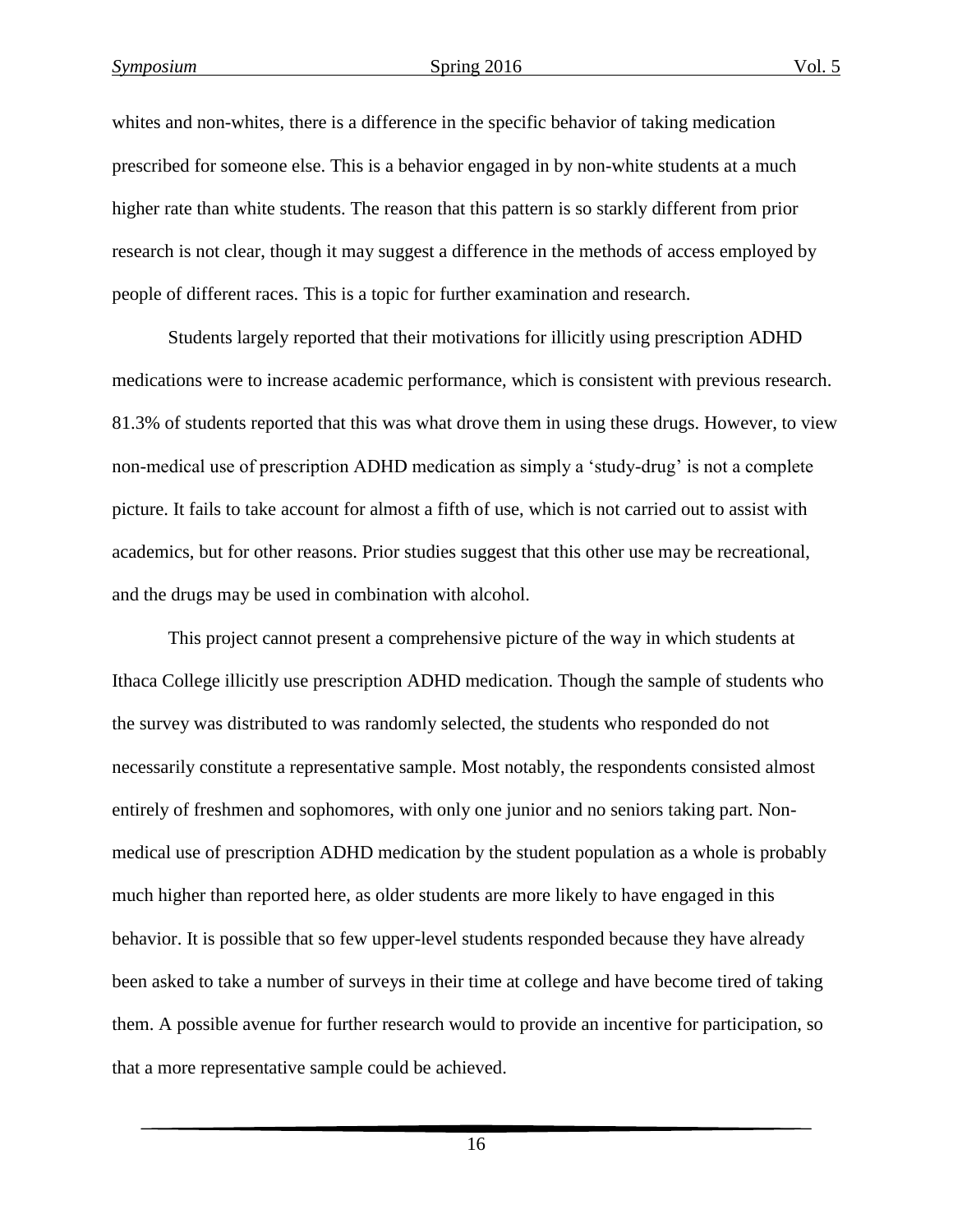#### Works Cited

- Drug Enforcement Agency, United States. ND. "Drug Schedules." Available at http://www.dea.gov/druginfo/ds.shtml
- DuPont, Robert L., et al. 2008. "Characteristics And Motives Of College Students Who Engage In Nonmedical Use Of Methylphenidate." *American Journal On Addictions* 17(3): 167- 171.
- Gallucci, Andrew R., et al. 2014. "Pill Popping Problems: The Non-Medical Use Of Stimulant Medications In An Undergraduate Sample." *Drugs: Education, Prevention & Policy* 21(3): 181-188.
- McCabe, Sean Esteban, Chtistian J. Teter, and Carol J. Boyd. 2006. "Medical Use, Illicit Use And Diversion Of Prescription Stimulant Medication." *Journal Of Psychoactive Drugs* 38(1): 43-56.
- Rabiner, David, et al. 2010. "Predictors of Nonmedical ADHD Medication Use by College Students." Journal of Attention Disorders, 13(6): 640-648.
- Visser, Susanna, et al. 2013. "Trends in the Parent-Report of Health Care Provider-Diagnosed and Medicated Attention-Deficit/Hyperactivity Disorder: United States, 2003–2011." *Journal of the American Academy of Child & Adolescent Psychiatry*, 53(1): 34 – 46.
- White, B., Becker-Blease, K. A., & Grace-Bishop, K. 2006. "Stimulant Medication Use, Misuse, and Abuse in an Undergraduate and Graduate Student Sample." *Journal of American College Health*, 54(5): 261-268.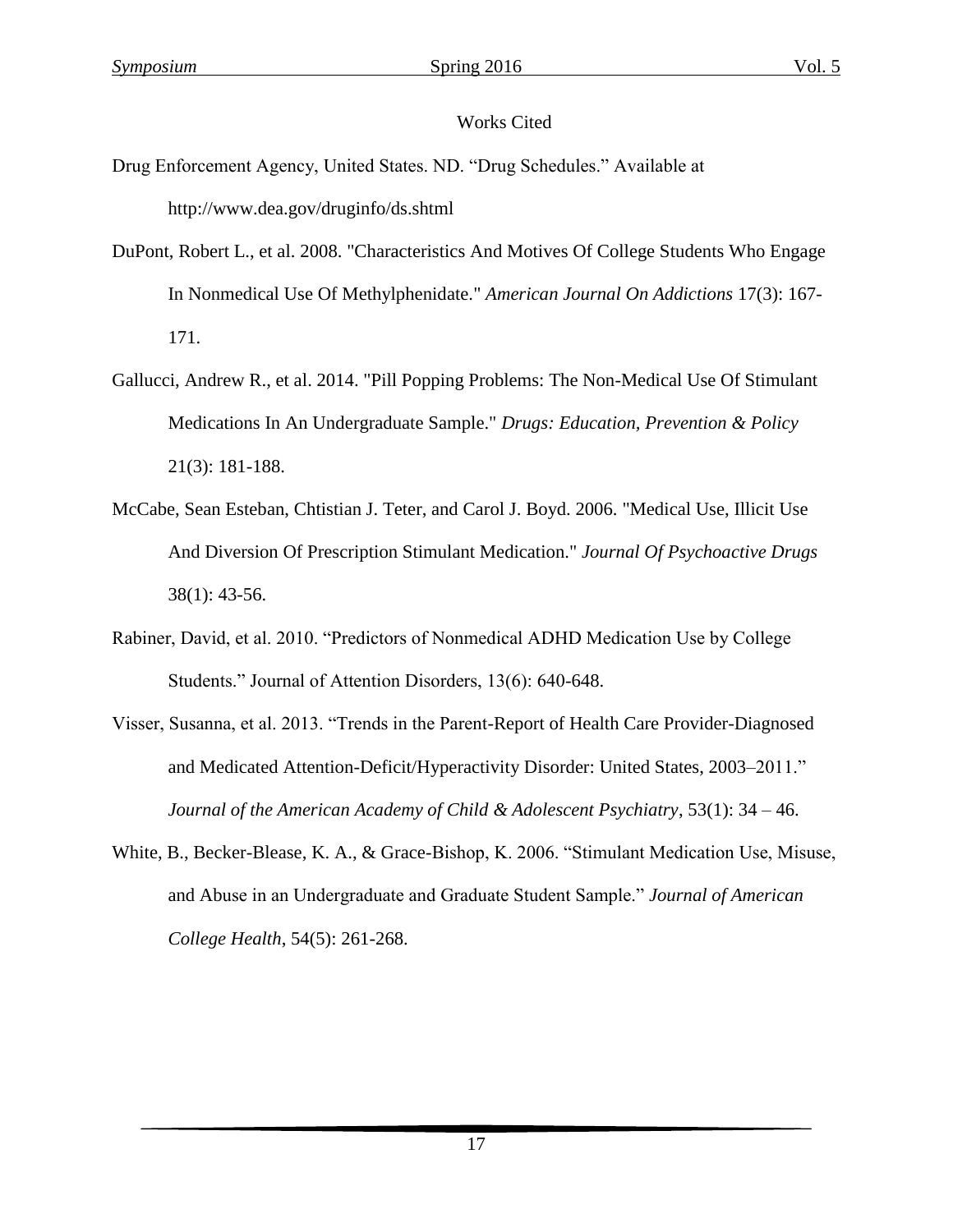## Nameless: personal essay on internalized patriarchal standards By: Francesca Esce

He is there as I am walking down the sidewalk, glancing at my reflection in a store window: "Your neck should be more pronounced," he says. I straighten my back. He is there as I am sitting in my chair, taking notes: "Your thighs are too thick to even cross your legs, but you could at least sit like a lady," he says. I cross my ankles. He is there at night as I'm brushing my teeth, bending over to spit and then looking up at the mirror: "You should really do something about that double-chin," he says. I pack my gym clothes into my backpack.

He is always there, always watching. Faceless. Nameless. Blameless.

As much as I try to tell myself that I am buying these jeans because *I* like them, I know he is there telling me they are "flattering." I hate that word. "That dress is flattering," which means it does well to hide the parts of me that he hates the most.

It is hard when you look in the mirror and know you are not the only one looking in. It is hard to constantly be followed, even when you are alone. It is hard when the standards you hold for yourself are not your own. It is even harder when you don't realize the harm being done.

Her name is Beauty; born into a world controlled by a beast. But not everyone born is named Beauty. When that is the case, the beast is toxic. No one is on your side, not even yourself. You can do your best to change your name, to please the beast. You can do your best to trick the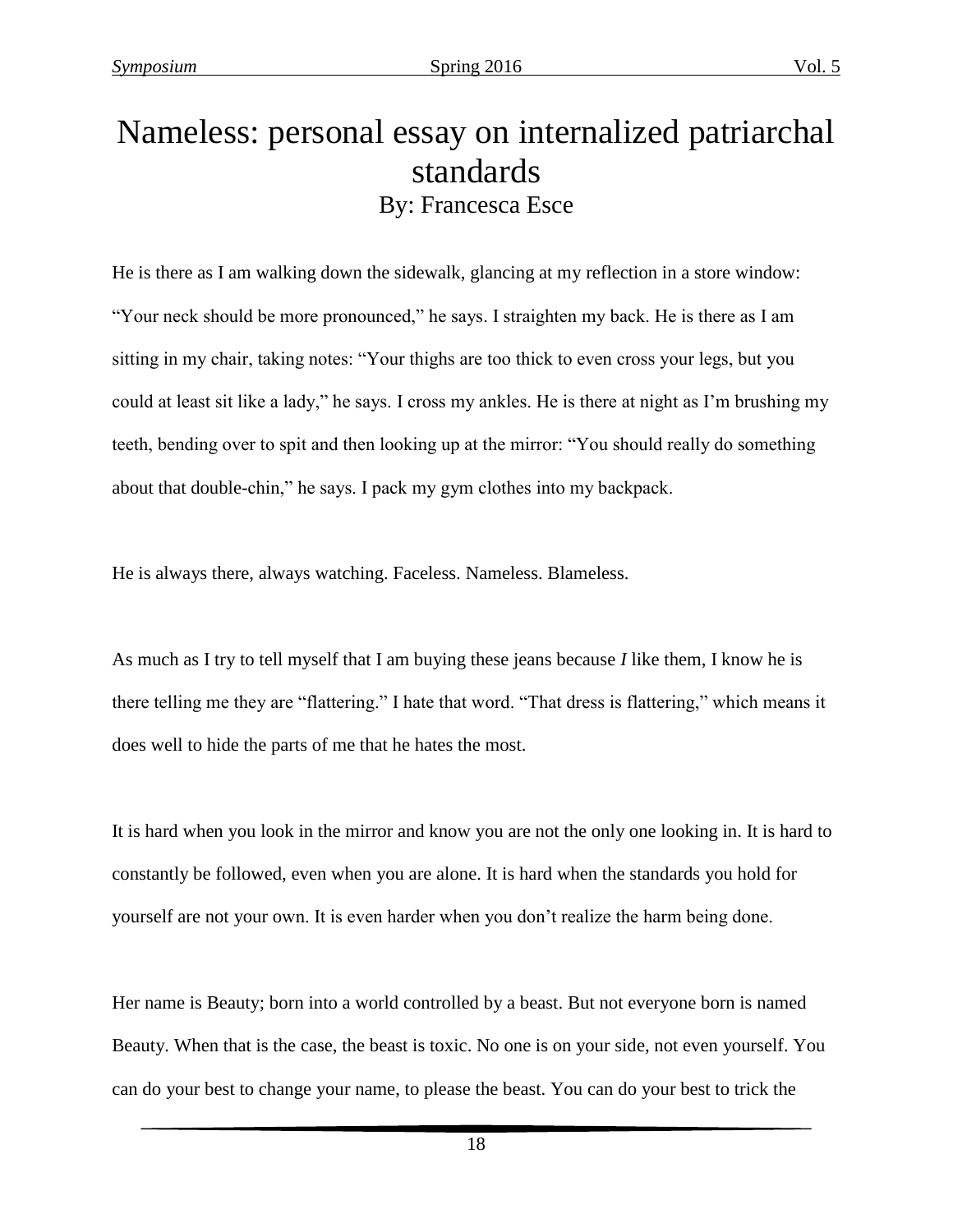beast, with frills and fluff that distract and detour him. But in the meantime you forget your own name, a name that is not Beauty.

You abandon yourself, strand yourself, and imprison yourself to satisfy the beast. You lose sight of reality, of who you are. You start dancing with clocks and candlesticks — personifying objects, without even realizing you have become one yourself.

He is there in the morning, getting ready for the day: "I can see your leg hair. You've really let yourself go," he says. I pick up my razor. He is there as I'm looking in my closet, picking out clothes: "Your tits are small for a chubby girl," he says. I put on a push-up bra. He is there when I am with my friends, taking a picture: "That is not your angle," he says. I delete the picture.

He is a silent abuser. No words and no fists, yet you are left with scars. Wounds can heal, but he knows your weak spots. The parts of you he hates you learn to hate even more.

By age seven, you are in constant competition. Driven by envy, you grow up learning that it's not enough to harm yourself; you harm others in the process. Women rooted against one another, with the beast ringside, taking bets. The only weapon the beast gives you to defend yourself is your appearance. Young versus old. Thin versus thick. Woman versus woman. "Who is the fairest of them all?"

Young and fair, you are both hunted and saved by the beast. He is the force that puts you in danger, but you are too precious to harm. So, you live your life running from and running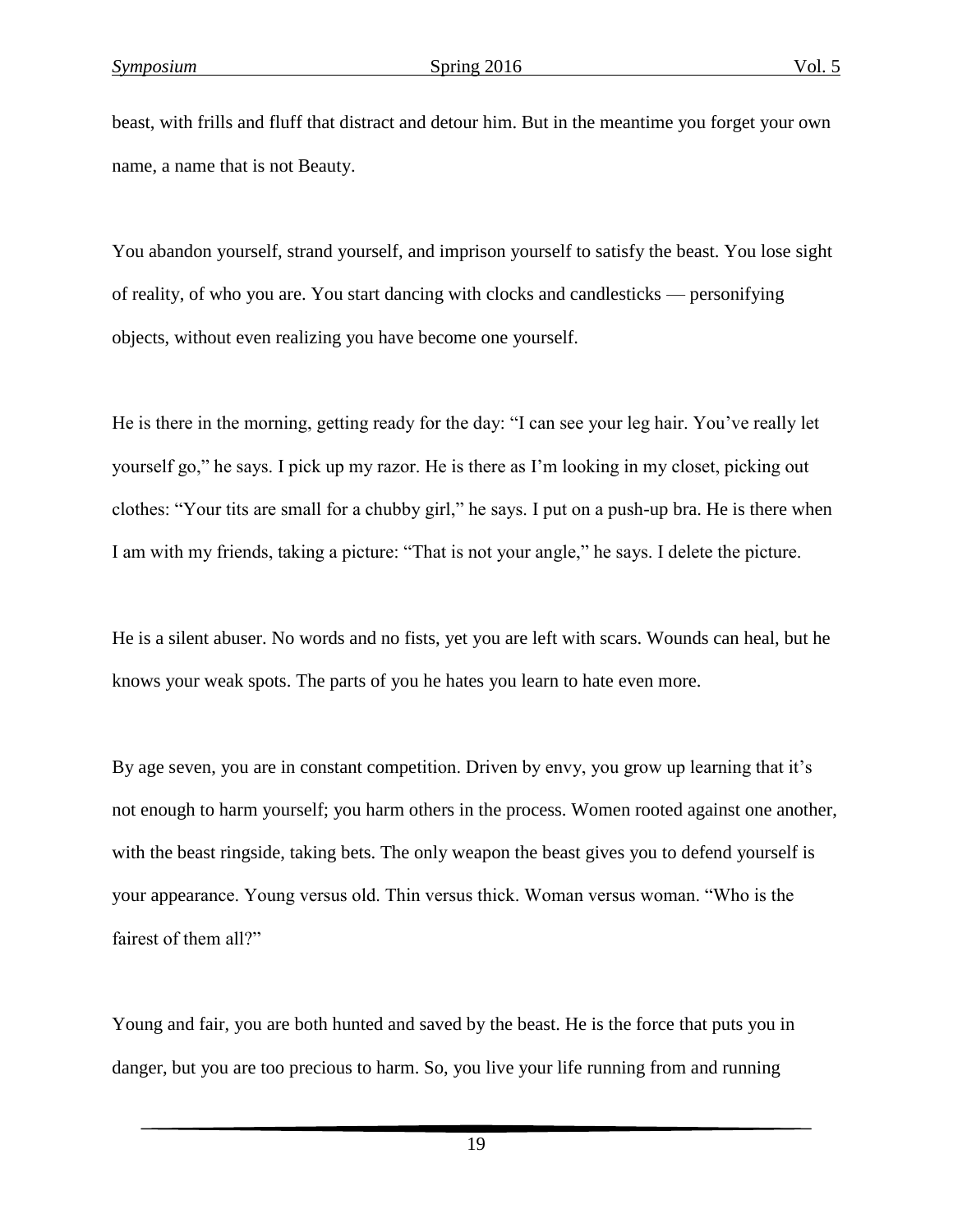towards the beast. But as you age the beast turns against you, following you, hunting you. He drives you mad. He lives in your mirror. "Who is the fairest of them all?"

What if the mirror didn't exist? What would drive the Queen to poison Snow White?

Imagine a world without envy. A world where we appreciate a woman for who she is instead of treating her like what she's not; a world where we support all women, including yourself; a world without a beast.

Does this beast have a name? He's unidentifiable. But he is always there. Always watching. Faceless. Nameless. Blameless.

He is there as I am walking down the sidewalk, glancing at my reflection in a store window: "Your neck should be more pronounced," he says. I say "fuck that." He is there as I am sitting in my chair, taking notes: "Your thighs are too thick to even cross your legs, but you could at least sit like a lady," he says. I say, "fuck that." He is there at night as I'm brushing my teeth, bending over to spit and then looking up at the mirror: "You should really do something about that double-chin," he says. I say "fuck that."

Unlike the beast, you have a name. It may not be Beauty. It may be Humor. It may be Spunk. It may be Ambition. It may be Intelligence. It may be Courage. It may be you.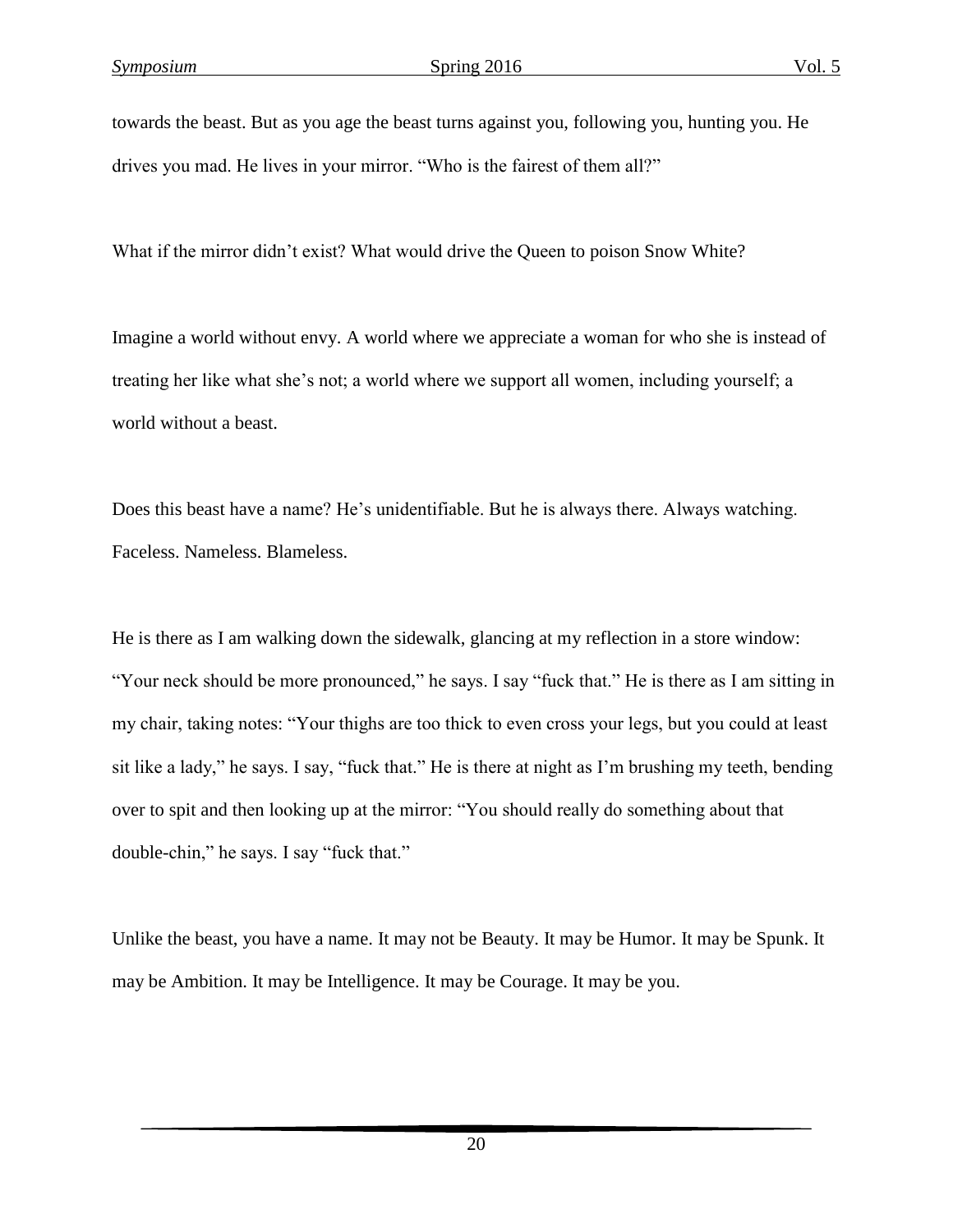One day you will look in the mirror and see him. You will see him — but more importantly, you will finally see yourself.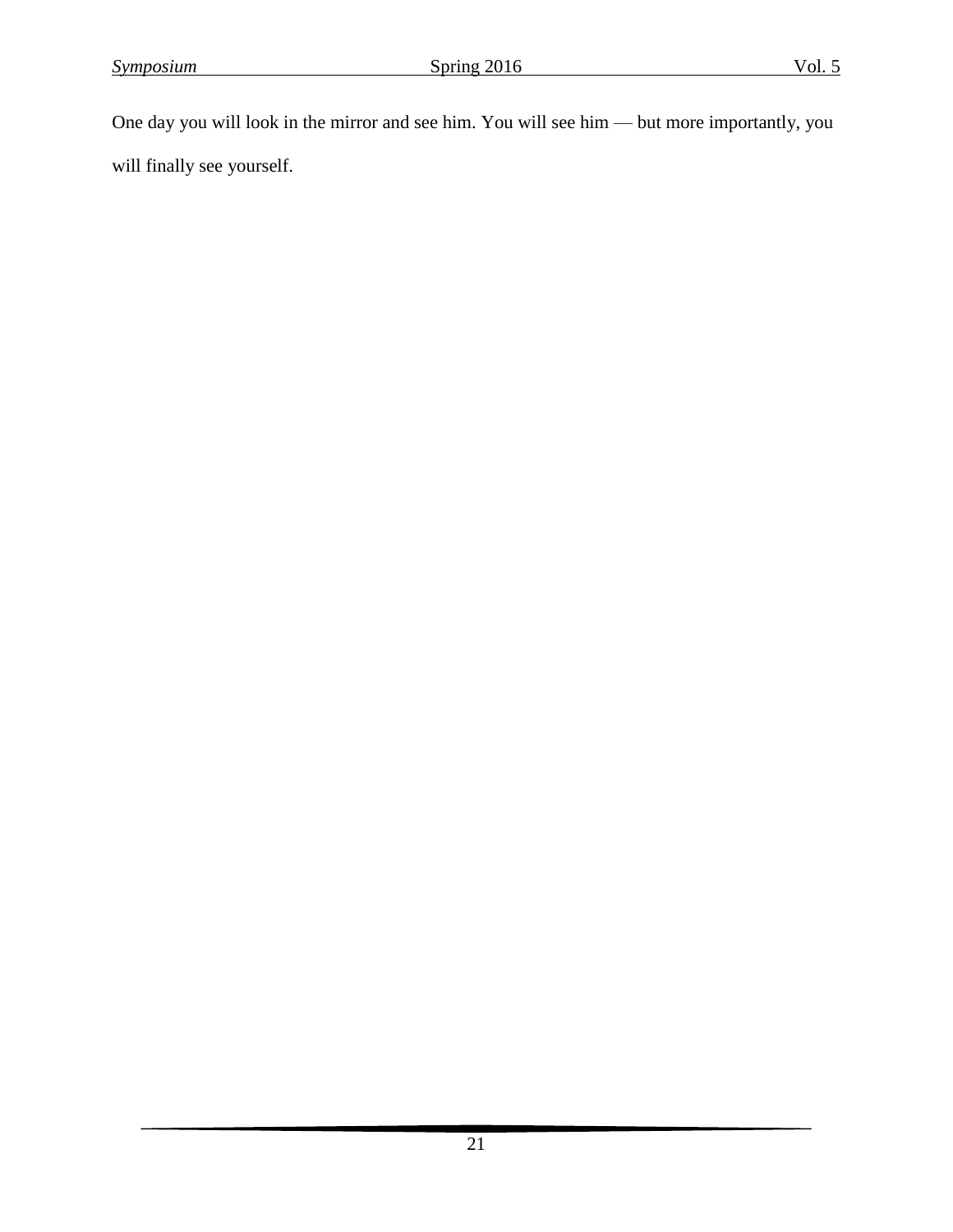## The United States' Foreign Policy Towards the Starving Armenians: Guilty of Hiding Evidence of a Genocide By: Madeleine Anthony

#### Introduction

 $\overline{a}$ 

The United Nations defined genocide in their General Assembly Resolution of 1946 as a "denial of the right of existence of entire human groups, as homicide is the denial of the right to live of individual human beings. Genocide is a crime under international law… whether the crime is committed on religious, racial, political, or on other grounds." 1 This definition has broadened through the 20th century and into the 21st century, in which historians have identified events and massacres in history that fall within the scope of genocide. The most well-known of the 20th century include the Holocaust, the massacres in Rwanda, the Serbian violence against the Bosnian and Croatian minorities, and the purposeful killings of the Muslim minority in Cambodia. However, many social atrocities that were committed, such as the colonial murders of the Native Americans and the enslavement of Africans for the Columbian Exchange's horrific slave trade, are now being declared as acts of genocide. Throughout the past century, one fundamental event of genocide, committed within the correlating horrors of World War I, seems to not only be forgotten, but also controversial in today's foreign policy between Western and Eastern civilizations. In this case, it is the Armenian Genocide of 1915-1917, known to many nations around the world as the "Armenian Question," a term that would later be mirrored by Adolf Hitler's "Final Solution" of the Jewish population within the National Socialist Regime.

<sup>1</sup> Richard G. Hovannisian, *The Armenian Genocide* (New York: St. Martin's Press, Inc., 1992), xv.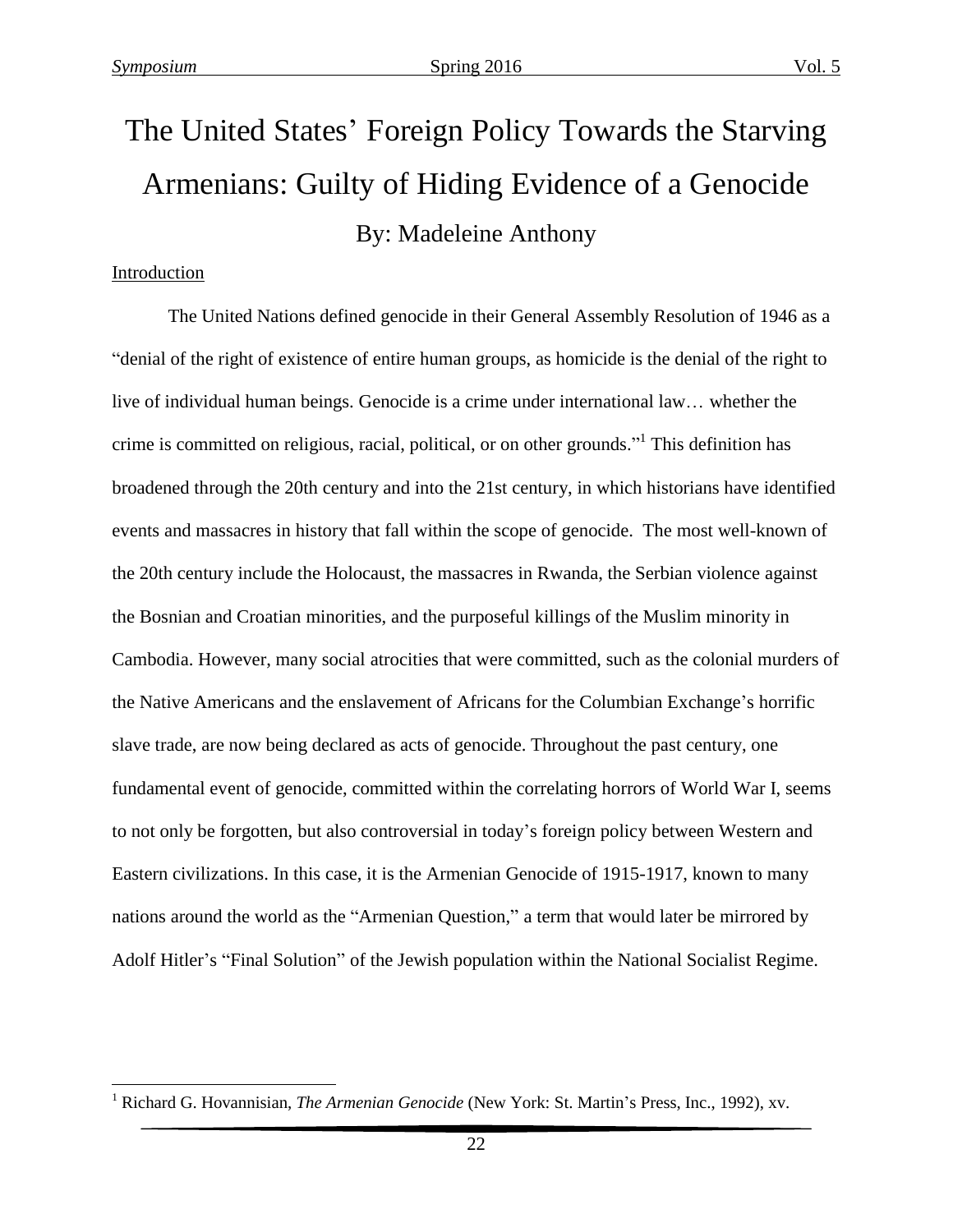Ironically, it was Hitler who, "not fearing any retribution for the Holocaust, commented as he prepared to invade Poland, 'Who today still speaks of the massacre of the Armenians?'"<sup>2</sup>

The roots of this genocide are within the tensions between the Turkish majority and the Armenian minority in the frail and withering Ottoman Empire of the early 20th century. The Armenian community has lived in the Caucus region, the main site of the former Ottoman Empire, since the 7th century B.C. - in 301 A.D., the king of Armenia declared that his subjects would follow the Christian religion, becoming the first nation in the world to adopt Christianity.<sup>3</sup> However, by the 7th century, the surrounding countries, including the ruling Ottomans, were Muslim due to the increased movement of Islam from its foundation by Muhammed the Prophet. Because they were a minority surrounded by a majority, Armenians suffered much persecution, including massacres that killed over 80,000 throughout the late 1890s. Peter Balakian, a historian specializing in Armenian history and culture, states that "As the British journalist and longtime resident of Constantinople, Sir Edwin Pears put it, all the Armenians 'desired was security for life, honor, and property."<sup>4</sup> However, it wasn't until the eve of World War I that the Armenians would face the worst of all persecutions.

By 1915, the frail Ottoman Empire, controlled by the weaker Sultan Abdul Hamid II, had been overthrown by the Young Turks. This was a Turkish nationalistic group that was dedicated to the cause of westernizing their society. However, the final act of the powerless despot was indeed the fundamental "Armenian Question," the question of what to do with the Christian minority that was unwilling to conform to the Turkish Muslim majority. When the sultan was overthrown, many Armenians saw that they now had a chance of becoming a part of a new

 $\overline{a}$ 

<sup>&</sup>lt;sup>2</sup> Hovannisian, xvii.

<sup>3</sup> Merrill Peterson, *Starving Armenians: America and the Armenian Genocide, 1915-1930* (Virginia: University of Virginia Press, 2004), 5.

<sup>4</sup> Peter Balakian, *The Burning Tigris: The Armenian Genocide and America's Response* (New York: Harper Collins Publishers, 2003), 5.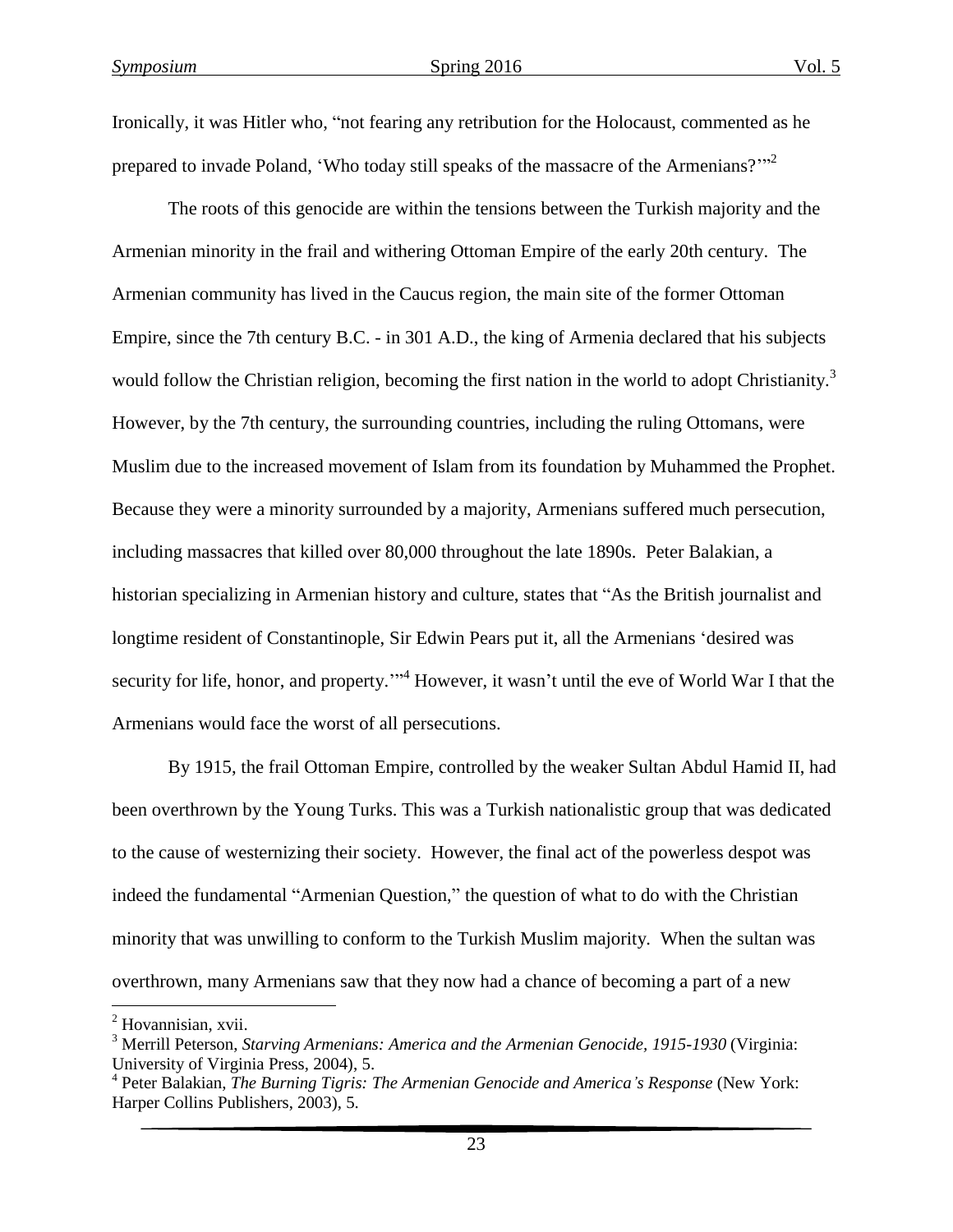westernized government in which the Young Turks would allow them to live in peace. But as the Turks entered alongside Germany in their fight against the Triple Entente in 1914, that was not the case. The Turks saw the Great War as an opportunity to be the perfect cover in order to solve the "Armenian Question." On April 24, 1915 armed Turkish troops began their initial roundups in which three hundred initial Armenian intellectuals, including politicians, educators, writers, and religious leaders, were forced out of their homes and either shot, hung, or tortured to death.<sup>5</sup> From there, two years of violence continued, in which Armenians were brutally murdered through death marches that allowed Turkish soldiers to starve and torture them. As a result, over 1.5 million Armenians walked through the desert to their deaths.

But if we know so much as to the atrocities of this particular genocide, why are these massacres controversial? How can it be a question of whether or not it is a genocide when even before the actual violence of the genocide occurred, there was a process developed in order to ethnically cleanse an entire people? The answer lies within today's foreign policy, in which Turkey, an ally of many Western nations, has denied responsibility. In fact, the country has gone to great lengths to not blame themselves for the planned killings by prohibiting anyone in Turkey from speaking of it. Because of their connections to many important and powerful nations, only 21 countries have recognized the Armenian Genocide. An essential country that is not included within this list and probably the most controversial of all to not admit that this genocide truly happened is the United States. The country that is known for values of liberty and freedom and stands as a place for immigrants of many ethnicities and cultures, including Armenians, has refused to publicly acknowledge the planned killing of the Armenians because of the need to keep a relationship with Turkey. But while many politicians, including President Obama, have

 5 Sir Martin Gilbert, "Twentieth Century Genocides" in *America and the Armenian Genocide of 1915*, ed. Jay Winter (Cambridge: Cambridge University Press, 2004), 13.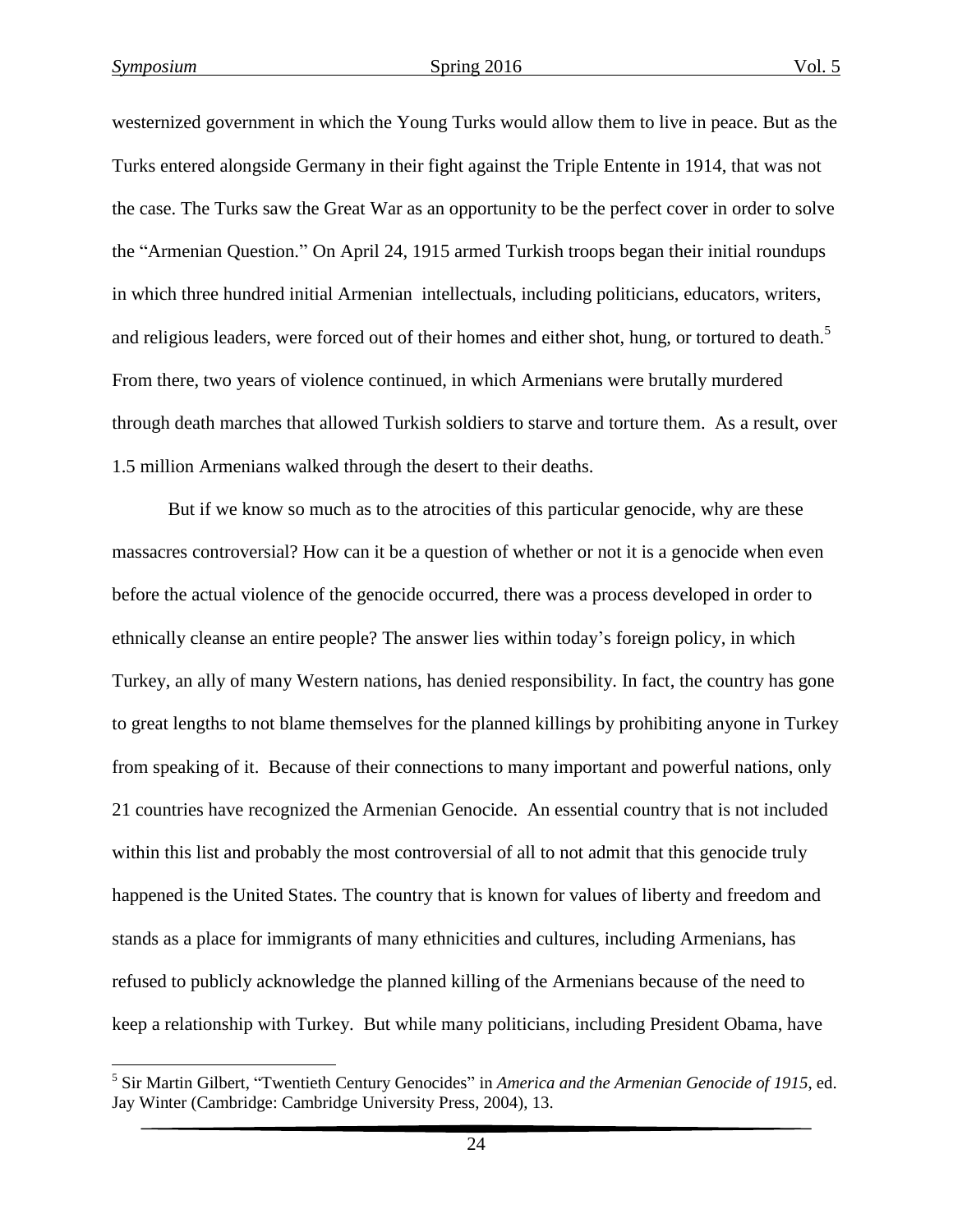refused to acknowledge what happened as a"genocide" due to a "lack of facts," the United States is guilty of having extensive knowledge of the Armenian Genocide at the time of the brutality. Due to the increasing coverage of foreign policy and global events during the Great War, there was more than enough evidence for the American public to be aware of it during the actual genocide of 1915-1917 and in the precedent violence in the 1890s. As a result, the American public, ranging from intellectuals and American politicians to international diplomats who witnessed the violence, were adamant in stopping the massacres against the Armenians. To an extent, they were so willing to help to the point that they were establishing protests, relief committees within the United States, and had the desire to create a separate republic for the surviving Armenians. However, because of the government's failed efforts to involve themselves in foreign policy during World War I, the cries to stop the massacres were suppressed, and as a result, any hope of creating a new country for Armenians in order to achieve solace withered away.

#### The Violence of 1895: The Writing on the Wall for the Armenians and the Americans

The persecutions of the Armenians might have become known to Western nations by 1915, but for the United States, the violence that was taking place had been known decades before the start of the genocide. The fundamental tensions that would lead to the Armenian Genocide had erupted two decades prior in the massacres of 1895. Before he was overthrown, Sultan Abdul Hamid II, known by many as the "Bloody Sultan," decided to implement a temporary solution in order to gain power over the Armenian community. Using religious tensions between Armenian and Turkish authorities, he ordered the Ottoman military forces to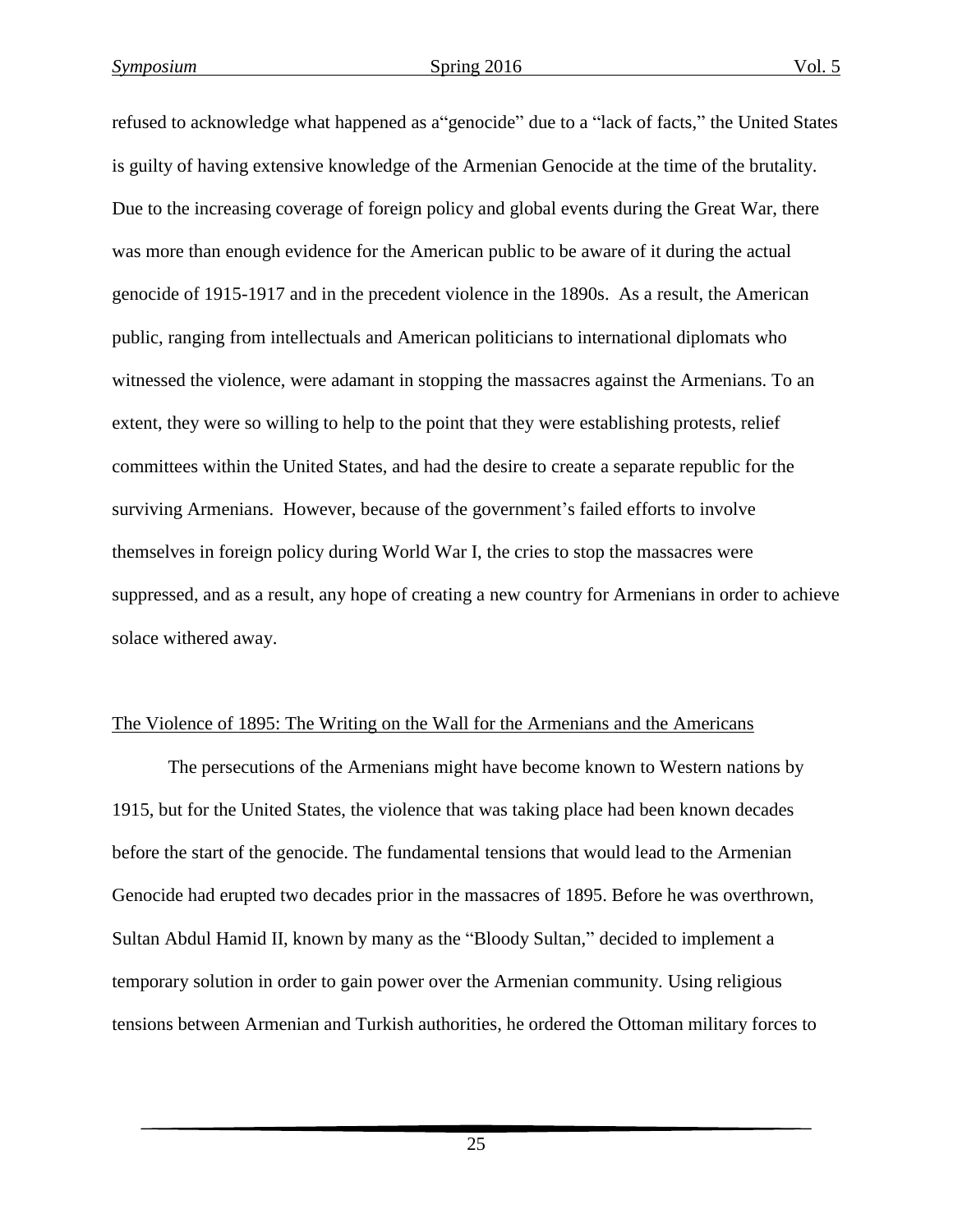attack Armenian villages in eastern Anatolia.<sup>6</sup> Abraham H. Hartunian, a pastor for the Armenian Evangelical Church, was a witness who at twenty three years old, was forced to flee his village with his family on November 3, 1895:

The Armenian houses, robbed and empty, were left as caves. Fifteen hundred men had been slaughtered, and those left alive were wounded and paralyzed. Girls were in the shame of their rape, mothers in the tears of their widowhood, orphaned children in wild bewilderment. The enslaved remnant was subject to nakedness and hunger, deprived of religion, honor, the very right to live.<sup>7</sup>

The orders given by the Bloody Sultan resulted in the loss of over 8,000 Armenians, both adults and children. By 1896, the continued violence on the Sultan's orders resulted in the death of almost 80,000 Armenians. This spread of violence from the Turkish Sultan was the prelude to the genocide, and it became the opportunity for many to escape to America. After 1895, the number of Armenian immigrants rose dramatically: a total of 15,913 emigrated to the United States at the end of the nineteenth century. By 1917, when the violence against the Armenians ended, 55,000 more had come into Ellis Island.<sup>8</sup> However, according to Peter Balakian, the news of the massacres in 1895 were reaching the American people in more ways than just the increased flow of immigrants from this particular ethnic community . The American public received the news through the increasing size of global newspapers, such as *The New York Times*, *The Washington Post*, the *Boston Globe*, and *The Chicago Tribune*. 9 Indeed, it was *The New York Times* that was the site of dysfunction in reporting of who caused which specific events of violence in the Ottoman Empire. Because of the Sultan's planned process of eliminating Armenians in order to solve the "Armenian Question," most, if not all of the violence

 $\overline{a}$ 

 $6$  Balakian, 46.

<sup>7</sup> Abraham H. Hartunian, *Neither to Laugh nor to Weep: A Memoir of the Armenian Genocide* (Washington, D.C.: Beacon Press Books, 1968), 17.

<sup>8</sup> Peterson, 27.

 $<sup>9</sup>$  Balakian, 4.</sup>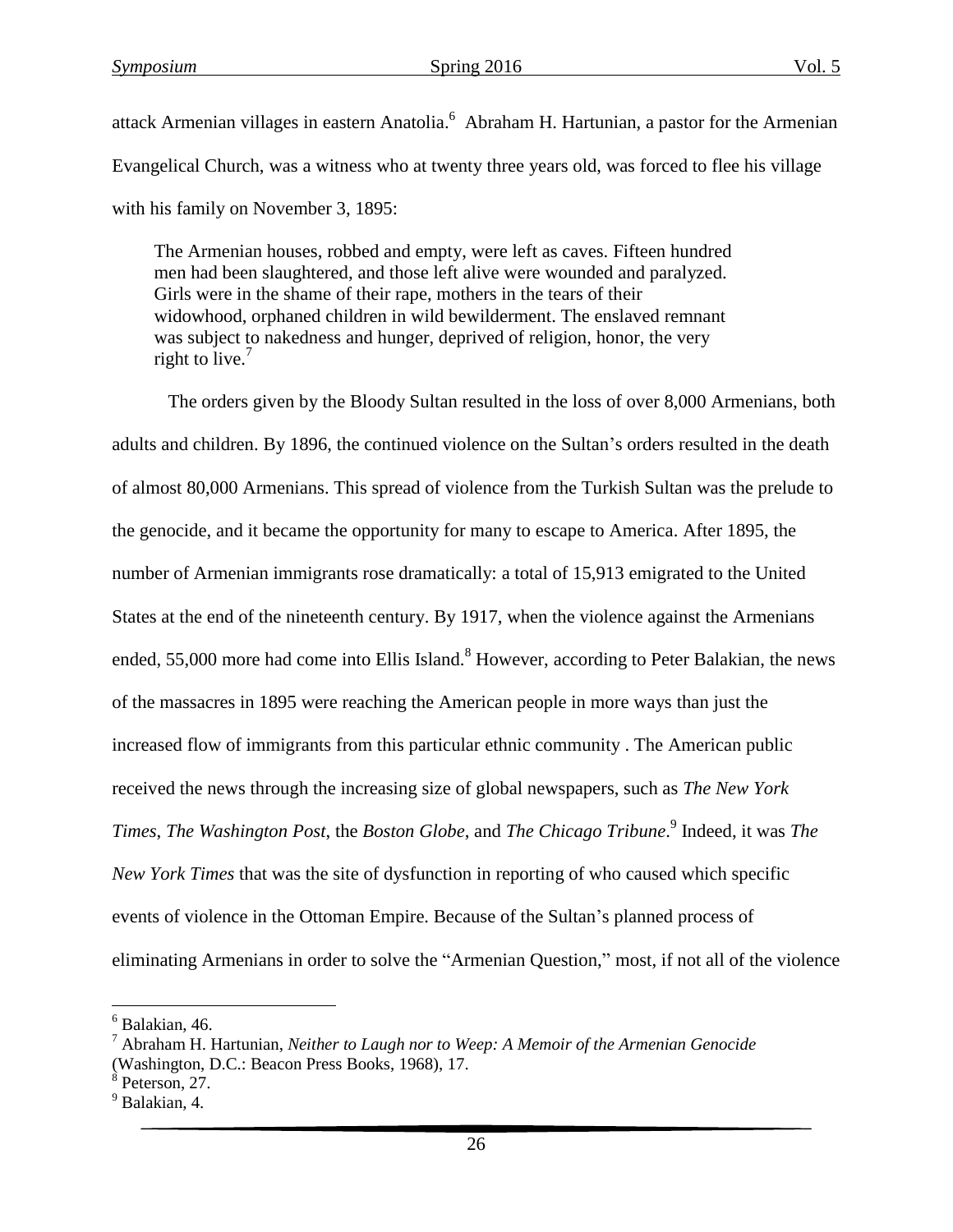$\overline{a}$ 

against the Armenians were created by Turkish authorities. However, in the October 5, 1895 issue of this particular newspaper, the majority opinion of both the British and the American governments in an article that described riots at Constantinople that were within a series of other acts of violence, blamed the Armenians themselves. "In spite of their Christianity, Armenians are certainly an inferior and unreliable race, which was just as destitute of any sterling qualities or fame at an epoch when it had its own government in Asia. There may be an Armenia outside of Turkey, but there is no Armenia in Turkey."<sup>10</sup> This article, horrifying as it was, displayed the American ideology toward other cultures, in which they saw cultures other than their own or other Western nations as inferior and despicable even though they knew that innocent people were being monstrously murdered.

With the media coverage of this time, the most important way in which the United States found out about the Turkish violence was through American missionaries within the areas in which the massacres were committed. Beginning in the 1830s, the United States sent out missionaries in order to reform the Middle East and those in the Ottoman Empire who they felt needed to follow the Calvinist principles that were rooted within American culture. According to Suzzanne Moranian, "The early nineteenth-century American missionaries emphasized practical and active Christian duty. They glorified unselfish and unabashed devotion to the service of God and inspired the religionists for generations with the immodest attempt to convert all non-Christians around the globe."<sup>11</sup> These missionaries would be spread out across Armenia, trying to convert those who were either members of the Armenian Church or those who leaned towards Islam to the Americanized version of Calvinism. As a result, they were also fulfilling the

<sup>10</sup> "Armenians Were Responsible: Constantinople Riots Premeditated, Says a Correspondent…" *New York Times* (1857-1922); October 5, 1895; ProQuest Historical Newspapers: *The New York Times*, 13. <sup>11</sup> Suzanne Elizabeth Moranian, "Bearing Witness: The Missionary Archives as Evidence of the Armenian Genocide," in *The Armenian Genocide*, ed. Richard Hovannisian (New York: St. Martin's Press, 1992), 103.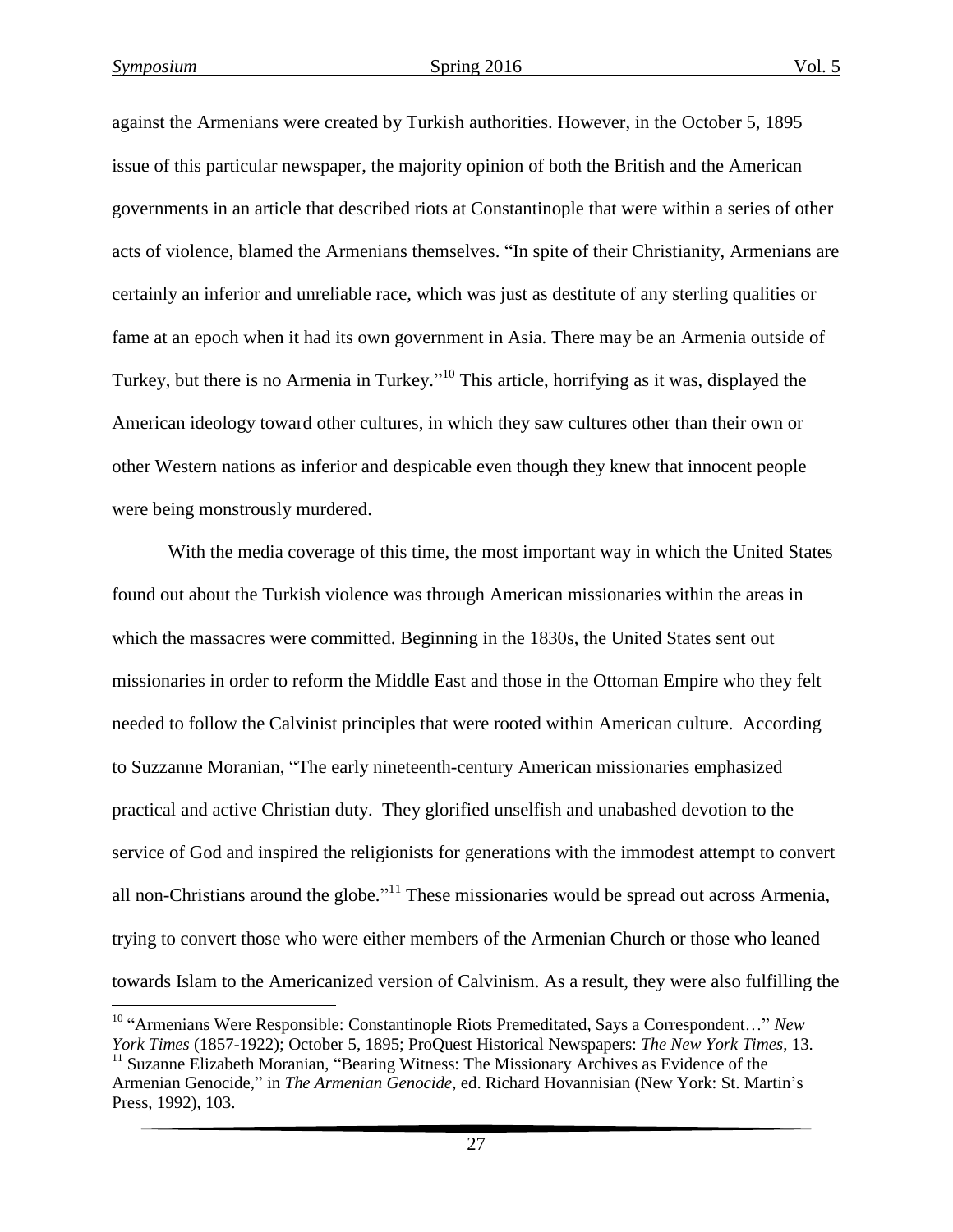ideology of trying to spread American culture so that they, in the Americans' eyes, would become less inferior than they originally were. Because they were serving their work across all parts of the Ottoman Empire, these missionaries, ranging from university graduates and members of middle class families to women who also served as nurses and teachers, were able to see the full impact of the Sultan's orders against the Armenians. As the news reached the United States about the massacres that erupted in 1895, the violence became an opportunity for the nation to get involved and to spread American Protestantism. From experience in global intervention due to the Spanish-American War, Congress saw that Clara Barton's Red Cross organization was the most suitable humanitarian organization to deal with the atrocities. In the spring of 1896, Barton and her relief teams entered in Anatolia, the main land where the majority of the missionary stations were set up in order to give relief. Seeing the abandoned villages and the amount of blood spilled through the wounded and dead, she wrote:

Human beings were starving and could not be reached, hundreds of towns and villages had not been heard from since the fire and sword went over them, and no one else was so well prepared for the work of field relief, it was said, as ourselves…and Turkey was one of the signatory powers to the Red Cross of Geneva. It must be consequently be familiar with its methods and humanitarian ideas. $12$ 

Here, Barton ironically writes about how the people persecuted were being subjected to the violence of a nation that had full knowledge of the Red Cross' principles towards humanitarian relief. Essentially, the Red Cross was cleaning up after the mess that was perpetrated by one of their own foreign members. The massacres of 1895 against the Armenians would be the prelude to one of the genocides that would mark the twentieth century with disdain. And yet, it was the writing on the wall, a warning in which both the Armenians and the

 $\overline{a}$ 

 $^{12}$  Balakian, 75.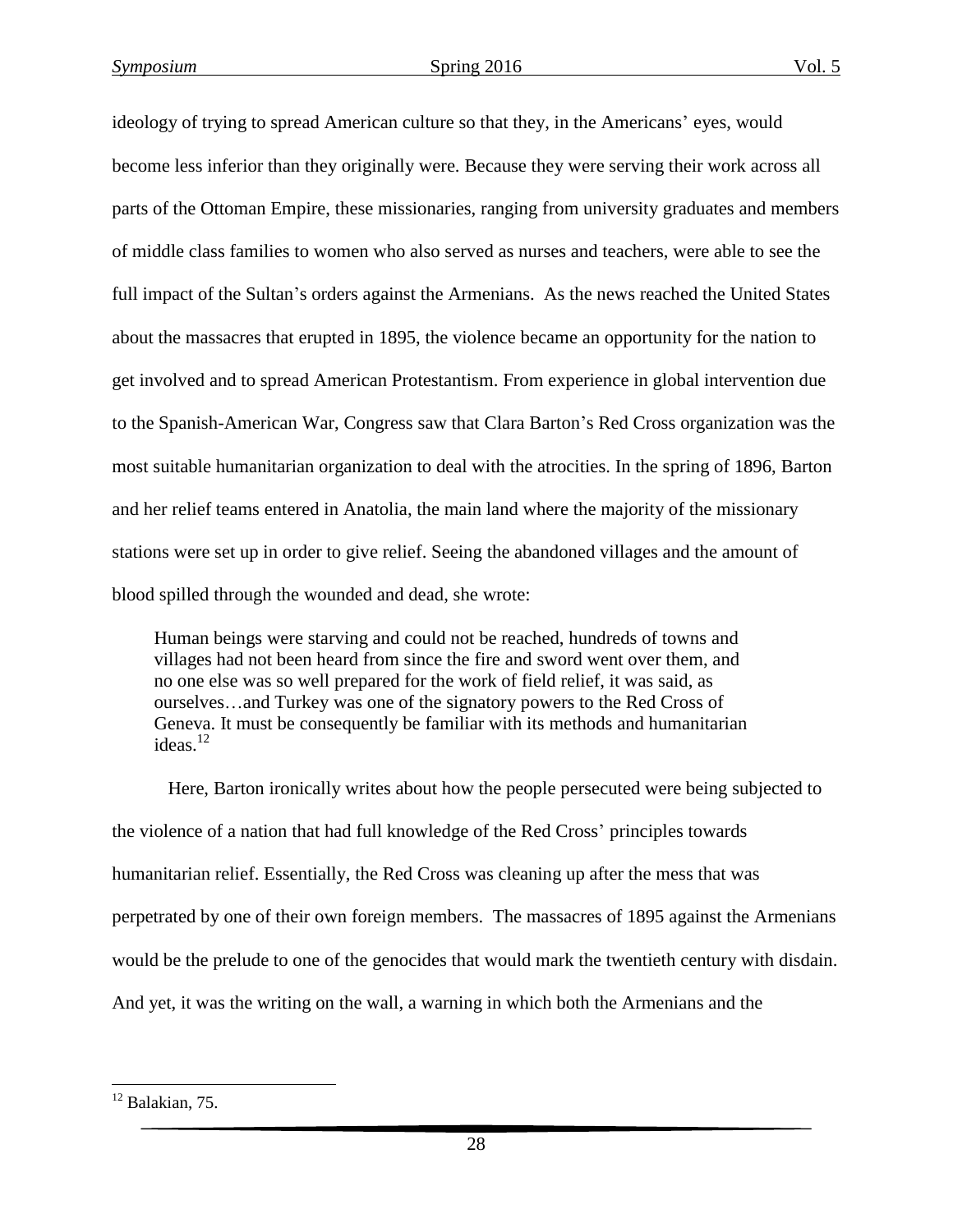$\overline{\phantom{a}}$ 

Americans could and should have taken more seriously in order to prevent such atrocities against humanity that was to come.

#### The Armenian Genocide Through a Diplomat's Perspective

By April 24, 1915, the Turkish plan to ethnically cleanse the Ottoman Empire of the Armenians was put into motion. After several failed attempts of the Armenians to establish some types of reforms for their people, they were targeted by a well-orchestrated series of attacks in the form of roundups by the Young Turks. They started off in small villages and hamlets, eventually increasing their target size to the larger Armenian cities in Asia Minor and Anatolia. Donald E. Miller, historian and author of *Survivors: An Oral History of the Armenian Genocide*, describes the result of these roundups that would lead to the horrific death marches through the desert. "Along the way some were killed outright, and tens of thousands more died of dehydration, hunger, exhaustion, exposure, and disease. Although deportation might not have been as technologically sophisticated as gas chambers and ovens, it was equally effective at destroying human life."<sup>13</sup> The United States would witness this same violence through two international diplomats: Henry Morganthau and Leslie Davis. Morganthau was appointed by President Wilson as the ambassador to the Ottoman Empire in 1913. Although he seemed out of place due to his lack of knowledge of what was happening in terms of the prior violence and the 1895 massacres, Morganthau was a key witness in the Ottomans declaring a "jihad" against the Triple Entente and other declared enemies in their war efforts. Morganthau suspected that this jihad would serve as one of the fundamental reasons for their tensions against the Armenians. He was proven correct when he started receiving telegrams and letters from fellow diplomats that

<sup>13</sup> Donald Miller, *Survivors: An Oral History of the Armenian Genocide* (London: University of California Press, 1993), 78.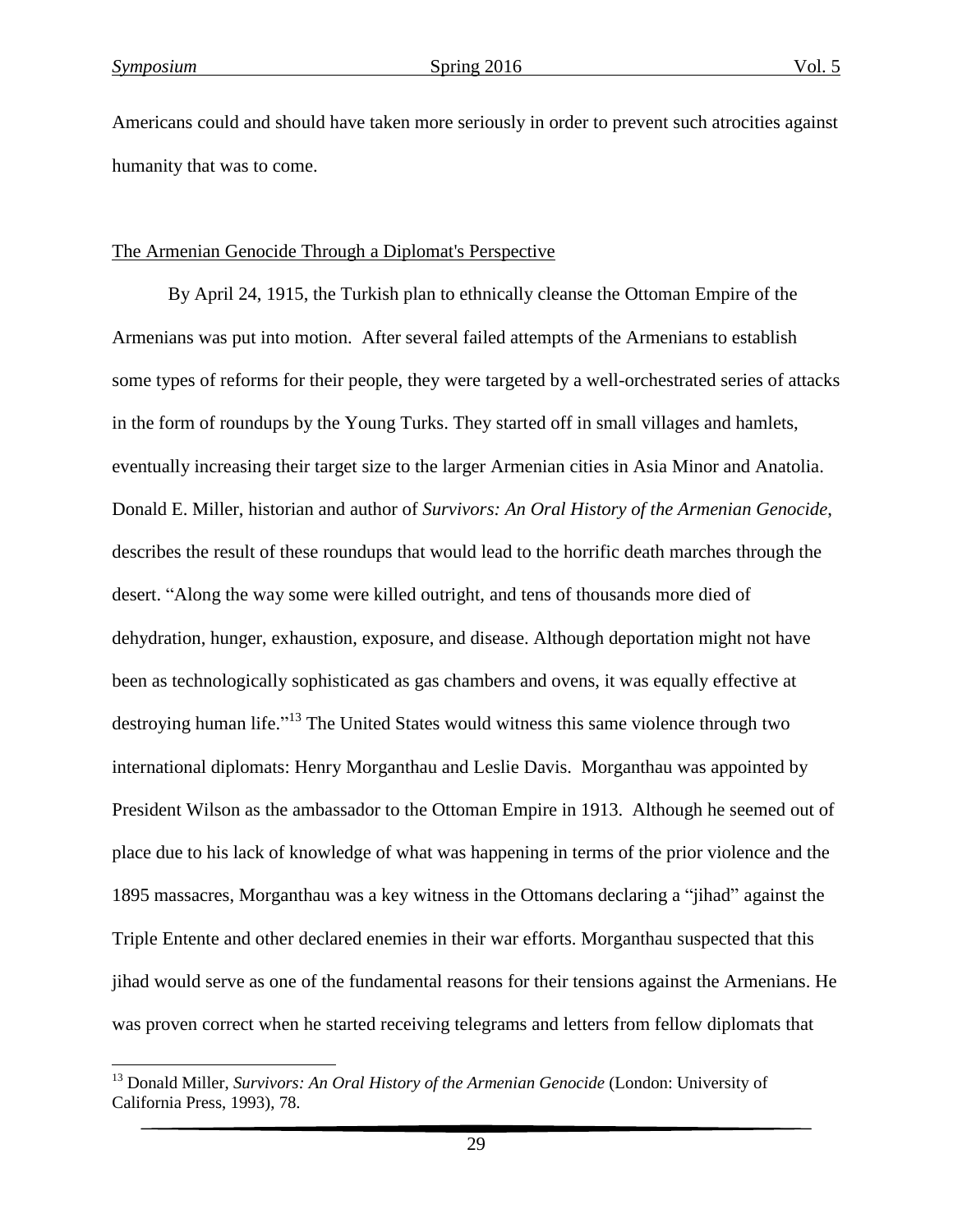$\overline{\phantom{a}}$ 

were stationed in different parts of the Ottoman Empire. These diplomats were the ones that initially reported the violence against the Armenians. Jesse B. Jackson, a consul within the embassy sent the following letter to Morganthau on August 3, 1915, four months after the massacres began:

The Turkish government has been taking the most drastic measures against the Armenians in all this part of the Empire. Now all Armenians have been ordered deported from the cities of Aintab, Mardin, Killis, Antioch, Alexandretta, Kessab, and all of the smaller towns in the Aleppo province, estimated at 60,000 persons. It is natural to suppose that they will suffer the fate of those that have gone before, and which are appalling to contemplate.<sup>14</sup>

Morganthau's abundant income of reports from his consulate colleagues were astonishing. After all, they were the first accounts of the violence against the Armenians that would result in the controversial genocide. But these reports were second-hand reports of various incidences of deportations and the sights of Armenians being led by Turkish soldiers. Not one of these reports to the ambassador depicted actual scenes of death; Morganthau lacked actually seeing the violence and the deaths of these atrocities for himself. But it was Leslie Davis, an American consul in Harput, who would be the key witness to the horrors of the Armenian Genocide. Davis was appointed to be the consul in Harput in 1913; his work environment was an ancient city known for its large presence of the Armenian people since the eleventh century. Like Morganthau, he immediately noticed the changes within the Armenian population in the area in which stationed, and saw the many roundups of Armenian workers, artisans, and business men. In his account, T*he Slaughterhouse Province: An American Consul's Report*, Davis described that on the morning of July 1, 1915, "Somewhat to my surprise the thousands of Armenians went without the slightest resistance. It is true that most of the men were gone, but I

<sup>14</sup> Jesse B. Jackson, "Document No. 22 - 'Deportation of Armenians," in *United States Official Documents on the Armenian Genocide*, ed. Ara Sarafian (Watertown, Mass: The Armenian Review, 1993), 40.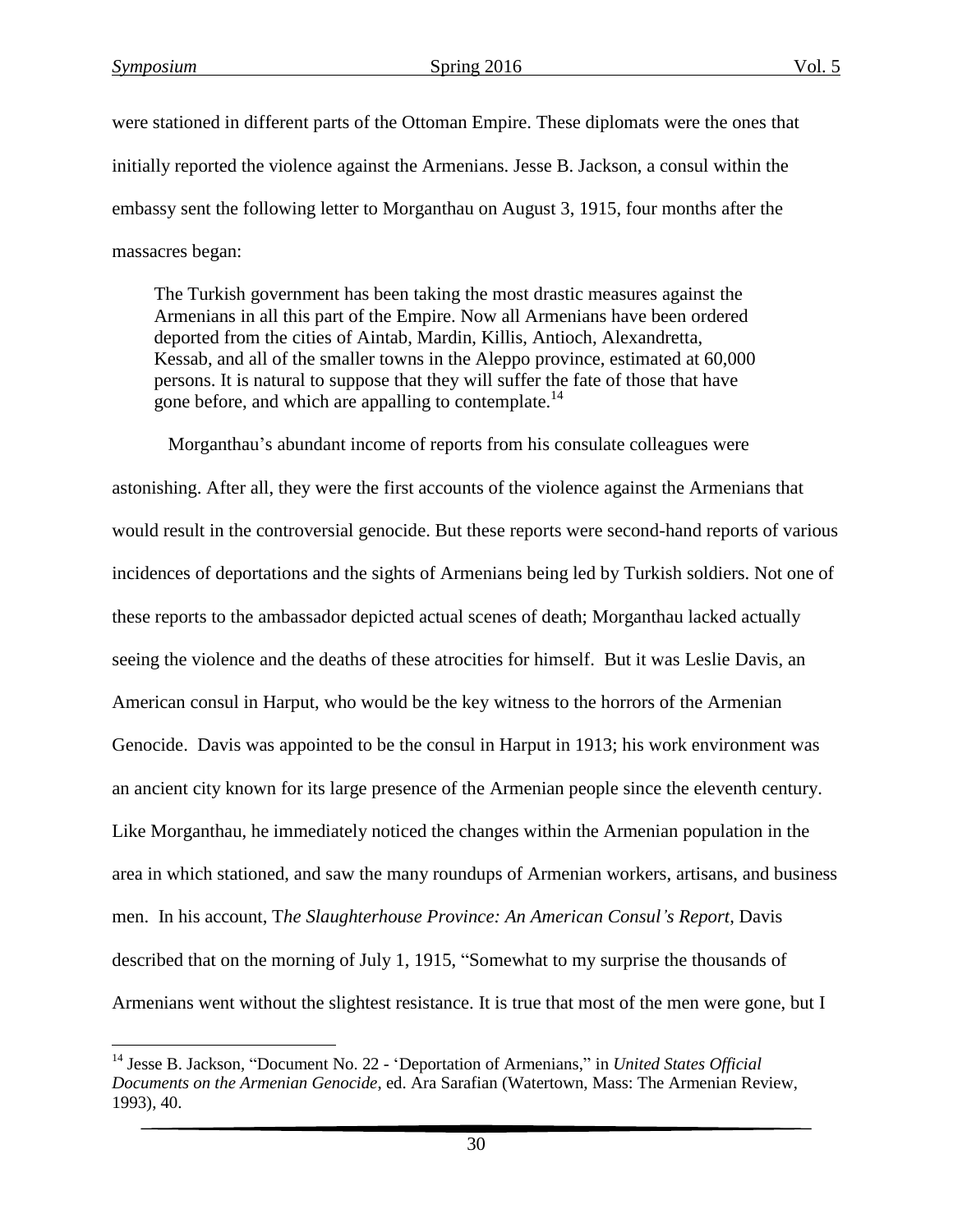expected that some would resist and that blood would be shed before the order could be carried out."<sup>15</sup> Davis at first could not see why the Armenians refused to put up a fight; he could not understand that the Armenians still thought that in some way, the Turkish government, newly westernized and modern in structure, would include them. But this idealistic thought died when he traveled to Lake Goeljuk, the site that infamously became the "land of the dead,"of the Armenian people. Though they had clear skies and warm temperatures when they entered the area in September of 1915, their weather conditions would soon be forgotten as they encountered the rotting, corpse-filled scenes of death in which Lake Goeljuk had become a dumping ground:

Upon reaching the bodies we saw that almost all were those of women and children and that they had been killed quite recently….All the bodies were naked and many of them showed signs of the brutal mutilation which the gendarmes inflicted upon so many of the women and girls whom they killed.<sup>16</sup>

It was through his witnessing of the violence that Leslie Davis decided to repeatedly contact Morganthau, describing everything that he saw and experienced in hopes that his words might reach the higher powers in Washington, D.C. in order to get humanitarian help for the dying Armenian population. He saw that there was not anything that he could do to stop the violence; but if a more powerful nation, such as the United States, were able to see what was happening, then the massacres might possibly be stopped before more blood was spilt. After all, the United States was not involving themselves in World War I due to their supposed "isolationist policy." Therefore, he urged Morganthau to press for action - so that the people would know about the atrocities being committed against people who were faithful Christians. Otherwise, Armenians such as Abraham Hartunian were subjected to torture in the death

 $\overline{\phantom{a}}$ 

<sup>15</sup> Leslie Davis, *The Slaughterhouse Province: An American Diplomat's Report on the Armenian Genocide, 1915-1917* (New York: Aristide D. Caratzas, 1989), 59.

 $16$  Davis, 85.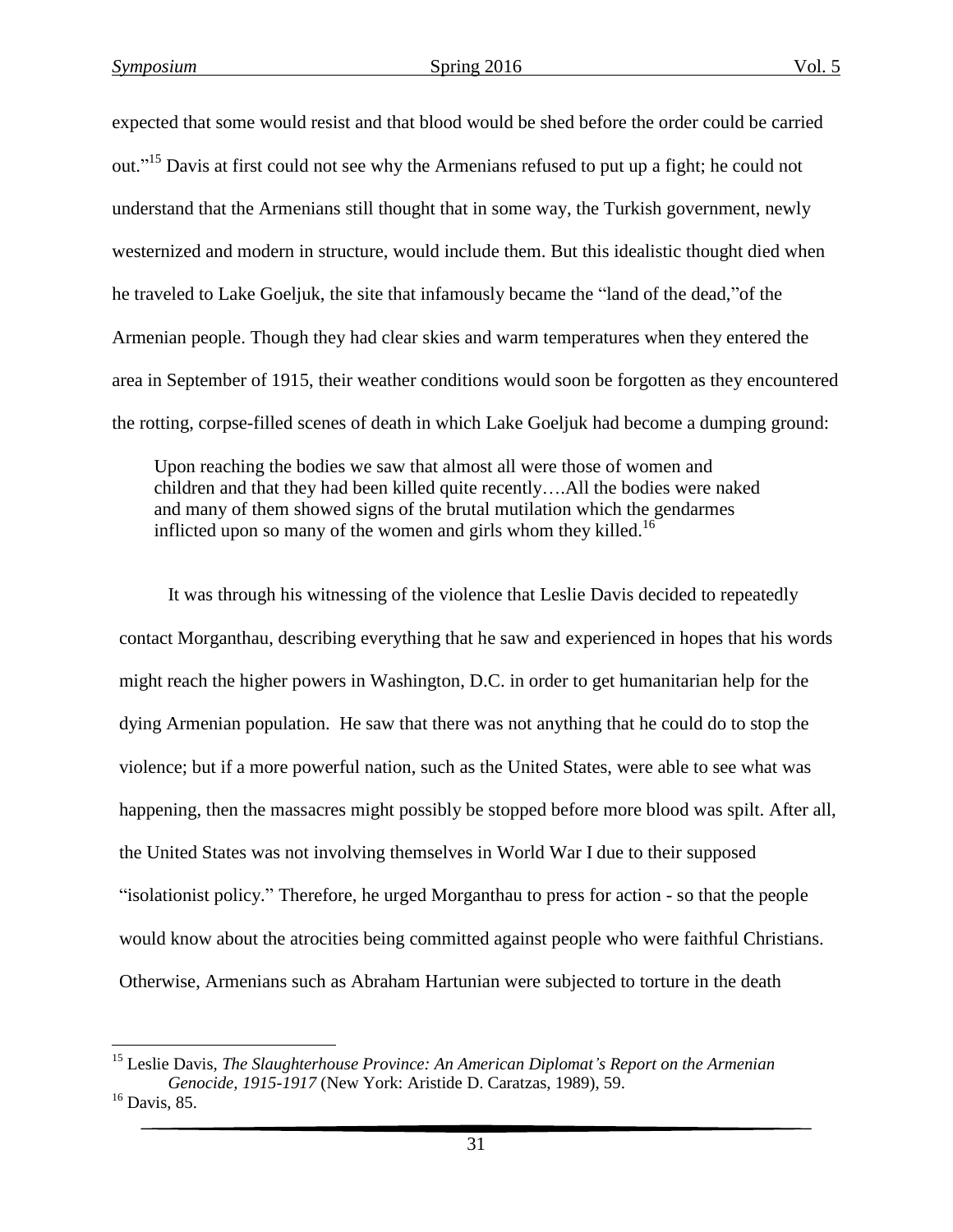marches as he described throughout his trials. "We must walk. And we must walk quickly, quickly! Under the lashes of whips, beaten with the butts of rifles!…But what should the old people do? The women? The weak? The children? The mothers holding their babes? They stumble, roll, are tramped under foot."<sup>17</sup> They were being persecuted minute by minute; there was not anyone in their area who could help them. But across the Atlantic, the American public was more than standing idly by and seeing their fellow Christians suffer from genocide.

#### The American Public: Reaction to the Slaughter in the Ottoman Empire

Similar to what happened twenty years earlier, the range of global newspapers that were covering the Great War soon had bold headlines about the slaughter of the Armenians in the Ottoman Empire. *The New York Times* printed articles that depicted the mass violence of the autumn of 1915, and in the majority of its issues throughout the season, there were weekly updates of the massacres. The initial reports horrified Americans since they saw that fellow Christians were being persecuted by the Turks, in which the number of people slaughtered, by October 7, 1915, had reached 800,000.<sup>18</sup> Many of the reports that were published in *The New York Times* were diplomats' reports channeled through British officials. These officials included a Viscount Bryce, in which he gave a heartfelt account to the House of Lords of how many Armenians were being murdered:

In his speech, he made a powerful appeal to the neutral nations. He did not mention America by name but it was obvious that this former Ambassador at Washington had the great republic of the West in mind when he appealed to the conscience of neutrals and when he believed there are some crimes which even

 $\overline{\phantom{a}}$ 

<sup>&</sup>lt;sup>17</sup> Hartunian, 91.

<sup>18</sup> "800,000 Armenians Counted Destroyed: Viscount Bryce Tells House of Lords…" *New York Times (1857-1922)*; Oct. 7, 1915; ProQuest Historical Newspapers: The New York Times, 3.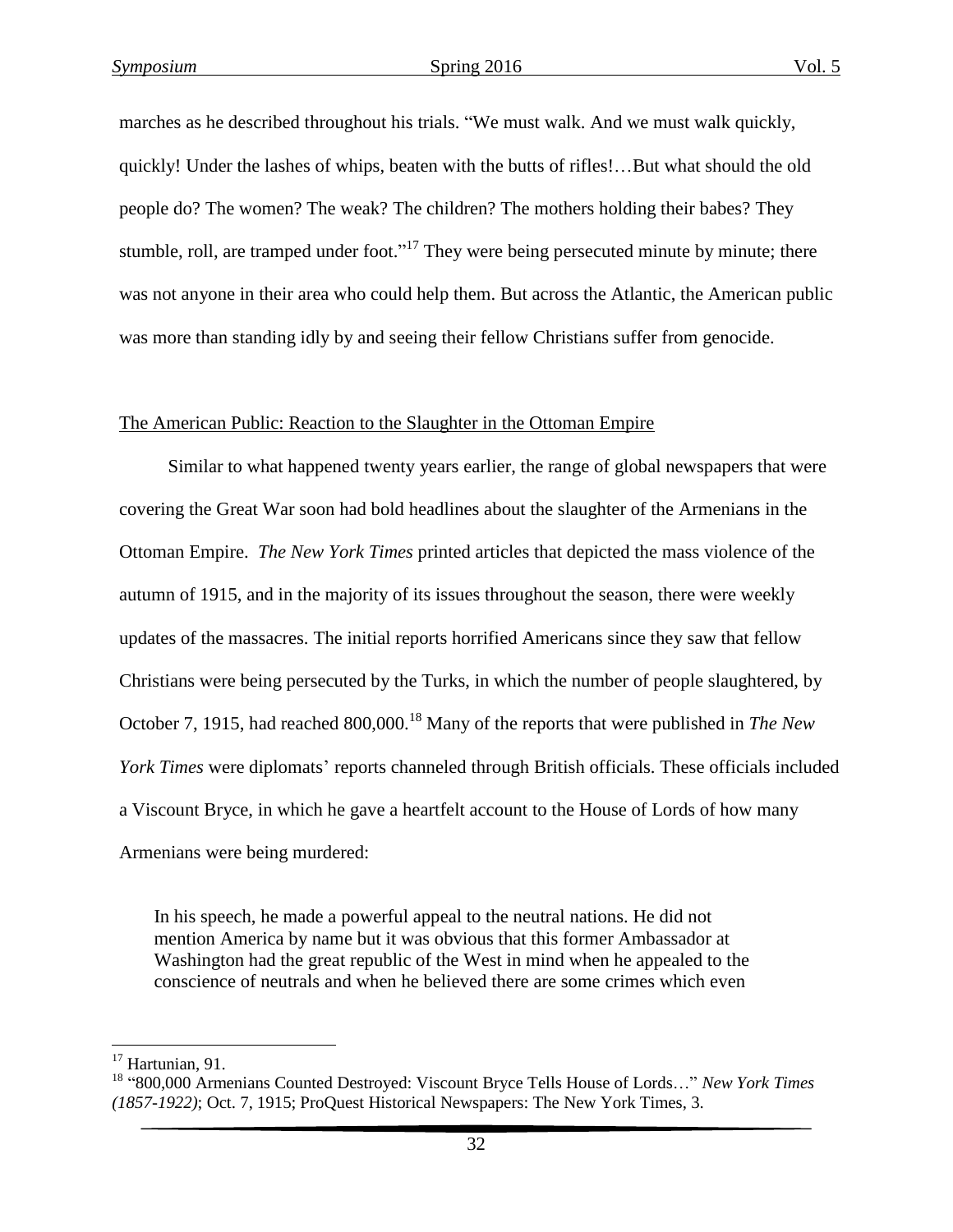now in the convulsion of a great war the public opinion of the world will not tolerate.<sup>19</sup>

As a result, Bryce's words did more than make made a foundation for action to help the Armenians. One of the first actions taken due to this national coverage was that the Committee on Armenian Atrocities was formed in order to provide relief and help publicize the violence that was happening in the Caucus region. This committee, headed by politicians and businessmen who had access to the full coverage of the genocide, was the center of the America's relief effort towards the Armenian genocide, in which they would "create a significant, unfolding narrative of what was evolving into the century's first known genocide. It had assumed a cultural, political and linguistic density that would mark a place in the popular imagination..."<sup>20</sup> In addition, Morganthau, following the adamant pleas from Leslie Davis, took it upon himself to beg politicians on Capitol Hill so that something would be done since the United States had the means of knowing about the extermination of this particular culture. His demands for action continued even further due to the correlating actions of World War I, when nations' participation and allegiance towards the Ottoman Empire, such as Bulgaria's move to side with the Turks in the Central Powers fight against the Triple Entente. Once again, *The New York Times* made a bold headline that captured the renewed violence against the Armenians on October 13, 1915. Here, the article clearly states that because of Bulgaria's favor towards the Ottoman Empire, the massacres were renewed due to increased resources and soldiers in Turkey. The writer himself was told that "the American Consul was told that the Turkish government intended to

 $\overline{\phantom{a}}$ 

 $19$  "800,000 Armenians Counted Destroyed...", 4.

 $20$  Balakian, 282.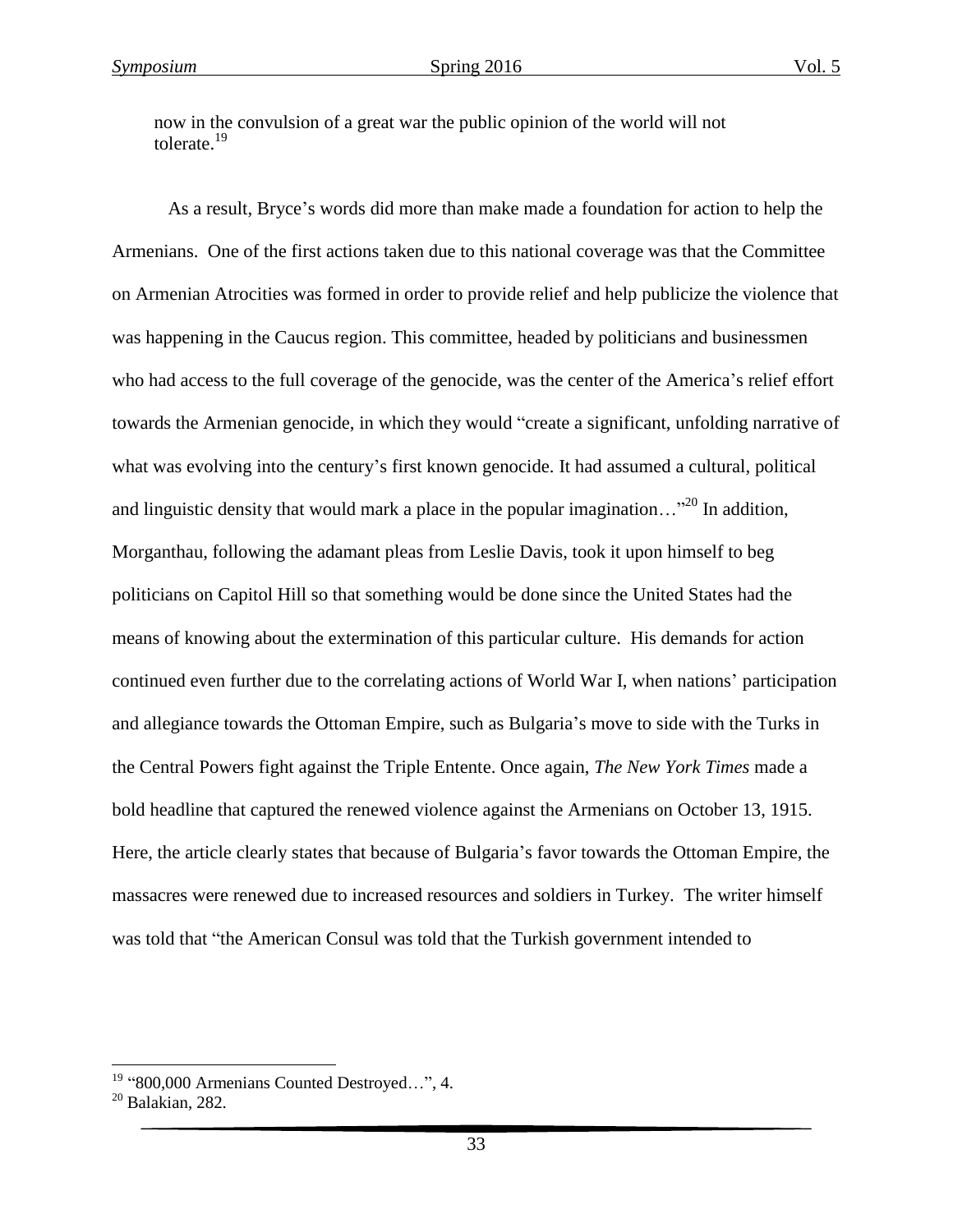$\overline{a}$ 

exterminate the Armenians and as a result, alienate the sympathies of the American people."<sup>21</sup> Essentially, T*he New York Times* and other global newspapers were portraying the massacres against the Armenians what it truly was: a well-organized, deliberate process of one culture against another in order to be permanently rid of them.

The media coverage is one reaction towards the deplorable atrocities of the Armenian Genocide, but what raised the volumes on the demand to do something were the cries of the politicians, intellectuals, and humanitarians that raised a movement within the American people. Throughout 1915-1917, the two years in which the genocide was covered by global newspapers, people within various communities made grassroots movements across the United States in order to help out their innocent fellow Christians who they saw as being slaughtered and persecuted by the Turks. An important protest occurred in the middle of October 1915, in which *The New York Times* reported that on October 18, 500,000 Armenians had been killed. This demonstration, headed by a relief committee made up of well-known Americans and prominent Armenians within New York City, took place in Central Park in which thousands of civilians were shouting for a resolution to the violence that was taking place in Armenia. Their message was to have those who survived the violence to be restored in a safer environment with adequate relief. A Mr. Holt, a fervent demonstrator and one of the committee members, declared in his opening address to the supporters, "This meeting was called for the purpose of deploring the greatest hecatomb known to history. The massacres now being perpetrated in Turkey are the most atrocious in the history of the world…"<sup>22</sup> The statistics within this particular article and those found in one of its predecessor articles are very different. The previous said that over 800,000 were killed, followed

<sup>21</sup> "Massacres Renewed, Morganthau Reports: Fresh Outrage Upon Armenians…" *The New York Times (1857-1922)*: Oct. 13, 1915; ProQuest Historical Newspapers: The New York Times, 4.

<sup>22</sup> "Thousands Protest Armenian Murders: Only One Man and One Woman…" *The New York Times, (1857-1922)*; Oct. 18, 1915; ProQuest Historical Newspapers: The New York Times, 3.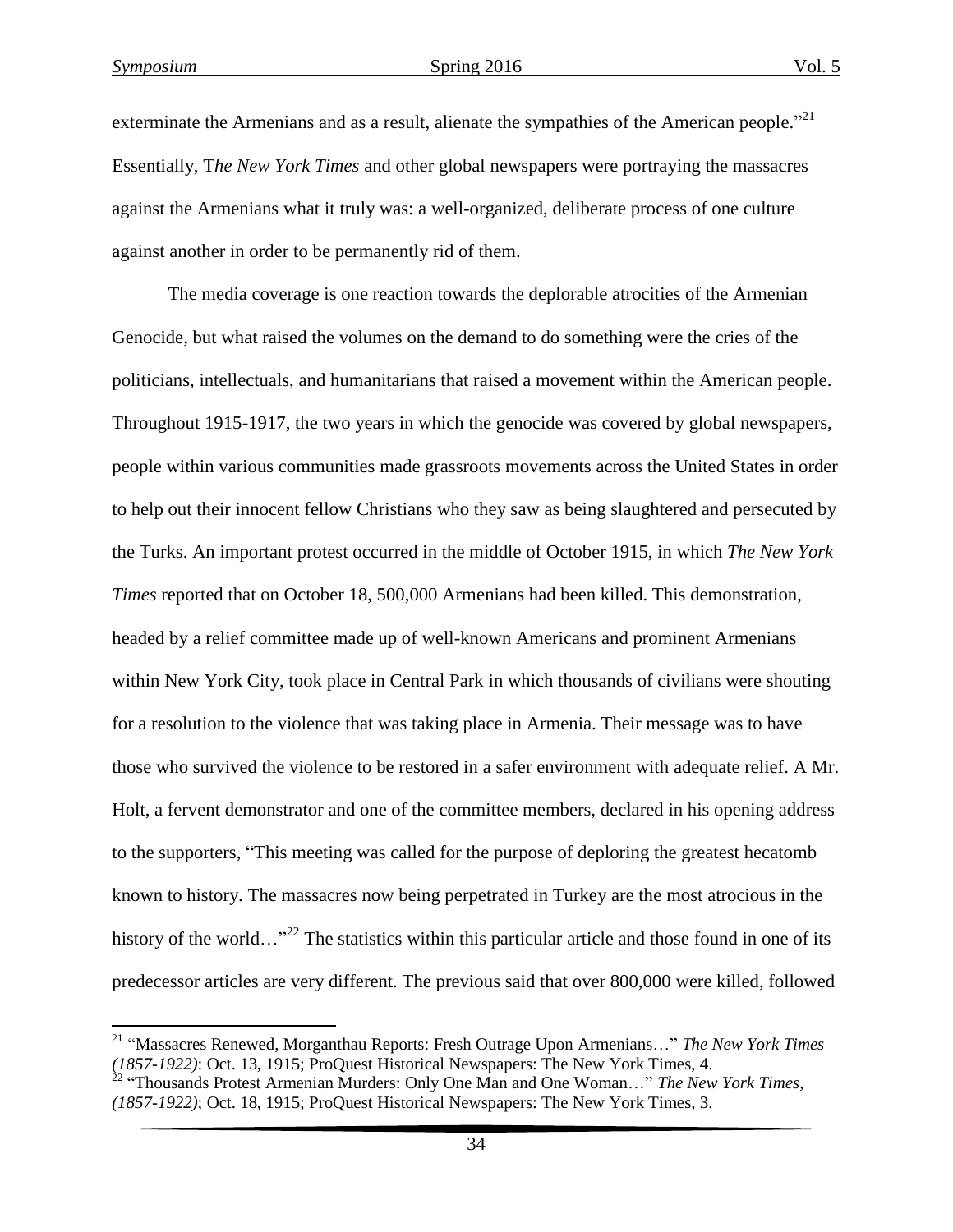by a report that a total of 500,000 were killed at the time that the protest took place. This depicts the somewhat lack of accuracy within the reporting, in which multiple reports of the same event were being used, as well as different perspectives from various diplomats and reporters that depicted the genocide from their reports. Nevertheless, Holt's emotional rawness and blatantness about the gross killings against these innocent people struck the hearts of other activists, politicians, and intellectuals. It became a time where Americans saw a cause that was bigger than themselves. Prominent Americans such as Andrew Carnegie, Ezra Pound, T. S. Eliot, and H. L. Mencken were appalled and disgusted by the lack of foreign policy effort on the United States' part. The isolationist policies that were being repeated over and over again within politicians of Wilson's administration to avoid World War I were falling apart as more and more people insisted on action. One of the most famous activists to be a advocate for war was former president Theodore Roosevelt. Though he was known for being a war hero and leading men into battle for patriotic causes, he more or less wanted to get involved in the Great War in order to stop the Ottoman Empire's forces, and therefore heavily reduce if not stop the Armenian massacres. He saw that relief committees such as the Committee on Armenian Atrocities were too passive, and that diplomats' pleading with Capitol Hill politicians were not going anywhere because of American neutrality. In a letter to one of his colleagues, Roosevelt frustratedly stated:

If this [American] people through its government had not shirked its duty…in connection with the world war for the last sixteen months, we would now be able to take effective action on behalf of Armenia. Until we put honor and duty first, and are willing to risk something in order to achieve righteousness both for ourselves and for others, we shall accomplish nothing; and we shall earn and deserve the contempt of the strong nations of mankind.<sup>23</sup>

 $\overline{a}$  $23$  Balakian, 294.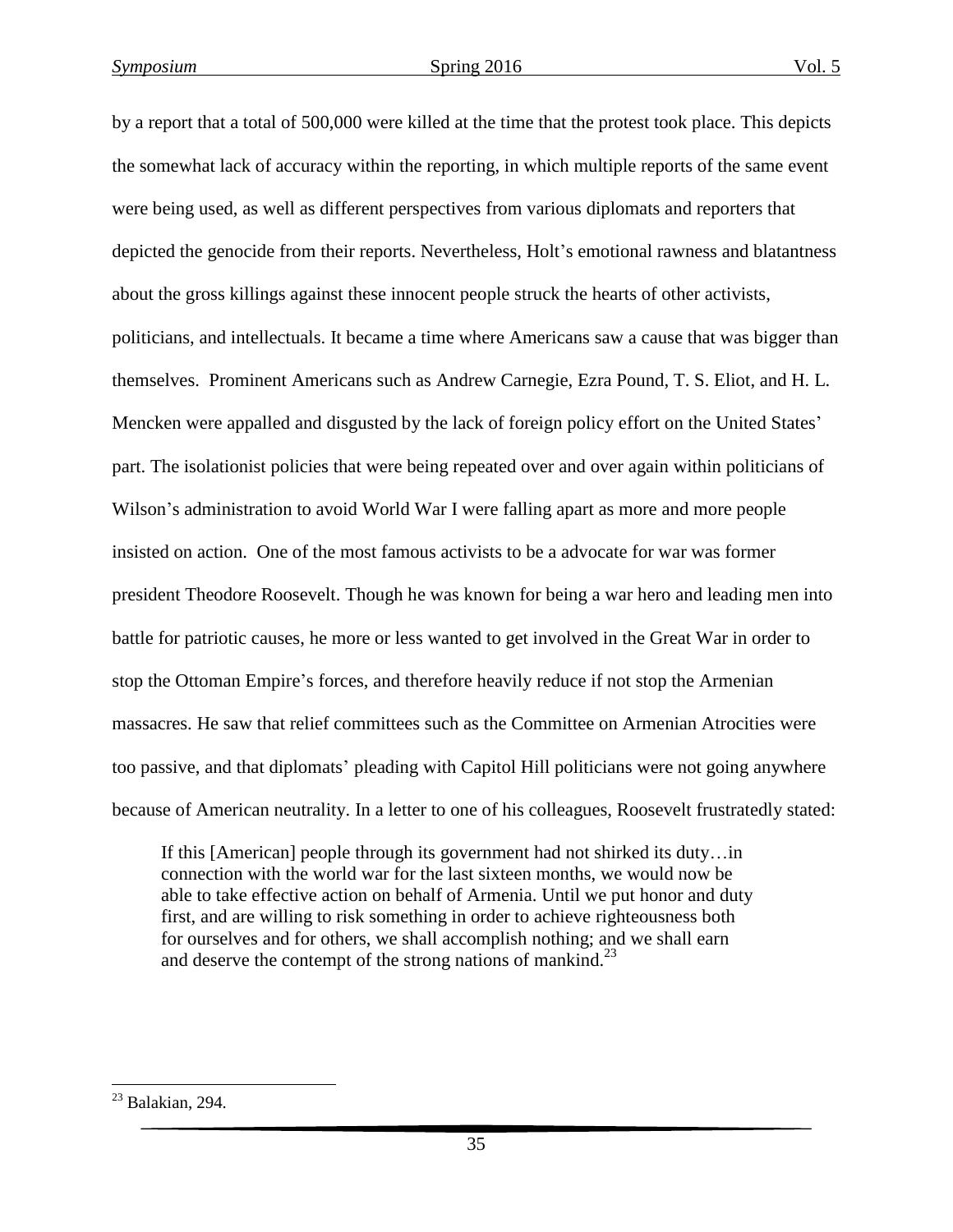Roosevelt's words of contempt towards the neutral American government burned within newspapers, and others like him added fury and spite to the politicians who were unwilling to do anything immediately. They fought, yelled, and screamed for politicians to get out of their comfort zones of isolationism in order to help innocent lives that were being persecuted. The only ones who had the power to do anything were President Wilson and his followers, who would see the post-war Peace of Paris Conference in order to address the issues at hand.

#### The Peace of Paris: Where The Armenians Lost Their Cause and Support

By November 11, 1918, the armistice was called between the Triple Entente and the German Powers; both sides, exhausted from fighting a global war for four years and destroying Europe while doing so, retreated back to their nations either in victory or at a loss for words. But while plans for negotiations were taking place in what would be the Peace of Paris and the resulting Versailles Treaty, the demands to do something for the survivors of the Armenian Genocide were still being made. President Wilson's decision to attend the Paris Peace Conference in 1919 was seen by many as an opportunity for lives to become better, including those of the Armenians. Wilson, trying to embellish his Fourteen Points within the Versailles Treaty, was also under pressure from many relief committees for the cause of the Armenian Genocide, in which they demanded for a newly made Armenian republic. This was fervently supported by the American Committee for the Independence of Armenia (ACIA), in which members wanted the following six provinces of the former Armenian community to be integrated into an independent state: Van, Kharpert, Erzerum, Sivas, Bitlis, and Diarbekir, along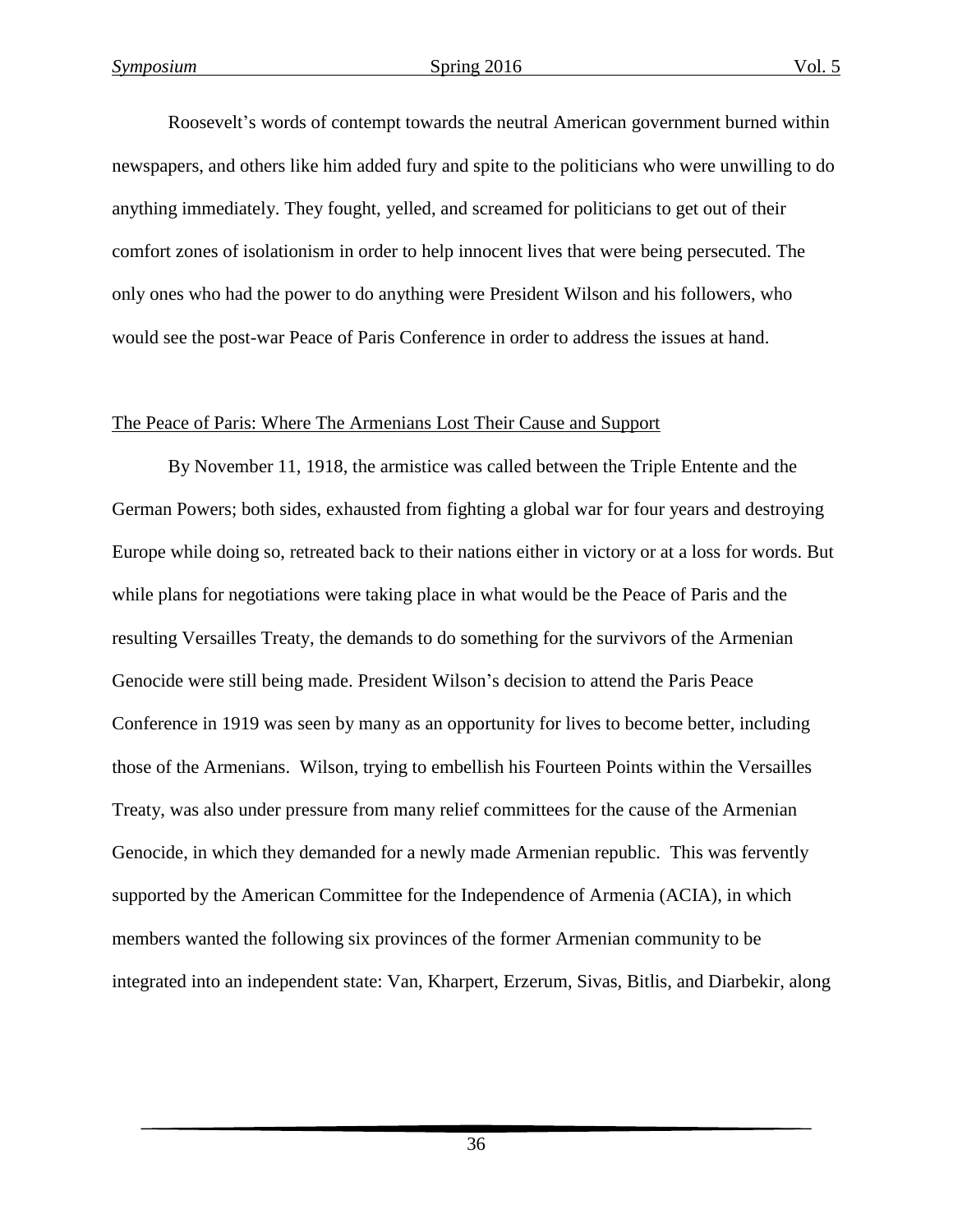$\overline{a}$ 

with Persian Armenia, Russian Armenia, and Cicilia.<sup>24</sup> Because of this pressure, Wilson, along with Minisert Georges Clemenceau of France and Prime Minister David Lloyd-George realized that the Armenian situation was almost as great to the question of the punishment of the Germans for causing the Great War.

Before Wilson left for Europe, former ambassador Morganthau wanted to expose behavior of the Young Turks and their ally, imperial Germany several months before the Great War ended. Though the United States had received news coverage of the genocide, he believed that the Turks would keep their actions from the outside world so that their actions would only be dealt with after the plan to exterminate the Armenians were complete. However, Wilson "did not welcome Morgenthau's proposal for anti-German and anti-Turkish propaganda, since he recognized the limits of American power to assist Armenia and was unsure of their foreign policy role for the Versailles Treaty for the Great War."<sup>25</sup> As it turned out, Wilson soon realized that the United States' role in the Versailles Treaty and the overall Paris Conference was nothing more than an illusion. Though he pledged to be more helpful toward the Armenian cause, he was putting his concentration on getting American ideals and his Fourteen Points into the Versailles Treaty so that some aspects of American ideology would influence the European nations involved in the Conference. The Armenian Genocide, originally stated as the second biggest problem to solve, was eventually demoted into just an area of interest and swept underneath the rug as Germany's punishment increased to a higher level of importance.

But what was to be done in order to help the survivors of the Armenian Genocide and give them some relief? By the halfway point of the Paris Peace Conference, Wilson realized that

<sup>24</sup> Simon Payaslian, *United States Policy Toward the Armenian Question and the Armenian Genocide* (New York: Palgrave Macmillan, 2005), 154.

 $^{25}$  Lloyd E. Ambrosius, "Wilsonian Diplomacy and Armenia: The Limits of Power and Ideology," in *America and the Armenian Genocide of 1915,* ed. Jay Winter (Cambridge: Cambridge University Press, 2004), 115.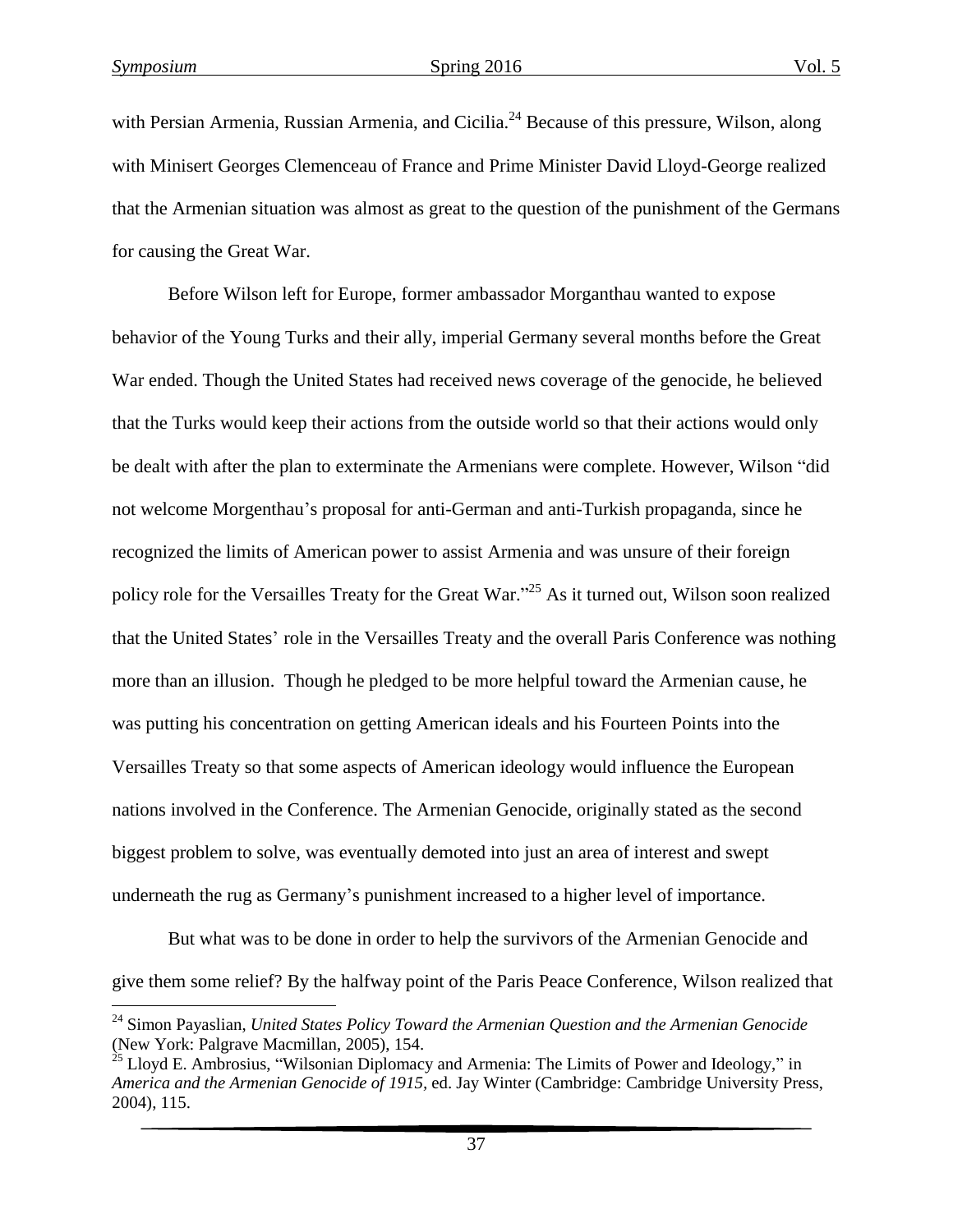in order to give the relief that the people were demanding, extreme amounts of resources and money would have to be spent. This notion was automatically nixed since a good portion of money had been spent on the American war efforts. The problem of Armenia shifted from one leader to another, it which it was demoted even further to a burden for these politicians. It was then decided by Wilson and the other world leaders that the problem of Armenia would be relocated to one of the main issues for the newly formed League of Nations to deal with. "The Big Four of the Versailles Treaty- Wilson, Clemenceau, Lloyd-George, and Vittorio Orlando of Italy, advocated union between these liberated areas of Turkish Armenia and the Armenian Republic to create a new nation. Before it became a fully independent democracy, he wanted the League to give it a temporary mandate for the new Armenian state to one of the Great Powers."<sup>26</sup> Essentially, this was only the place where the republic was formed; but in terms of actually helping the people, the fervor to give the Armenians their deserved relief was diminished. Simon Payaslian, a prominent historian of the Armenian Genocide of 1915-1917, pinpoints this downward spiral of a desire to help the Armenian people. The atrocities of the violence simply became rhetoric for Wilson to use in order to support his League of Nations, his own creature of foreign policy in order to give America a better position in global affairs. "Wilson asserted that the League would protect the freedom of peoples such as the Armenians, and would make them as free as the people of the Philippines under 'the American spirit.'"<sup>27</sup> Wilson's words were an empty mockery to the people who suffered persecution and mass violence. Not only were the Armenians' cause lost in Paris in 1919, but they as a people were forgotten and instead used as a way to promote the so called "American spirit." The innocent men, women, and children who were slaughtered within the Caucus regions were now simply statistics in the American

 $\overline{\phantom{a}}$ 

 $26$  Ambrosius, 124.

 $27$  Payaslian, 163.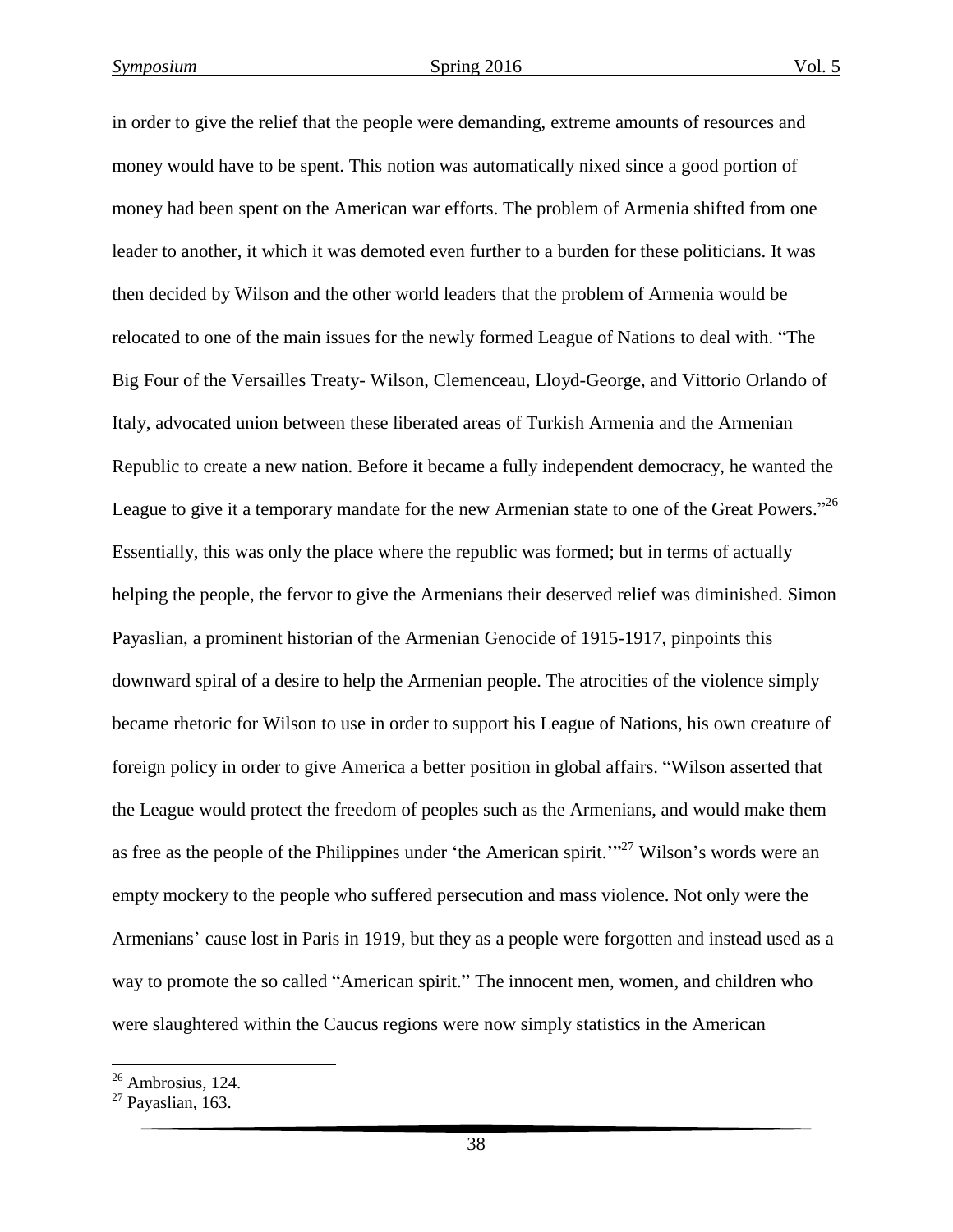government's mind instead of people who needed their help; for that, the United States is more guilty than any other nation for knowing about the violence against the Armenians, and yet not giving them the proper help in order to save them.

#### Conclusion

As a historian who collected an abundance of testimonies regarding the Armenian Genocide, Donald Miller came across the frequently used term "jarbig." According to him, Armenians use this word to describe someone "who is clever and able to manipulate circumstances to his or her benefit in a multitude of interviews gathered, this term was used in reference to children who survived the genocide."<sup>28</sup> One jarbig who is worth noting, who manipulated his situation to his benefit in order to escape, is an individual by the name of Nishan Tateosian. At fifteen years old in the spring of 1915, he and his older brother escaped from their tiny, poor farming village in the province of Kharpert where the Young Turks had managed to capture the rest of their family. Together, Nishan and his brother traveled across the Ottoman Empire, through the desert in which they almost died of dehydration, hunger, and for a while, Nishan was temporarily blinded due to malnutrition and hyperthermia. If it were not for local Turks who saw these two boys and were sympathetic to the point of helping them and hiding them from the Turkish authorities, they would not have survived. But their cleverness was their survival technique, and the brothers eventually made it across the desert in which they were able to smuggle themselves on multiple ships headed west of the Mediterranean Sea. After months of sea travel, Nishan made it to the United States through Ellis Island where he eventually became a naturalized citizen, taught himself English and mathematics, became a local business man and

 $\overline{a}$ 

<sup>28</sup> Miller, 113.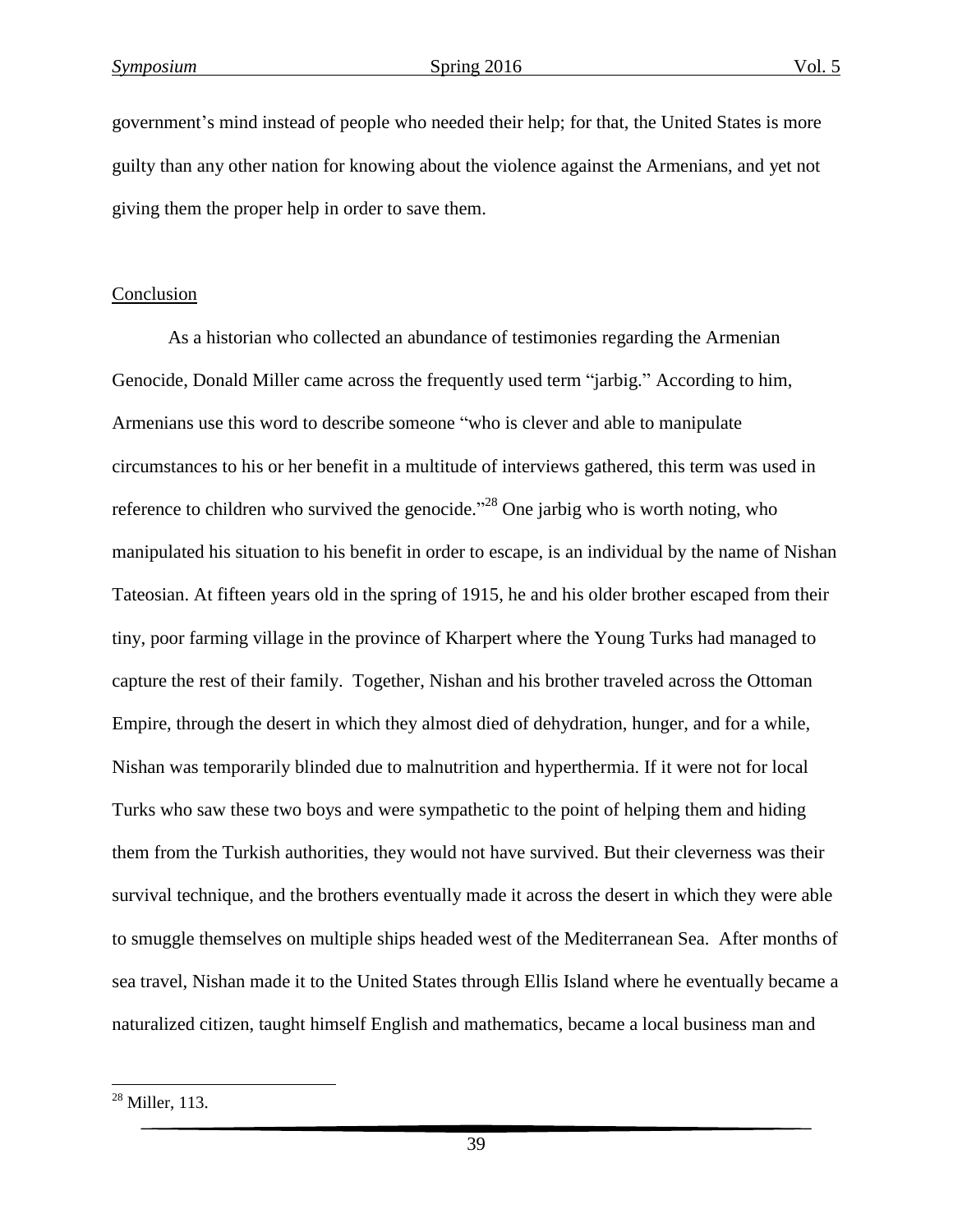shopkeeper, and after eighty years from his escape of the Armenian Genocide, became my greatgrandfather.

Armenians such as Nishan Tateosian who were lucky to have escaped to the United States were grateful for the opportunities they found in American culture. They never thought that the nation that they called a haven for them after the persecution that they went through had extensive knowledge of the murders against the Armenian people. The United States had proof ever since the massacres of 1895 that what the Armenians went through was indeed genocide. Their missionaries stationed in the Ottoman Empire became the first witnesses of the Bloody Sultan's process to solve the "Armenian Question," in order to get rid of the minority that was protesting the majority rule of the Muslim Turkish. This plan of ethnically cleansing a race of people constitutes a genocide. However, since the concept of genocide was not formally recognized until the United Nations' formation in 1946, the violence was simply portrayed as massacres against a certain people. Though the Americans saw the writing on the wall for the future genocide, they paid no heed to it even after they sent in humanitarian help that came in the form of the Red Cross. On April 24, 1915, the Young Turks execution of the decision to wipe out the Armenians was evident in white commencement of the roundups and the death marches. Ambassadors and diplomats such as Morganthau and Davis wrote back and forth to each other, professing that something should be done. Their reports were picked up by the increasing size of global newspapers such as *The New York Times*, and grassroots campaigns from politicians, intellectuals, and humanitarians sprung up in which they demanded that relief be given immediately. Calling it the worst of all violence committed in human history, activists proclaimed that the Armenian Genocide had to be stopped. But in his typical fashion, President Wilson arrived to the problem late, like he did with his entrance into World War I. Thinking only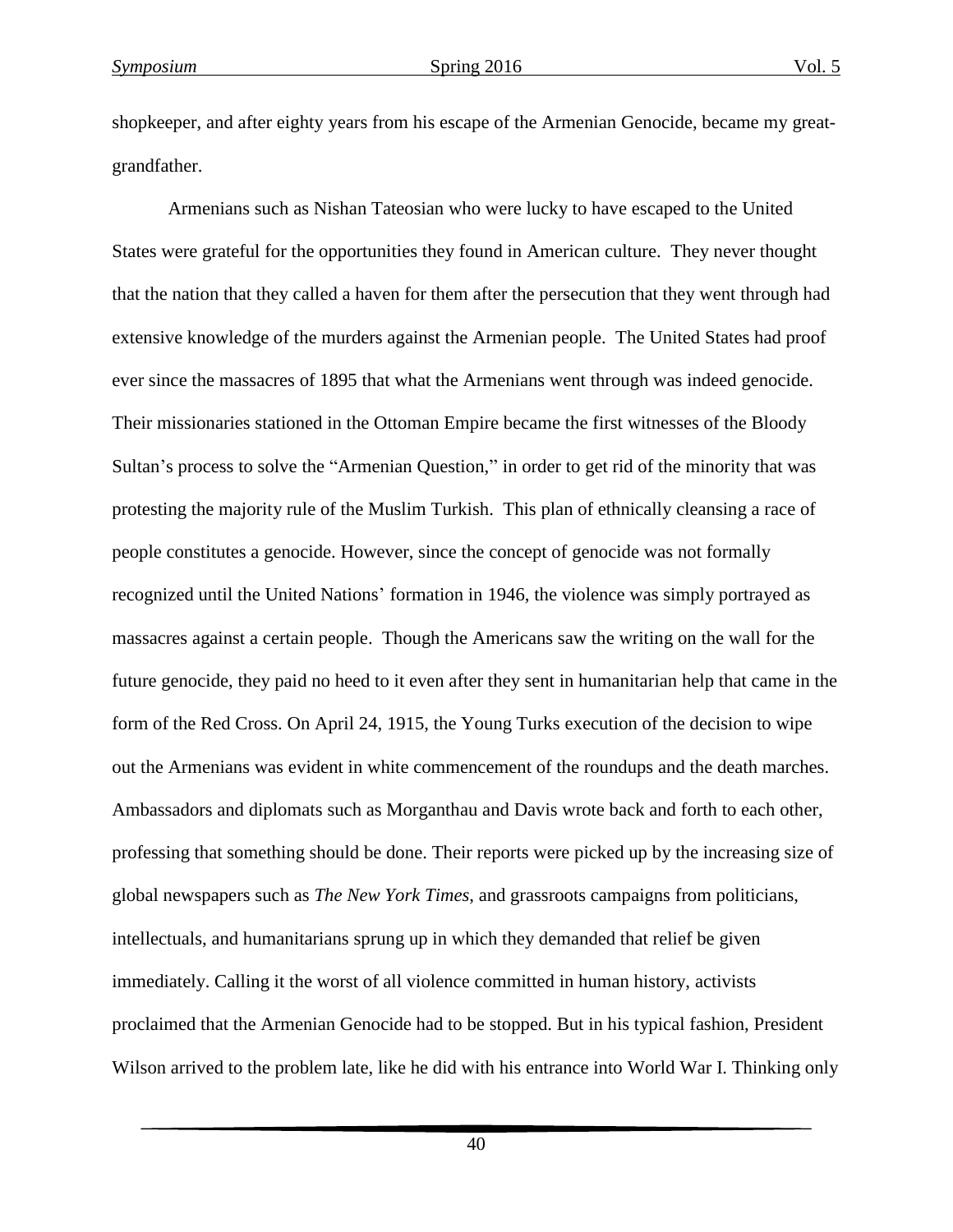of how American foreign policy would be better due to his Fourteen Points and ideology that was rooted with democracy, liberty, and freedom, Wilson chose to demote the cause of the Armenian people into a secondary problem. As a result, it was grouped in with other global problems that were arising at the time for the League of Nations to deal with, even though the massacres against the Armenians had been present in foreign affairs for twenty five years with the genocide being five years old. Though the public was adamant in their fervor to help the Armenian people through their campaigns and protests, the United States ultimately failed the Armenians by lacking the motivation to help innocent people who were targeted because of their culture and religion. This absence of action and humanitarian relief not only hurt the Armenians then, but it also hurts them now. After all the media coverage and protests declaring that the violence against this culture was indeed a genocide from 1915-1917, the United States now will not admit that the massacres against many people's ancestors, including my own, were acts of murder against humankind in order to keep a flimsy, foreign relationship with a country that cannot own up to its heinous crimes.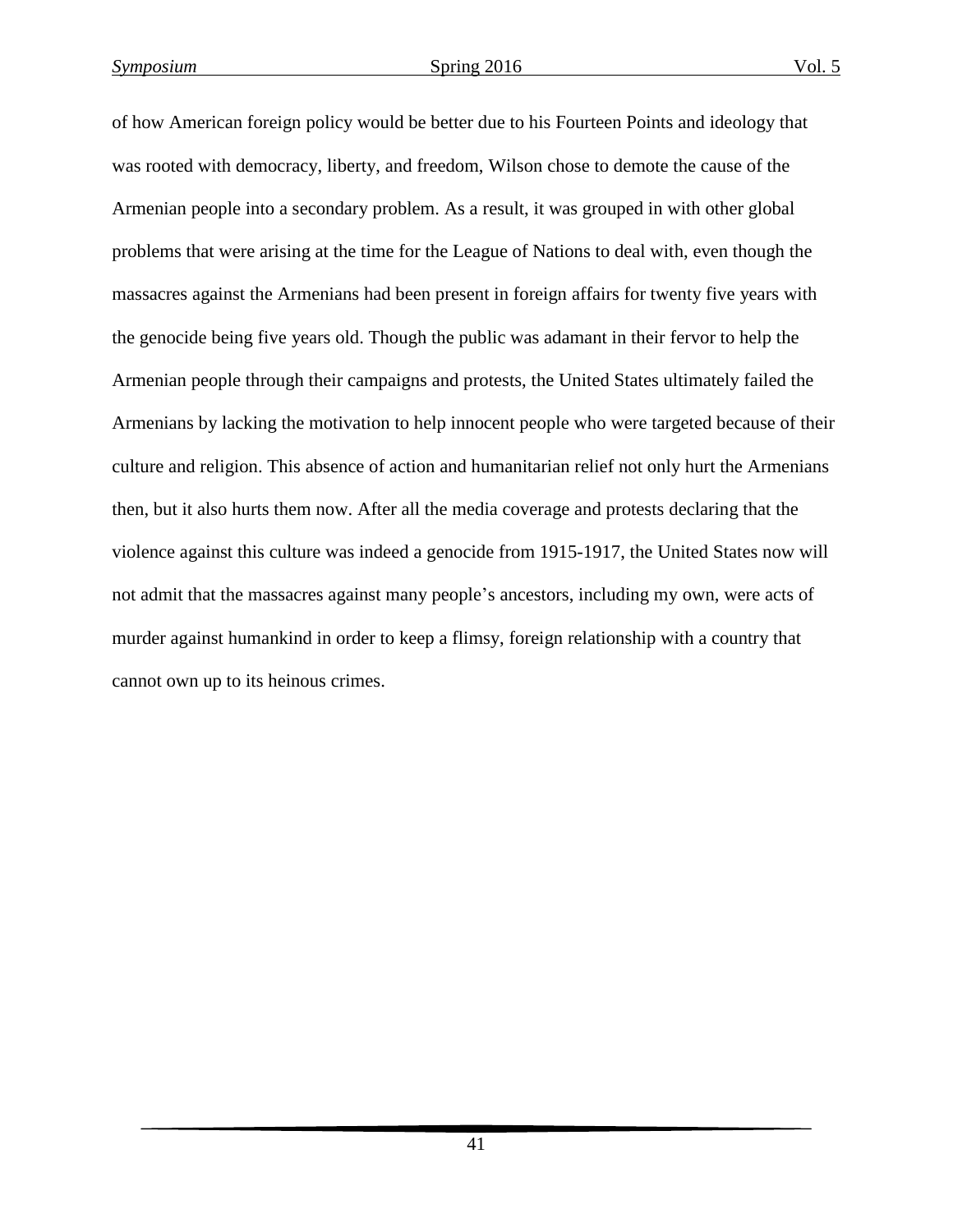# Bibliography

"800,000 Armenians Counted Destroyed: Viscount Bryce Tells House of Lords…" *New York Times (1857-1922)*; Oct. 7, 1915; ProQuest Historical Newspapers: *The New York Times*.

Ambrosius, Lloyd E. "Wilsonian Diplomacy and Armenia: The Limits of Power and Ideology. In *America and the Armenian Genocide of 1915,* ed. Jay Winter. Cambridge: Cambridge University Press, 2004.

"Armenians Were Responsible: Constantinople Riots Premeditated, Says a Correspondent…" *New York Times* (1857-1922); October 5, 1895; ProQuest Historical Newspapers: *The New York Times.*

Balakian, Peter. *The Burning Tigris: The Armenian Genocide and America's Response.* New York: HarperCollins Publishers, 2003.

Davis, Leslie A. *The Slaughterhouse Province: An American Diplomat's Report on the Armenian Genocide, 1915-1917.* New York: Aristide D. Caratzas, 1989.

Gilbert, Martin. "Twentieth Century Genocides." In *America and the Armenian Genocide of 1915*, ed. Jay Winter. Cambridge: Cambridge University Press, 2004.

Hartunian, Abraham H. *Neither to Laugh nor to Weep: A Memoir of the Armenian Genocide.* Washington, D.C.: Beacon Press Books, 1968.

Hovannisian, Richard G. *The Armenian Genocide*. New York: St. Martin's Press, Inc., 1992.

Jackson, Jesse. B. "Document No. 22 - 'Deportation of Armenians," in *United States Official Documents on the Armenian Genocide*, ed. Ara Sarafian. Watertown, Mass: The Armenian Review, 1993.

"Massacres Renewed, Morganthau Reports: Fresh Outrage Upon Armenians…" *The New York Times (1857-1922)*: Oct. 13, 1915; ProQuest Historical Newspapers: *The New York Times*.

Miller, Donald E. *Survivors: An Oral History of the Armenian Genocide.* London: University of California Press, 1993.

Moranian, Suzanne Elizabeth, "Bearing Witness: The Missionary Archives as Evidence of the Armenian Genocide. In *The Armenian Genocide*, ed. Richard Hovannisian, 103-127. New York: St. Martin's Press, 1992.

Payaslian, Simon. *United States Policy Toward the Armenian Question and the Armenian Genocide*. New York: Palgrave Macmillan, 2005.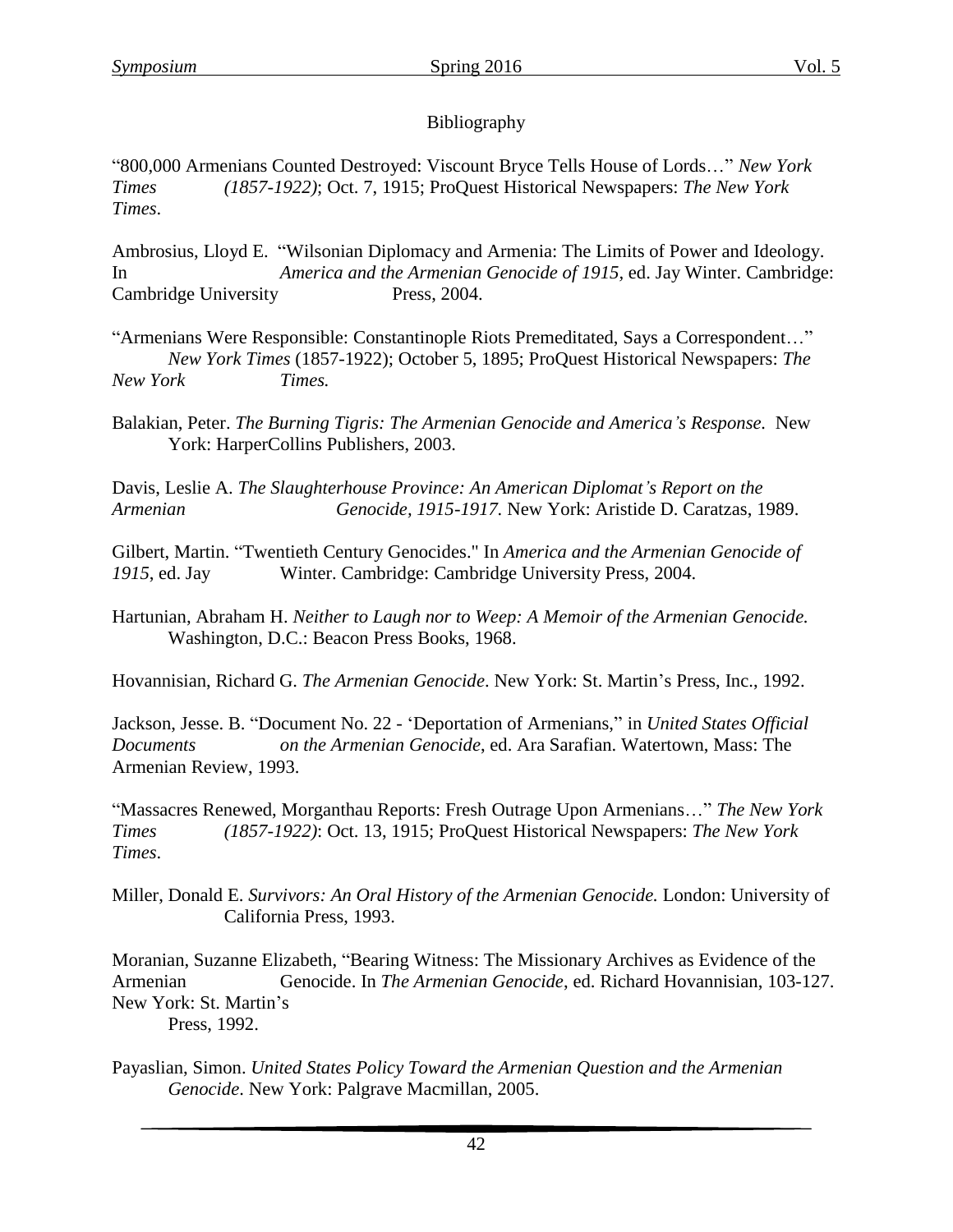- Peterson, Merrill D. *Starving Armenians: America and the Armenian Genocide, 1915-1930.* Virginia: University of Virginia Press, 2004.
- Winter, Jay. *America and the Armenian Genocide of 1915.* Cambridge: Cambridge University Press, 2004.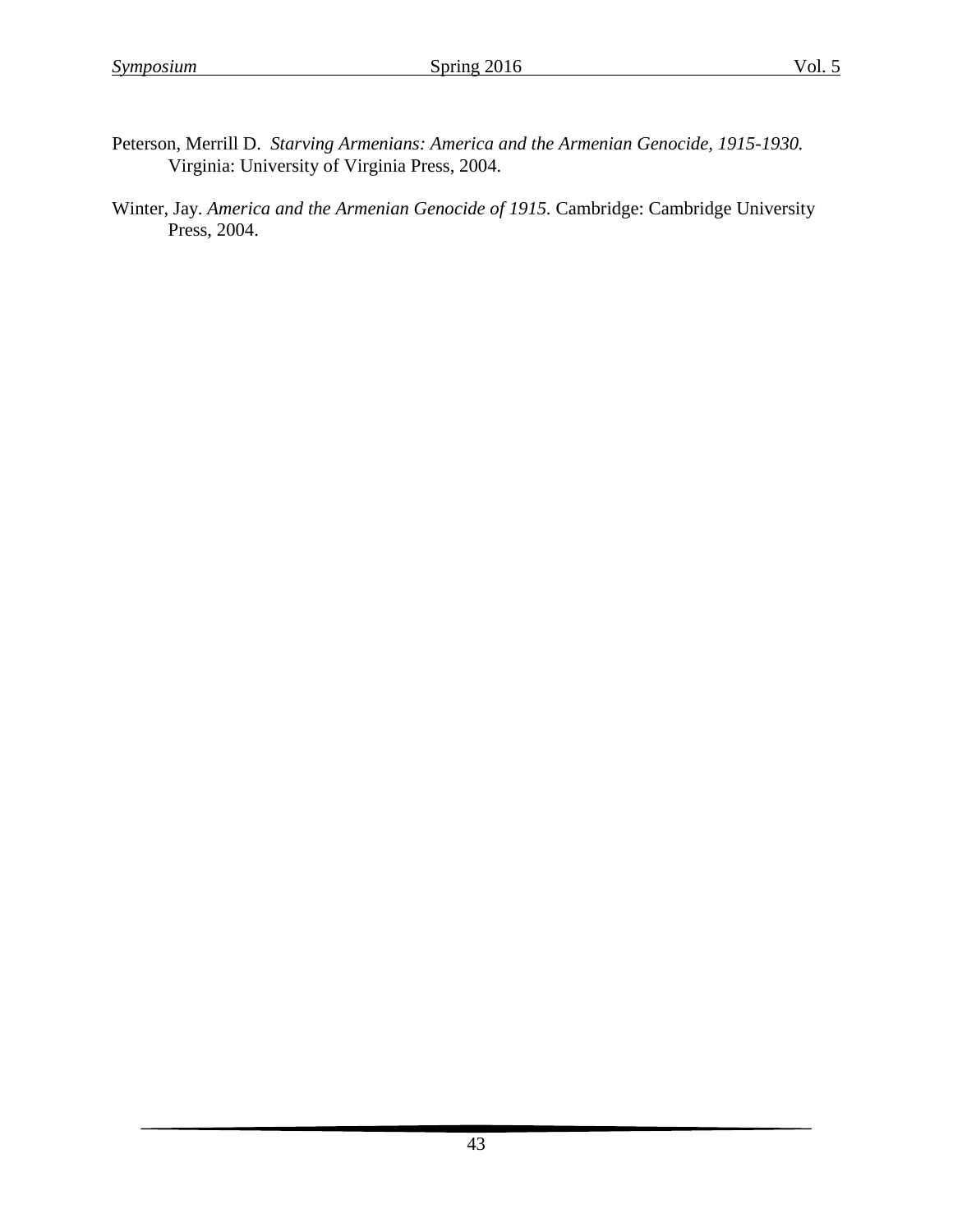# Don't Take the Extra Chicken Patty By Kelly Auricchio

It's 6:50pm and his "Anthropology: Building a Sustainable Future" class is finally done. The discussion of the day was the food waste on college campuses across America. Images of half eaten pizza and whole sandwiches made him all that more impatient to get his dinner. He and the other students quickly pack up their bags and head to the dining halls, barely hearing their professor tell them to keep what they just learned in mind as they eat dinner.

The first thing he notices is the heat. It cloaks him as he walks through the door, enveloping and weighing him down. The only thing he can do is strip off the layers he came tightly wrapped in as he leaves one atmosphere for another. The second thing he notices is the noise. It comes to the senses slowly, almost cautiously. The hum of collective voices makes him feel as if he is resting amongst a dozen dragonflies, with their modest wings rapidly brushing each other as they zip around. As he walks down the spiraling stairs, the deep buzz gets louder, and with each smooth turn of the railing, distinct voices are heard, mere pieces of random conversation. Finally, down the stairs, he is fully immersed in the essence of the dining hall.

Food — the only thing that is on his mind now. He must choose between the chicken baked in a sauce that smells of oranges; roasted potatoes; crispy pizza of cheese, olive, or veggie; the one choice of pasta; Kosher, gluten, soy, and/or flavor free. As he debates his unlimited menu, he watches the people around him. Some move slowly, others with purpose. There is a guy trying to walk and not spill his two full cups of hot chocolate. He didn't read the sign that said "Fill cup 2/3 full" and must try to not waste more than he already has at the dispenser. There are two girls who stand in front of the apple crisp at the dessert table. They walk away seconds later with no apple, only crisp on their plates, removing the only seemingly nutritious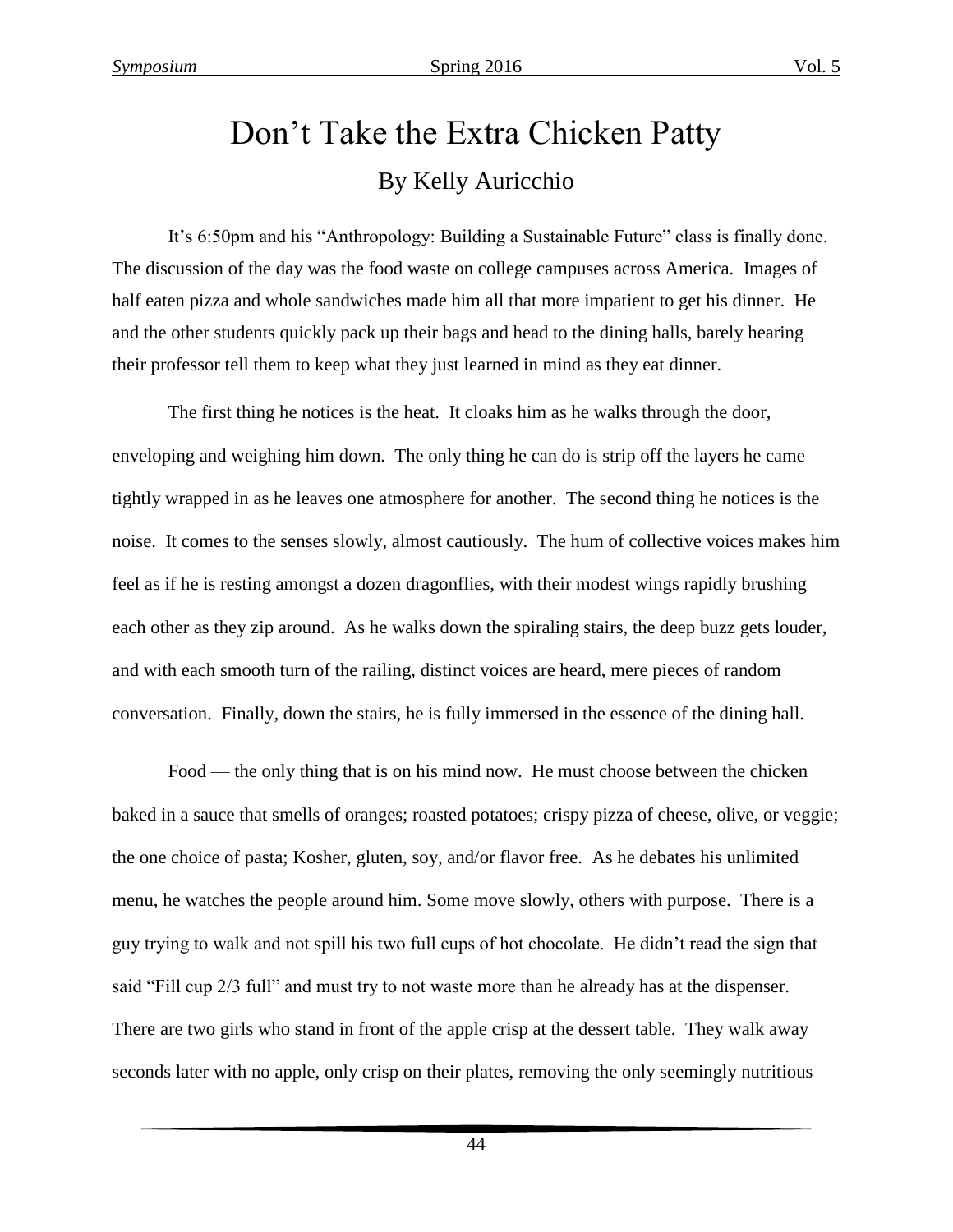component of the treat. And there is that one guy who, despite how many times he gets up and piles more food on his plate, never gains weight.

The line for dinner is most peculiar. One minute it's nonexistent and the next its length ends near the dessert cart. The line is comprised of athletes, musicians, writers, mathematicians and more. He remembers learning in class that all these students make up a small percentage of the 14 million students enrolled in more than  $3,000$  colleges in the United States.<sup>29</sup> They differ in who they are but not — at least in this case — how they act. The ones in the back of the line switch their weight from one hip to the other, look around to pass the time as the impatience becomes increasingly evident in their faces. The people in the middle should be, at least in his mind, less impatient as they inch closer and closer to their prize of undercooked carrots and overcooked spinach. Yet, they seem to get even more agitated, so close yet so far from what they desire. Others who don't want to wait in the back of the line slyly find friends further up and start a conversation. They try to go unnoticed, appearing innocent as they connect with friends.

#### Everyone notices.

 $\overline{a}$ 

Bodies shift from side to side as irritation builds. Frustration results in grunts from women and men alike until they reach the front of the line. Searing hot plates and utensils ignite a new type of frenzy in the students in line. They step closer to the people in front of them, silently urging them to move faster as the plates are constantly jostled in the students' hands to avoid the burn. Ladles of food are thrown onto plates; pieces of macaroni, peas, and rice scatter

<sup>29</sup> Saphire, David. "Getting an "A" at Lunch: Smart Strategies to Reduce Waste in Campus Dining." *INFORM* (1998): n. pag. 1998. Web, 1 May. 2016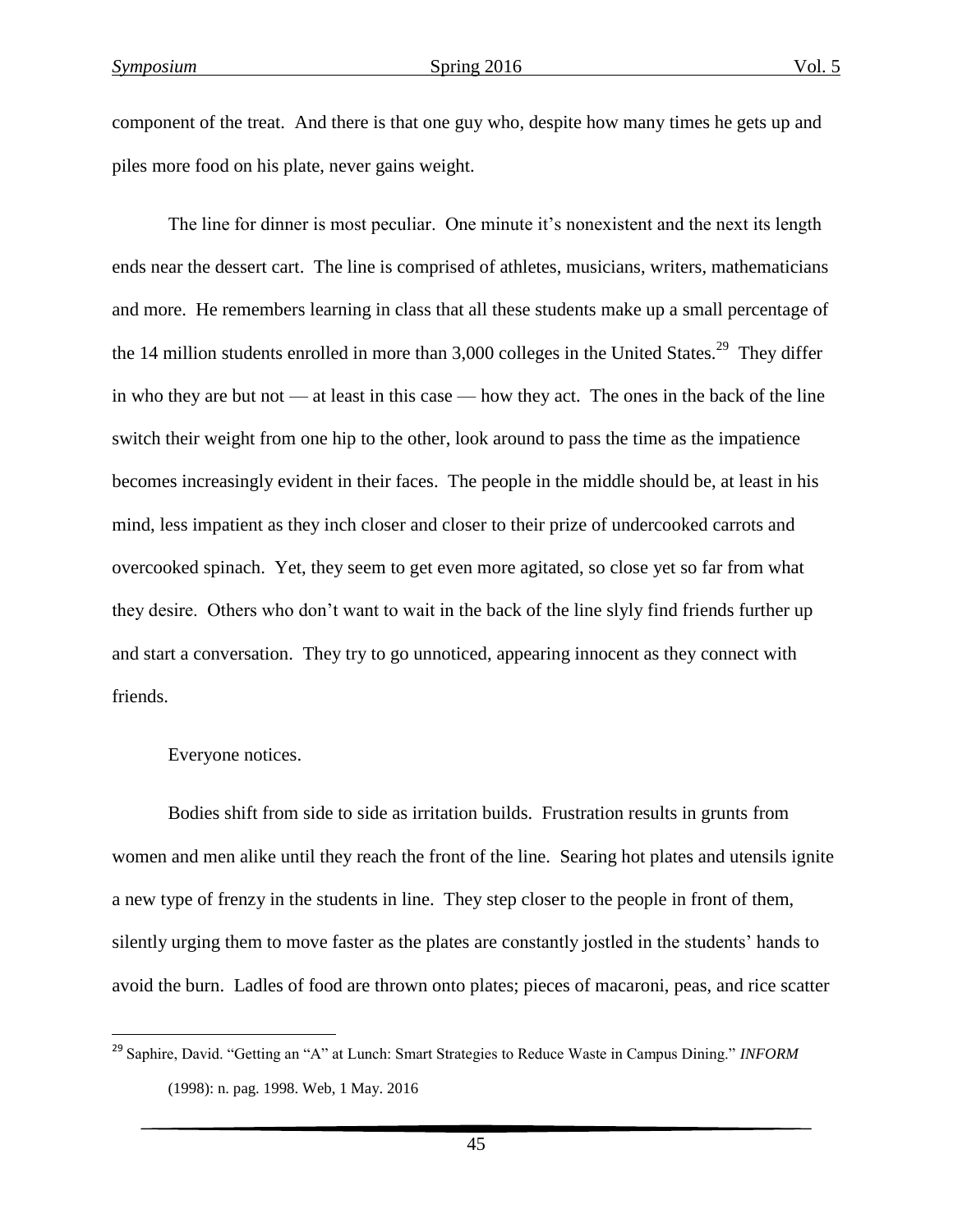$\overline{\phantom{a}}$ 

across the floor and counter, neglected and inedible. His professor told him that the twelve tiny pieces of rice, 23 peas, and handful of discarded elbow macaroni seem insignificant, but they still add to the 3.6 million tons of waste that schools produce each year. $30$ 

He has survived a different kind of Hunger Games. He starts in on his plate of pizza and pasta and continues to watch the chaos of those scrambling around slow walkers to get a place in line. He grabs a drink and is stopped by a group of six students conversing around the drinks, blocking every dispenser. The group talks excitedly, animating their words with gestures and pitch of voice. In the animal kingdom, they would be socializing at a watering hole. However, those in the animal kingdom would be just as angry if they couldn't get their fruit punch beverage in a timely manner.

He makes it back to his table with drink in hand and looks at the meal he waited so long to get. The pizza is cold and congealing and the pasta is leaking water that no amount of sauce can make better. He abandons his plate to wait in line for a turkey sandwich while his other friends leave their half-full plates and get more chicken and rice. Dinner progresses and after an hour, he and his friends are ready to leave. He begins to stack his plates. One full dish of untouched pizza and pasta, a quarter of a turkey sandwich, a half-eaten bowl of decorative salad, and the innards of a slice of pumpkin pie.

He studies his remaining food for a moment and then looks around to find people from his anthropology class. He sees some of them putting half full plates away in the dish return. He

<sup>30</sup> Saphire, David. "Getting an "A" at Lunch: Smart Strategies to Reduce Waste in Campus Dining." *INFORM* (1998): n. pag. 1998. Web, 1 May. 2016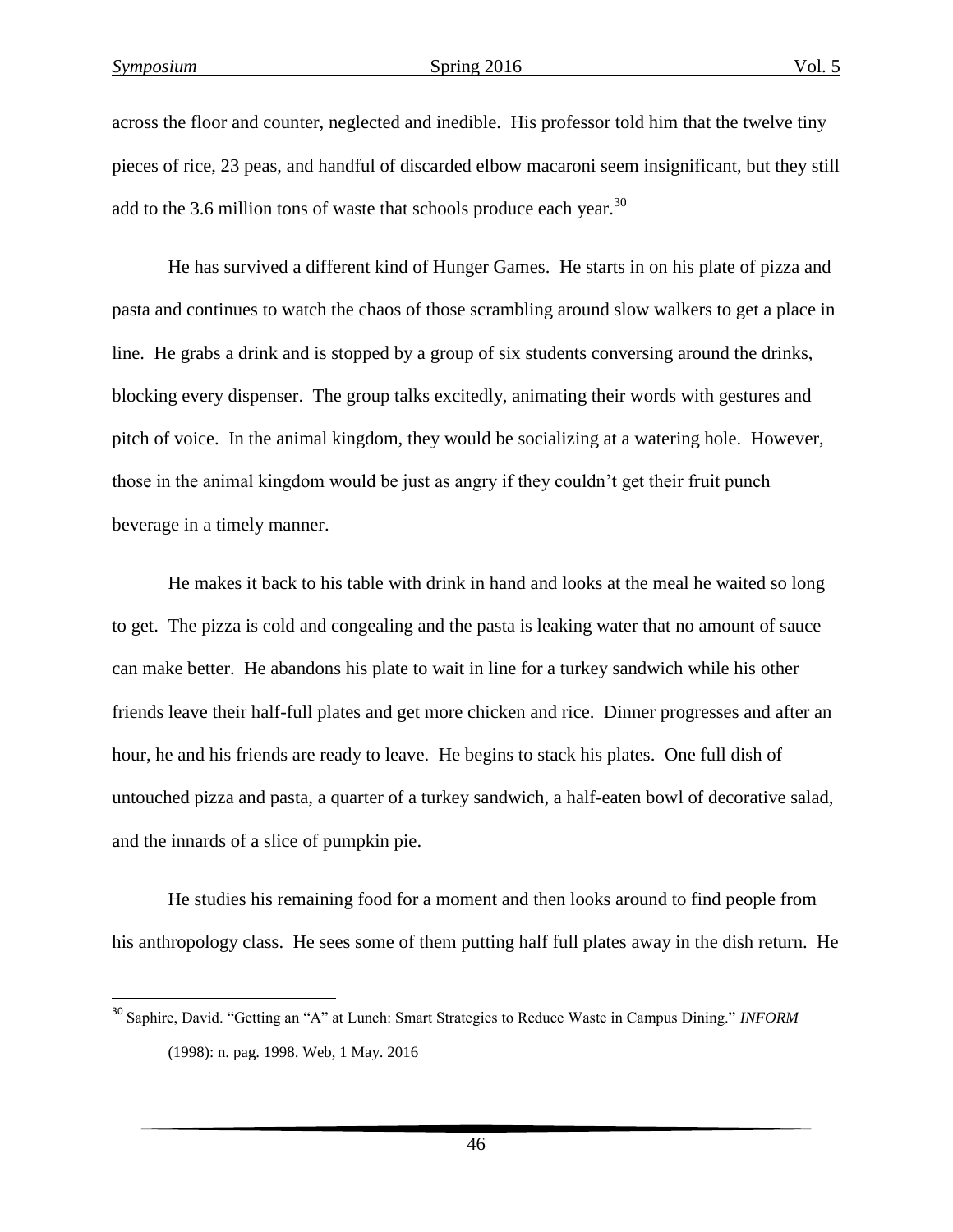follows their actions, regardless of just learning that he is contributing to the annual American waste of 36 million tons of food. He knows that his waste alone helps lead to \$165 billion<sup>31</sup> in wasted costs and the production of massive amounts of methane being released into the atmosphere. But he doesn't want to eat cold pizza or the soggy bread of his sandwich.

Earlier in his class, he watched a documentary about children in Africa who are starving, stomachs swollen from the worms and diseases gained from lack of nutrition. Their innocent excitement was obvious when they waddled up to the camera for their chance to be seen, for their chance to spark some sympathy**.** Behind the children, the American Red Cross was holding a food drive to send supplements overseas. A clip described an organization called "Action Against Hunger" that has programs set up in 45 countries, and has help millions of people in Africa, the Americas, Asia, and the Middle East. He learns the stages of malnutrition: acute, moderate, and severe. There are terms he can't pronounce such as "Marasmus"<sup>32</sup> and "Kwashiorkor"<sup>33</sup> which are conditions of severe malnutrition. He kept hearing the word "malnutrition" and it began to sound funny. He watched the documentary with a straight face. He had already known how badly the people in Africa suffer. He'd heard about it his entire life but doesn't believe his actions would cause a substantial change. The video changed to a

 $33$  "Hunger."

 $\overline{\phantom{a}}$ 

<sup>31</sup> Gunders, Dana. "Your Scraps Add Up: Reducing food waste can save money and resources." NRDC. *Natural Resources Defense Council.* March 2013. Web. 11 Nov. 2015.

<sup>32</sup> "Hunger." *Action Against Hunger*. Charity Navigator, 2015. Web. 01 May 2016.

Characterized by a significant loss of weight and muscle tissue, children suffering from marasmus look almost elderly, their skeletal bodies losing any equilibrium between weight and height. Their bodies' vital processes have become severely compromised.

Kwashiorkor, a Ghanaian word meaning "the sickness the older child gets when a new child is born," is characterized by bilateral edemas (swollen tissue) on a child's arms, legs and face—and these children often appear full-faced despite being so malnourished.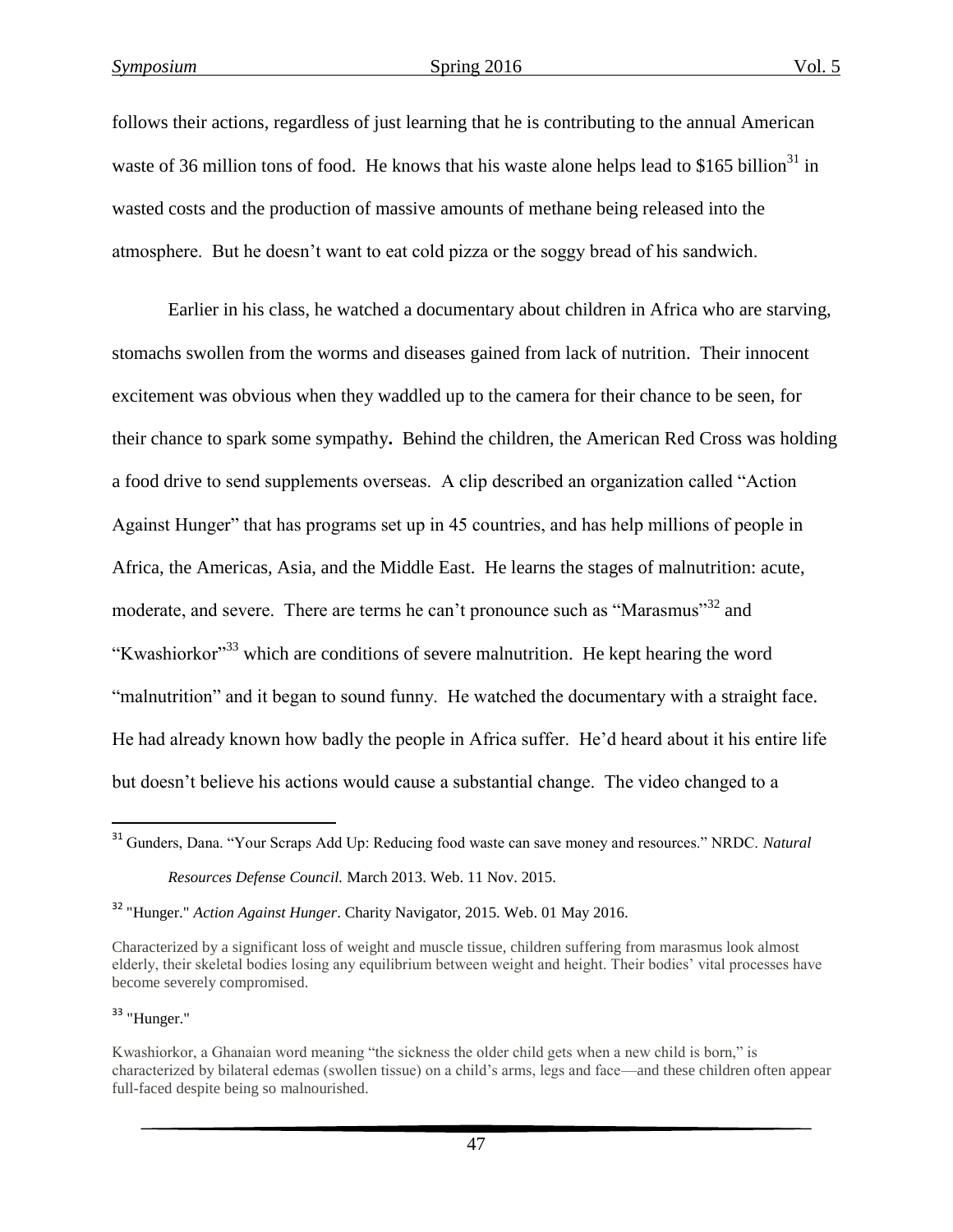$\overline{\phantom{a}}$ 

different group of starving people found in North Carolina, Florida, and California, three states that rank in the top ten of most hungry cities in the U.S. Starving Americans, who would've thought? His interest was piqued but quickly diminished as numbers and more numbers were rapidly and forcefully thrown his way.

If the U.S. wasted 15% less food, over 25 million Americans could be fed<sup>34</sup>...Roughly 3.1 million children die from hunger each year<sup>35</sup>...Waste by consumers in North America and Europe was 209-254 pounds per capita each year compared to 13-24 pounds per year in Africa and Asia<sup>36</sup>. Impersonal numbers. Unapproachable and unattainable numbers. No one knows or cares to know how much 3.1 million anything is. It's a lot, but that's all people know. There is no face to the number, no personality to the percentage. Students are told that if they want to have statistics in a presentation or project, they must be able to relate it to something tangible, something that can be pictured for others to understand the magnitude of the number. That's not common when discussing the hunger stricken of the world since there is not a big enough space or anything definite enough to picture that many men, women, and children.

Disappointed with his own wastefulness, he and his friends get ready to leave the dining hall. As they walk up the steps toward the doors, they pass the workers removing trays from their individual heating nests. Full bins of rice, sliced carrots, and dozens of chicken breasts are

<sup>&</sup>lt;sup>34</sup> Gunders, Dana. "Wasted: How America Is Losing Up to 40 Percent of Its Food from Farm to Fork to Landfill." *Natural Resources Defense Council* (2012): n. pag. 2012. Web. 1 May 2016.

<sup>35</sup> World Child Hunger Facts." Hunger Notes. *World Hunger Education Service.* 11 Nov. 2015. Web. 14 Nov. 2015.

<sup>&</sup>lt;sup>36</sup> Buzby, Jean C., Hodan Farah Wells, and Jaspreet Aulakh. "Food Loss-Questions About the Amount and Causes Still Remain." *USDA- ERS*. N.p., 2 June 2014. Web. 1 May 2016.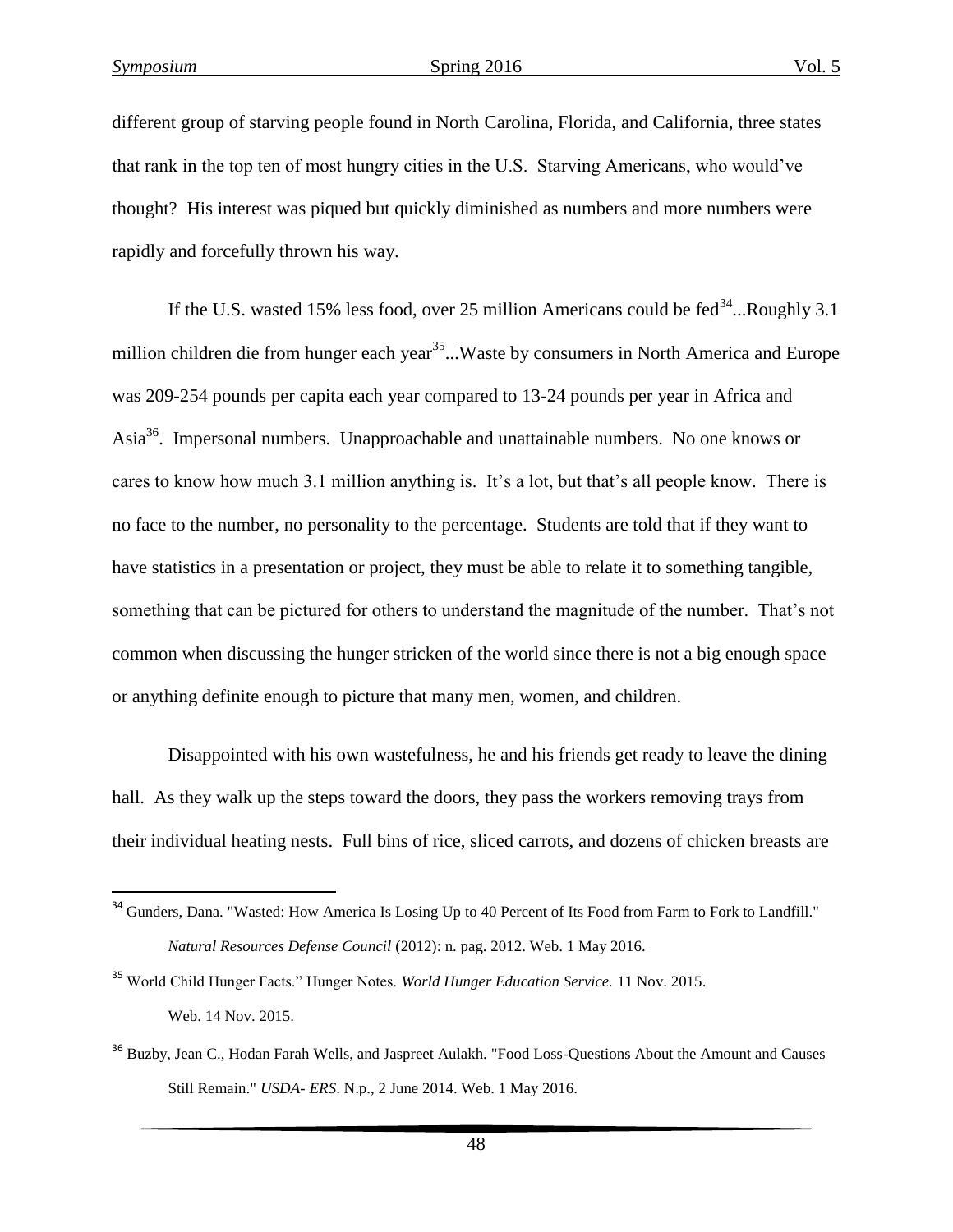taken away to be judged on their usefulness for the next day. Those that don't meet the standards are thrown in the garbage bins outside of the building, hidden away from those who need it most. His friends continue up the stairs, not thinking twice about the spectacle. They will go to sleep in a couple of hours and repeat the same wasteful process the next day; but he will do better and encourage his friends to do the same.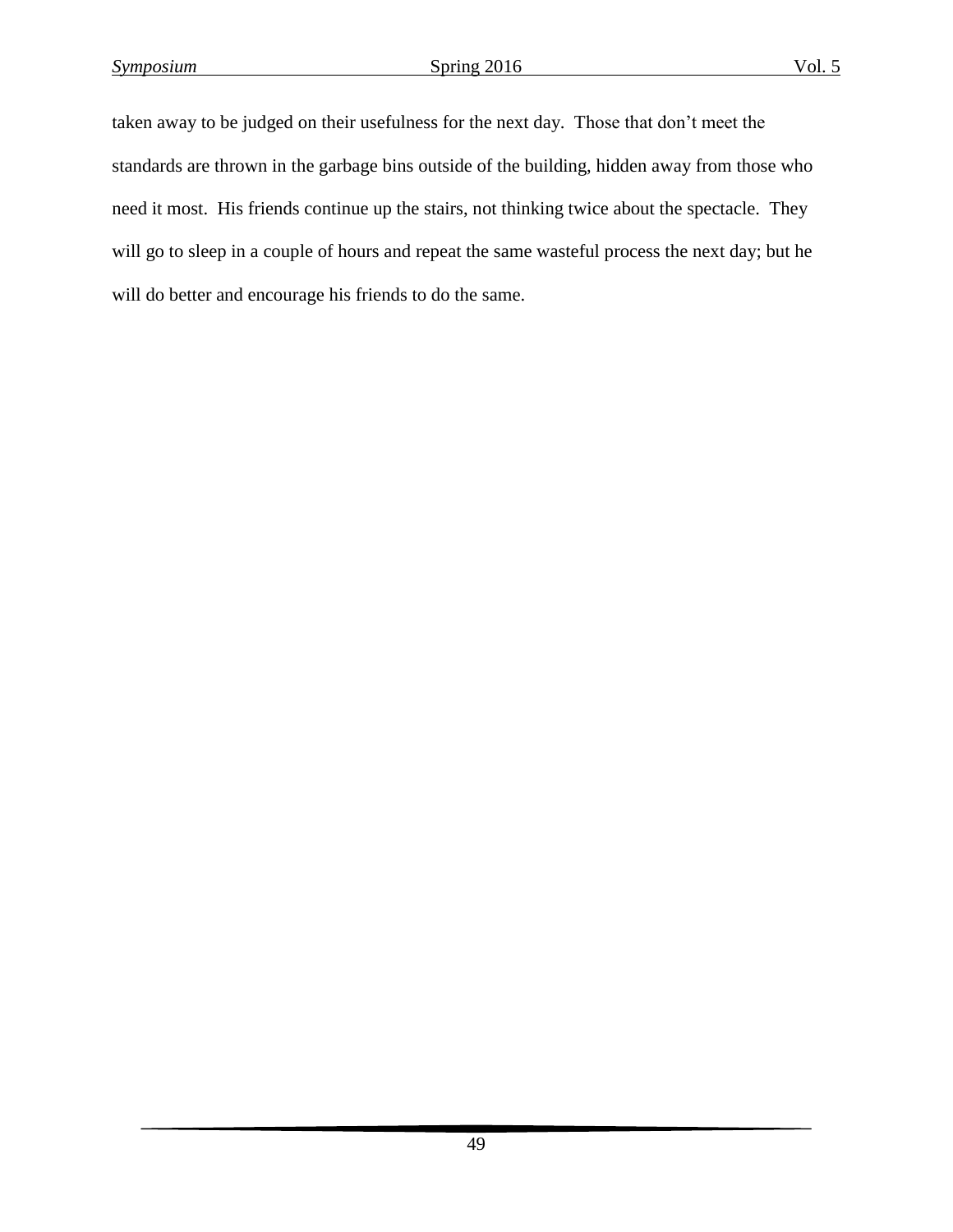# **How Gendered and Non-Gendered Grammar Structures Correlate to Semantic Thought**

By: Kaitlyn Matrassi

# **INTRODUCTION/BACKGROUND**

Does the language you speak shape the way you think and perceive the world? Or does the way you think and perceive the world influence the language you speak? The answers to these questions are not simply "yes" or "no."

Many anthropologists, linguists, and psychologists believe that language, thought, and culture mutually influence one another. Specifically in regard to the relationship between language and thought, numerous anthropological linguists believe that language has a significant predispositional effect on cognition that most people don't recognize (Ahearn 19). That is, the language you speak will predispose you to a certain perception of the world, but it will not restrict you from challenging this perception. While the roots of this idea reach far back to scholars like Johann Gottfried Herder, a German philosopher from the Enlightenment, the most relevant starting point for its evolution begins with Franz Boas in the 1900s (Ahearn 19).

# *The Evolution of Linguistic Relativism*

Franz Boas, a German-American anthropologist dubbed the "Father of American Anthropology," supported the predispositional effect that language has on thought and culture (Ahearn 19). He maintained that language can influence someone to think in a specific way but does not prevent that person from other ways of thinking (Ahearn 19). His student, Edward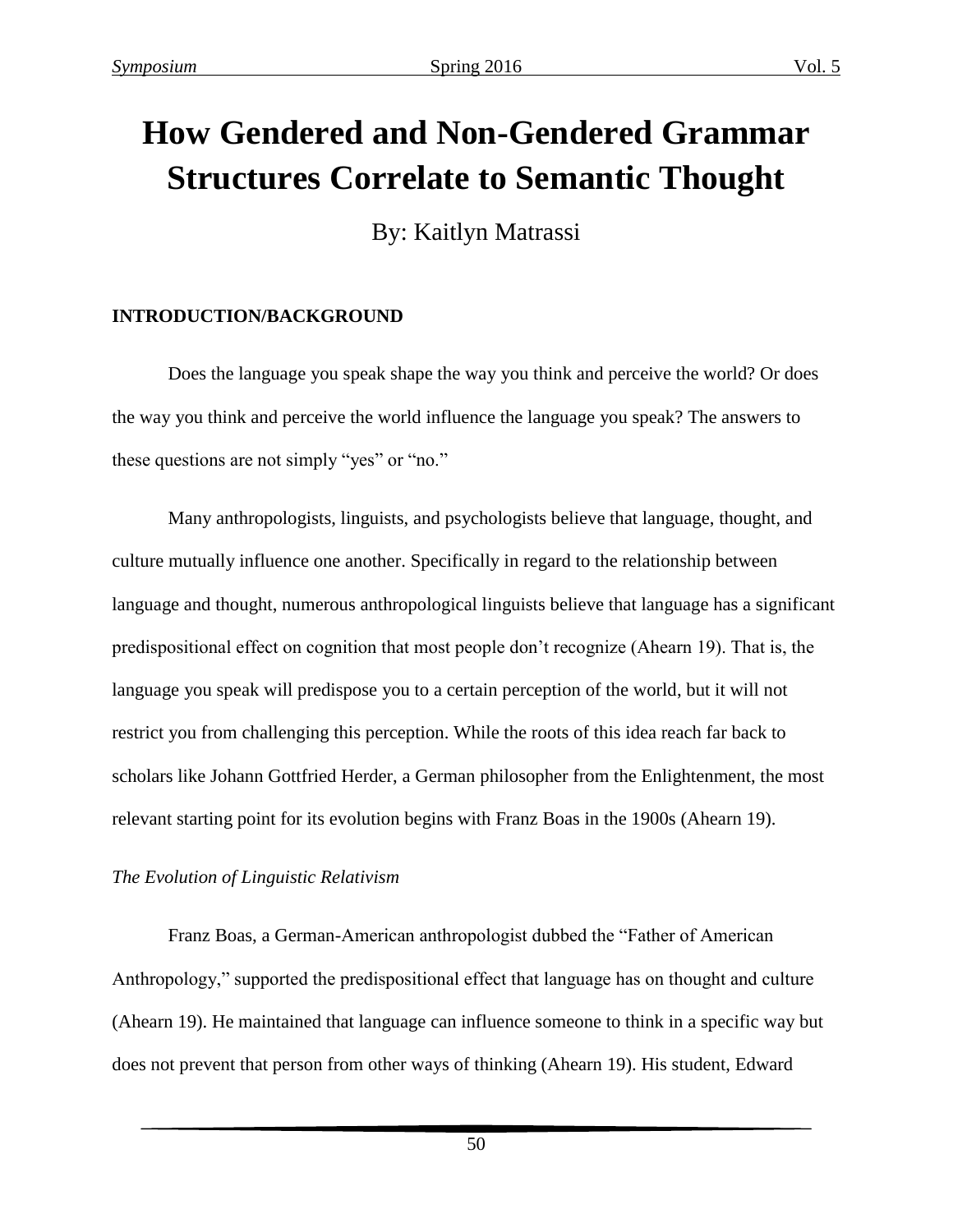Sapir, delved further into this idea. Sapir, who believed that language strongly influenced thought, claimed that grammatical categories are part of the linguistic aspects that shape a speaker's view of the world (Ahearn 20). Sapir believed that a grammatical category, such as verb tense, caused speakers to acquire linguistic habits that would predispose them to a certain interpretation of their surroundings. Sapir's student, Benjamin Whorf, continued to build off of both Boas and Sapir, using the term "linguistic relativism" to describe the belief that language causes different speakers to perceive the world differently. Like Sapir, Whorf believed that language is comprised of categories. Going one step further than his professor, Whorf believed that the sum of a language's categories created a perception of the world, which produced a common view for speakers of the same language (Ahearn 20). Therefore, according to Whorf's logic, if speakers of the same language each have a shared perception due to the language's structure, then speakers of different languages will have different interpretations of the same world (Boroditsky, Schmidt, and Phillips 61).

While all three anthropologists supported the idea that language influences thought, eventually leading to Whorf's concept of linguistic relativism, they did not believe that any one language, and its corresponding culture, was better than the other. However, other linguists during their time maintained that if a language lacked what were supposedly logical grammatical categories, then the corresponding society would be unable to cultivate complex thought (Ahearn 19). Despite these prejudiced ideas, linguistic relativism itself has no connection to cultural bias. In fact, a crucial portion of Boas's research was disproving the idea that any language, race, or culture was primitive. Instead, he believed that each cultural or linguistic custom was just as complex and logical as the next (Ahearn 19). Sapir and Whorf followed suit: Sapir supported the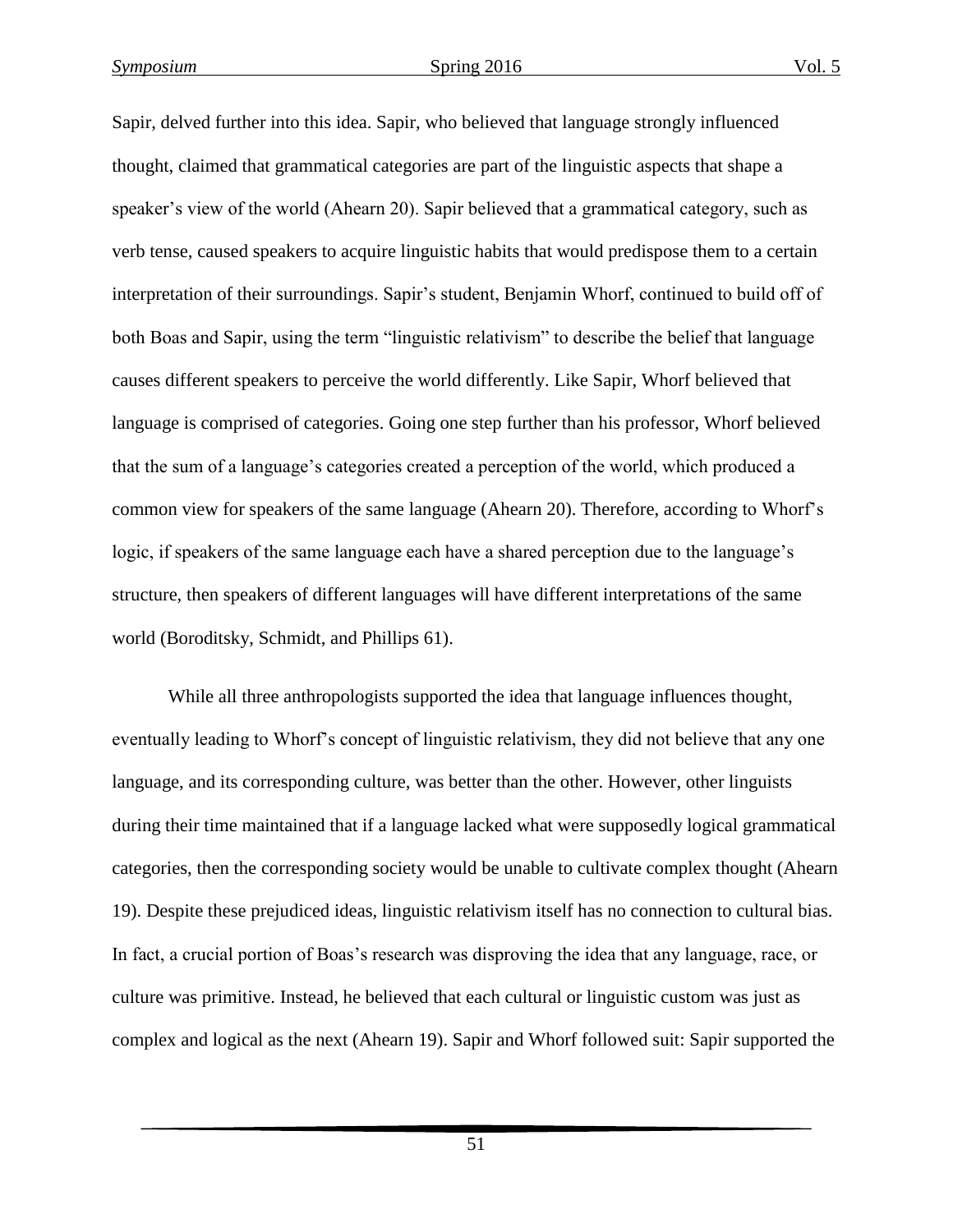idea of a common human psychology, and Whorf rejected societal and racial rankings as well as the idea that Western norms were superior to those of other cultures (Ahearn 20-21).

#### *Sapir-Whorf Hypothesis*

Despite the actual beliefs of these anthropologists, the incorrect and misnamed Sapir-Whorf hypothesis came into existence in the 1940s (Deutscher 1). This concept, also known as linguistic determinism or the strong Whorfian hypothesis, states that the language a person speaks restricts his or her thoughts (Ahearn 21). It claims that speakers of different languages have different pictures of reality imposed upon them, forcing them to perceive the world without being able to think alternatively (Deutscher 1). It states that if there were no words or structures for a specific concept in one's language, then it would be impossible for a speaker of that language to understand the concept in question (Deutscher 2). However, since there was no evidence to support the Sapir-Whorf hypothesis, itself a misrepresentation of Sapir and Whorf's relativist ideals, the scientific community rendered it invalid (Deutscher 2). Still, the stigma of linguistic determinism resonates, causing Whorf's idea of linguistic relativism to become a controversial topic (Boroditsky, Schmidt, and Phillips 61). Linguistic relativism, also called the weak Whorfian hypothesis, is a milder (and more credible) form of linguistic determinism—it hypothesizes that language influences thought rather than restricting it—but it is often related to the previous failed Sapir-Whorf hypothesis (Ahearn 21). In addition to this false stigma, linguistic relativism is controversial because some scholars link it to Eurocentric bias, despite the fact that Whorf's idea of linguistic relativism was void of any cultural hierarchy (Ahearn 21).

*Linguistic Relativism and My Study*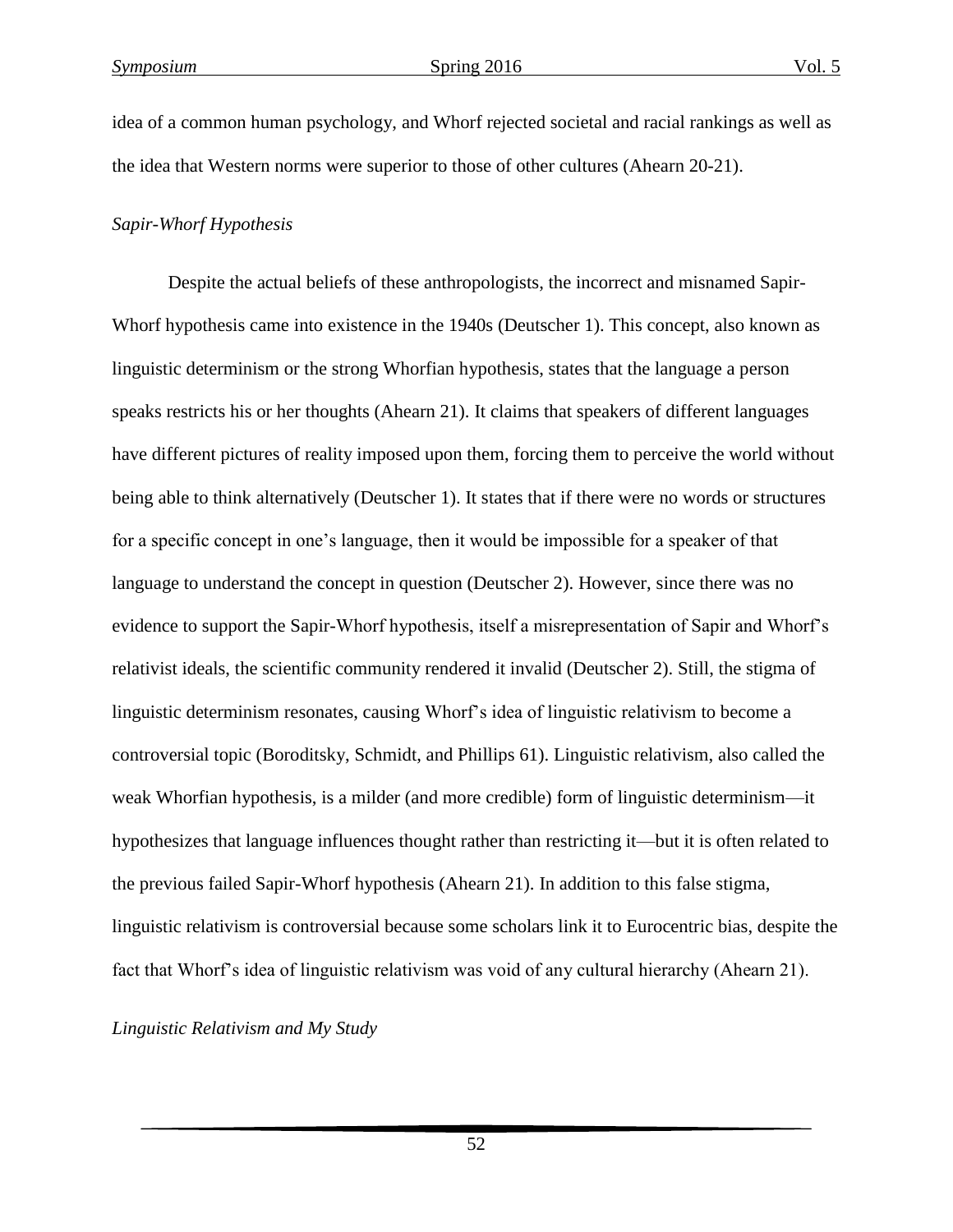My study concerns only linguistic relativism (not the Sapir-Whorf Hypothesis). Like Boas, Sapir, and Whorf, the results of my study do not connect the idea of linguistic relativism to social or cultural prejudice. Instead, the research intends to demonstrate that differences in language lead to differences in thought, without linking the results to any hierarchy of languages or to the people who speak those languages. Rather, according to linguistic relativism, speakers of different languages have diverse perceptions of the world because they habitually express their thoughts via different grammatical rules. Thus, their "thinking for speaking" or linguistic thought is different (Boroditsky, Schmidt, and Phillips 62). For example, if an English speaker explains that he saw a movie the previous night, he will have to use the past tense to demonstrate when in time he saw the movie. However, if a Mandarin speaker recounts the same story, he will not have to worry about specifying when the event occurred, as Mandarin does not require tenses but instead relies on context (Deutscher 3). Additionally, if the English speaker adds to the story that he went with a friend, he will not have to disclose the gender of this friend because English has no grammatical gender (there is only "a"). However, a French speaker will have to account for the sex of his friend, because French requires the use of masculine and feminine markers (*un copin* for a male friend; *une copine* for a female friend) (Deutscher 3). Each language requires its respective speaker to be conscious of different grammatical categories for the same story, which causes the speakers to experience the same world through different lenses of thought. This is not to say that the Mandarin speaker cannot understand the past tense, nor that the English speaker cannot separate masculine from feminine. There is no hierarchy of English, French, and Mandarin, nor of the speakers themselves. Rather, these speakers are acutely aware of different details due to the rules of their own language, which leads to differences in perception.

#### *Grammatical Gender*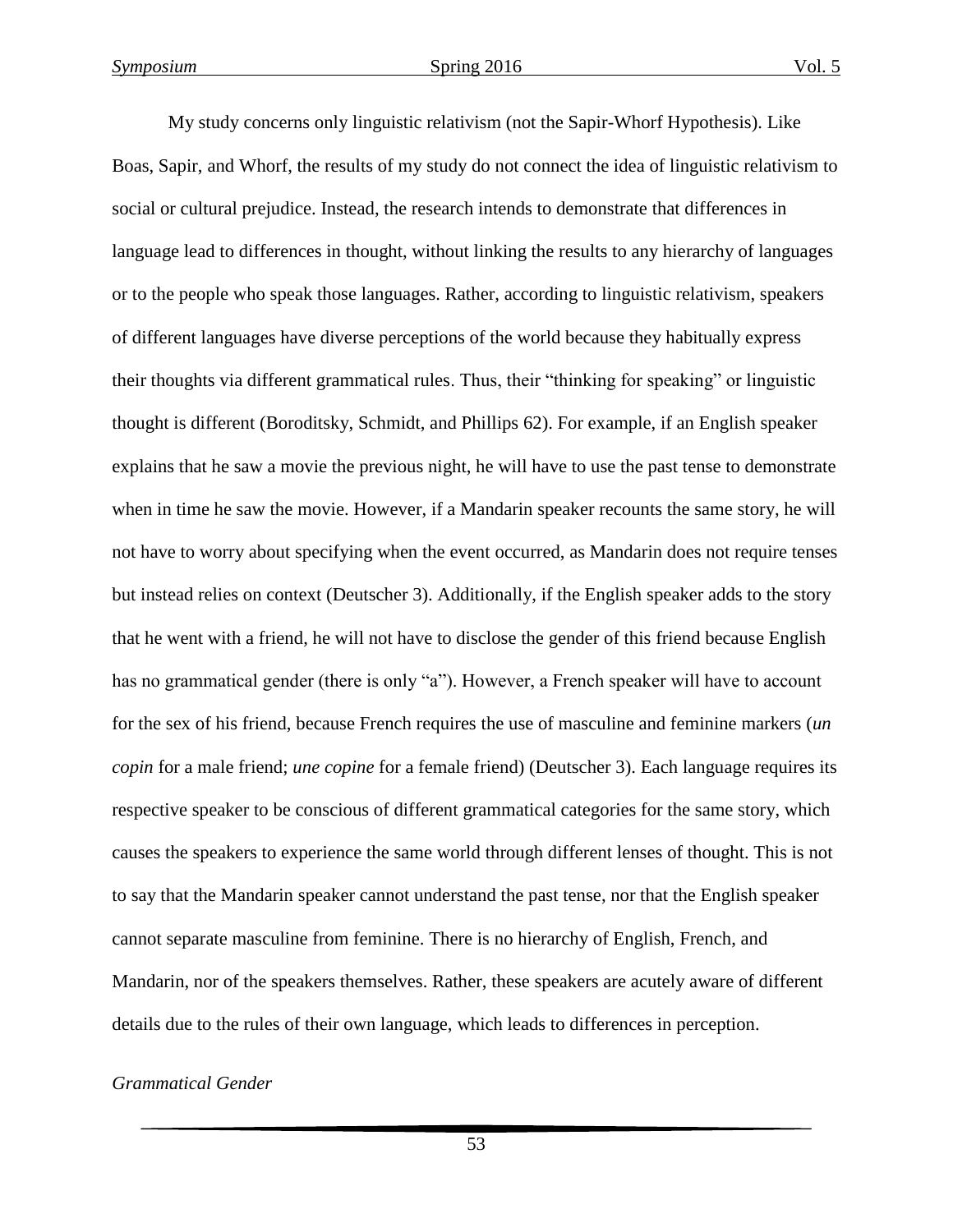As seen from the previous examples, one specific aspect of language that contributes to linguistic relativism, or differences in linguistic thought, is grammatical gender, the object of my study. Grammatical gender is the seemingly arbitrary assignment of gender to both animate beings and inanimate objects through grammatical markers. Though some languages have only two categories, like feminine or masculine in French, others have additional genders as well, such as neuter in German (Boroditsky, Schmidt, and Phillips 64).

Grammatical gender is separate from both natural gender, the biological assignment of gender to living beings, and conceptual gender, the assignment of gender to abstract ideas (Kurinski and Sera 204). For example, death has no biological gender, but its conceptual gender is perceived to be feminine in Russian culture (*смерть*) and masculine in German culture **(***der Tod*) (Kurinski and Sera 204). That is, the representation of death, for example in a cartoon, is more likely to be a woman in Russia, whereas it is more likely to be a man in Germany. Although grammatical gender is not the same as natural or conceptual gender, it can correspond to either of these gender systems. For example, "a boy" in French, *un garçon*, is grammatically masculine and "a girl" in French, *une fille*, is grammatically feminine, each corresponding to its natural gender. However, it is also possible for grammatical gender to differ from natural and conceptual genders. For example, the natural and grammatical genders of "a girl" correspond in French (*une fille*), as demonstrated in the previous example, but "a girl" in German (*ein Mädchen*) is grammatically neuter instead of feminine.

#### *Outside Studies*

Although the origin of grammatical gender is unclear, numerous scientists believe its function to be arbitrary, with only a syntactic purpose. That is, an object is not marked as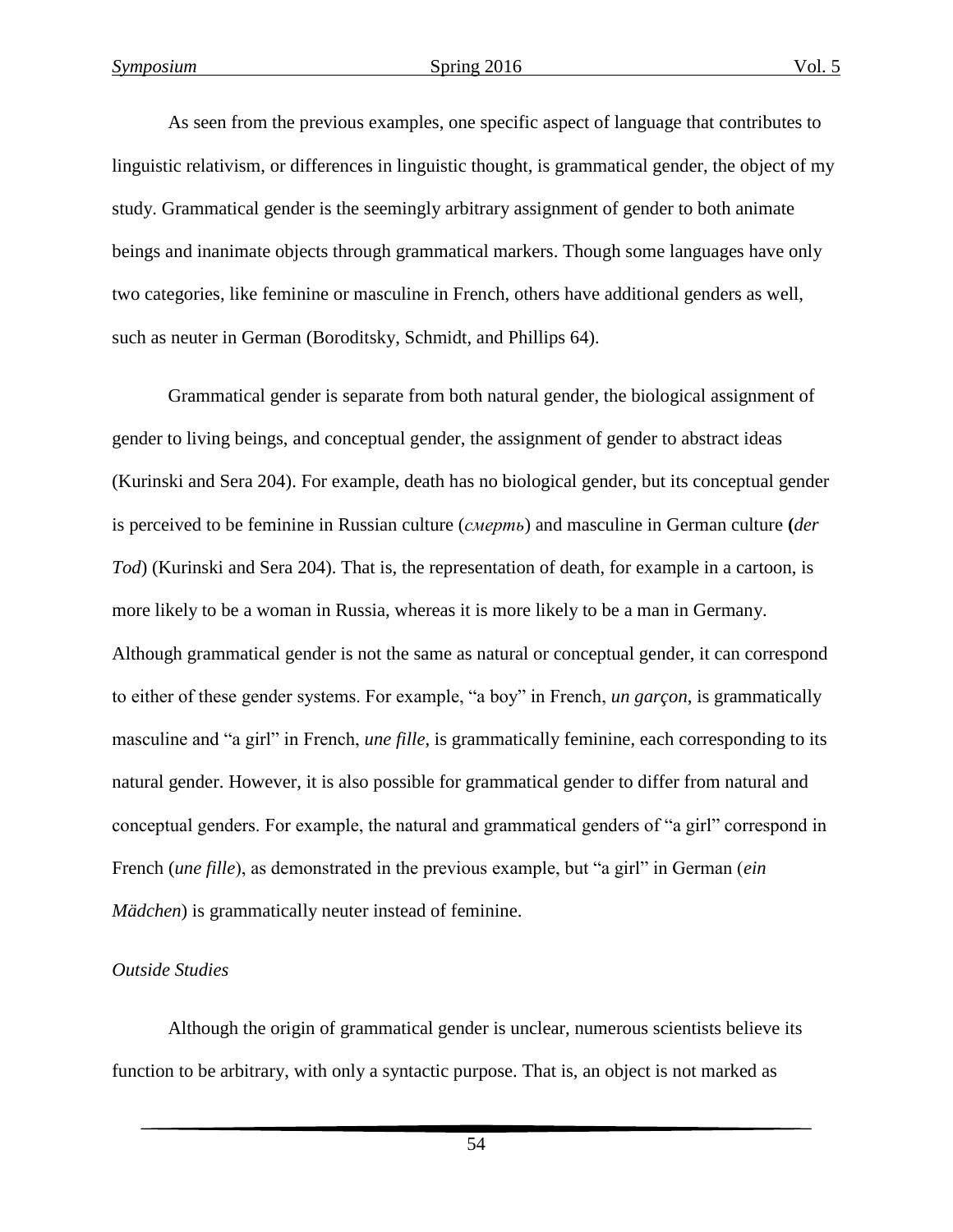masculine or feminine because of its traits, but rather is randomly assigned a grammatical gender. Proponents of this idea point to the incongruity between natural and grammatical gender as one piece of evidence, as shown by the previous example of "a girl" as neuter in German (Saalbach, Imai, and Schalk 1252). Likewise, supporters of this idea further argue that grammatical gender is arbitrary because it varies across languages, again demonstrated by the differences between "a girl" in French and German. Finally, several scholars claim that the assignment of grammatical gender to inanimate objects, which clearly don't have biological genders, provides further support that grammatical gender is purely syntactic (Saalbach, Imai, and Schalk 1252).

Based on this logic, there are supporters of the idea that grammatical gender has no affinity with the semantics of a language. While we cannot trace the exact beginnings of grammatical gender in language to verify whether or not it was arbitrarily assigned, several linguists have conducted experiments to discover whether or not grammatical gender is simply syntactic, or if it is connected to semantics. In a study yielding results in favor of the arbitrariness of grammatical gender, conducted by Hofstäter in 1963, a group of German speakers and a group of Italian speakers were asked to describe the words "moon" and "sun," which have opposite grammatical genders in German and Italian (Kurinski and Sera 204). Hofstäter predicted that the descriptions of these nouns would differ between the two groups, with each group producing masculine traits for their grammatically masculine word, and feminine traits for their grammatically feminine word. However, both groups described these words similarly, failing to demonstrate a link between semantic thought and grammatical gender (Kurinski and Sera 204).

While Hofstäter's study is evidence that grammatical gender serves a purely syntactic function, other studies demonstrate its influence on perception. For example, in one study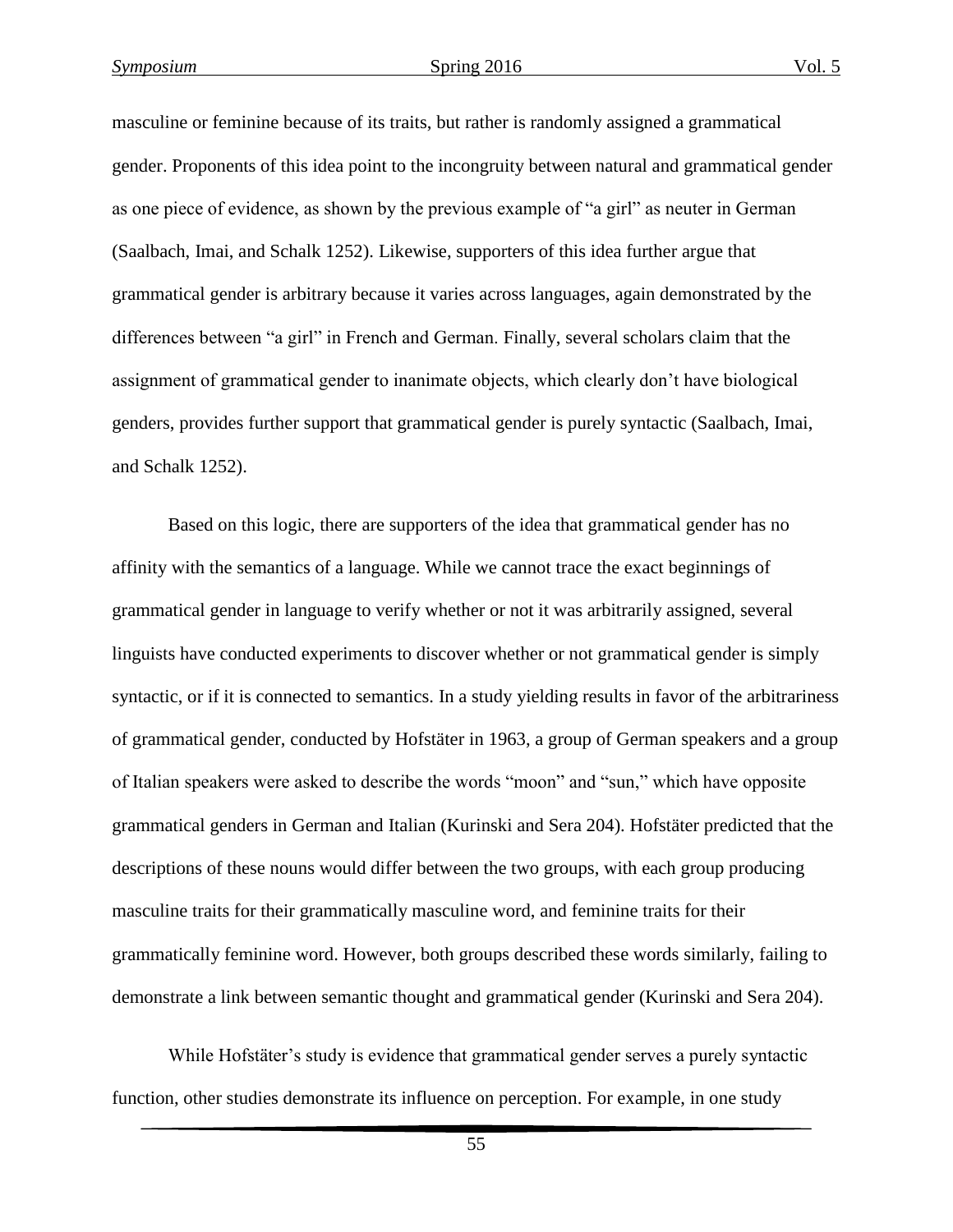reported by Jakobson in 1966, a group of Russians were asked to personify, or give humanlike qualities, to the days of the week (Boroditsky, Schmidt, and Phillips 65). Monday, Tuesday, and Thursday, grammatically masculine days in Russian, were personified as males, while Wednesday, Friday, and Saturday, grammatically feminine days in Russian, were personified as females. The Russian participants could not explain why they personified the days of the week as they did, demonstrating the subconscious correlation of grammatical gender to natural gender (Boroditsky, Schmidt, and Phillips 65). In a recent similar study conducted by Sera, Berge, and del Castillo in 1994, a group of Spanish speakers were shown pictures of objects, were asked to rate them as feminine or masculine, and then were asked to give a male or a female voice to each picture (66). Similarly to the previous study, the Spanish speakers correlated the masculinity/femininity and the voices to match the objects' grammatical gender. That is, the participants ranked a grammatically feminine word as biologically feminine and then gave it a female voice, while they ranked a grammatically masculine word as naturally masculine and gave it a male voice. In both of these studies conducted by Jakobson and Sera, Berge, and del Castillo, the participants matched the conceptual gender of the object to the grammatical gender of the noun, indicating the likelihood of an affinity between the two (Boroditsky, Schmidt, and Phillips 66).

Additionally, in two separate studies conducted by Konishi and Boroditsky, Schmidt, and Phillips, their participants described a noun in relation to its grammatical gender, which also demonstrated different descriptions between different languages. Konishi's study, conducted in 1993, asked a group of Spanish speakers and a group of German speakers to rate a list of nouns based on their potency, which is a characteristic often associated with masculinity (Boroditsky, Schmidt, and Phillips 66). Both groups rated the word "man" to be more potent than the word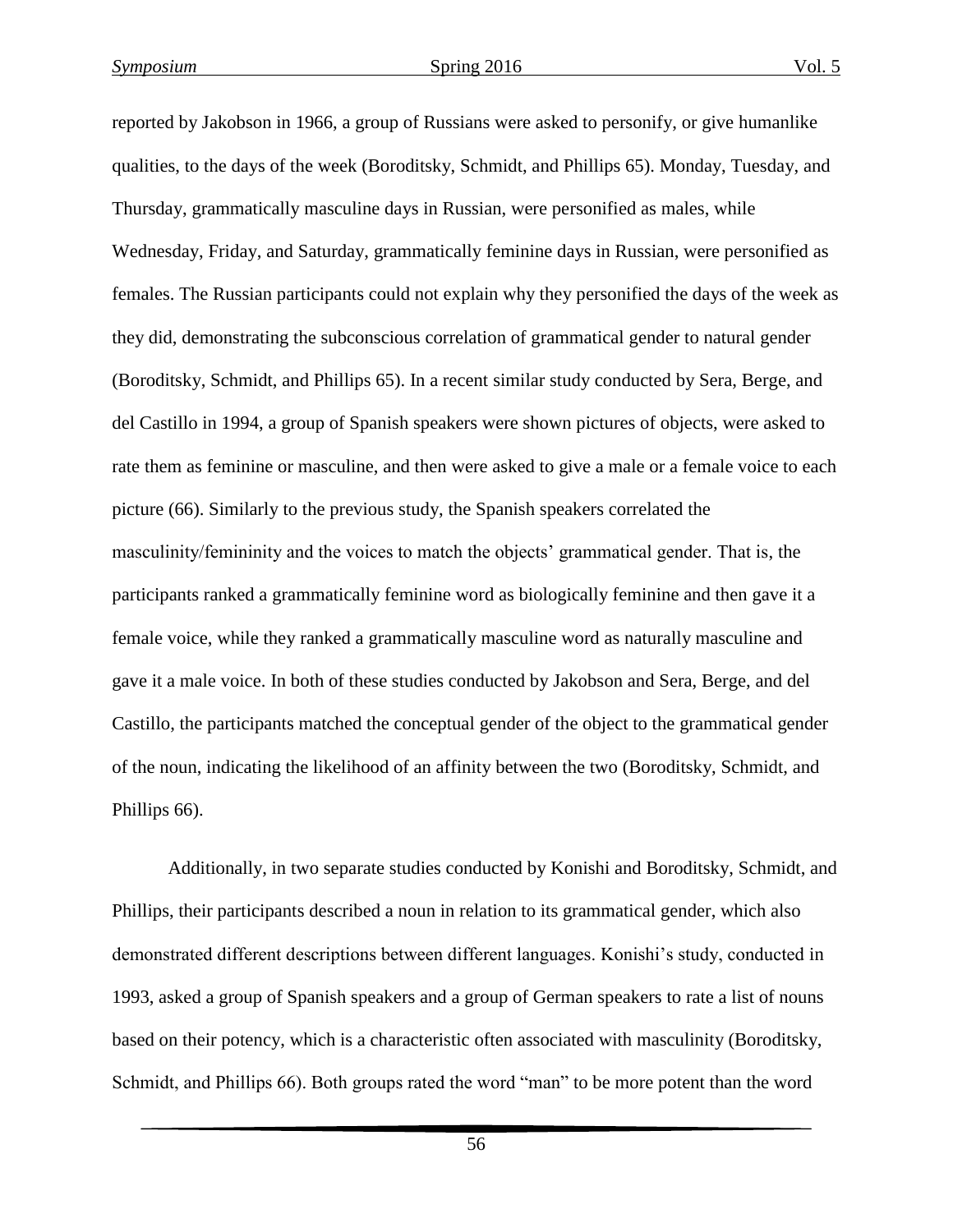"woman," reflecting the societal convention that males are more powerful than females. The two groups then rated grammatically masculine words to be more potent than grammatically feminine words, despite the fact that these nouns were inanimate and thus had no natural gender (Boroditsky, Schmidt, and Phillips 66). Since the participants correlated the grammatically masculine nouns with what is considered to be a traditionally masculine characteristic, the study demonstrates the link between grammatical gender and semantic associations.

Boroditsky, Schmidt, and Phillips produced similar findings in their study in 2002, in which they produced a list of 24 objects with opposite genders in Spanish and German (69). Half of the objects were masculine in each language, and the other half were feminine. A group of native Spanish speakers and a group of native German speakers (all proficient in English) were asked to write the first three adjectives they thought of that described each object (Boroditsky, Schmidt, and Phillips 69). Then, a group of English speakers rated the given adjectives as masculine or feminine (Boroditsky, Schmidt, and Phillips 70). As predicted, both groups produced masculine adjectives for grammatically masculine objects, and feminine adjectives for grammatically feminine objects in their proper languages. Since the nouns had opposite genders in Spanish and German, the feminine/masculine results were opposite as well. For example, German speakers described "key," a grammatically masculine word in German, as "heavy," "serrated," and "hard." On the other hand, Spanish speakers described "key," a grammatically feminine word in Spanish, as "little," "tiny," and "lovely" (Boroditsky, Schmidt, and Phillips 70). Thus, these experiments demonstrate that grammatical gender influences one's semantic perception, causing different speakers to have different observations of the same object.

Additionally, Boroditsky, Schmidt, and Phillips conducted another study in 2002, whose results demonstrate to what extent grammatical gender affects perception. They taught a group of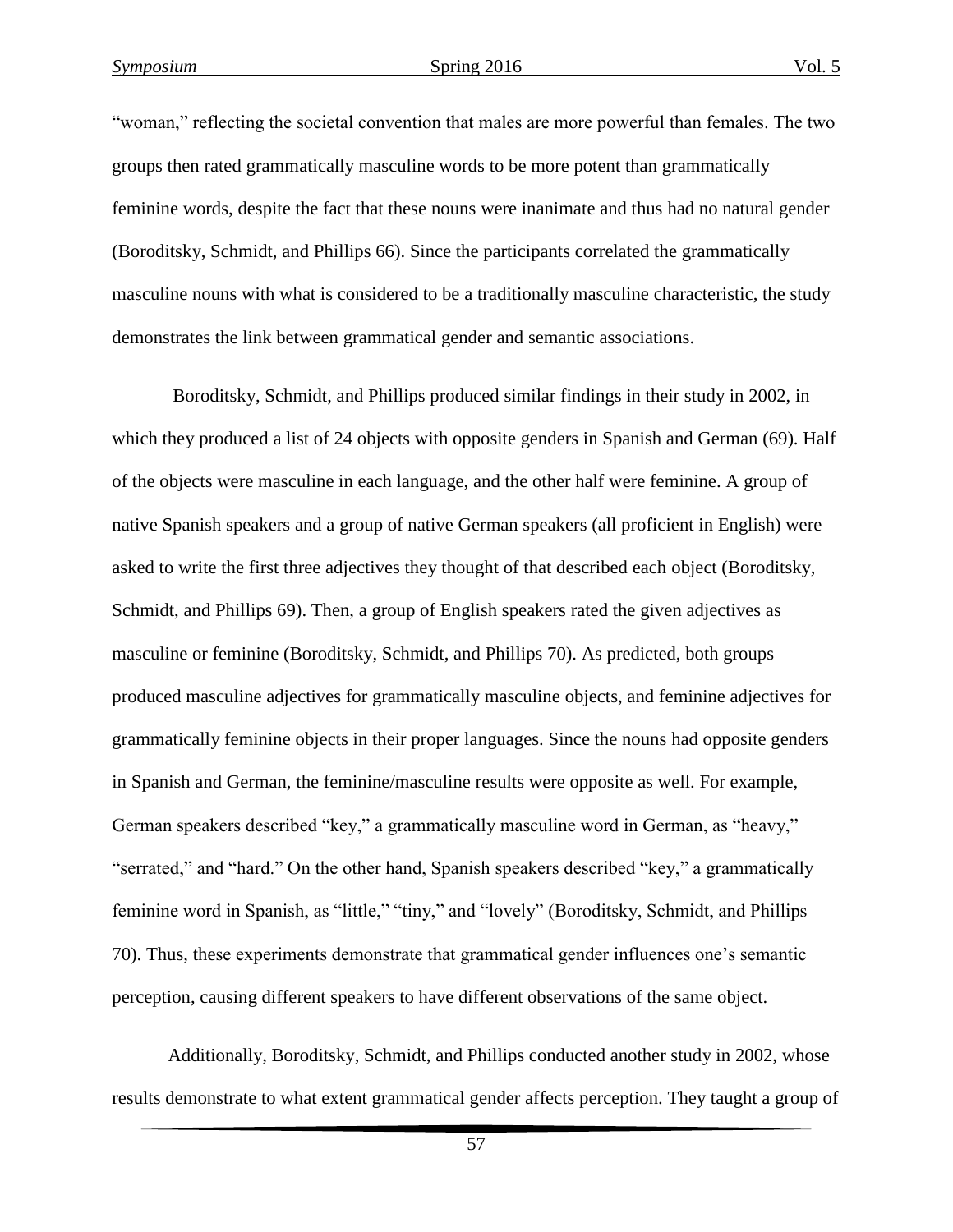German speakers and a group of Spanish speakers (whose participants were all proficient in English) proper names for 24 objects and then tested the participants on their memory (Boroditsky, Schmidt, and Phillips 68). The study was conducted in English, but the objects chosen had opposite grammatical genders in German and Spanish. Half of the objects' names correlated to their grammatical gender, and the other half did not. As predicted, both Spanish and German speakers were better able to remember the proper name if the natural gender of the name was consistent with the grammatical gender of the noun in their native language. For example, in Spanish the word "apple" is feminine (*una manzana)*. The word "apple" was paired with a woman's name, Patricia, so it was easier for participants of the Spanish group to remember because the pair was naturally and grammatically consistent, according to the Spanish gender system. However, German speakers struggled with this object-name pair because it was grammatically and naturally inconsistent, in German ("apple" is masculine: *ein apfel*). When a group of English speakers participated in the same study, they were able to remember the inconsistent pairs of names and objects better than both the Spanish and German speakers, most likely because English has no grammatical gender markers (Boroditsky, Schmidt, and Phillips 68). This study shows that grammatical gender not only influences thought by affecting memory, but it does so even when the test is conducted in another language, demonstrating that the grammatical gender of one's native language is deeply embedded in semantic thought.

#### **THE STUDY**

Since there is both supporting and opposing research in regard to grammatical gender's effect on semantic perception, my study intended to provide further evidence of such a relation. Specifically, I intended to (a) determine if there is a difference in thought between Spanish and English speakers due to the difference in each language's grammatical gender rules, and (b)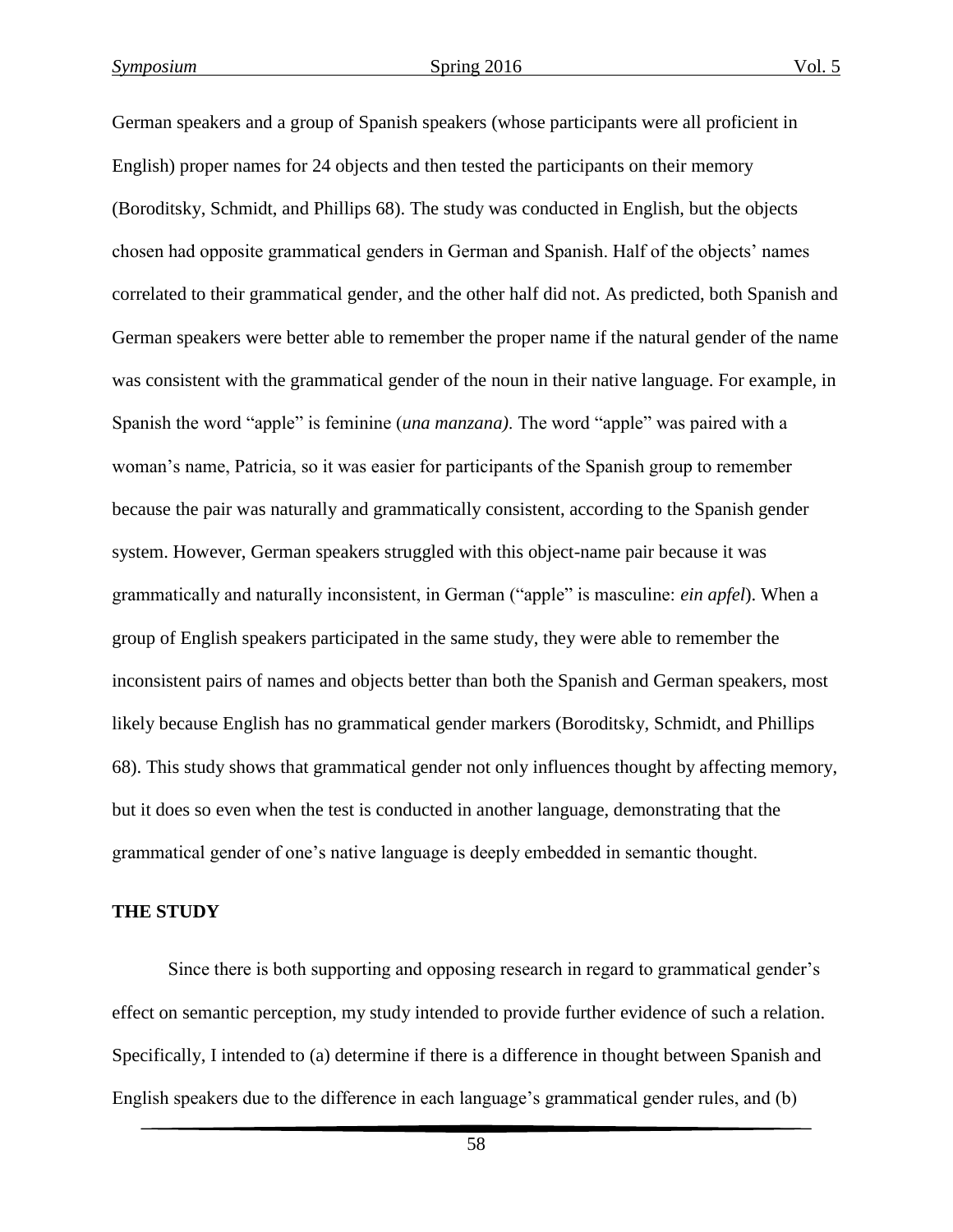discover if grammatical gender is embedded in semantic thought. I predicted that Spanish speakers' semantic descriptions would correlate to the grammatical gender of the noun in question, while English speakers' descriptions would produce mixed answers with less obvious relations to either feminine or masculine traits. Likewise, I predicted that the Spanish-speaking participants' answers would correlate to the grammatical gender in all three parts, which would demonstrate that grammatical gender is highly embedded in semantic thought.

#### *Grammatical Gender of English and Spanish Languages*

Grammatical gender in the English language is virtually nonexistent. "It," a neuter pronoun, describes inanimate objects, and the articles "a" and "the" precede every noun, with no morphological differences to decipher a noun's grammatical gender. While English does demonstrate conceptual gender, as demonstrated by the use of the pronouns "he" and "she" to describe inanimate objects (i.e. boats are often referred to as "she"), grammatical gender is not prevalent in the English language. However, there are two distinct gender categories in the Spanish language: masculine and feminine. Grammatical gender in the Spanish language is indicated across a wide range of morphological markers, which are found in nouns, pronouns, adjectives, and determiners (Kurinski and Sera 204). Every noun is either masculine or feminine, with indicators in both the articles that precede them ("el/un" and "la/una," which both mean "the/a," are the masculine and feminine articles, respectively), and as is widely known, in the endings of the nouns themselves (i.e. masculine nouns commonly end in "o" while feminine nouns commonly end in "a") (Kurinski and Sera 205). While there are exceptions, the nouns used in my study follow these common rules.

#### *Methods*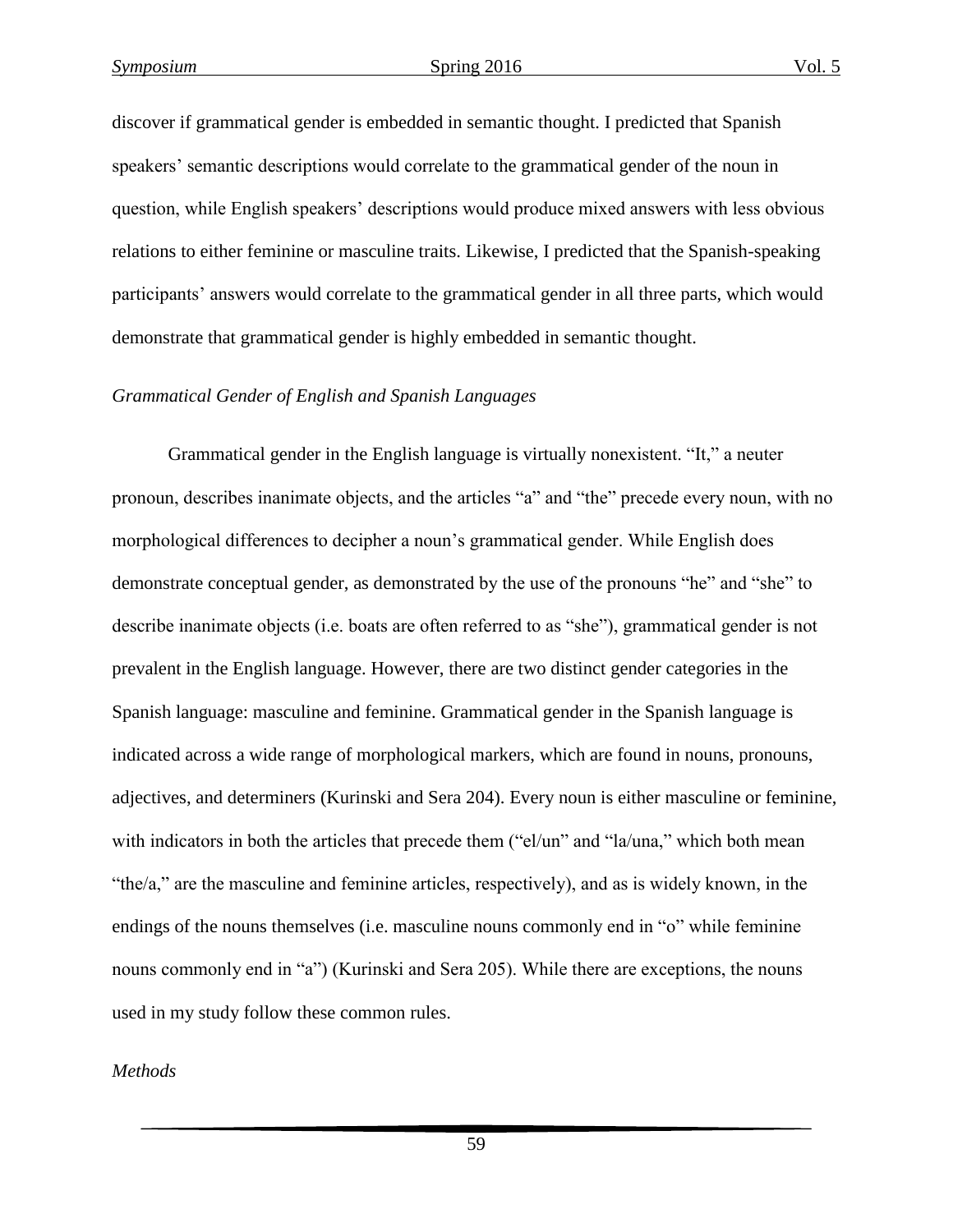The participants of the study consisted of two groups, (1) 8 native Spanish speakers who speak little to no English and 22 Spanish-English bilinguals whose first language was Spanish, and (2) 20 native English speakers who speak little to no Spanish. The Spanish speakers and bilinguals were from diverse areas including Spain, Ecuador, Guatemala, Mexico, Peru, and New York State. The English speakers consisted of students at Ithaca College and residents in central New York. Participants were individually sought after via email, social media (such as Facebook), or through personal contacts.

My faculty mentor, Professor Sergio Pedro, and I created an anonymous survey with both an English and a Spanish version, first in hard copy and then online. The surveys focused on 4 nouns not biologically related to a male or a female: chapel (*una capilla*), monument (*un monumento*), tree (*un árbol*), and waterfall (*una catarata*). In Spanish, two words were feminine (*una capilla* and *una catarata*) and two were masculine (*un monumento* and *un árbol*). After a preliminary question used to determine if the subjects predominantly spoke English or Spanish or were bilinguals, the survey had 3 parts. The first part of the survey asked the subjects to produce any words they associate with each noun. The second part asked the subjects to specifically produce any adjectives they would use to describe each noun. The third part provided the same four adjectives (strong, pretty, delicate, robust) for each noun, two belonging to stereotypical masculine traits (strong and robust) and two belonging to stereotypical feminine traits (pretty and delicate); the subjects were asked to choose which adjective best described the noun in question.

The English group took the English survey, and the Spanish group took the Spanish survey. The survey was anonymous, and the participants were able to start and finish it in their own time. Once paper and online surveys were concluded, any survey whose participant did not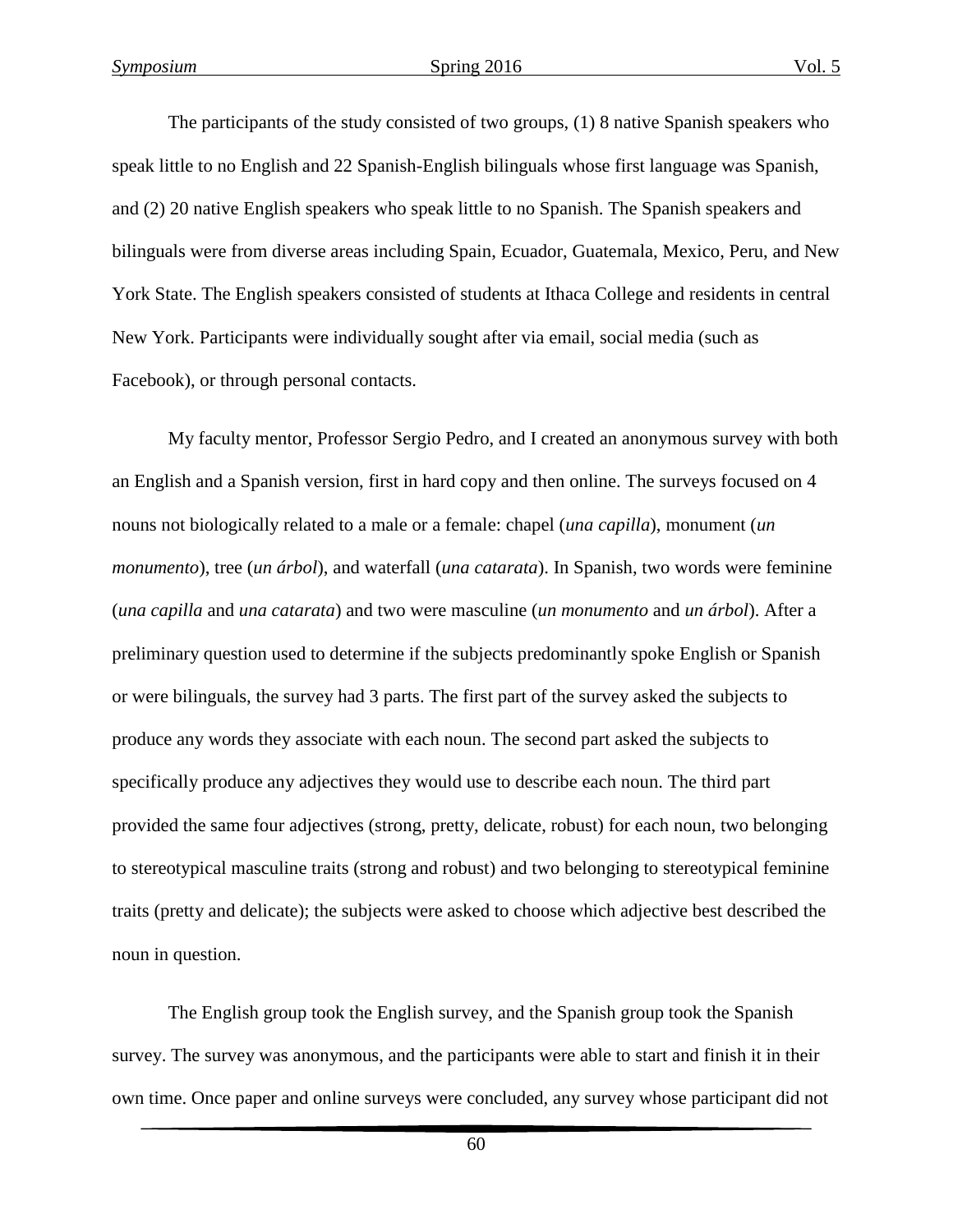comprehend the task (i.e. for "*una capilla*," a chapel, a few Spanish participants thought it meant

a capsule, thus their corresponding answers weren't relevant) was discarded.

# **RESULTS**

## *Part I*

The participants were asked to associate words with the given nouns. The answers most

frequently provided by the participants are as follows:

| <b>Chapel</b> |                   | Una Capilla          |              |  |
|---------------|-------------------|----------------------|--------------|--|
| Most          | % of Participants | <b>Most Frequent</b> | $%$ of       |  |
| Frequent      |                   | Answer               | Participants |  |
| Answer        |                   |                      |              |  |
| Religion/     | 60%               | Iglesia(s)           | 60%          |  |
| Religious     |                   | (Church[es])         |              |  |
| Church        | 60%               | Rezar (Prayer)       | 13.3%        |  |
| Priest/       | 20%               | Religión             | 10%          |  |
| Minister      |                   | (Religion)           |              |  |

| <b>Monument</b> |              |               | <b>Un Monumento</b> |  |  |
|-----------------|--------------|---------------|---------------------|--|--|
| Most            | $%$ of       | Most Frequent | $%$ of              |  |  |
| Frequent        | Participants |               | Participant         |  |  |
| Answer          |              |               | S                   |  |  |
| History/        | 60%          | Estatua(s)    | 40%                 |  |  |
| Historic(al)    |              | (State[s])    |                     |  |  |
| <b>Statue</b>   | 30%          | Recordatorio/ | 13.3%               |  |  |
|                 |              | Recuerdo/     |                     |  |  |
|                 |              | Memoria       |                     |  |  |
|                 |              | (Memory)      |                     |  |  |
| Washington      | 20%          | Cultura/Arte  | 13.3%               |  |  |
| D.C.            |              | (Culture/Art) |                     |  |  |
| National        | 20%          |               |                     |  |  |

| <b>Tree</b> |                   | <b>Un Arbol</b> |               |              |
|-------------|-------------------|-----------------|---------------|--------------|
| Most        | % of Participants |                 | Most Frequent | $%$ of       |
| Frequent    |                   |                 | Answer        | Participants |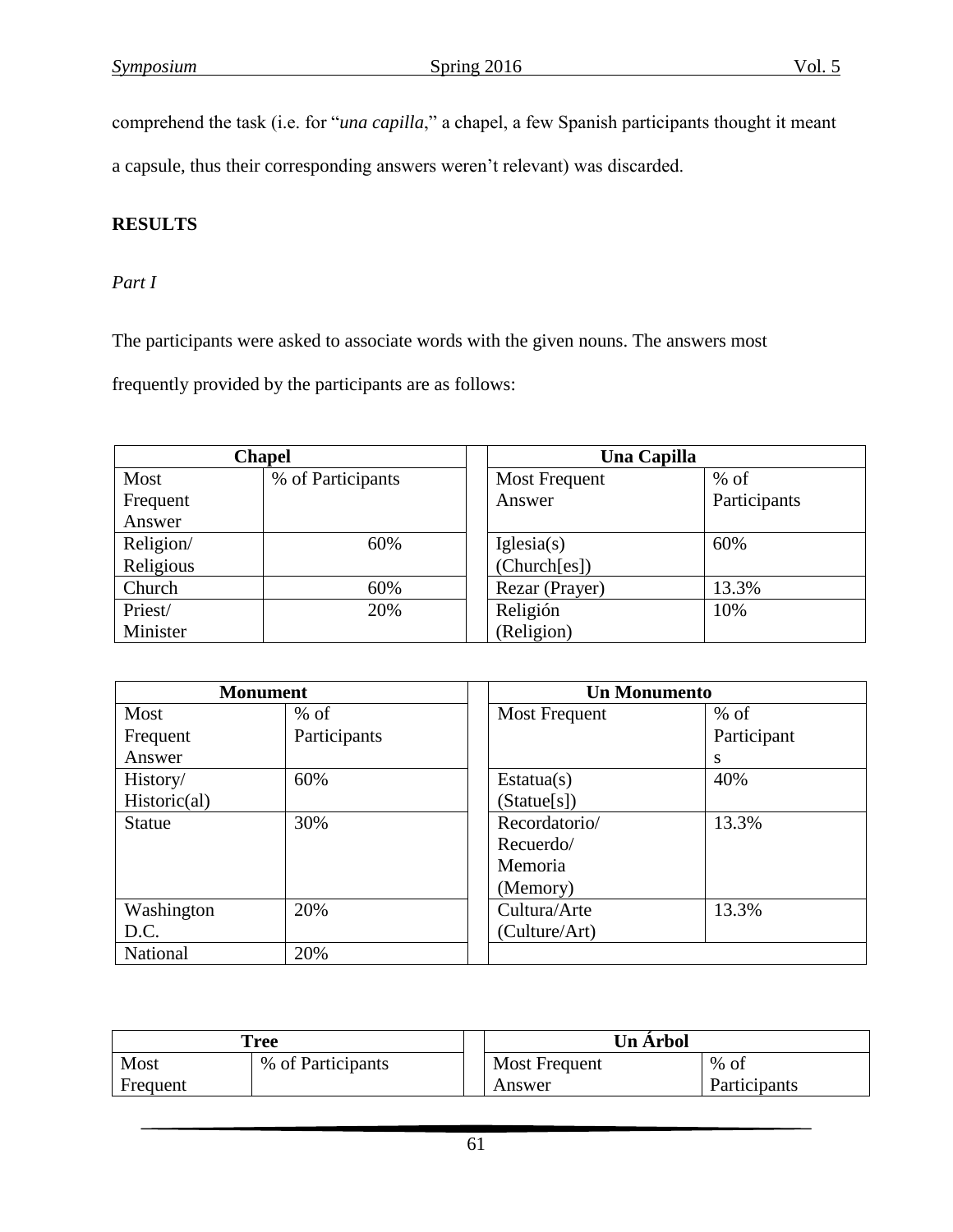| Answer      |     |                  |        |
|-------------|-----|------------------|--------|
| Leaf/       | 55% | Verde (Green)    | 26.67% |
| Leaves      |     |                  |        |
| <b>Bark</b> | 50% | Hojas (Leaves)   | 20%    |
| Green       | 40% | Grande (Big)     | 16.67% |
|             |     | Planta(r) $(To)$ | 16.67% |
|             |     | Plant)           |        |

| <b>Waterfall</b> |                   | Una Catarata         |              |
|------------------|-------------------|----------------------|--------------|
| Most             | % of Participants | <b>Most Frequent</b> | $%$ of       |
| Frequent         |                   | Answer               | Participants |
| Answer           |                   |                      |              |
| Water            | 40%               | Agua (Water)         | 50%          |
| Wet              | 25%               | Río/Cascada          | 20%          |
|                  |                   | (River/Cascade)      |              |
| Beauty/          | 20%               | Natural(eza)         | 10%          |
| Beautiful        |                   | (Natural/Nature)     |              |
| Rocks            | 20%               |                      |              |

# *Part II*

The participants were asked to produce adjectives for the given nouns. The answers most

frequently provided by the participants are as follows:

| <b>Chapel</b>        |                   | Una Capilla                 |                   |
|----------------------|-------------------|-----------------------------|-------------------|
| <b>Most Frequent</b> | % of Participants | <b>Most Frequent Answer</b> | % of Participants |
| Answer               |                   |                             |                   |
| Sacred/Holy/         | 50%               | Pequeña (Small)             | 23.3%             |
| Divine               |                   |                             |                   |
| Old                  | 30%               | Bonita/Hermosa              | 16.67%            |
|                      |                   | (Pretty/Beautiful)          |                   |
| Quiet                | 30%               | Grande/Gigante              | 13.3%             |
|                      |                   | (Big/Gigantic)              |                   |

| <b>Monument</b>                |                   | <b>Un Monumento</b>         |                   |
|--------------------------------|-------------------|-----------------------------|-------------------|
| <b>Most Frequent</b><br>Answer | % of Participants | <b>Most Frequent Answer</b> | % of Participants |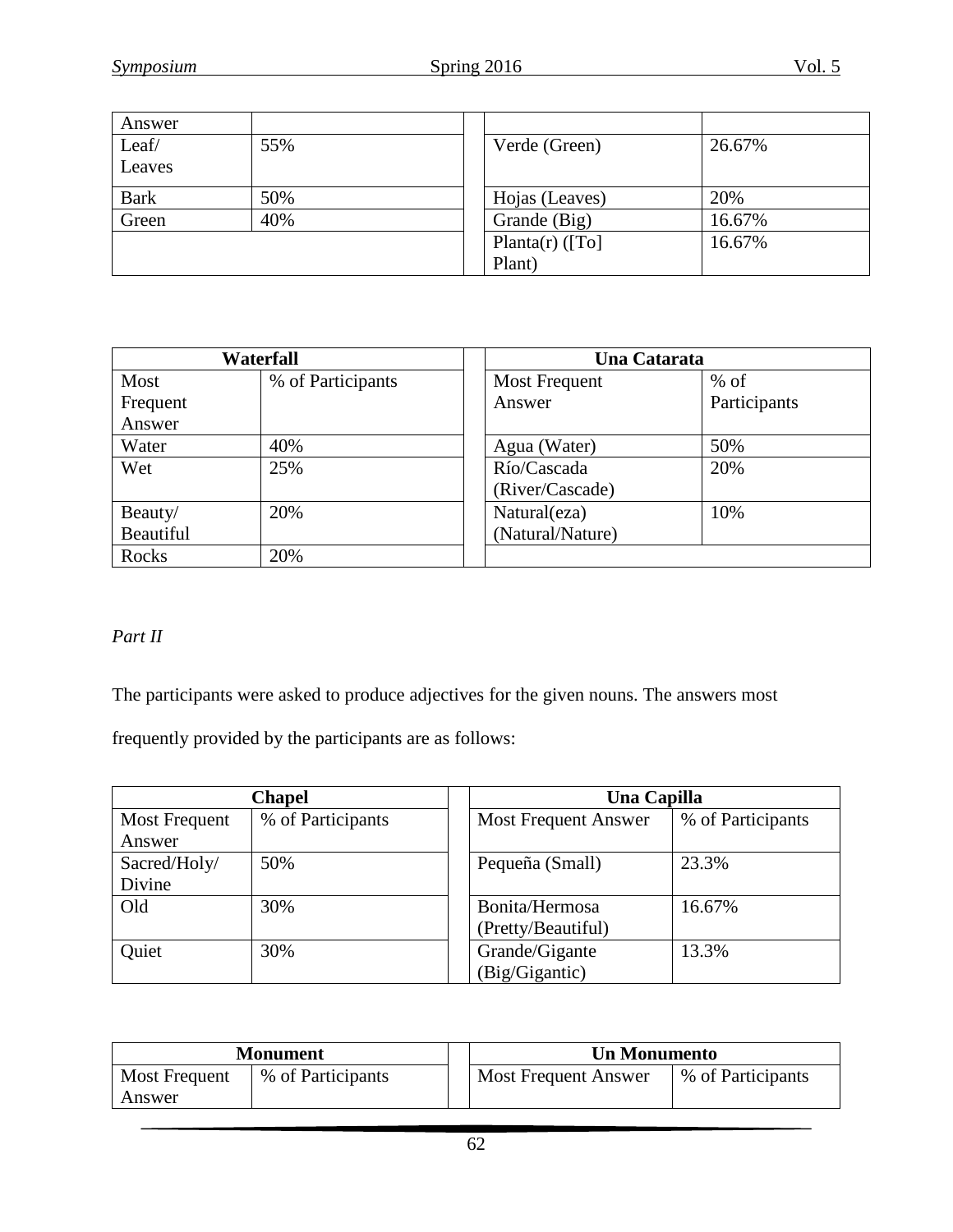| $Big/Large/Huge$   65% |     | Grande/Gigante      | 30%    |
|------------------------|-----|---------------------|--------|
| /Massive               |     | (Big/Gigantic)      |        |
| Tall                   | 25% | <b>Bonito/Bello</b> | 16.67% |
|                        |     | (Pretty/Beautiful)  |        |
| Old                    | 15% | Famoso (Famous)     | 6.67%  |
| Historical             | 5%  |                     |        |

| <b>Tree</b>          |                   | <b>Un Árbol</b>             |                   |
|----------------------|-------------------|-----------------------------|-------------------|
| <b>Most Frequent</b> | % of Participants | <b>Most Frequent Answer</b> | % of Participants |
| Answer               |                   |                             |                   |
| Green                | 65%               | Grande (Big)                | 26.67%            |
| Tall                 | 45%               | Verde (Green)               | 26.67%            |
| Pretty/Beautiful     | 30%               | Frondoso (Leafy)            | 16.67%            |

| Waterfall            |                   | Una Catarata                |                   |  |
|----------------------|-------------------|-----------------------------|-------------------|--|
| <b>Most Frequent</b> | % of Participants | <b>Most Frequent Answer</b> | % of Participants |  |
| Answer               |                   |                             |                   |  |
| Wet                  | 35%               | Hermosa/Bella/Bonita        | 26.67%            |  |
|                      |                   | (Beautiful/Pretty)          |                   |  |
| Loud                 | 30%               | Alto (Tall)                 | 16.67%            |  |
| Large/Huge           | 20%               | Grande (Big)                | 16.67%            |  |

*Part III* 

The participants were given a set of adjectives and asked which adjective best described the

noun. The results, from most frequently chosen to least frequently chosen, are as follows:

| <b>Chapel</b> |              | Una Capilla |           |              |
|---------------|--------------|-------------|-----------|--------------|
| Adjective     | $%$ of       |             | Adjective | $%$ of       |
|               | Participants |             |           | Participants |
| Pretty        | 65%          |             | Pretty    | 46.67%       |
| Delicate      | 45%          |             | Delicate  | 26.67%       |
| Strong        | 30%          |             | Robust    | 13.3%        |
| Robust        | 5%           |             | Strong    | 10%          |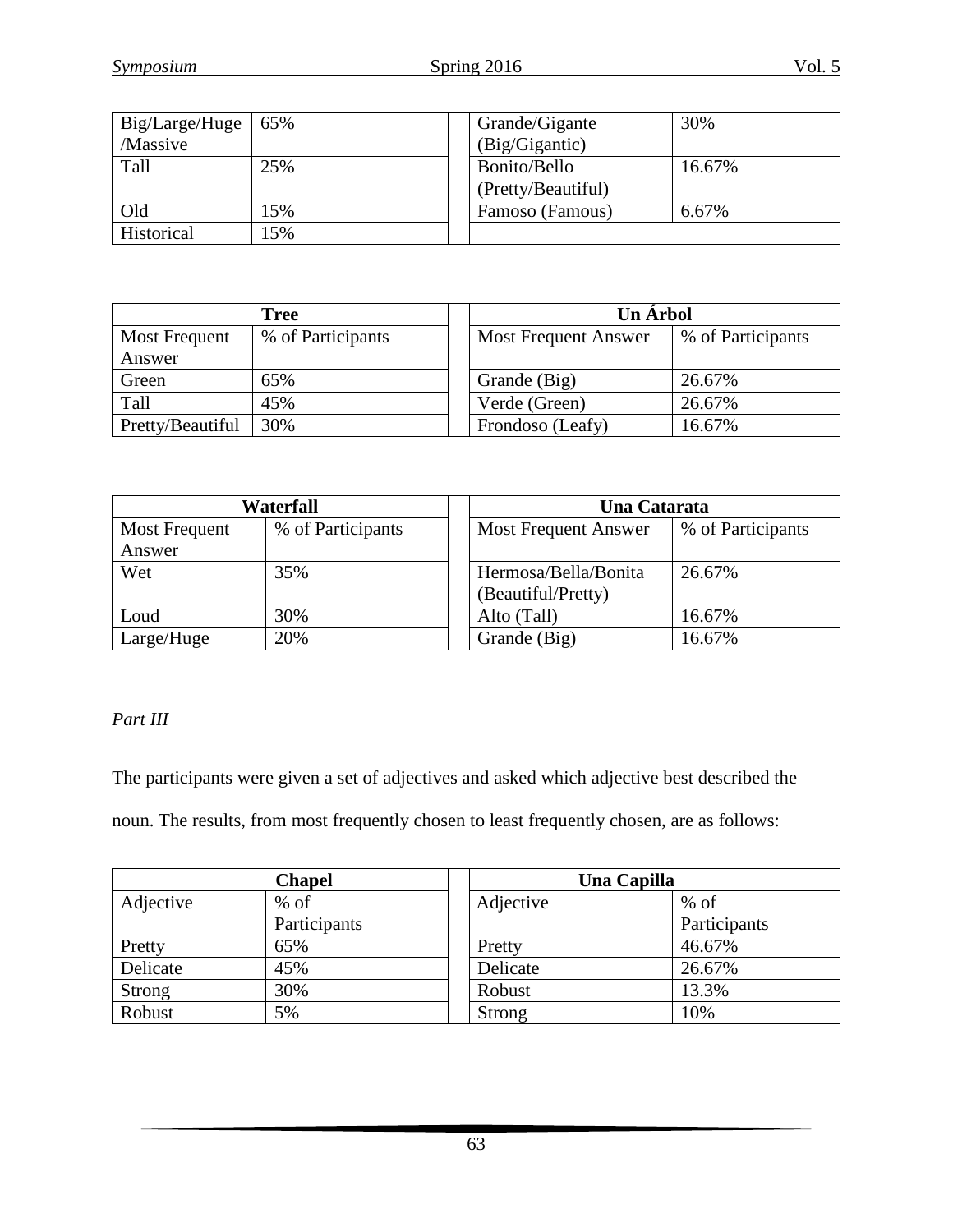| <b>Monument</b> |              | <b>Un Monumento</b> |              |  |
|-----------------|--------------|---------------------|--------------|--|
| Adjective       | $%$ of       | Adjective           | $%$ of       |  |
|                 | Participants |                     | Participants |  |
| <b>Strong</b>   | 95%          | <b>Strong</b>       | 40%          |  |
| Robust          | 30%          | Robust              | 26.67%       |  |
| Pretty          | 15%          | Pretty              | 16.67%       |  |
| Delicate        | 0%           | Delicate            | 13.3%        |  |

| <b>Tree</b> |              | Un Árbol      |              |
|-------------|--------------|---------------|--------------|
| Adjective   | $%$ of       | Adjective     | $%$ of       |
|             | Participants |               | Participants |
| Strong      | 65%          | Robust        | 50%          |
| Robust      | 45%          | <b>Strong</b> | 26.67%       |
| Pretty      | 40%          | Pretty        | 23.3%        |
| Delicate    | 20%          | Delicate      | 3.3%         |

| Waterfall     |              | Una Catarata |              |
|---------------|--------------|--------------|--------------|
| Adjective     | $%$ of       | Adjective    | $%$ of       |
|               | Participants |              | Participants |
| Pretty        | 80%          | Pretty       | 40%          |
| <b>Strong</b> | 45%          | Strong       | 33.3%        |
| Robust        | 25%          | Robust       | 13.3%        |
| Delicate      | 15%          | Delicate     | 6.67%        |

## **ANALYSIS AND DISCUSSION**

There were similar results between the two groups in Part I and Part III. In Part I of the survey, where participants provided word associations for a given group of nouns, descriptions from both groups were almost identical. For example, 60% of participants from both groups provided "church" for chapel, and 40% of English-speaking participants and 50% of Spanishspeaking participants provided "water" for waterfall. In addition to the lack of diversity between groups, none of the most frequent results clearly identify with feminine or masculine traits. Hence, Part I of the survey does not provide evidence that grammatical gender influences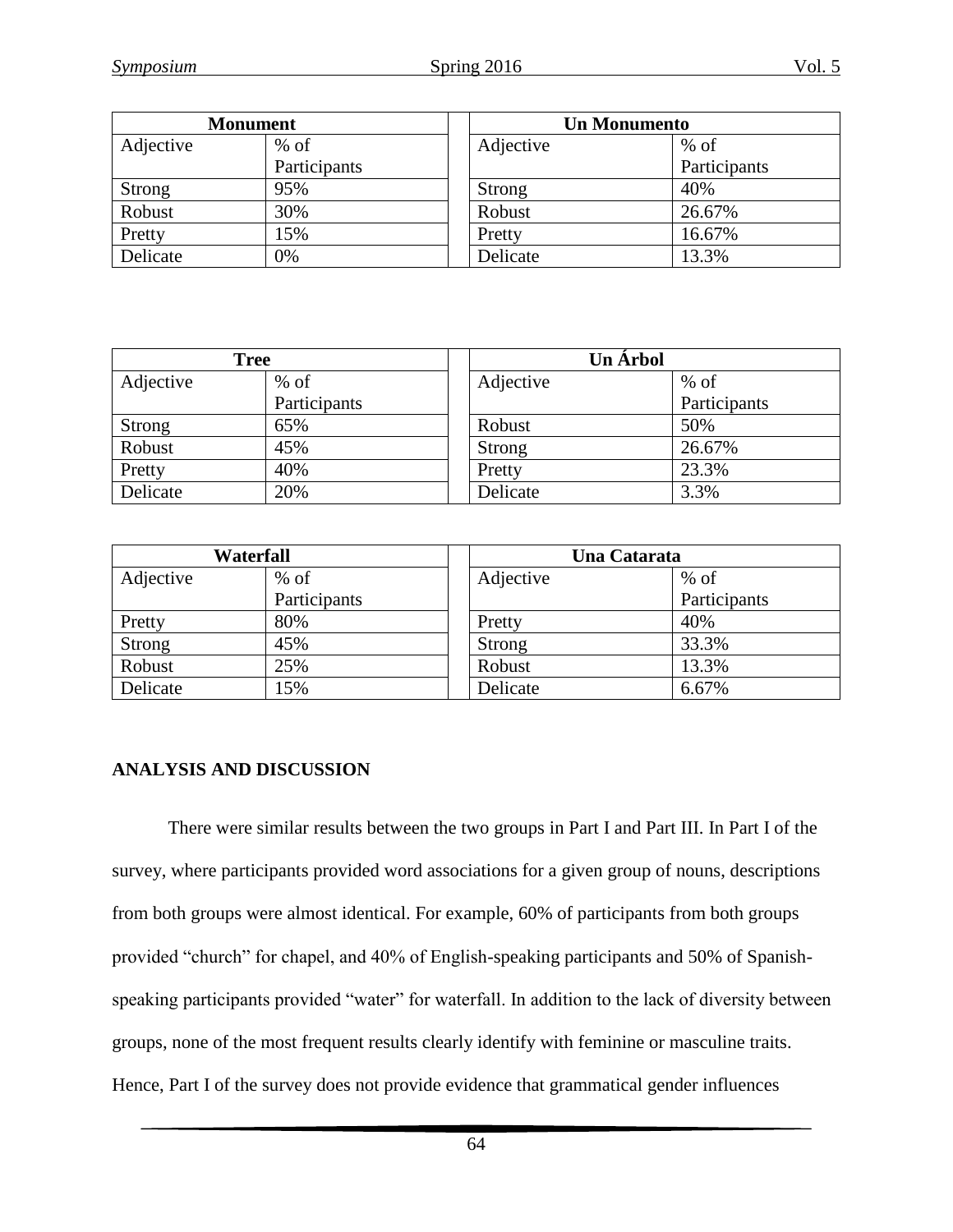Spanish and English speakers' perception of these objects. Likewise, the results from Part III of the surveys, where participants chose from a given group of adjectives, also demonstrate similar answers between the groups. For example, 65% of English-speaking participants and 46.67% of Spanish-speaking participants chose "pretty" to best describe a chapel. Although there was a slight difference in the results for a tree, (65% of the English-speaking participants chose "strong" and 50% of the Spanish-speaking participants chose "robust") both of the traits are masculine, demonstrating only a small discrepancy between the groups. While the most frequent adjectives correlated to the grammatical gender in Spanish, the results are so similar between the two groups that they do not support differences in linguistic thought.

In Part II of the survey, where participants provided adjectives for the given group of nouns, the results demonstrate differences between the two groups, specifically because there's a correlation between the adjective and the grammatical gender of the noun in the Spanish group, while the English group lacks this affinity. For example, 26.67% of Spanish participants described a waterfall as "beautiful/pretty," which are feminine characteristics that correspond to the feminine noun. On the other hand, 35% of English participants described a waterfall as "wet," an adjective that has no clear correlation to masculine or feminine. The majority of the results from Part II follow suit. The provided adjectives differ between the groups, in that the Spanish group described the nouns in accordance with their grammatical genders, while the English group described the majority of the nouns without an affinity to masculine or feminine. These results demonstrate differences in linguistic thought between the Spanish and English speakers, and support the idea that grammatical gender is embedded in semantic thought without the use of outside factors.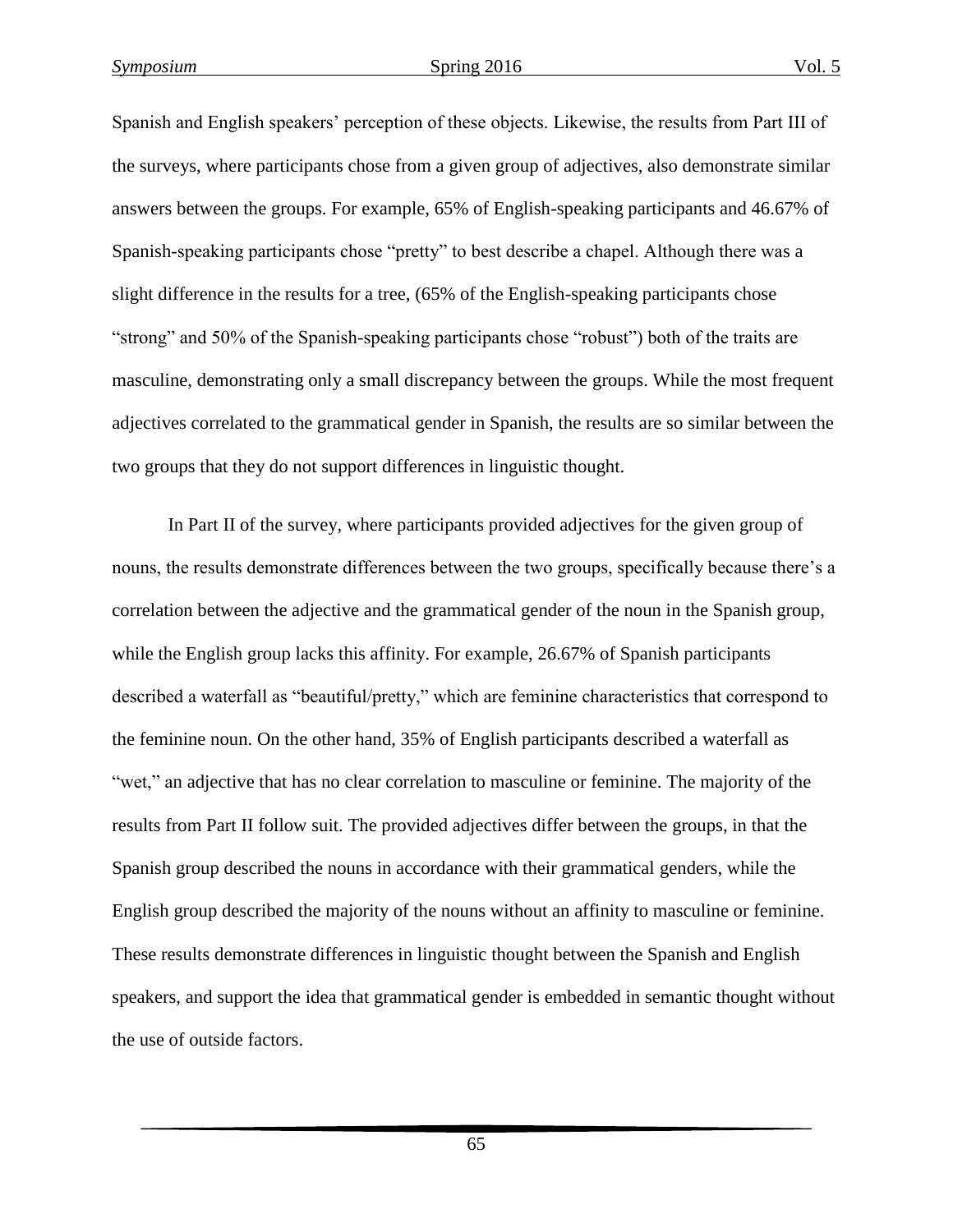While the study provides mixed results in regard to linguistic relativism, research of this type has limitations. It is imperative not to forget that it is almost impossible to isolate language and thought from culture, which may have influenced the results. Since the English participants (and a portion of the Spanish group) consisted exclusively of Americans, it is plausible that they associated the word "monument" with the American cultural icon of the Washington Monument. This influence is suggested in all three parts of the survey. In Part I, 20% of English participants provided the words "Washington D.C." and "national" for a monument, which both have connections to the Washington Monument. Likewise, in Part II, 15% of English participants provided "historic(al)" and 6.67% of Spanish participants provided "famous" to describe a monument, which are also culturally associated with the Washington Monument. Finally, in Part III, 80% of English participants and 40% of Spanish participants both chose "strong" to describe a monument. This masculine trait logically relates to the Washington Monument, itself a national symbol of power. In this case, this cultural icon may have influenced the perception of participants more than their language did.

Although the study produced mixed results, rendering the research inconclusive, there are some findings that correlate with the results of previous experiments in support of the effect grammatical gender has on perception. For example, in Part II of the survey, the Spanish group provided adjectives that corresponded to the nouns' grammatical genders in their language, while the English group provided adjectives that had no clear connection to either masculine or feminine (except for a monument). These results correlate with previous findings from Boroditsky, Schmidt, and Phillips in 2002, whose German-speaking and Spanish-speaking participants both provided adjectives in correlation with each language's grammatical gender. Likewise, the results from Part II are similar to Konishi's results from his experiment in 1993, in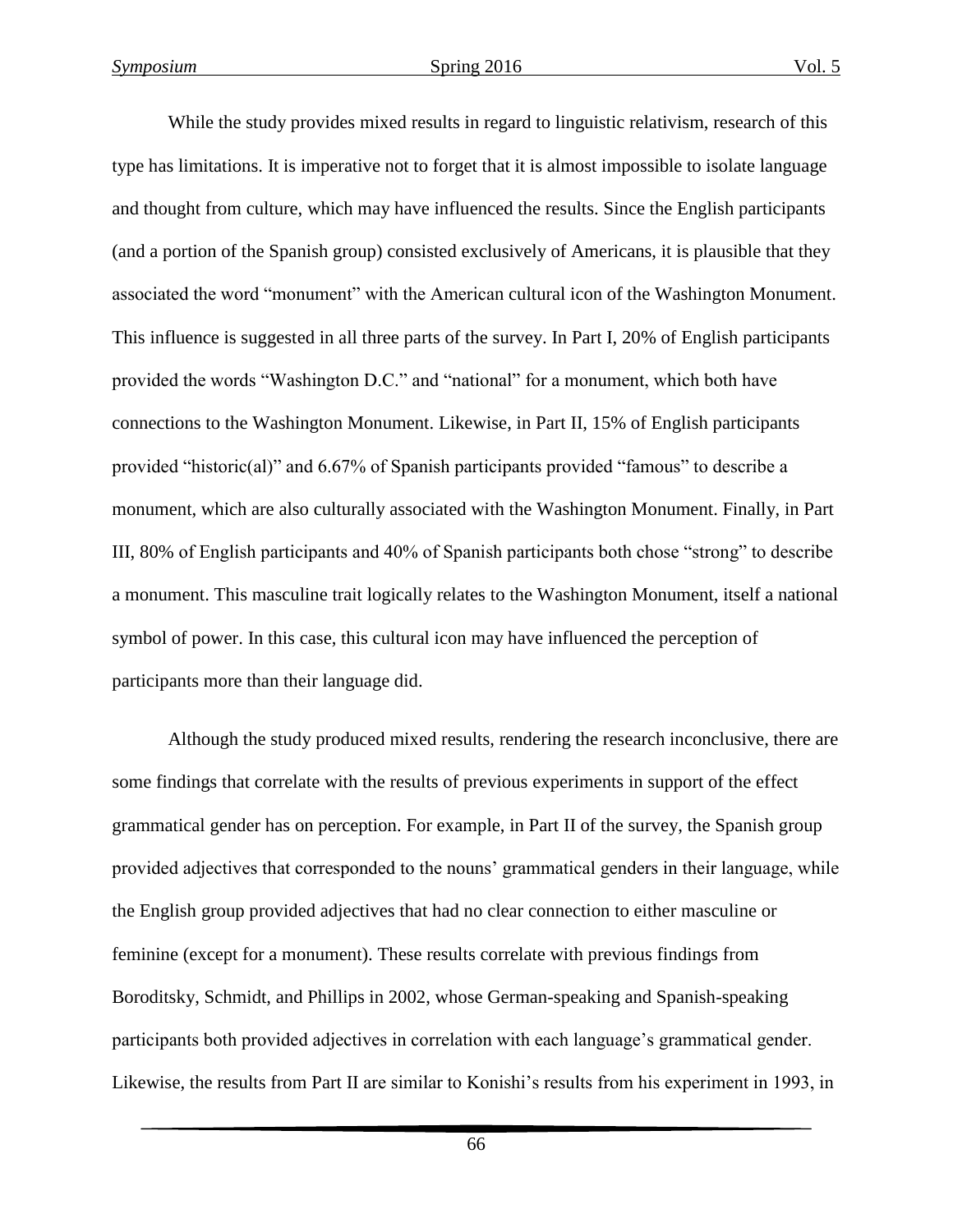which he found that both German-speaking and Spanish-speaking participants associated grammatically masculine words with a grammatically masculine trait, potency. This prior evidence, as well as the results from Part II, provides support for grammatical gender's influence on semantics, yet the study's overall inconclusive outcome provides room for future research in finding a concrete link between grammar and perception.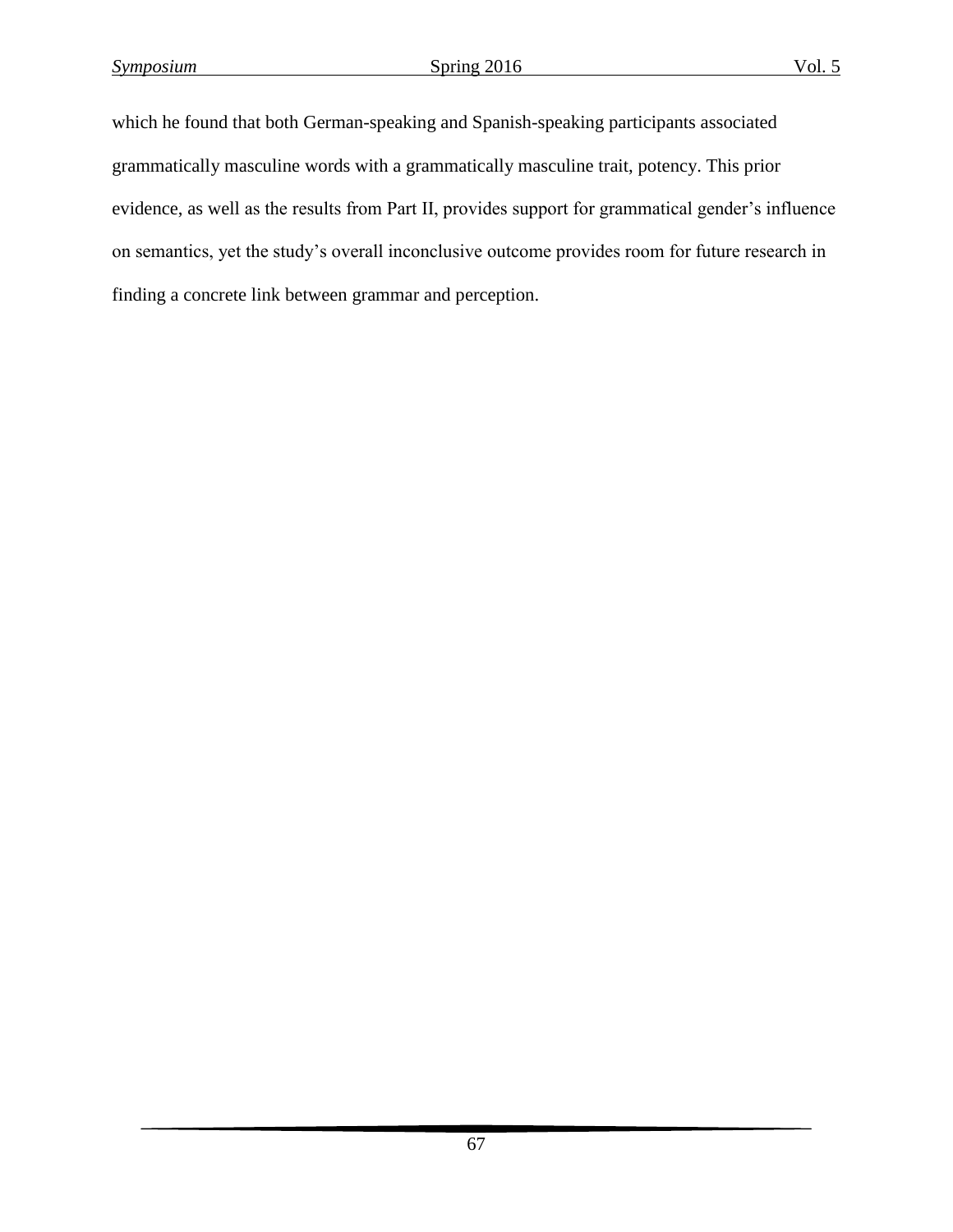# Works Cited

- Ahearn, Laura M. "Language, Thought, and Culture." *Living Language: An Introduction to Linguistic Anthropology*. Chichester, West Sussex, UK: Wiley-Blackwell, 2012. Print.
- Boroditsky, Lera, Lauren Schmidt, and Webb Phillips. "Sex, Syntax, and Semantics." University of California, San Diego, 2003. Web. 4 June 2015.
- Deutscher, Guy. "Does Your Language Shape How You Think?" *The New York Times*. The New York Times, 28 Aug. 2010. Web. 3 June 2015.
- Kurinski, Elena, and Maria D. Sera. "Does Learning Spanish Grammatical Gender Change English-Speaking Adults' Categorization of Inanimate Objects?" *Bilingualism* 14.2 (2011): 203-20. *ProQuest*. Web. 5 June 2015.
- Saalbach, Henrik, Mutsumi Imai, and Lennart Schalk. "Grammatical Gender and Inferences About Biological Properties in German-Speaking Children." *Cognitive Science* 36 (2012): 1251-267. Print.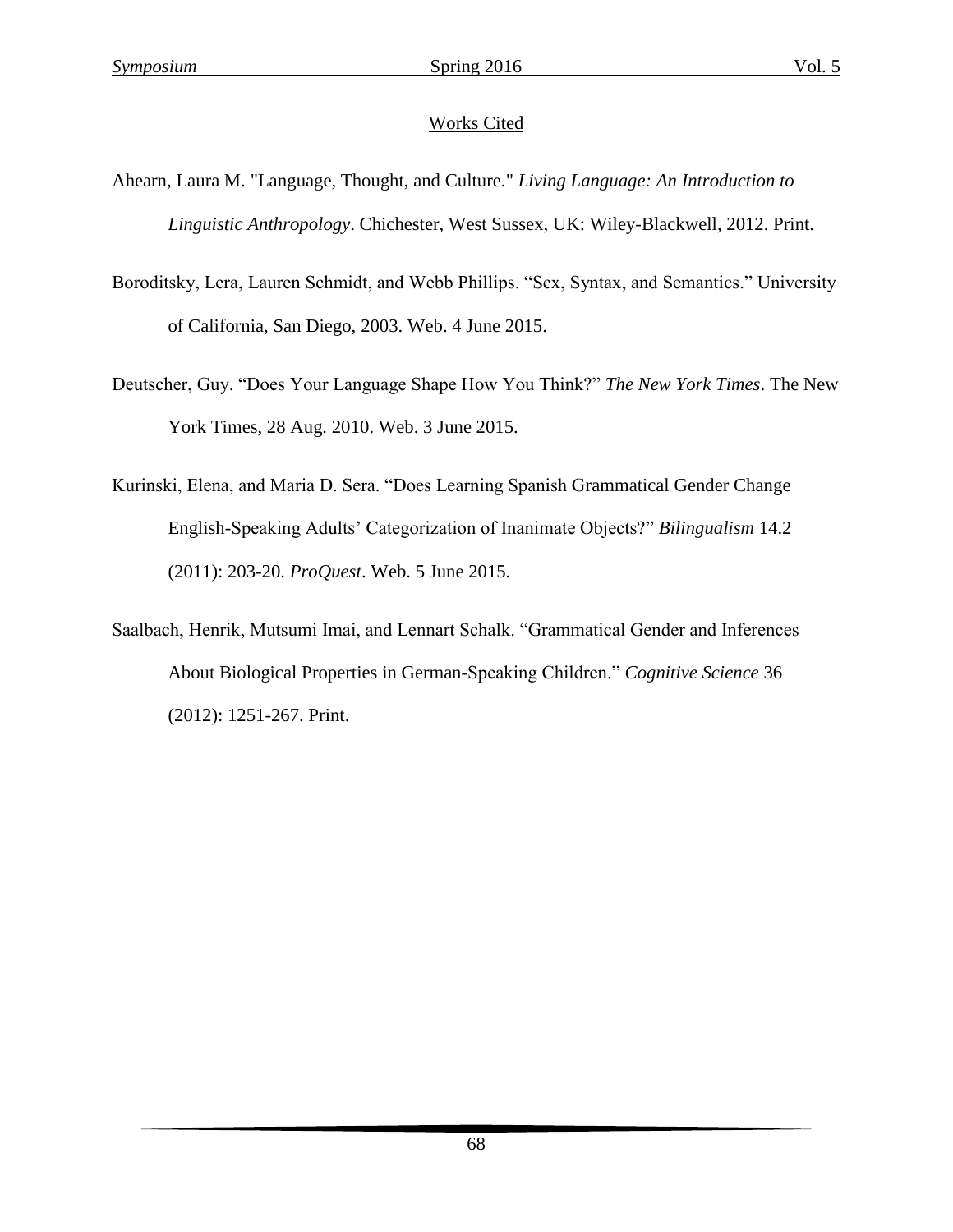# *Barbarella* v. *Buffy the Vampire Slayer*: Virginity in Their Intergalactic and Supernatural Worlds By: Julia Zubrovich

Some people still equate a woman's value with her virginity, and most women regard losing their virginity as a major life event that marks their change from girlhood to adulthood. As time has progressed, however, the misogynistic idea of "virginity" has become unpopular and society as a whole is becoming more sex-positive. Value, transitions, and sex positivity regarding the "loss" of the conceptual virginity are main concepts in the movie *Barbarella* (1968) and the television show *Buffy the Vampire Slayer* (1997). While *Barbarella* was released in an earlier, more conservative period of time, her sexual activity is met with praise and people value her more. On the other hand, *Buffy* was released later, but her sexual activity is made to be problematic and decreases her value as a person. *Barbarella* and *Buffy the Vampire Slayer* contain discrepancies of a woman's value, personal life transitions, and sex positivity after the main characters' loss of virginity.

The titular characters of *Barbarella* and *Buffy the Vampire Slayer* are portrayed in similar ways – invaluable superheroes that are trusted by many with nearly impossible tasks. They are regarded as forces to be reckoned with by their peers. Barbarella is trusted by the President of Earth to find the supervillain Durand Durand, who has created a Positronic Ray that could wreak unfathomable havoc. Buffy is trusted by her classmates and Watcher to fight supernatural creatures that spring from the Hellmouth. Both are portrayed as ultra feminine women – they wear sexy and girly clothes, don makeup and creative hairstyles, and genuinely care how they look. Barbarella and Buffy both demonstrate the ability to be feminine while also being powerful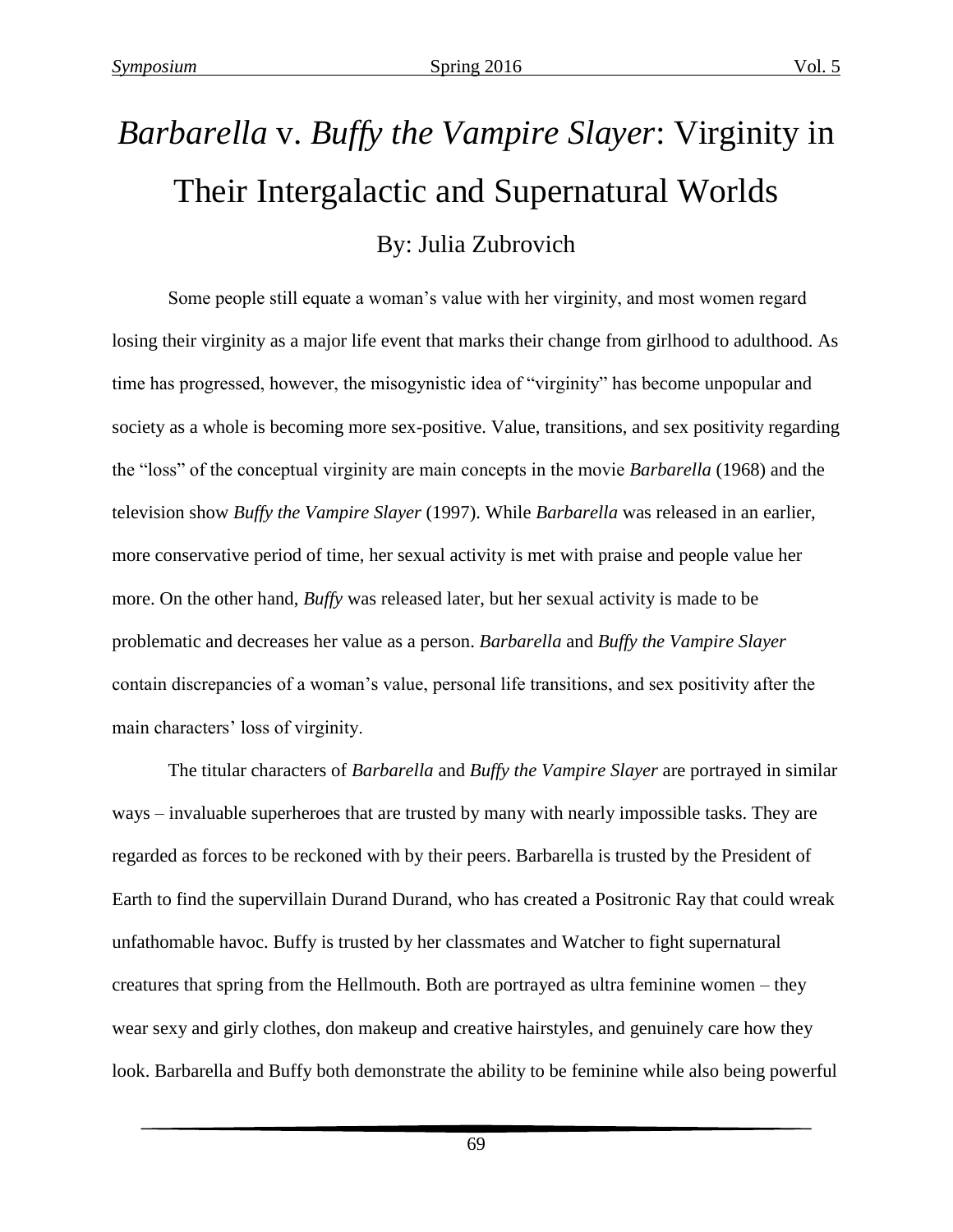authority figures. However, once sex comes into their lives, their reputations as superheroes are either affected positively or negatively.

In the movie *Barbarella*, from the minute Barbarella comes onto the screen, audience members know that she's supposed to be a sex symbol. She's nude and is then first clothed in a skimpy, skin-tight outfit. However, that is just her physical appearance. There is no talk of her sexuality until she embarks on her first mission. After being attacked by the inhabitants of a planet in the Tau Ceti region, she's saved by Mark Hand, the Catchman. Mark Hand provides Barbarella with refuge, and when she asks how she can repay him, his immediate answer is to make love. Now, to Barbarella, this has a completely different meaning. In her future world, "making love" no longer includes a physical component besides the touching of hands, as the futuristic society felt that sex proved to be a "distraction and a danger to maximum efficiency" Earth has replaced the act of sex by penetration with exaltation transference pills and touching palms together when their "psychocardiograms are in perfect harmony" However, Barbarella relents and has sex the "traditional" way for the first time in her life.

This serves as a major life-changing moment for Barbarella. After a sequence of Mark Hand's ship zipping and looping around as they have sex, Barbarella is then shown in a perfectly blissful post-coital glow. She's humming happily and even admits that the old way of making love is better than the new Earthling way. After this one event, it is like Barbarella has gained a new superpower through her newfound love of sexuality. She continues to use it to her advantage throughout the movie.

When Barbarella crash lands in the prison labyrinth of Sogo, she meets Pygar, an angel who has lost the will to fly. Professor Ping, to whom Pygar has introduced Barbarella, offers to repair her ship, but tells her that it will take weeks. Impatient, Barbarella asks Pygar to fly her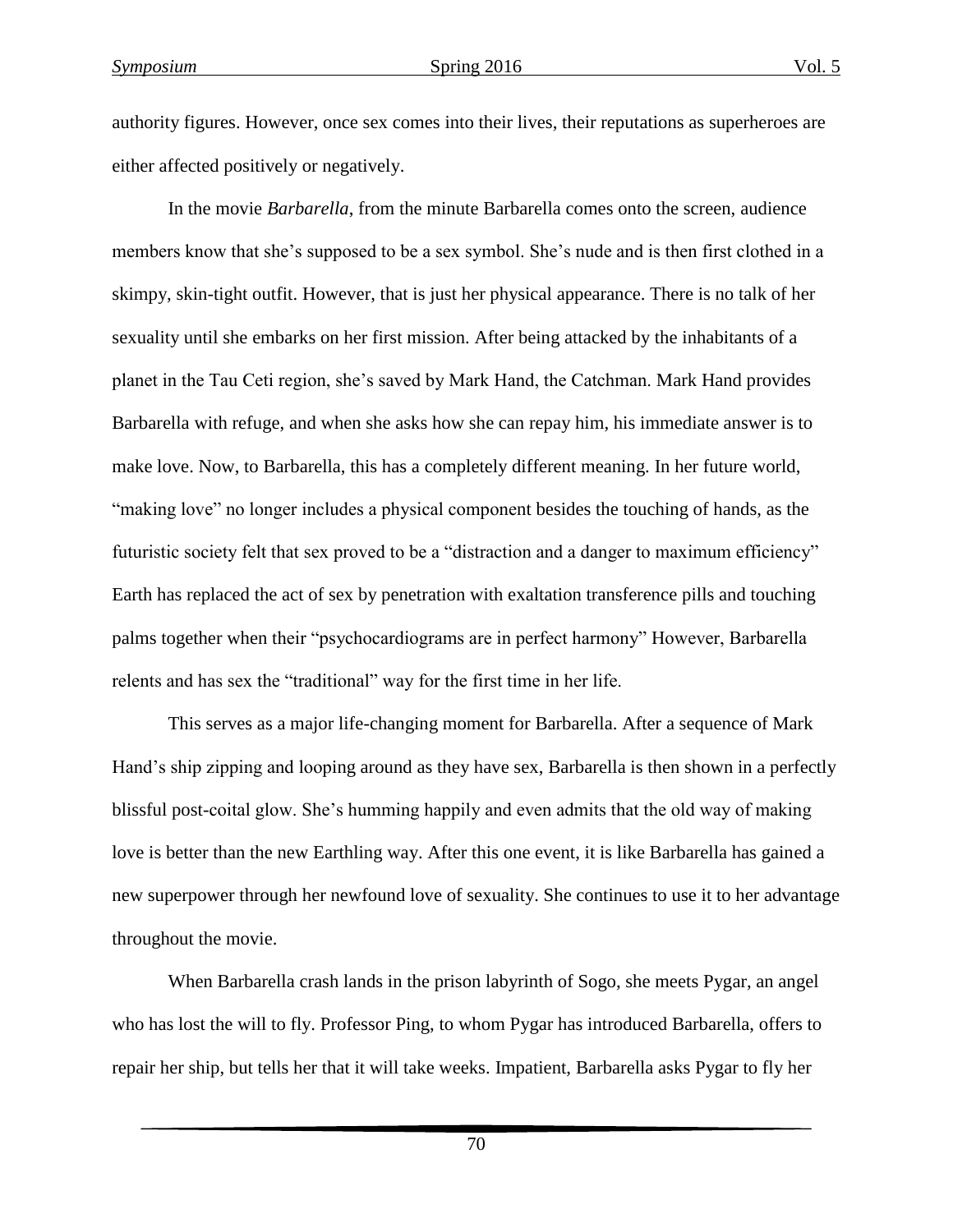into Sogo, but he claims he cannot. Professor Ping tells her that Pygar still has the ability to fly, but it's just a question of his morale. Pygar ends up saving Barbarella from Sogo's Black Guards on the way back to his nest and as a result, Barbarella has sex with him. She's incredibly satisfied and humming again. She realizes that having sex with Pygar has given him the will to fly again after seeing him floating around in the sky. Barbarella then has a way of getting into Sogo.

In addition to these events, she also wishes to thank Dildano, the leader of the resistance in Sogo, for helping her escape the Great Tyrant's lethal birdcage with "traditional" sex, but he insists on trying the new Earthling method. She agrees, and seems to enjoy it just as much. Lastly, when captured by Durand Durand and placed into the Excessive Machine, which is supposed to kill victims with pleasure, she destroys the machine because it cannot keep up with her sex drive.

Overall, Barbarella's sexual encounters are used to her own personal gain and act as an additional superpower. Her first encounter with "traditional" sex serves as her transition into a more powerful woman and superhero. Consequently, her value as a person is considered to increase to others, as well as to herself. Barbarella's new interest in sex allows her to express gratitude in a way that both she and her partners enjoy. Her loss of "virginity" also inspires her to share the experiences that she felt, which were overwhelmingly positive, and as a result, she ends up helping others. She helps Pygar become more confident in his own body and sparks his inspiration to fly. Not only did she help him fly again, but also he was able to help her further her own mission. Barbarella also approaches sex in a very positive way after she has had sex for the first time. While the men in her life usually approach her with the idea of sex, she always consents on her own terms because she's genuinely curious and enjoys the act herself. Even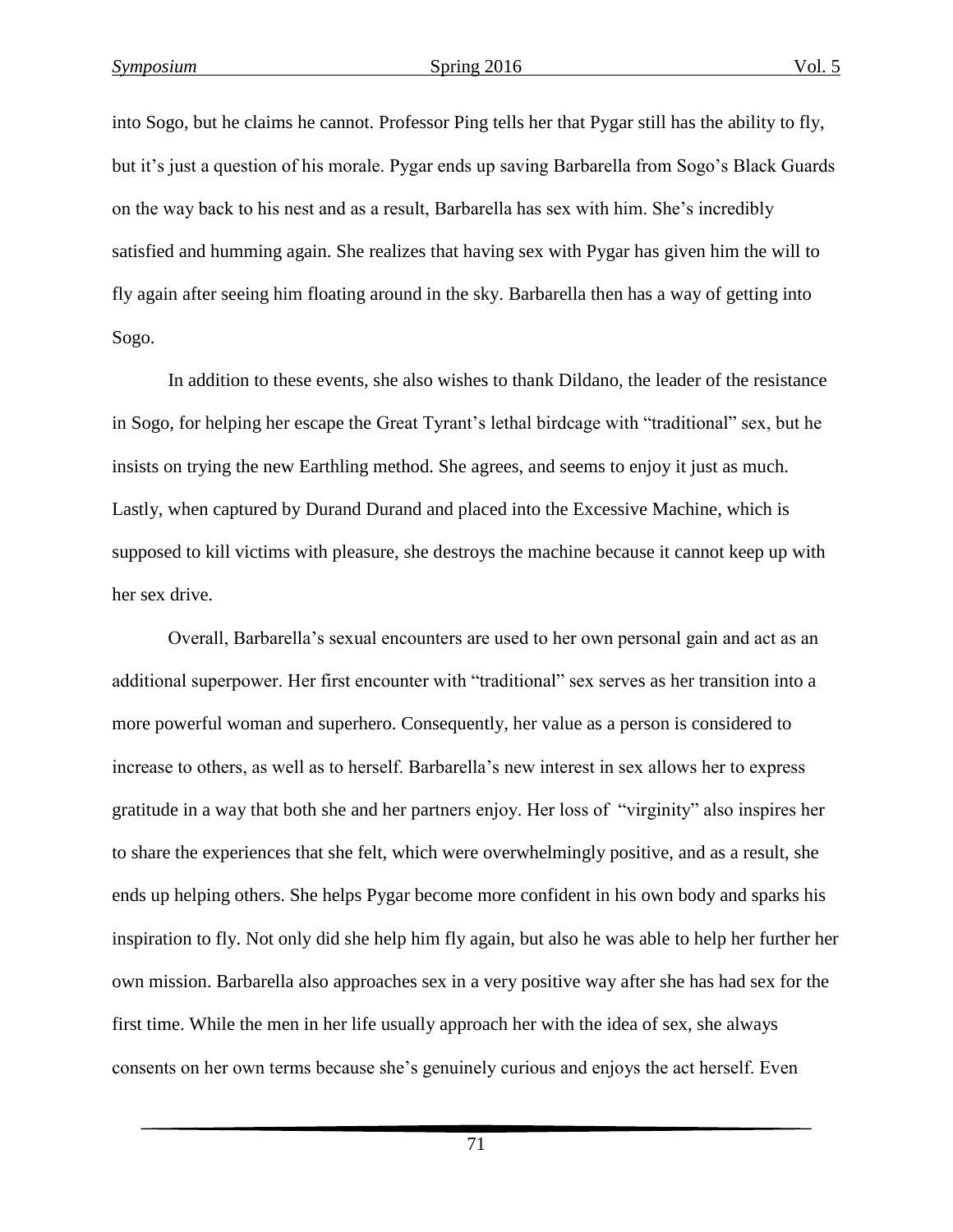when Durand Durand tries to turn her own sexuality against her with the Excessive Machine, she finds a way to hone what she has gained from her experiences to use her sexuality to her advantage and escape his control. Barbarella is able to engage in casual sexual affairs in a way that she feels comfortable, and is never penalized for that decision. After having sex for the first time, it becomes a source of power, a source of joy, and source of change that Barbarella welcomes and benefits from.

*Buffy the Vampire Slayer*, on the other hand, takes an incredibly different route when regarding the loss of one's virginity. *Buffy the Vampire Slayer* portrays Buffy as a being who is completely separate from sexuality for the majority of the first and second seasons. She's very goal-oriented, and dedicates the majority of her life to fighting Sunnydale's supernatural enemies. Though she accepts the help of her friends, Xander and Willow, and her watcher, Rupert Giles, she's very capable of fighting demons and vampires on her own. Buffy is a nononsense kind of girl when it comes down to her responsibilities of being the Slayer. Despite how seriously she takes her job, she's still portrayed as being able to have fun like a normal teenage girl. When she has some downtime, she's hanging out with her friends at The Bronze nightclub, or at home.

However, Buffy's value and reputation as a powerful Slayer comes into question when she begins a relationship with Angel, a vampire cursed with a soul. They develop deep, emotional feelings with each other throughout the course of the first two seasons, and the show focuses on the dramatic aspects of their romance. Because Buffy is a vampire slayer and Angel is a vampire, their relationship seems taboo. For this reason, the first two seasons show Buffy and Angel bouncing back and forth between the decision to stay away from each other and to give into their feelings and be with each other. Though they initially agree that their relationship could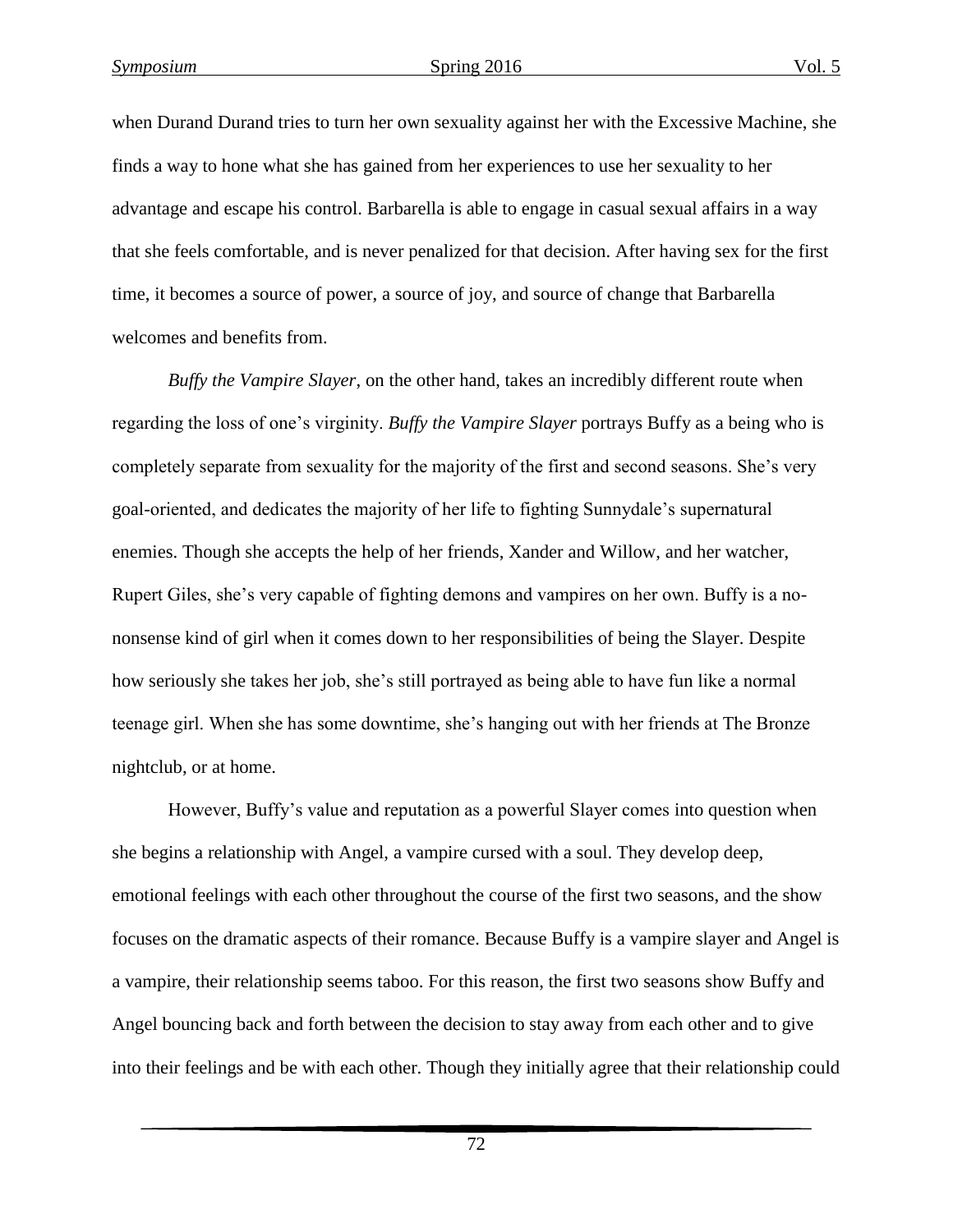never work, Buffy and Angel find it impossible to suppress their feelings for each other and begin to date. As the two work together, they fall more in love and their sexual attraction towards each other begins to mount. After a particularly jarring battle with Drusilla and Spike, Buffy's main enemies in season two, Angel takes Buffy back to his apartment to recover. Here, they admit that they are too afraid to lose each other, and Angel admits his love for Buffy. Angel proceeds to take Buffy's virginity that night, which also happens to be her seventeenth birthday (*Surprise*).

Buffy's loss of virginity serves as a cataclysmic transition period in her life. The only way Angel could be able to lose his soul and be able to function as a true vampire again was to experience a moment of true happiness, which is experienced through taking Buffy's virginity and feeling close to her. Angel wakes up after having taken Buffy's virginity as Angelus, an incredibly violent, ruthless vampire (*Innocence*). Buffy's choice in losing her virginity to Angel is henceforth regarded as a major flaw in her reasoning skills, as she has unleashed the most dangerous vampire of all time by having sex with him. Jenny Calendar, a member of the Gypsy tribe that cursed Angel, even tells Buffy that it's essentially her fault that Angel was able to make his transition back into a fully-functional vampire (*Innocence*). From that point on, Angelus sets out destroy Buffy and her friends' lives through physical, mental, and emotional torture. He reveals to Buffy's mother that he took her virginity, resulting in awkward tension between Buffy and her mother (*Passion*). All comes to a head when Angelus murders Jenny, with whom Giles was in love. Giles is left emotionally drained from the loss. At this point, Buffy deals with the fact that she must murder Angelus in order to set the world back to normal. Buffy ends up leaving Sunnydale on her own because she cannot deal with the trauma that she has caused by releasing Angelus into the world, and with the grief that she has caused her friends as a result of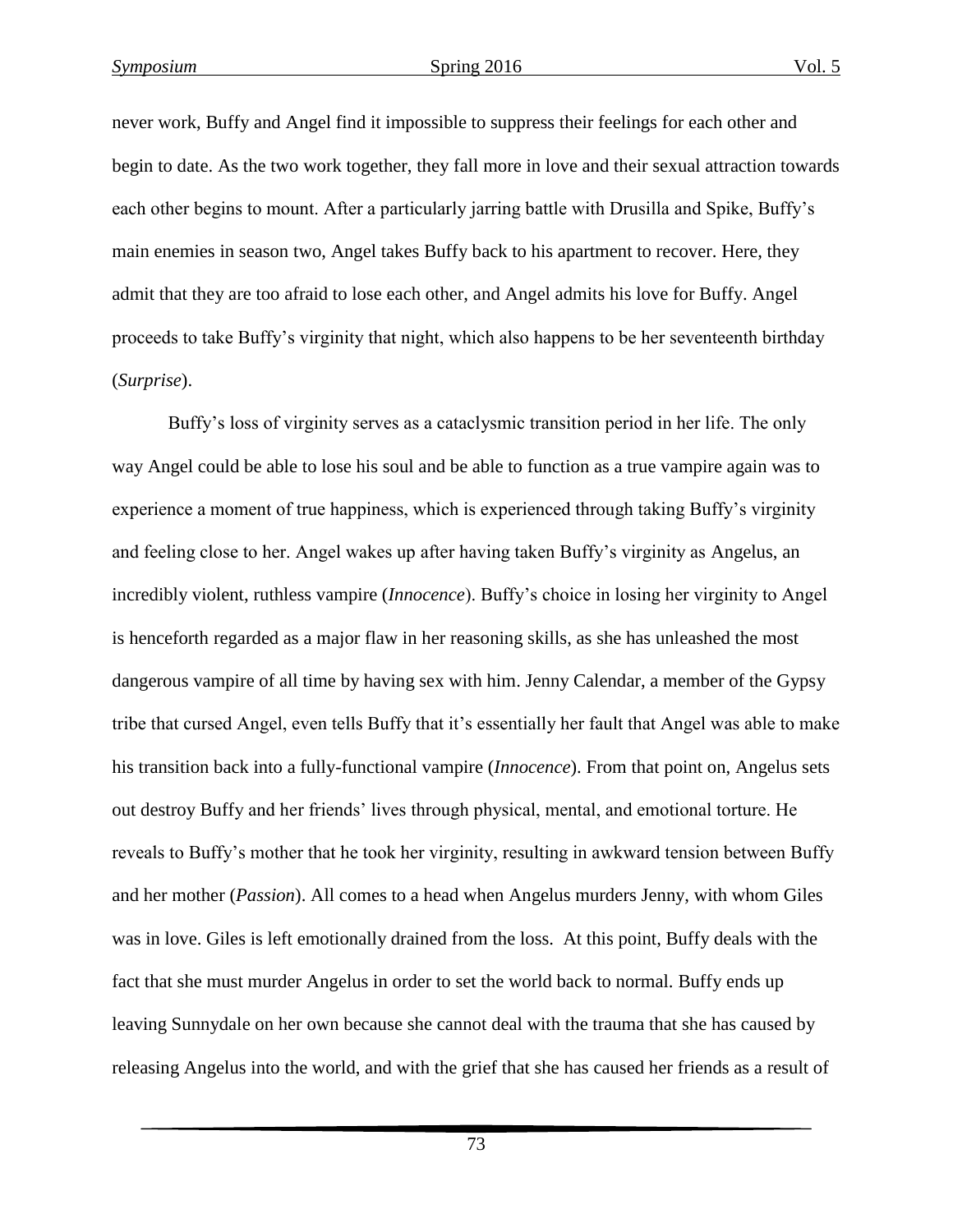losing her virginity to Angel. She resorts to giving up her whole life in Sunnydale as restitution for her actions (*Becoming: Part 2)*.

Buffy's act of losing virginity has a message of sex negativity, as opposed to *Barbarella*'s sex positivity. Buffy finds herself dealing with harmful consequences as a result of her choice to sleep with someone that she loved and trusted. Whereas Barbarella felt her life changed for the better when sex came into her life, having sex for the first time essentially ruined Buffy's. Buffy felt that her losing of virginity would be a monumental personal transition period, which it ended up being, only in the complete opposite way than she had originally intended. Buffy felt losing her virginity would bring her closer to the person she loved the most, but it only ended up tearing them apart. As a result of this traumatic transition, Buffy's value seems to decrease. Her self-confidence is diminished, she pushes away her closest friends and family, and her ability to fight is severely weakened. Buffy is made to feel so terribly about her actions that she feels she has no other choice but to abandon her life. Buffy feels that because of this experience with Angel, those closest to her would be better off without her because of the danger she causes. The show portrays Angelus's return as a direct, negative consequence to Buffy choosing to lose her virginity.

*Barbarella*, although focused mainly on the sex and sexuality of the main character, maintains a positive stance on losing one's virginity and engaging in intercourse. *Buffy*, on the other hand, reduces its main character from a strong, independent girl to a self-loathing, regretful girl *because* she lost her virginity. *Barbarella* makes the act of losing one's virginity sex-positive and empowering, as it promotes Barbarella's transition into sexual activity as something she can enjoy and use for her own personal gain. *Buffy* maintains the notion of sex-negativity, as her transition into sexual activity is seen as a character flaw, therefore decreasing Buffy's value as a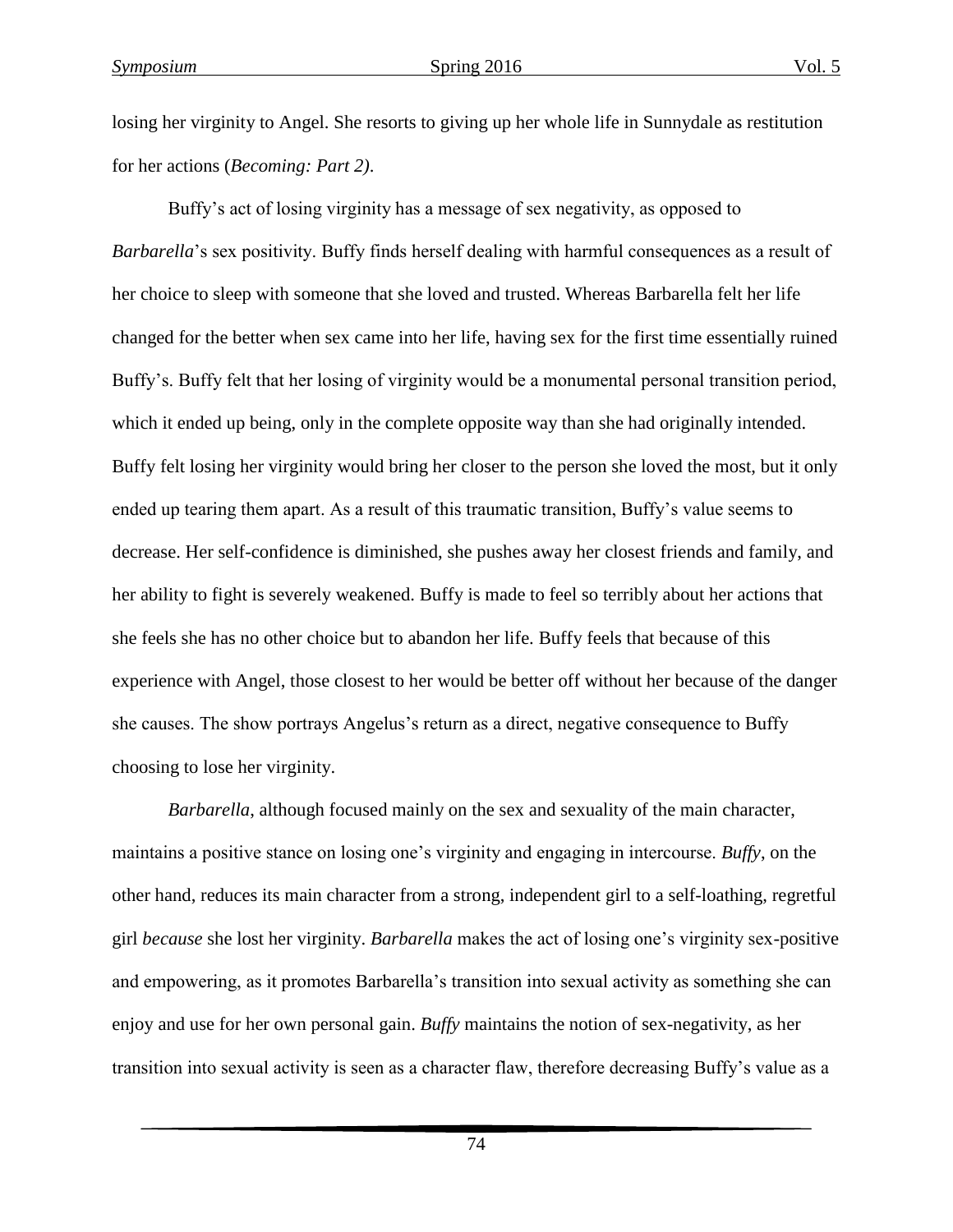young woman and as a superhero. *Barbarella* and *Buffy the Vampire Slayer* portray two of society's commonly held ideas about losing one's virginity: that it can be a worriless, enjoyable experience that changes someone for the better, or that it can cause unnecessary problems and should be frowned upon. *Barbarella* exemplifies a woman who makes the transition into embracing her sexuality, which makes her more confident and powerful in many ways. *Buffy* exemplifies a teenager who makes the transition into embracing her sexuality, but is punished and made a fool of as a result.

*Barbarella* and *Buffy the Vampire Slayer* explore how losing one's virginity can affect one's value, indicate a life transition, and/or perpetuate a degree of sex positivity. *Barbarella* allows for sexuality to become an encouraging, positive life-change for Barbarella, while *Buffy the Vampire Slayer* allows for sexuality to ruin a girl's life and hinder her personal development. These two examples represent the disparities society sees regarding the "loss" of virginity. Regarding these two examples, it seems as though the more recent *Buffy* had a more conservative view of virginity than the much older *Barbarella* did. Taking *Buffy* and *Barbarella* into account, one must wonder how views of virginity will continue to be portrayed as time goes on, and whether society will continue to hold onto the concept, or learn to do away with it completely.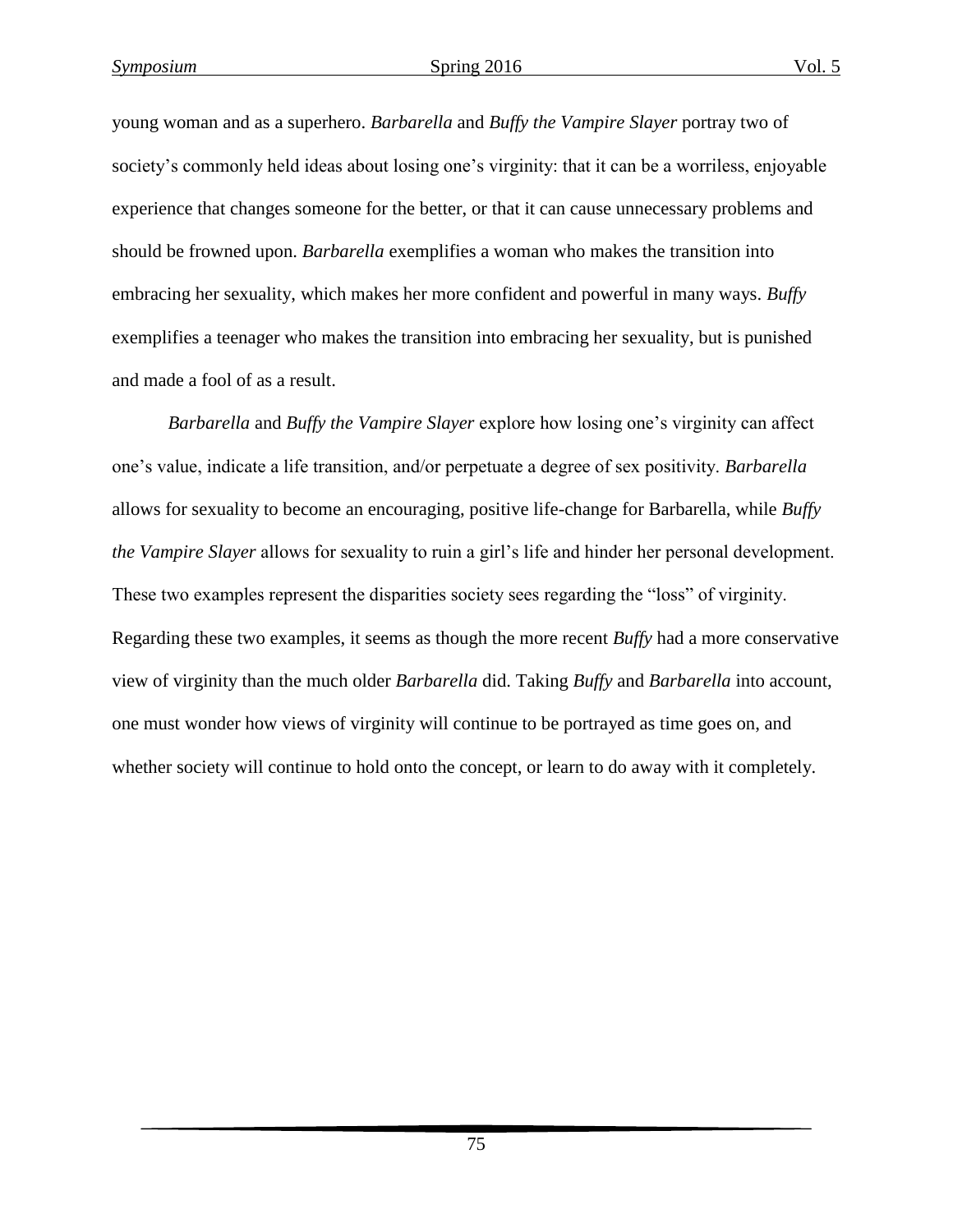#### Works Cited

- "Surprise." Prod. Joss Whedon, et al. *Buffy the Vampire Slayer.* The WB Television Network, 19 Jan. 1998. Television.
- "Innocence." Prod. Joss Whedon, et all. *Buffy the Vampire Slayer.* The WB Television Network, 20 Jan. 1998. Television.
- "Passion." Prod. Joss Whedon, et all. *Buffy the Vampire Slayer.* The WB Television Network, 24 Feb. 1998. Television.
- "Becoming: Part 2." Prod. Joss Whedon, et all. *Buffy the Vampire Slayer.* The WB Television Network, 19 May. 1998. Television.
- *Barbarella*, Dir. Roger Vadim. Perf. Jane Fonda, Ugo Tognazzi, Anita Pallenberg, Milo O'Shea, Marcel Marceau, Claude Dauphin. Paramount Pictures, 1968. DVD.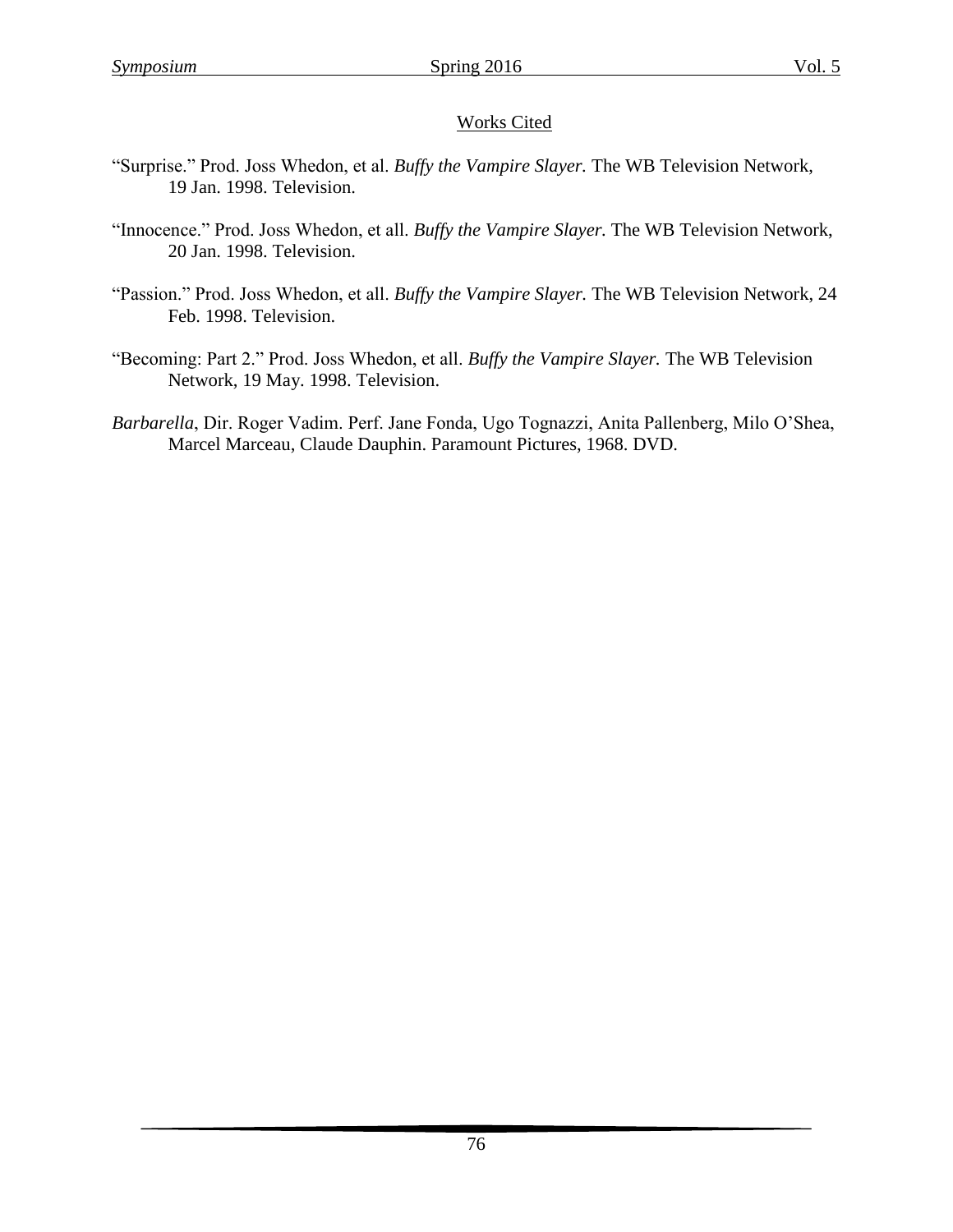## Humanization Over Domination: Dialogue Through Love as a Process for Liberation in the United States

### By: Taylor Graham

Paulo Freire affirms that humanization is the original vocation of the people in his formative text, "Pedagogy of the Oppressed" (2000, p. 43). Conversely, dehumanization is a distortion of the practice of becoming more fully human. For Freire, however, this does not make dehumanization any less real, for dehumanization "is a historical fact" (2000, p. 43). The practice of dehumanizing and the state of being dehumanized stem from an unjust order. In this climate of dehumanization, Freire proposes his pedagogy for the oppressed, a method of humanizing through which "the oppressed liberate themselves and their oppressors as well" (2000, p. 44). Freire's path for illuminating and changing reality can be criticized as overly idealistic, and the author admits as much, affirming that his pedagogical approach stems from his "trust in the people" (2000, p. 40). Yet, the process of becoming, as outlined by Freire, serves as a method for restoring humanity in the structure of domination that exits today in the United States.

In this paper, I look to Freire in order to illuminate structures of domination in the United States, in the hope that he might present a radical, revolutionary path toward humanization. This discussion takes place with the full understanding that the structure of domination in the United States, as a colonial power with violent, internal systems of oppression, represents complexities to which Freire's pedagogy might be inapplicable. As a child of empire, however, I see purpose in exploring the many complexities of the U.S., and find in the writings of Paulo Freire tools to create a world in which it will be easier to love. I begin my discussion by exploring the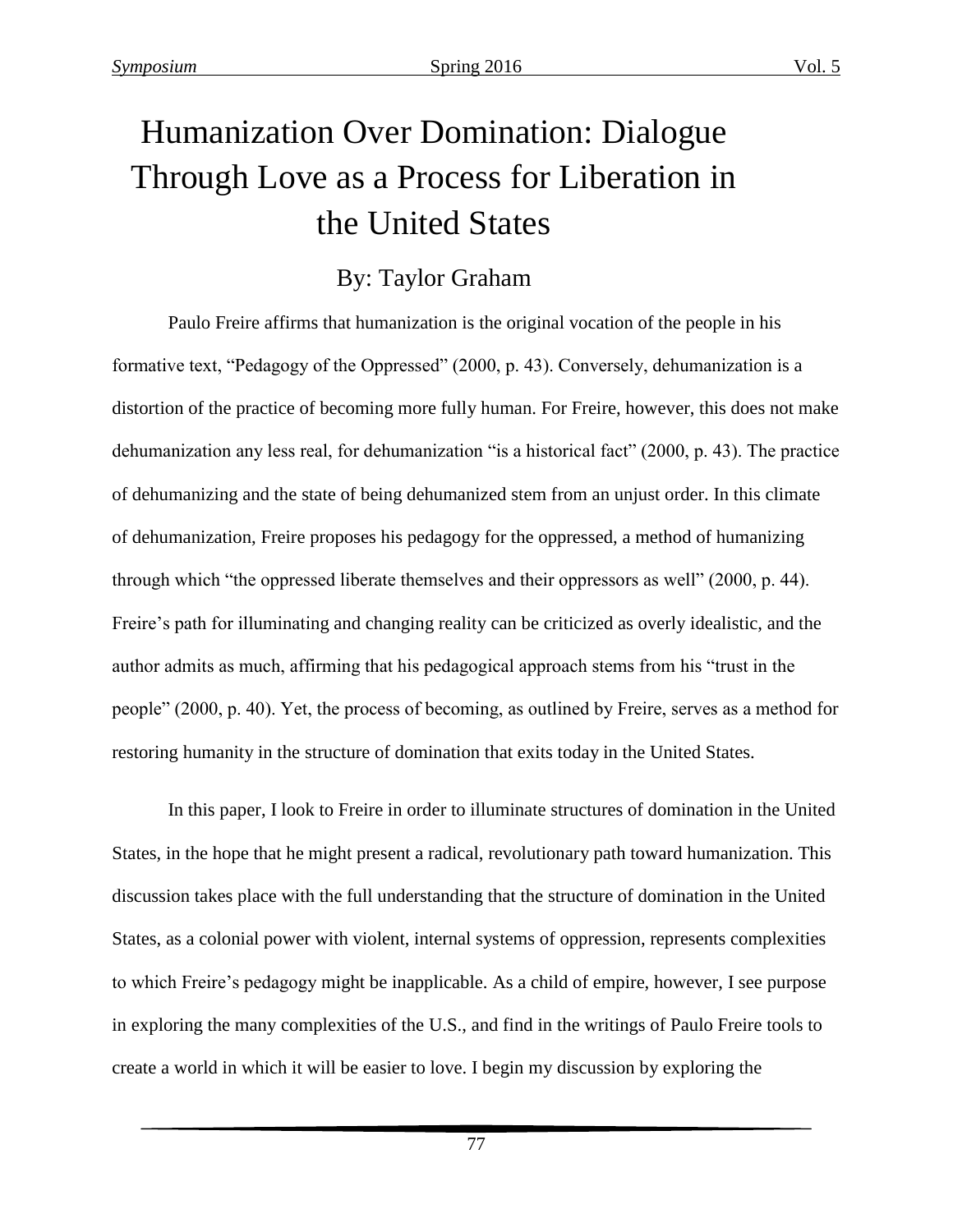dehumanization that has taken place in the United States; the dehumanization that affects the oppressed and oppressors alike, and finds its basis in the reality that U.S. society is ahistorical. To say the United States is ahistorical, is to say it engages in mythicization and is not tethered to a collective historical reality. I will then apply a Freirian mode of liberation through dialogue to the present U.S. system of domination, in which I rely on Freire's claim that dialogue as praxis leads to greater humanization. This will expose the ways in which the structures in the United States systematically prevent dialogue; notably, I propose that individualism and exceptionalism suppress faith in the other as well as humility in human-to-human encounters. Finally, I explore the ways in which true Freirian love may constitute the people's final chance for opposing a system of suffocating domination.

In his preface to Frantz Fanon's "Wretched of the Earth," Jean-Paul Sartre named North America the "super-European monstrosity" and anointed what exists there as "racist humanism," for "the European has only been able to become a man through creating slaves and monsters" (Fanon, 1991, p. 26). Here we have a complication to the traditional notion that humanization within the colonial situation exists in a binary: on one side, the oppressor holds all of the humanity stolen from the oppressed, who exist at the other end of the pole, dehumanized. Sartre suggests the humanity of the oppressor is distorted, wretched and impure in the ways in which it was obtained and maintained. Freire, it seems, would agree "no one can be authentically human while he prevents others from being so" (Friere, 2000, p. 85). The concept stands on a premise that one is not born fully human, but gains humanity through humanizing actions that, in turn, "affirm men and women as beings in the process of becoming*"*—that they are unfinished and so then is their reality (Freire, 2000, p. 84). In terms of the United States, two different realities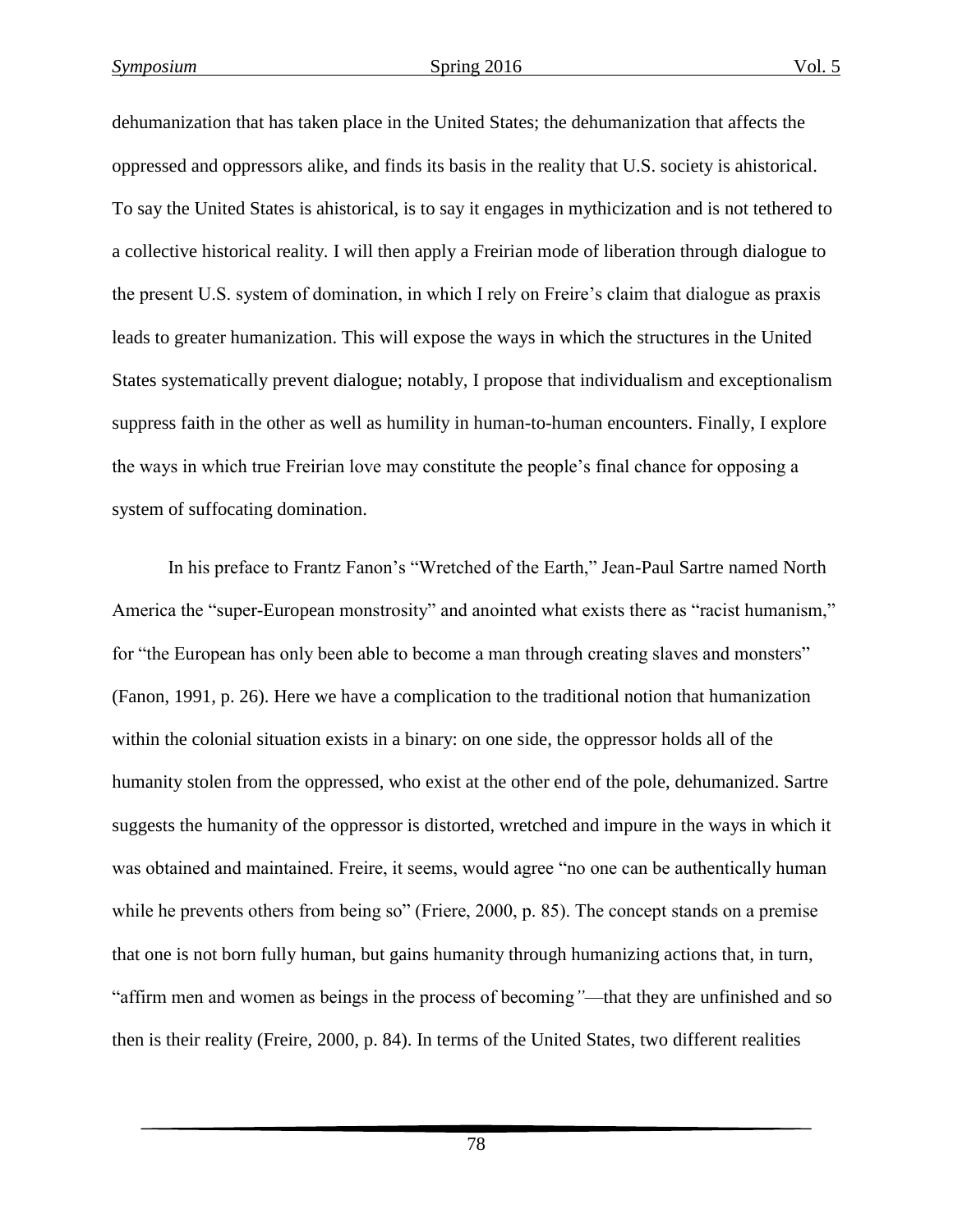emerge, both resulting in dehumanization: humanity stolen from the oppressed by systems of domination and a distorted humanism gained by the oppressors through the same structures.

Historic oppression pervades within the United States and affects its citizens in widely different ways. The experience of the indigenous community varies from that of the black community, which differs greatly from that of the white community. Therefore, it is important to make clear that humanity in the United States has historically been stolen from marginalized communities through domination. However, this paper affirms that oppression through dehumanization is experienced as a result of the colonial situation, and is therefore a shared characteristic of all citizens of the United States. This paper will not attempt to measure the varying degrees of humanity individual populations within the United States currently hold. To deny suffering to anyone or to measure one's pain against another's is to deny the other their humanity, and withholding humanity is inherently destructive and dehumanizing to the individual who does the refusing. In this sense, communities within the United States have their own unique "limiting situations" preventing them from their inherent vocation: the act of becoming human (Freire, 2000, p. 2000, p. 49). At the same time, the people also face a shared limit situation—that of the colonial situation and its lasting legacy through dominating structures. Therefore, each individual in the United States experiences a wretched form of humanism as a result of the country's dominating structures.

In its international dealings, the United States has created itself in the "image of a monster" and continues to exist in the midst of its colonial domination (Baudrillard, 2009, p. 5). It has risen to such hegemonic power that it might as well have enslaved the entire world, as it continues to enslave and dehumanize those who are lashed to its systems internally (Baudrillard, 2009, p. 7). If the colonizer "owes the fact of his very existence," its very being, "to the colonial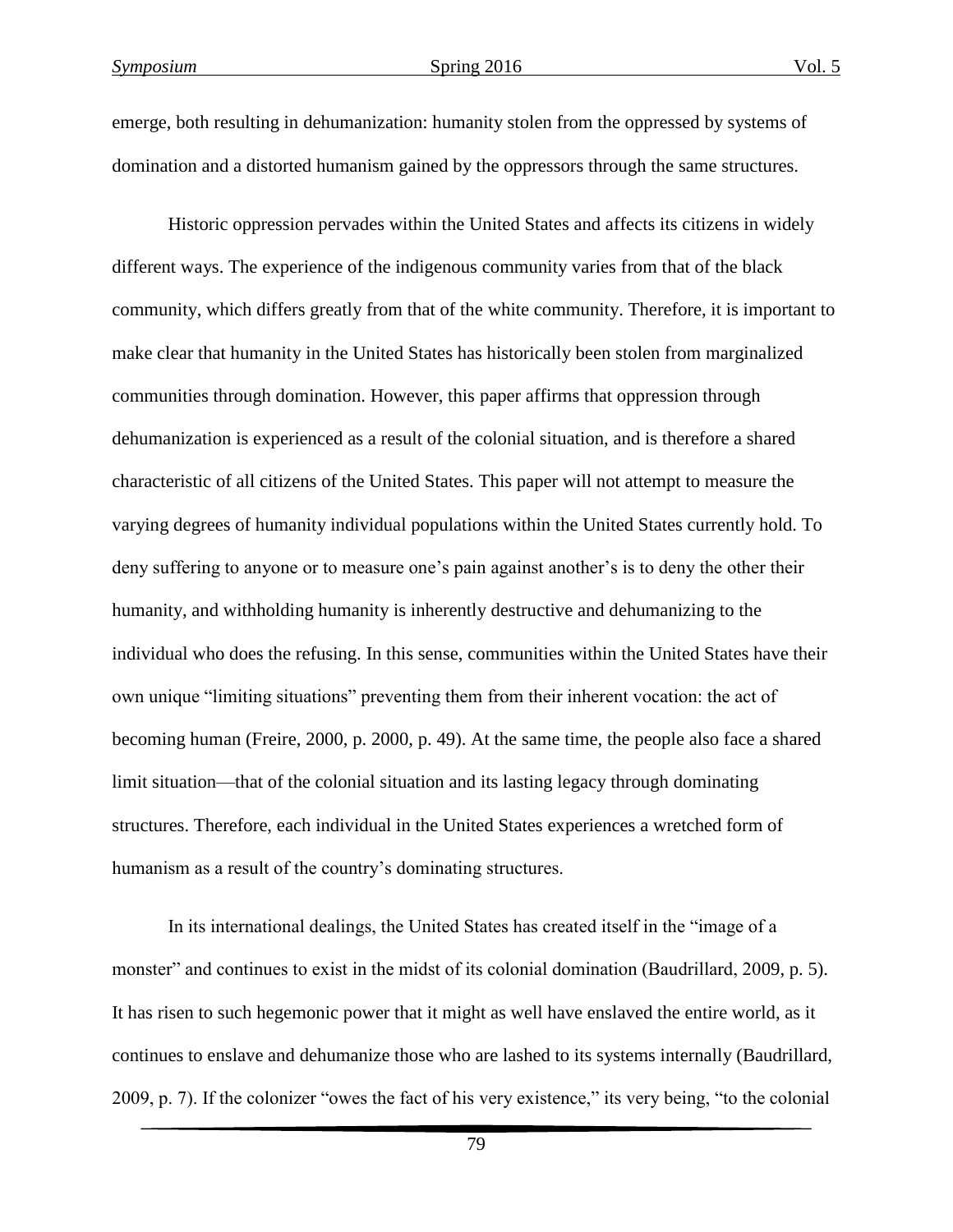system," the United States owes its humanity to the colonization of its land and its continued imperial domination in far corners of the globe (Friere, 2000, p. 44). Thus, among the differing experiences of those living in the country, a U.S. mode for gaining humanity transpires through domination. This false humanity is solidified, in part, because the United States exists as an ahistorical society. Freire understands a humanistic society as one that is historical, and he affirms "there is a history of humanity made by people and in turn making them" (2000, p. 130). It is apparent to those who study the brief and violent history of the United States that a very small, privileged faction of its population has constructed its history. This alienates a large portion of the country's population from its history, an act that dehumanizes those who are excluded. It also separates writers of history from a truthful historical reality because they have engaged in a process of mythicization. Through the process of mythicization, the humanization of the people is legitimized even though that humanization stems from the domination of other humans, and therefore is a distorted form of humanity. The narrative of the United States has been obfuscated to a degree that no one could name themselves within a truly historical reality, a necessary requirement for someone to exist as a full human, according to Freire (2000, p. 130).

In the United States, the mythical narrative is one of progress, the belief that the people's lives are perpetually "getting better." True historical reality, however, is not "motionless, static, compartmentalized, and predictable;" it does not follow one unchanging narrative (Freire, 2000, p. 71). The narrative of progress in the United States, which ignores large parts of its historical past, presents a stagnant reality to those who interact with it. If one interacts with a "lifeless and petrified" reality, they too become lifeless and dehumanized because full humanism requires a dynamic, ever-changing self with whom to enter into dialogue with a perpetually evolving reality. The people of this country chose to be shackled by this unauthentic historical reality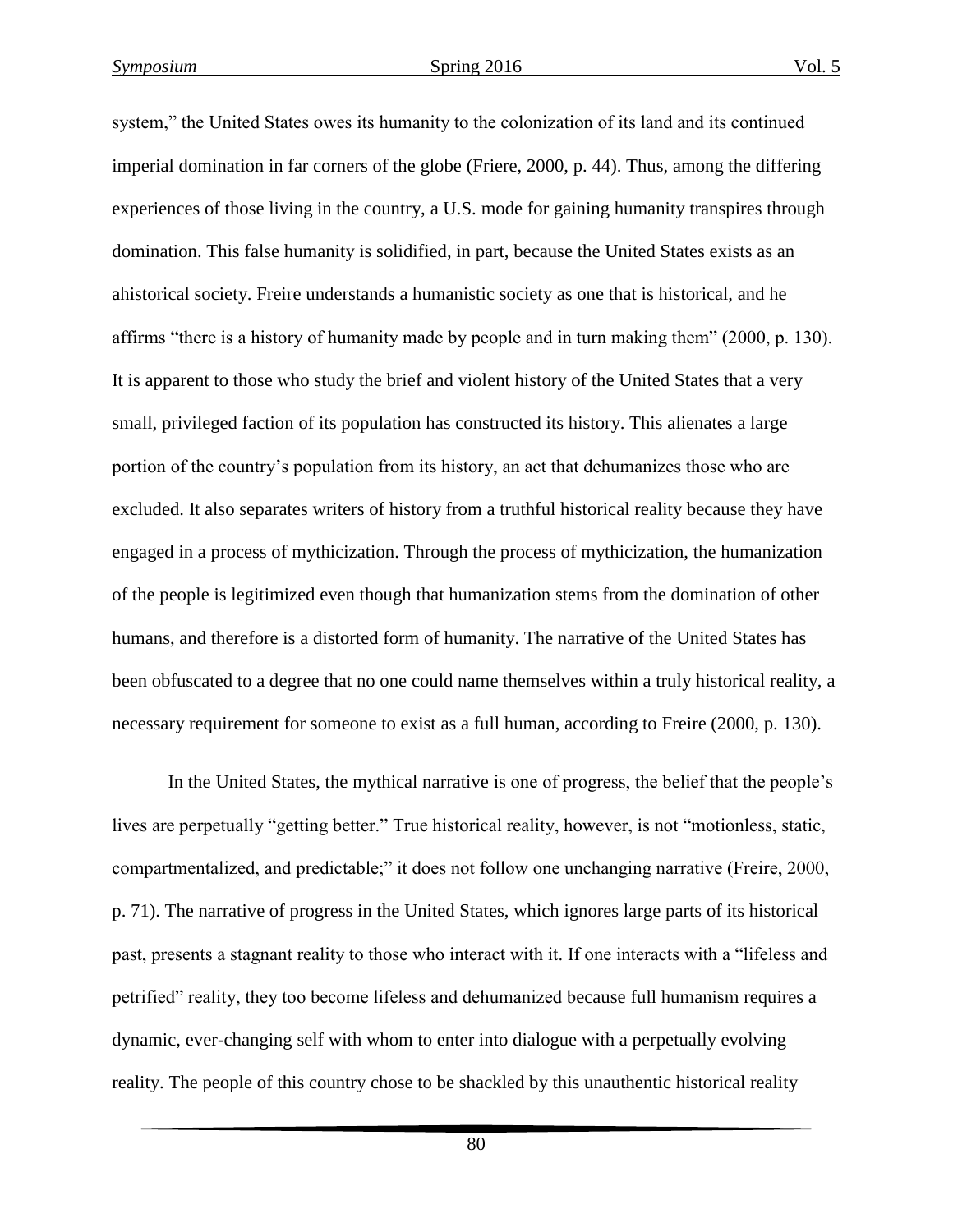because to understand a true historical reality—which is to say a history that accommodates multiple perspectives—would be to face that history.

To face the historical reality of this country requires courage to take on the pain and suffering of that reality, an act that could prove destructive to an identity built upon a myopic understanding of a stagnant reality. Instead, the act of mythicization—the belief in progress and shading of history—allows the distorted humanism to remain. Therefore, in accordance with a belief in their ahistorical reality, the people of the United States live with an illegitimate humanism that tells them they have ascended to being fully human, meaning no more action is needed.

Freire suggests that the act of humanizing is a collaborative process that takes place through the "naming of the world," or the defining of reality. Naming the world, for Freire, means gaining the understanding of one's realistic place in the world in order to transform reality and liberate oneself. He insists that banal monologue and mechanical action bookend the struggle for greater humanity. Hence, his course for regaining humanity takes a path between the two extremes (Freire, 2000, p. 85). His process of naming the world takes place in partnership through the act of dialogue, which finds balance between "action and reflection" (Freire, 2000, p. 87). In its authentic form, dialogue, as "an encounter between men, mediated by the world," has the power to transform reality. Through the process of naming the world in dialogue, of revealing it, the various limit situations presented by the colonial superstructure are faced. Dialogue becomes the method for gaining political consciousness and, in a truly revolutionary sense, becomes difficult and painful work.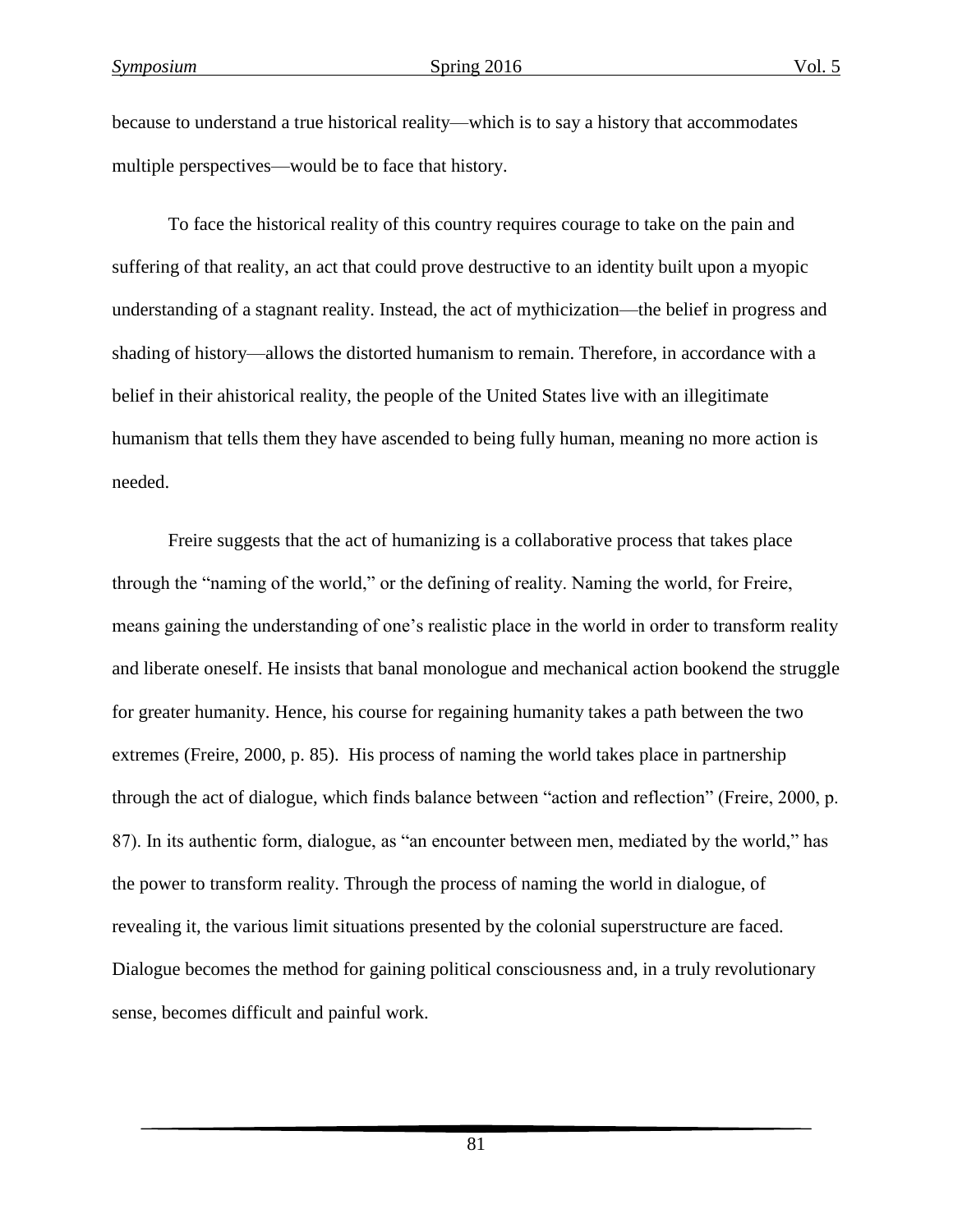On his deathbed in Washington D.C., Franz Fanon lamented that "Americans are not engaged in dialogue; they still speak monologues" (Wallerstein, 2009, p. 118). The very same conditions, which have led to the dehumanization of the people of the United States, also hinder their ability to dialogue effectively and authentically with one another. According to Freire, dialogue requires certain preconditions, notably: humility, faith and a profound love for the world and for people, most of which is impossible within the structure of domination in the United States (2000, p. 88-91).

First, the pervasive belief in U.S. exceptionalism prevents the U.S. population from approaching dialogue with humility. The vocation of the United States is to aspire to have more than each other, because our historical narrative has told us "having, rather than being, is what counts" (Freire, 2000, p. 77). The constant fear of being displaced exists within a narrative of progress, so the people of the United States consider themselves holders of unique truth and knowledge. Such a belief in cognitive ownership stems from a "banking" pedagogy, in which people are worth only the learning they have acquired, and not the cognizing they have accomplished in partnership with the world (Freire, 2000, p. 75). The banking model, which constructs and reinforces power structures, benefits a system of domination, because its "tranquility rests on how well people fit" the constructed reality and their continued passivity (Freire, 2000, p. 76). The unique knowledge one guards and possesses is not only owned by an individual, but also withheld from the other, and fosters a disconnect between those who must name the world together. For example, the oppressor might believe herself to hold the ability to aspire and gain power self-sufficiently, while at the same time denying in others that same ability. Similarly, the oppressed might withhold the ability to suffer from the oppressor or another oppressed, believing his knowledge of what it is to suffer exceptional. In this way,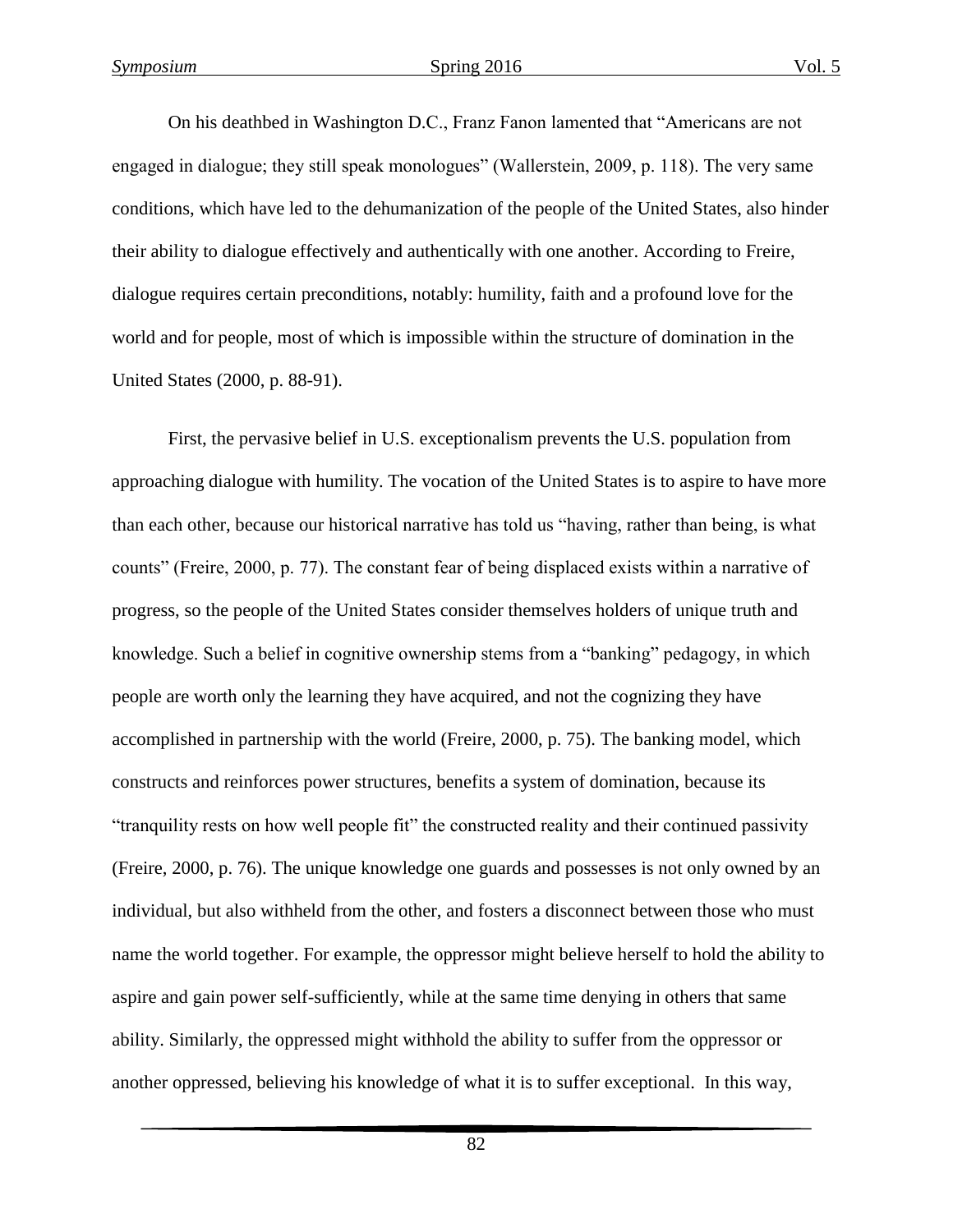exceptionalism is not simply a practice of the oppressors. Dialogue will never be possible if one considers herself "a member of an in-group," which holds the singular ability to name the world for herself (Freire, 2000, p. 90). By its very structure, the ahistorical narrative of gaining and becoming a better society, of this country and its people's unassailable individuality, prevents the people from a sense of humility.

Faith in the other is destroyed by the ruthless individualism in the United States. The mythical notion of progress, expressed through a market mentality, forms the belief that an elite few do the naming of the world, and there is no way anyone else can construct that reality. The trust Freire has in the world and in others becomes, in the United States, a trust in oneself to glean the most self-fulfillment one can from what has been allotted to him. Freire's "naming of the world" has already occurred, so individualism becomes a form of rebellion against domination. However, individualism, as an act of defiance, defines one's place in the world only to the degree that the system will allow. That is to say, the rigidly constructed self is not really one's own, so faith in oneself is faith in the system and its ability to name the world. The system thrives upon compartmentalization, so that when the self is defined, it is defined within a narrow set of parameters. Freire himself acknowledges that "in a concrete situation of alienation, individuals may be impaired to use" the power to create and transform (Freire, 2000, p. 91). When one exists rigidly within her own identity, there is no belief that she can transform, and so no faith that anyone else can transform either. This "total identification with oneself" ensures that one is incapable of "bearing the spectre of opposition" (Baudrillard, 2002, p. 62). The combination of intense individualism with the exceptionalism that is required ensures that identity is constructed bereft of otherness. What faith, then, can be realized in something that cannot be comprehended?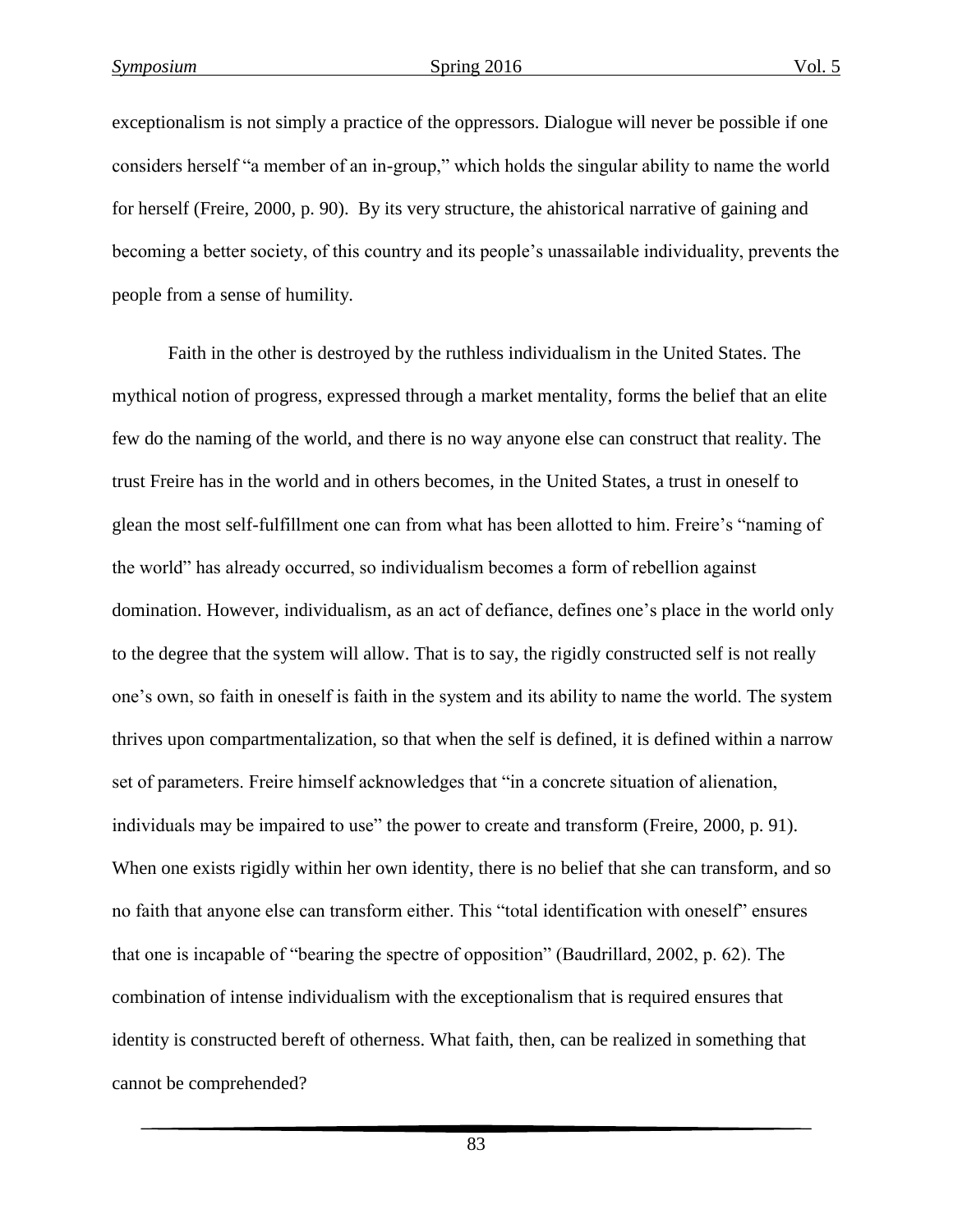Yet, there exists a chance for fostering Freirian dialogue in the United States. That chance at dialogue, which in turn is our main hope for renaming a world of domination, resides in love. For Freire, love is the perpetual force animating all processes of liberation. It is, first, important to distinguish Freirian love from self-love. Loving one's self in the face of domination can constitute a courageous and revolutionary act under certain circumstances. Thus, learning to love and cherish oneself in a system of domination is a starting point in the process of reclaiming oneself on an individual level. The colonial situation flourishes through its ability to make people despise themselves; it adapts quickly to controlling those who love themselves narcissistically, without interaction with a reality shared with others. If one hopes to truly liberate one's self and others, self-love cannot constitute the entire range of one's love. Within a framework of individualism and exceptionalism, self-love too easily progresses to a refusal of the other. In the same way individualism turns one in upon himself as an act of self-defense in the face of domination, self-love can turn one away from those with whom he must collaborate to reclaim the world. Self-love may, in fact, be love's last refuge within the colonial situation; it is the only place one can turn when one has lost faith in one's fellow man and woman. Self-love is empowering, but it is also cyclical. It does not seek to "create and recreate," as does a "profound love for the world and for people" (Freire, 2000, p. 71). Love, as an act of courage, is inherently "a commitment to others," and it is therefore impossible to love as Freire would have us love without the presence of others.

True love takes one outside of oneself into dialogue with the world, and is antiindividualistic at its core. True love for the world and the people in it fosters the potential for humility and faith, and provides a platform for interacting with the world that has been warped and stolen from those who exist within a dominating system. "Love is at the same time a part of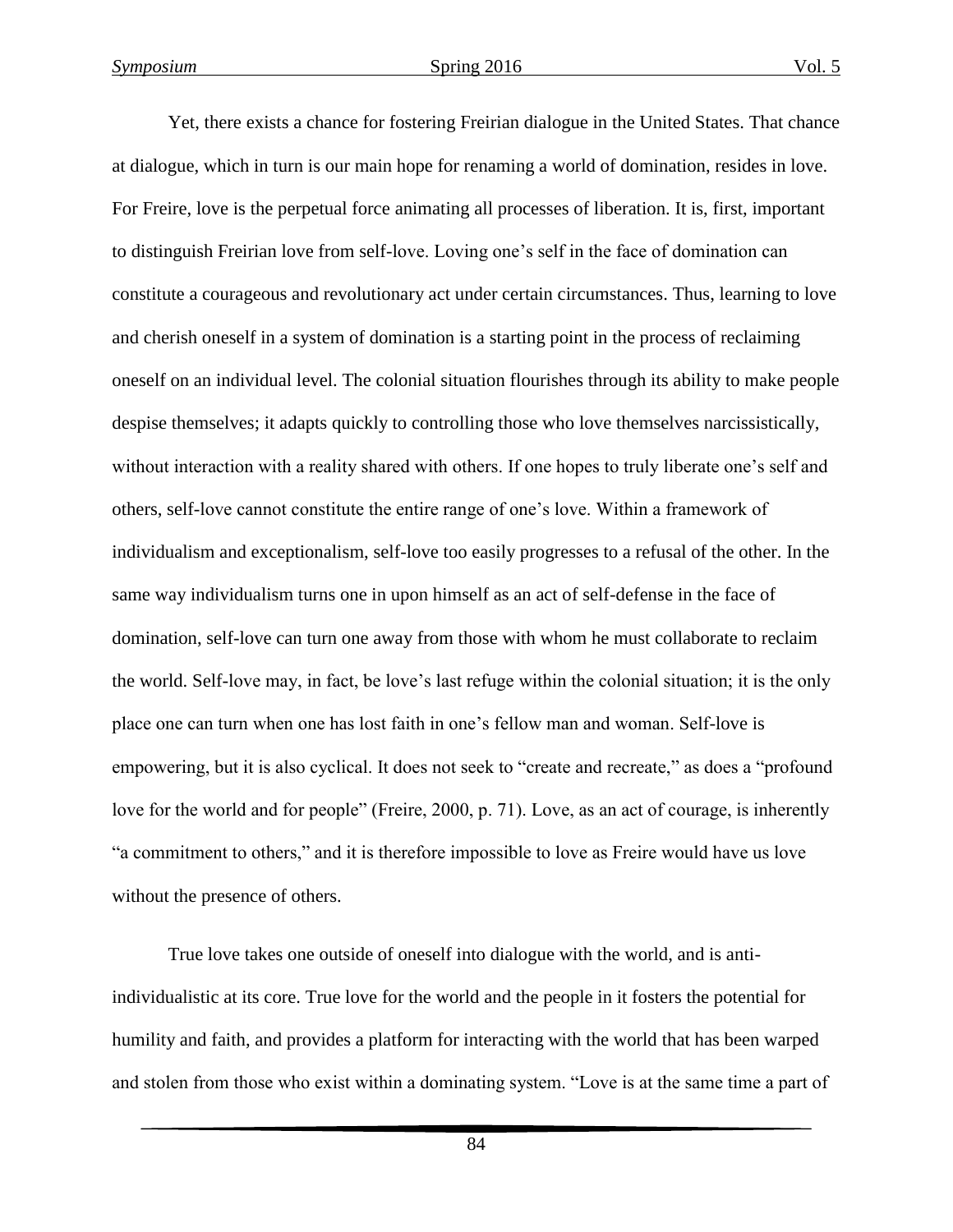dialogue and dialogue itself" because the two require a similar commitment to the other (Freire, 2000, p. 70). In the United States, Freirian love is the only tool that exists to reach across the deeply ingrained U.S. power structures to foster dialogue because it requires an encounter with the other, and inspires both oppressor and oppressed to exist beyond what the system has given them and has told them to be. Love constitutes understanding in a system that has made understanding the other impossible because it embodies blind faith in what exists at the core of each and every human: an inherent ability to struggle on behalf of humanity, and, in doing so, humanize others. In essence, to love within a system of domination is to believe that the other holds at his or her core the ability to continue along a path to a more full humanism, even when we are made to believe that such progress is impossible.

This process of loving in order to dialogue effectively serves as our only hope to rename the world in which we are each dominated. To love is to meet domination with optimism. Such love does not constitute a naïve, utopian faith in the future; rather, it indicates a form of active and uncompromising hope in the possibilities of what humans can do in dialogue with each other. A commitment to love actively—to unveil the world through practice of understanding provides the tools for dialogue, and allows faith and humility to fall into place, as well. In the face of oppressive domination that has stratified the United States, love, containing a powerful faith in people and the world, is the only hope for liberation. The revolutionaries "must [affirm] their love of life" because it is love that will guide them and exist as the reason they struggle (Freire, 2000, p. 89).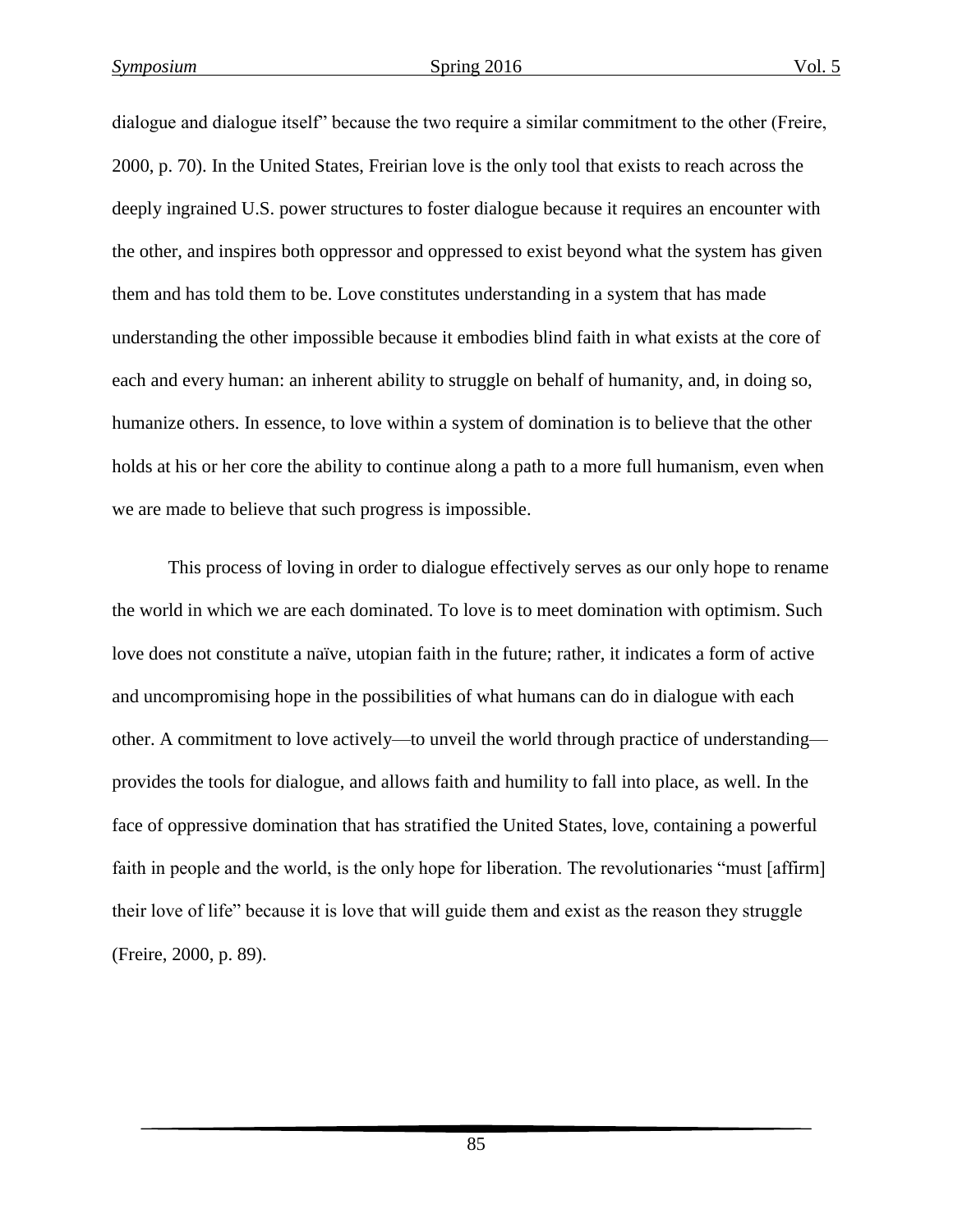#### References

Baudrillard, Jean (2002). *The Spirit of Terrorism*. London: Verso.

Fanon, Frantz (1991). *The Wretched of the Earth*. New York, NY: Grove Weidenfeld.

Freire, Paulo (2000). *Pedagogy of the Oppressed*. New York, NY: Bloomsbury.

Wallerstein, Immanuel (2009). Reading Fanon in the 21st Century. *The New Left Review,* 57,

117-25.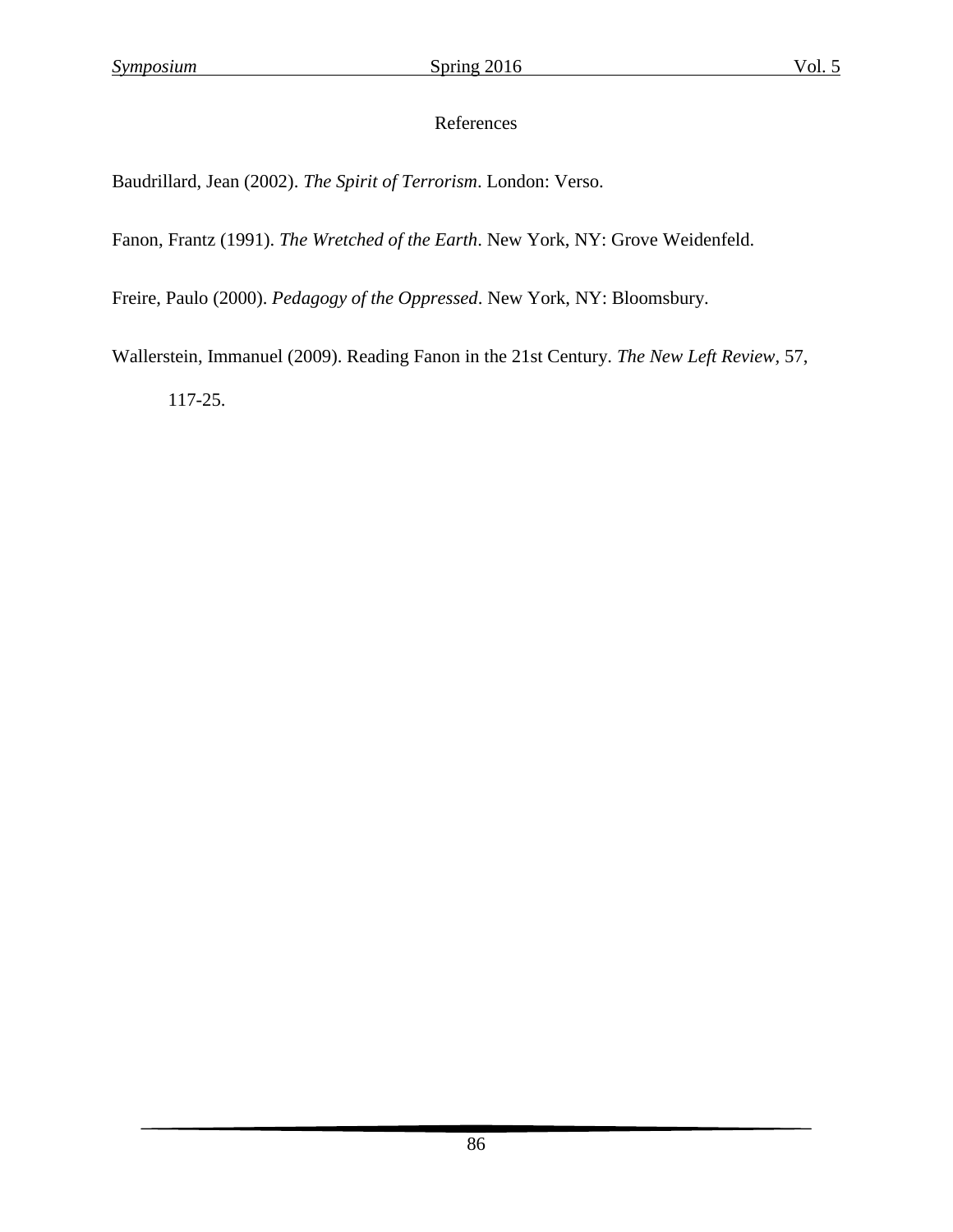# A Recurring Death: A Close-Read of Emily Dickinson's Poem #340

#### By: Emma Sheinbaum

In her poem number 340, "I felt a Funeral, in my Brain," Emily Dickinson explores themes of the internalization of her anxiety, isolation, and her own self-awareness. By way of metaphor, Dickinson personifies the speaker's feelings of despair and anxiety as they begin to overwhelm her. Through her use of repetition, there are many clues pointing to the fact that this mental breakdown she is writing about is familiar, tolling, and possibly frequently occurring in her "Brain." Dickinson is attempting to make sense of this experience and reach a self-awareness for long enough to save herself during this breakdown; through her use of contrasting sounds, this rebuilding seems to start all over again. In the end, the poem puts the concepts of finality and cyclicality in tension with one another. Dickinson illustrates the vicious cycle of a recurring mental breakdown the speaker experiences internally through metaphor, repetition, and her primary sense of sound.

Looking at the first stanza, the audience is instantly grounded in the metaphor of her internal setting—her spiraling mindset—as well as introduced to the intent of this poem. Helen Vendler, a lauded American literary critic with a speciality in poetry, published a book of literary criticism solely on Emily Dickinson's work. The "Funeral [she feels], in [her] Brain" (line 1) is a metaphor for, as Vendler puts it, her "spiritual death" (143). This poem is an account of a speaker's anxious breakdown specifically because she locates this "Funeral" in her "Brain." This personification of anxiety is all internally occurring in order for us "to 'feel' the Funeral she 'felt.'" The first stanza also gives us insight into the nature of this anxious breakdown. The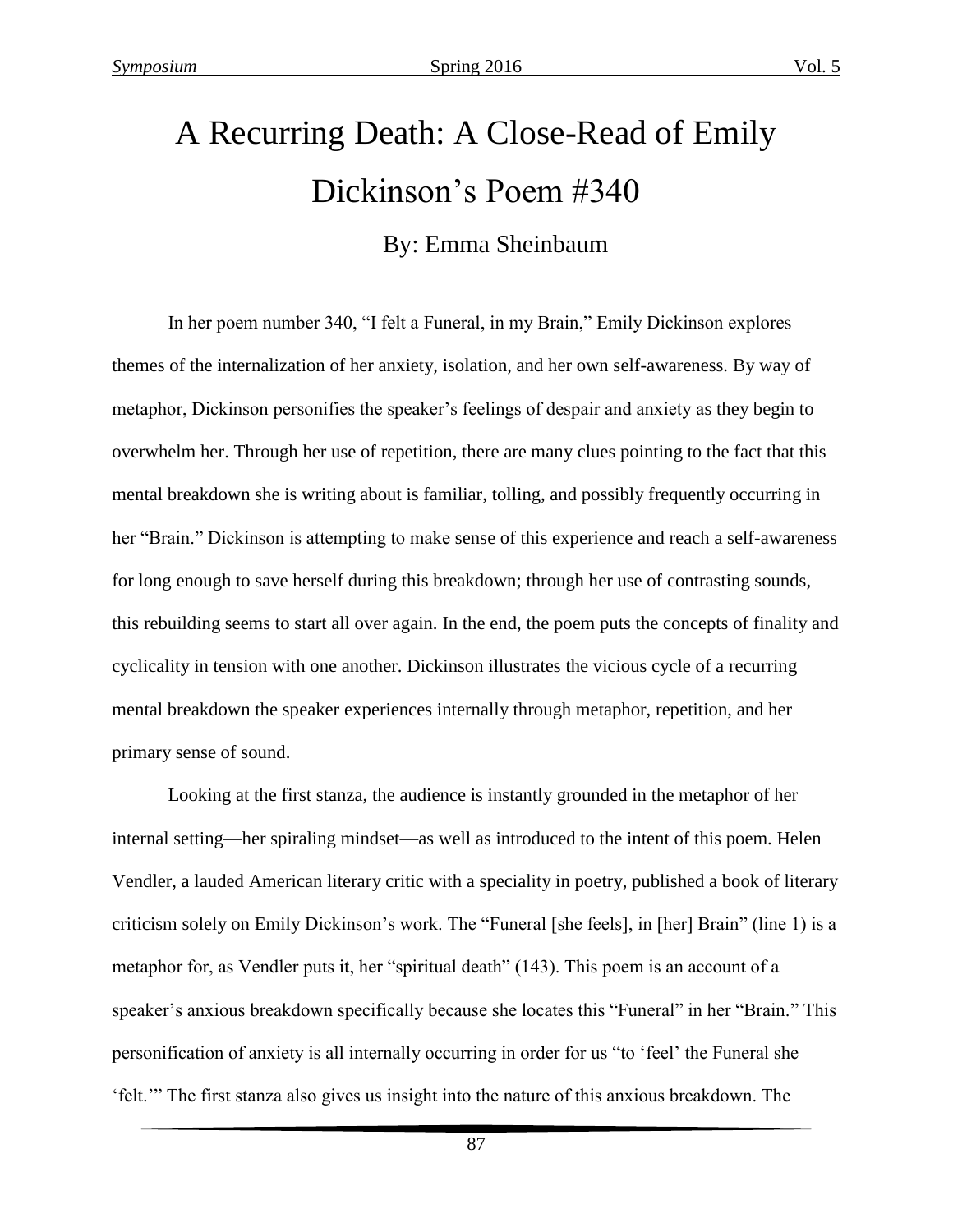diction and repetition in "Kept treading - treading - till" (line 3) insinuates that this Funeral—this breakdown—is either a recurring one, a cyclical one, or ongoing; the word "Kept" especially highlights the mechanical nature and even the monotony of this experience. Line 3 is also the first example of how Dickinson uses the sense of sound throughout her poem to illustrate the physicality of this breakdown: "treading - treading," despite that word being an action verb, it also evokes the sound of something treading across something else, which we learn later are "Boots of Lead" (line 11). The repetition of "treading - treading" also illustrates the tortuous reaction to the sensation; it is a laborious and almost lethargic action. Lines 3 and 4 are where we first get a sense of how Dickinson is seeing herself as an observer and analyst; "till it seemed/ That Sense was breaking through" illustrates a glimpse of her lingering self-awareness. At this point, she is essentially telling us that she still has a piece of herself that is untainted and logical. She is at once victimized by a sensation and reporting on it with a certain detachment.

Moving onto the second stanza, the same repetition and sense of recurring torture is seen in a line structurally parallel to line 3: "Kept beating - beating - till" (line 7), which again incites the sense of sound—this time, more directly. Again, "Kept" implies that this experience is either a prolonged or recurring one. "Beating" is still an action verb (as "treading" is), but the verb is the action of a metaphorical instrument of sound: "A Service, like a Drum" (line 6). This "Drum" is the connecting thread that makes the "Service"/"Funeral" come alive through the sound Dickinson says she is hearing as if it's an overwhelmingly cochlear experience. "Beating" also draws on the her mental breakdown, by implying a sense of impending implosion; the verb "beating" is often associated with the heart or brain. If the heart is beating so intensely for such a long time, a breakdown seems inevitable, and the image of the "beating" brain evokes that of a mental trauma. "Beating," taken out of the poem's context, also refers to a violent action, which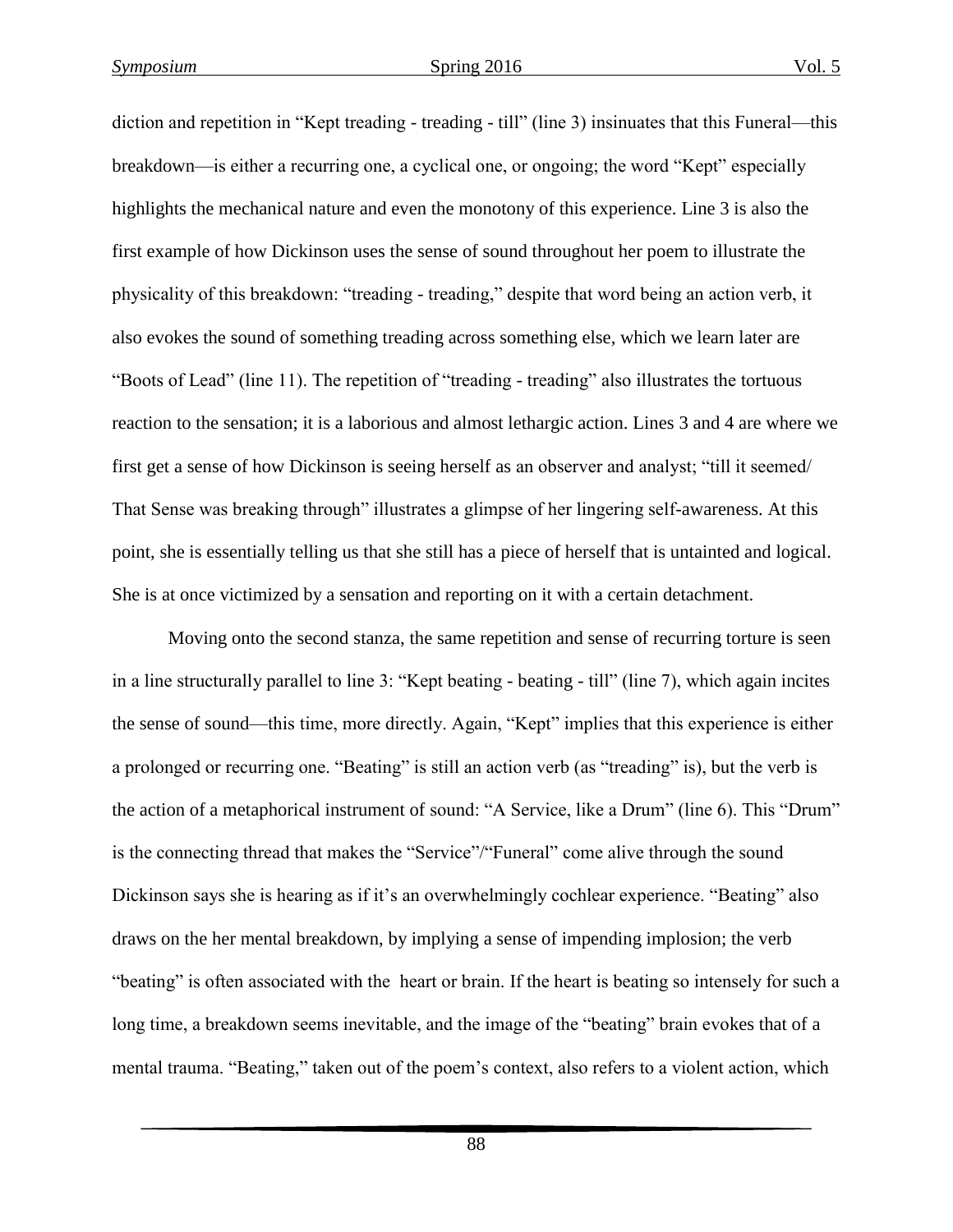would fit perfectly with the theme of her anxiety attacking her senseless. To refer back to Vendler's analysis, "[Dickinson] fears that her mind will become not deaf, but 'numb'—a worse affliction than deafness" (142). This analysis highlights the juxtaposition of the themes of sound and self-awareness. She is losing her whole self throughout this poem, which makes her "[think]/ [Her] mind was going numb" (lines 7-8) as a result of deafening experiences, and thus her spiritual self: the "treading," "beating," "creak[ing]," and "toll[ing]." Even though she notes such anxiety-modifying sounds, such as the "Drum [that]/ Kept beating - beating," Dickinson does not draw the cacophony of anxiety to an end result of "deafness," but instead "numbness" because numbness of her own mind is far more depersonalizing and painful than losing her sense of sound.

The third stanza is structurally different from the first two since it does not continue the pattern of sounds that "kept" attacking her. The metaphor of the Funeral is extended through the image of "a Box," found in lines 9-10, "And then I heard them lift a Box/ And creak across my Soul," which is presumably a coffin with her spiritual self inside. Vendler describes Dickinson's "analytic self [watching], but her threatened self is now in 'a Box,' her coffin being taken to its grave" in this moment, which means that this once more a moment of self-awareness, as she is recognizing herself being lost in this breakdown (Vendler 142). The onomatopoetic verb "creak" brings back the sensory experience of sound that is prevalent throughout this poem, but also invites a painful sense of feeling and touch; this box is "creak[ing] across [her] Soul," which just seems like something is physically hurting her. Vendler states that "the word is, as Dickinson places it, a foreshadowing of the disintegration to come" (142); foreshadowing, possibly, implosion or simply her mind breaking down in defeat at the mercy of anxiety. Line 12, "With those same Boots of Lead, again," is referring to the "Kept treading - treading" (line 3) as well as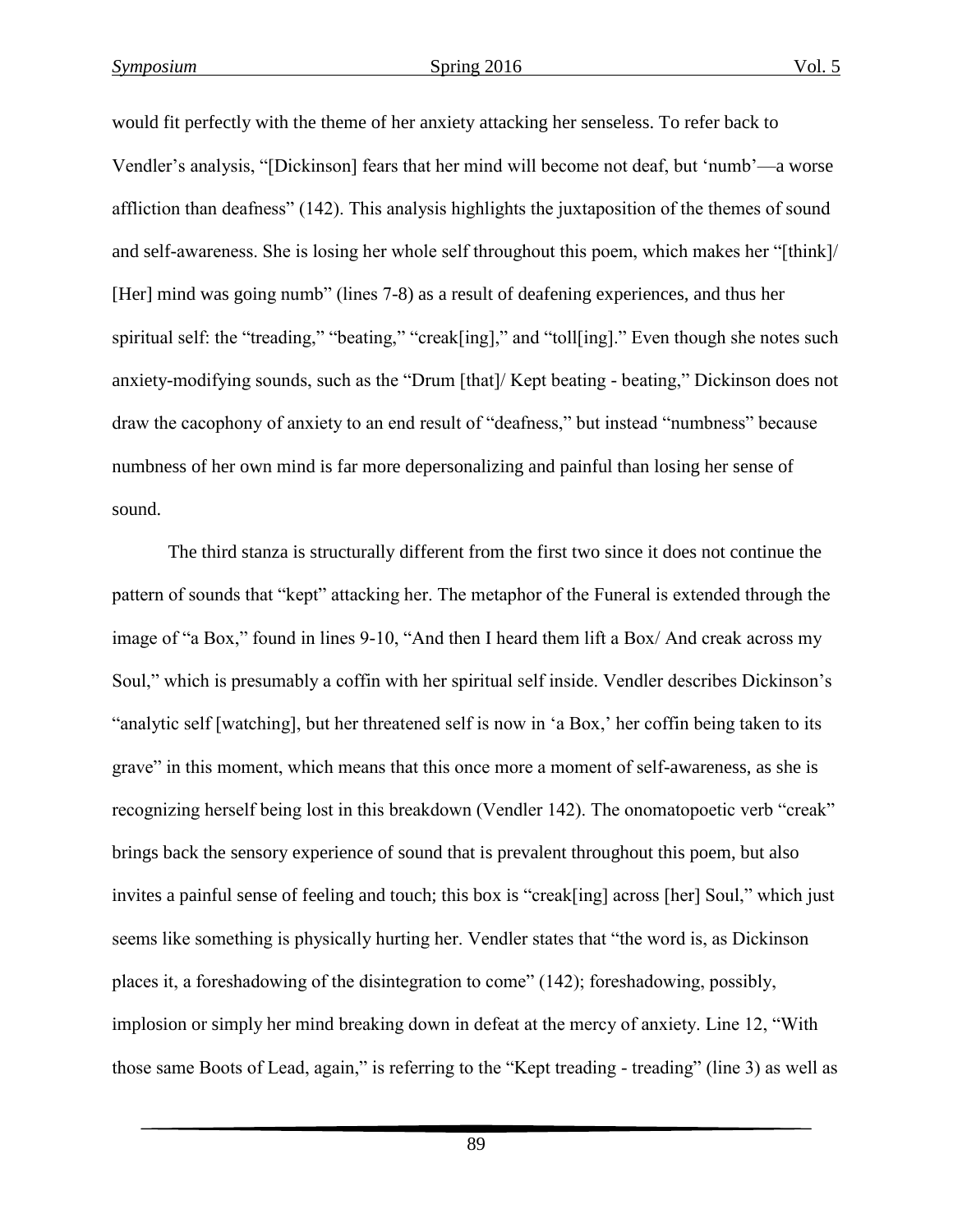"them lift[ing] a Box/and creak[ing] across my Soul" (lines 9-10), which heavily relies on the sense of sound to keep us grounded in her breakdown and really create an intensely sensory experience to make it more attainable. The words "those same...again" (line 11) about the "Boots of Lead" also seem to allude to the idea that this breakdown experience is a cyclical one, almost a routine. Line 12 seems to break from that sense of ceaseless vibrations and sound with a depiction of explosion: "Then Space - began to toll." Attaching a verb to "Space"—a larger, surrounding concept in this case—that describes sound ("toll"), however, is an example of synesthesia. In this moment, Vendler points out, "the tolling is the last sound she hears" (Vendler 142) in this poem and assumedly in this cyclical experience. Thus, the chimes of a bell or a drum that Space emits acts as Dickinson's final sense of feeling grounded. The rest of line's idea continues into the fourth stanza, where her last physical sense of "Being" is shown to be "an Ear" (line 14), which is only capable of absorbing and recognizing sound. Therefore, this last "toll" sound works as a metaphor for her last shred of feeling grounded and truly herself. She is now metaphorically deaf to the "Space" around her as well, and the line "Being, but an Ear" (line 14) implies that her sense of self is slimming down to just an Ear—no Soul, Brain, or mind seem to be recognized at this point.

The "toll," we learn in line 13 of the fourth stanza, is that of "all the Heavens were a Bell." Here, we can imagine the speaker's immense feeling of isolation in this moment: she is separated from "Heavens' Bell" tolling as she is part of "Silence, some strange Race" (line 15); she can only hear the sound, and not be there nor be a part of it. The explosion that occurs at the end of the third stanza brings us to Dickinson's setting of complete isolation. This isolation in the fourth stanza, however, is not just isolation from her true self that has been taken over by mental illness, but also isolation from every other person because no one is experiencing agony exactly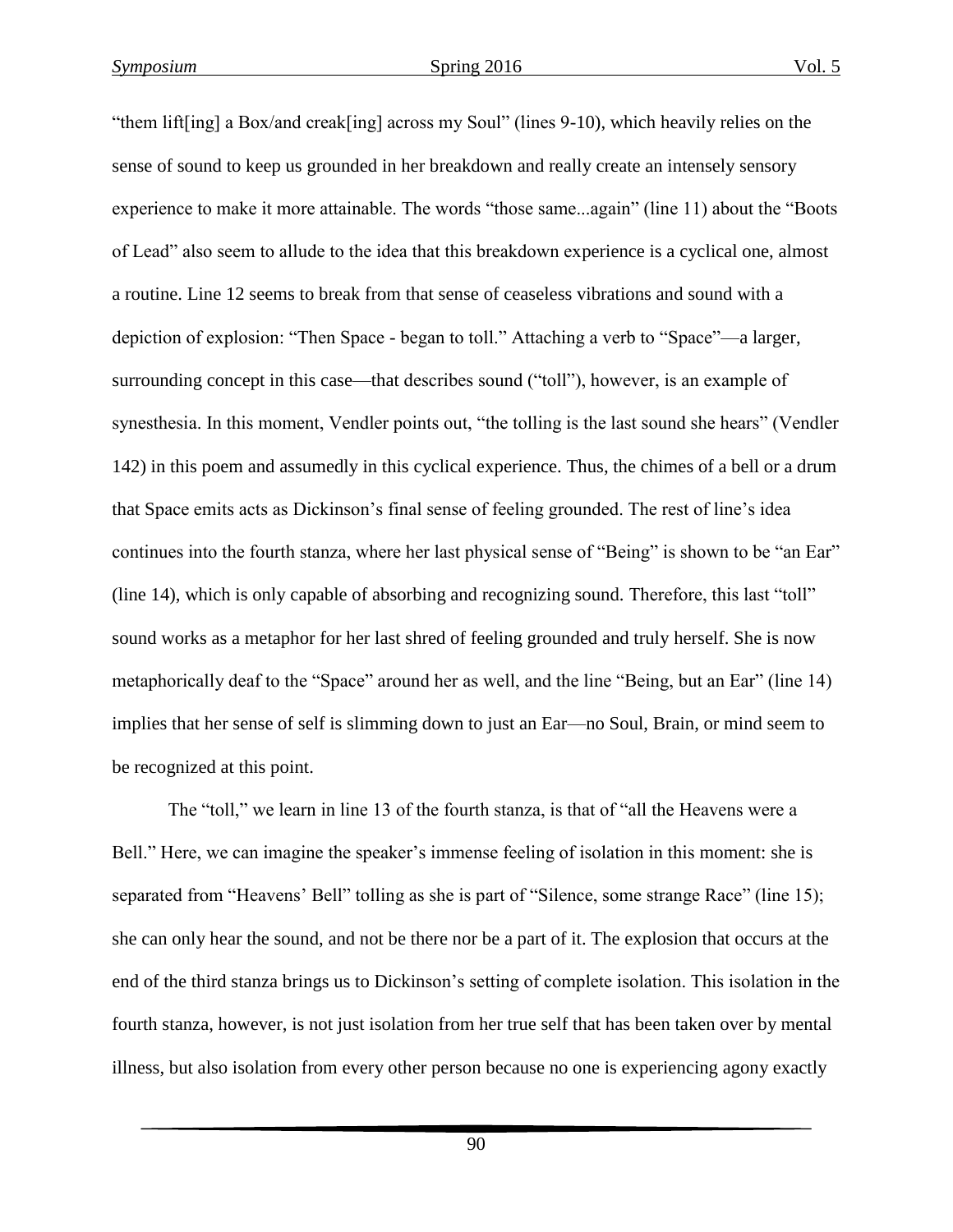like hers. Vendler notes that "terrible isolation [is] endured by those who are mentally ill," and Dickinson's description of forced solitude with the line "Wrecked, solitary, here" (Vendler 142, line 16). The word "Wrecked," when connected to the word "creak" (line 10), can be interpreted as the end result of the "Soul's floor" (Vendler 143) breaking due to its "instability" and all of the sonic and violent torture it endured (the "treading," "beat[ing]," "creak[ing]"). At this point, Dickinson is alone, hopeless, and broken, but the word "here" gives the impression that she is gaining footing in terms of her self-awareness, her place in the world and in herself. Unfortunately, this footing fails her at the start of the final (fifth) stanza.

Having just witnessed a glimmer of self-awareness, Dickinson's speaker immediately loses her last hope in line 17: "And then a Plank in Reason, broke." Her sense of Self, her logical reasoning, her hope in saving herself, is now broken and she finds herself lost, falling — "And I dropped down, and down" (line 18). Here, she cannot find anything to grip or hold onto for she "hit a World, at every plunge" (line 19). This is because, as Vendler says, "without the support of Reason, madness replaces sanity" (Vendler 143) she cannot find stillness. Therefore, without her self-awareness and logic of her own psychology, she is disconnected from herself and therefore insane and thus spiritually dead in all aspects of her Self: Brain (line 1), mind (line 8), Soul (line 10), and Being (line 14). This is because without at least one of the three, the rest seem to collapse into themselves; the bridge, or "Plank," is broken. As a result, she is lost within her anxiety, which appears to have swallowed her up.

The diction of the final line, "And Finished knowing - then -" (line 20), has an air of finality; she seems to have finally forgotten her true self in the midst of all this instability and anxiety. However, I believe the final word "then -" implies the entire experience starts up again because this breakdown seems to be a vicious, repetitive cycle and not a singular experience.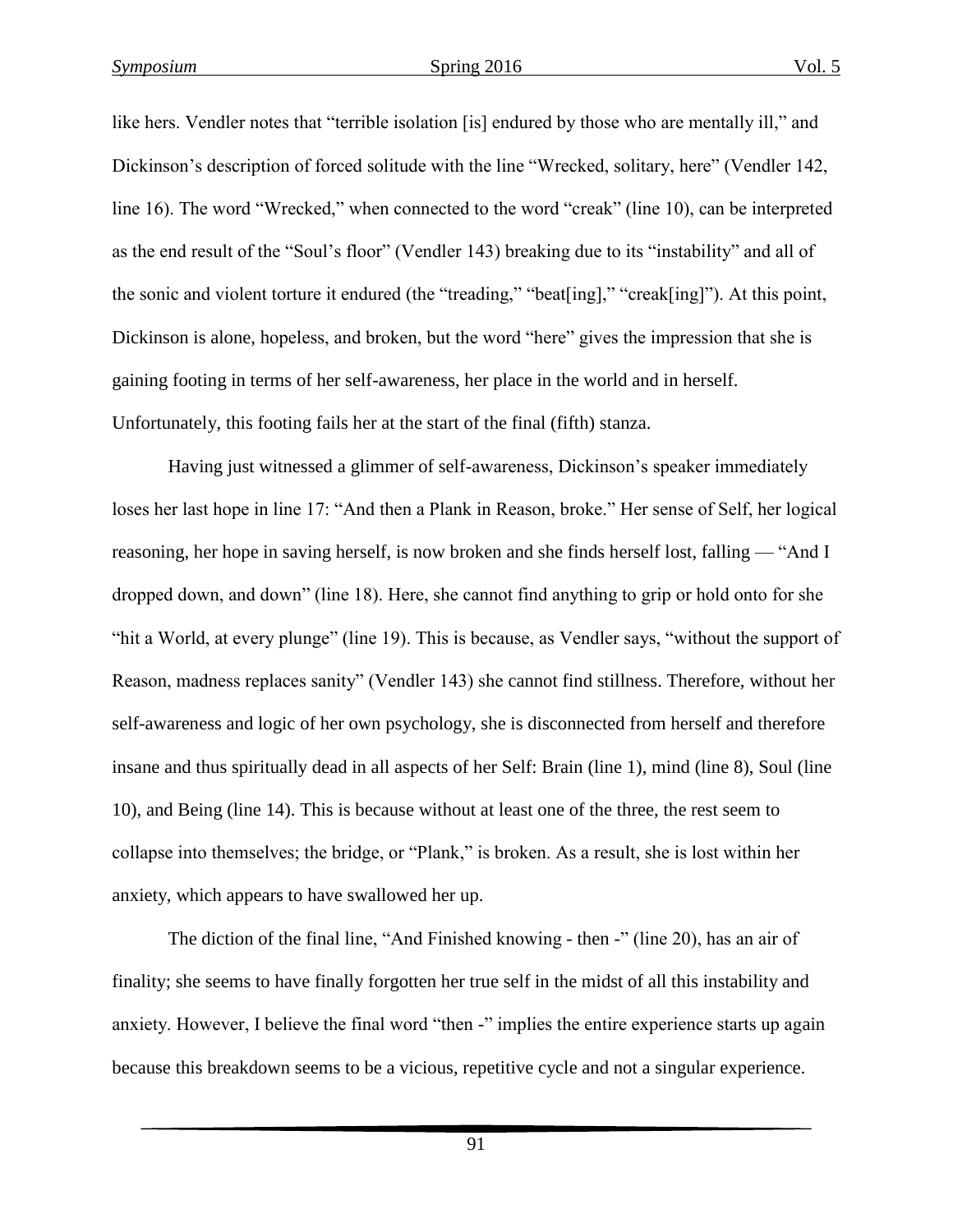The poem's formal elements support the idea of a recurring cyclical trauma. An important pattern seen throughout the poem, for instance, is the word "And" starting a line in each of the first two stanzas, the first two lines in the third and fourth stanzas, and all four lines of the fifth stanza. The increasing use of this simple connecting word might signal a mind that is losing its rational power to state logical connections between thoughts. This pattern of repetition reflects the cyclical nature of this breakdown, and also draws attention to how this experience builds from start to finish; the breakdown's intensity grows increasingly stronger and leaves the speaker increasingly broken by the end, since her thought processes are broken up by more "And"s.

Another significant formal pattern found in this poem is the rhyme scheme's deliberate shifts. The poem's first stanza is written off-rhyme, then stanzas two through four are in perfect rhyme (e.g., line 6 and 8: "Drum" / "numb"), and the final stanza ends the poem with an offrhyme. This pattern reflects once again how the breakdown seems to be on repeat, occurring over and over again. The first and last stanzas are now connected through their off-rhyme structure, which shows that the poem (and thus the breakdown it describes) is on a cyclical loop; this is because the beginning and ending stanzas fit and flow together, while the middle three stanzas remain in between the linked start and end. Furthermore, the off-rhyme scheme allows the final stanza to seamlessly flow into the first, illustrating how the breakdown restarts as it nears its close: "And Finished knowing - then - / I felt a Funeral, in my Brain" (line 20, line 1).

Throughout the poem, Dickinson uses the sense of sound because her mental affliction does, in fact, have an intensely physical aspect to it; her mind and brain are connected, and her brain is connected to her body. The physicality of her affliction is reflected in the repeated use of sound throughout the poem. The setting of the poem, a metaphorical and "intolerably prolonged"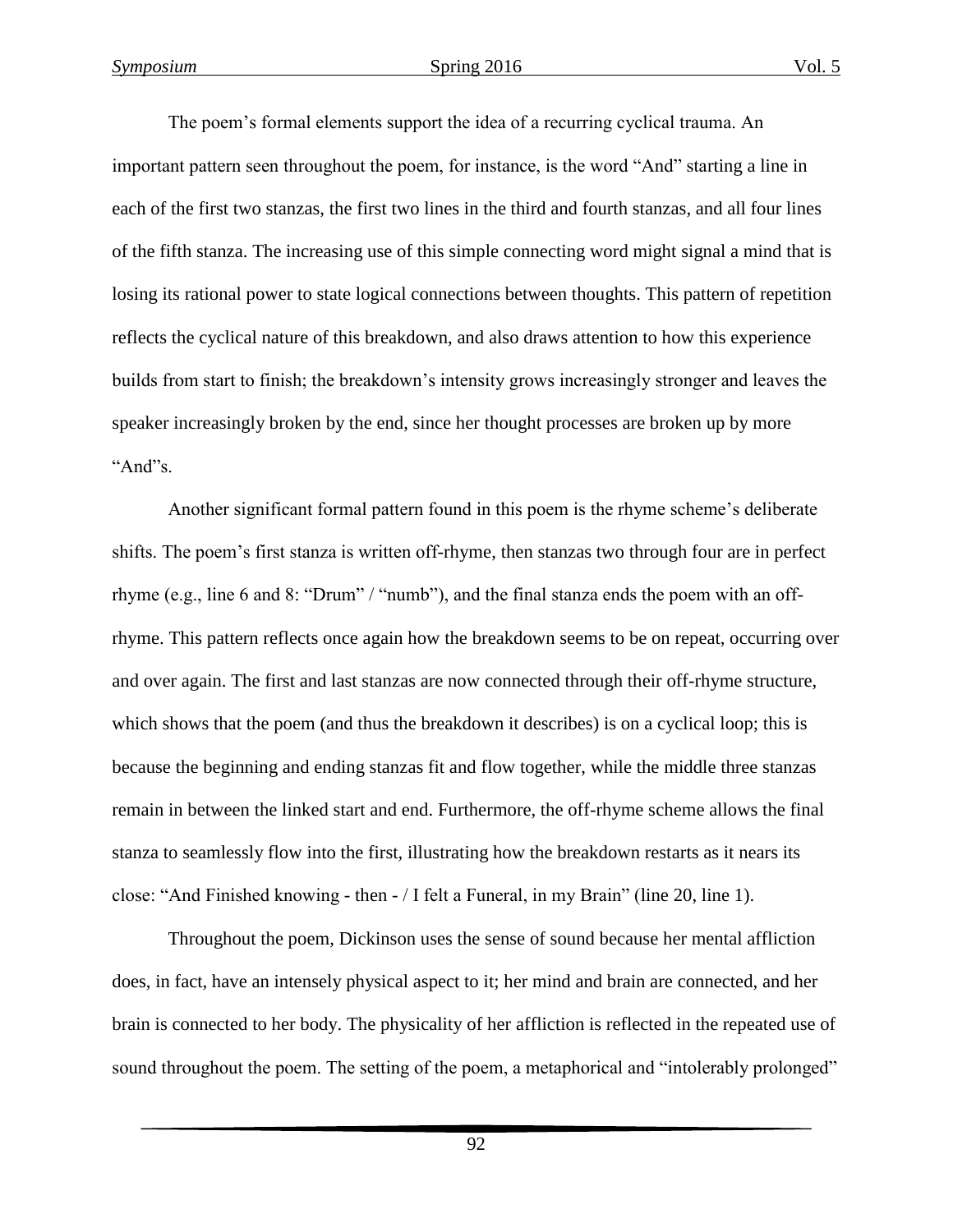Funeral for her spiritual self conflicts with the fact that she is also a "Mourner" (line 2), one who "mourns herself repetitively as she is attacked"; she is eventually buried under all of this anxiety, and her sense of Self along with it (Vendler 142).

This poem depicts her self-awareness and emotional regulation as they begin to deteriorate. Dickinson likely wrote poem number 340, "I felt a Funeral, in my Brain," as a "single-sentence paratactic narrative" (Vendler 141) because that is what anxiety feels like: one long, held-in yet gasping breath as you are drowning. The "attack after attack on 'Reason'" (Vendler 142) are anxious thoughts and recurring physical sensations that "attack" her sense of self and logic about her own psychology, and Dickinson shows this through metaphor, repetition, diction, and the primary sense of sound. Through this poem, she portrays anxiety in such a real, tangible way.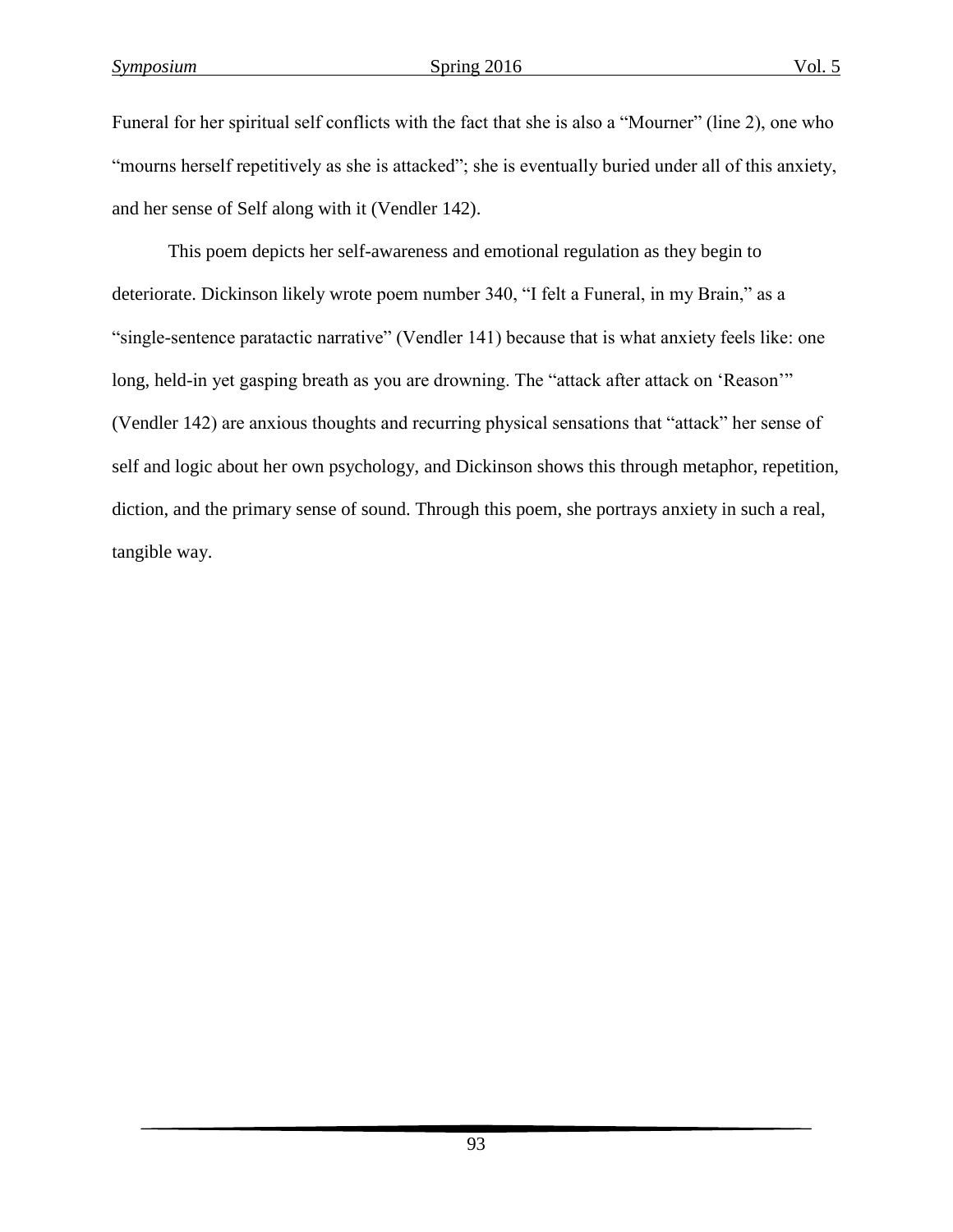Dickinson, Emily. "I Felt a Funeral, in My Brain, (340) - Poetry Foundation." *Poetry Foundation*. Poetry Foundation, n.d. Web. 18 Apr. 2016.

Vendler, Helen. *Dickinson: Selected Poems and Commentaries*. Print.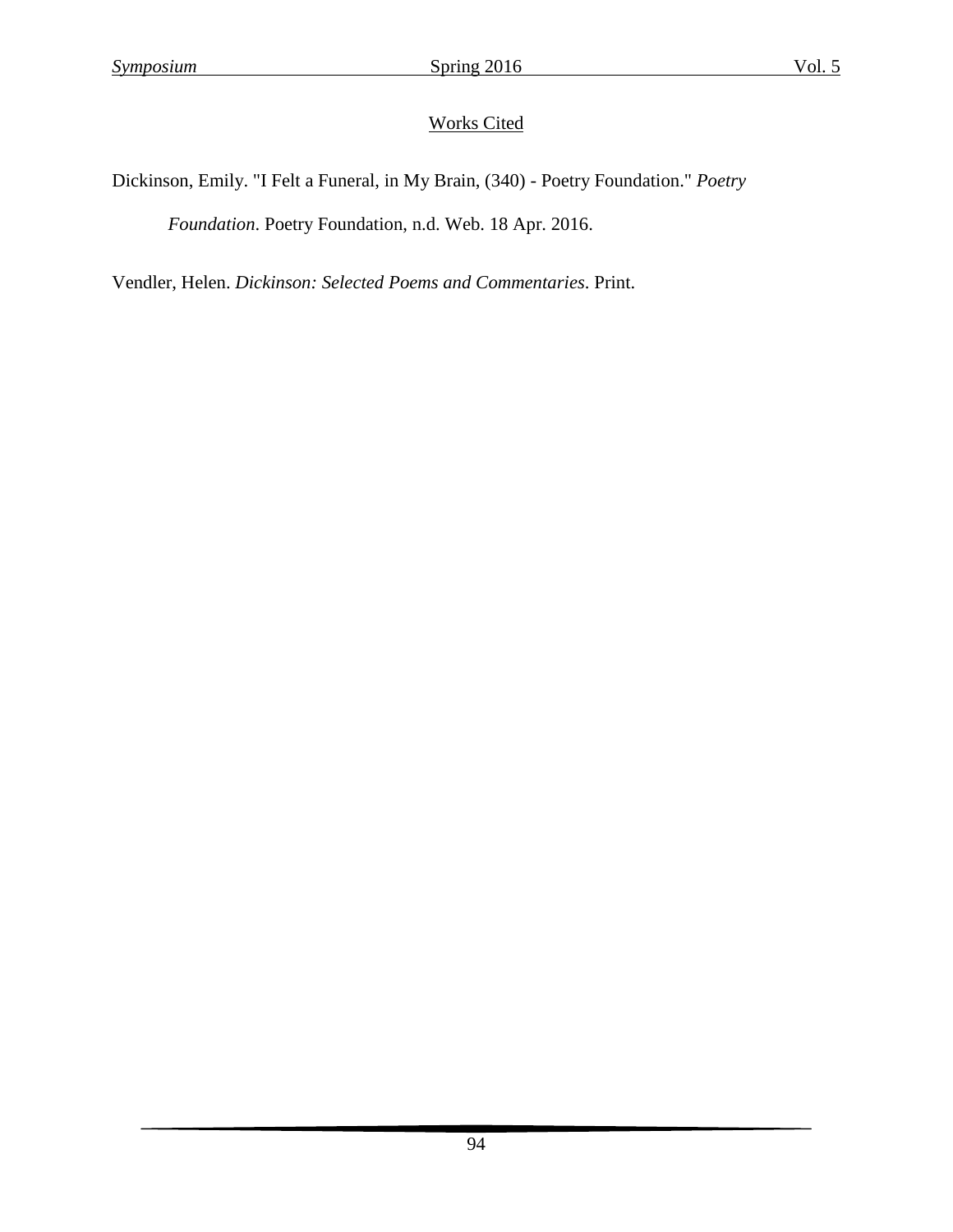## "The Sound of Music: Reconstructing the musical Soundscape of the Maya" By: Jessica Voutsinas

One of music's most endearing qualities is that it is ephemeral; music exists for only a brief moment before it is lost to time. While this makes it an intriguing art form, it creates a monolithic task for archaeologists and historical ethnomusicologists to try and replicate what music may have sounded like in a near-extinct society like the Maya. Through the study of instruments, religious text, dance, and performance spaces, archaeologists can begin to reconstruct the auditory landscape of the Mayan people and understand its significance in society.

Music is analyzed through its four constructs, timbre<sup>i</sup>, melody, harmony, and rhythm. Analyzing the physical instruments can reveal information about timbre, melodic capacity, harmonics, and rhythmic capabilities. Understanding how and why these instruments were implemented provides a more holistic understanding of musical culture. Religious texts can help to interpret dance imagery and understand somatic performance. This knowledge endorses music's ceremonial function. When combined, these points of information can be abstracted to gain a complete understanding of music in a society.

#### *The Maya*

Music is, inherently, social interaction, which means that contextualization is essential to understanding musical practice. The Mayan people are notorious for their innovations and dissemination of culture through vast trade networks. They extended from the Yucatan Peninsula to Honduras and El Salvador. Dormant and active volcanoes dominate the Mayan highlands on a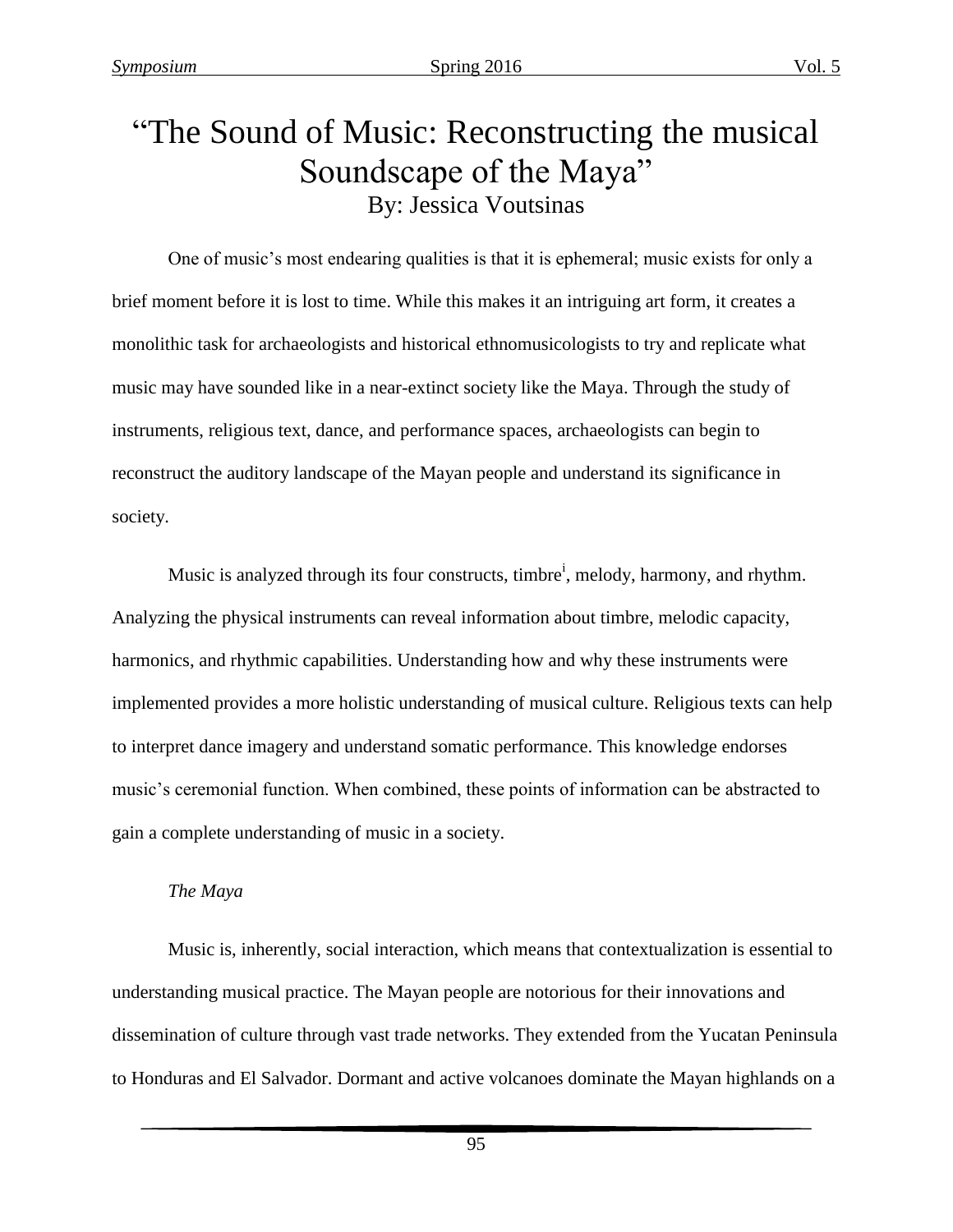belt call the Cordillera. The rainy season, brought on by trade winds from the Caribbean and Atlantic, lasts from May to November (Coe and Houston 2015). Cultivating plants is difficult because, for every ten years of activation, fifteen fallow years are needed for the soil to recover (Coe and Houston 2015). This contrasts with the southern lowlands in which land needs five years fallow before a fifteen-year cultivation period (Coe and Houston 2015). Understandably, Mayan civilization thrived in the southern territory. It boasts a tropical climate supported by a system of interconnected rivers, the most important of which was the Usumacinta. The rainy season lasts from May to December, though the rainfall is rather unpredictable (Coe and Houston). This inconsistency did not lend itself to the mass production of crops, and it is suspected that only maize was grown in this area (Coe and Houston 2015). Maize proved an important staple of their diet, providing the primary ingredient in tamales and tortillas. House gardens supplemented the lack of arable land, yielding avocado, papaya, sweetsops, guava, etc. The Mayan diet also included hunted game like deer, peccary, spider monkey, howler monkey, ocellated turkey, jaguar, and tapir (Coe and Houston 2015). What the Mayans could not manufacture they obtained from their trade associations. Their import/export system allowed them to acquire limestone, flint, obsidian, manos/metates, salt, jade, quetzal feathers, marine shells, red and white thorny oyster, and conch shells from all over Mesoamerica (Coe and Houston 2015).

Some of the Mayans' most notable inventions include hieroglyphic writing, books of figpaper or deer-skin folded like screens, a complex calendar, extensive knowledge of astronomy, the ball game, markets, human sacrifice, and a pantheistic religion. Mayan society featured a hierarchical system of government with ruling elites chosen by Gods. These rulers were featured on architecture and lauded by the populace until their somewhat violent end. Petty squabbling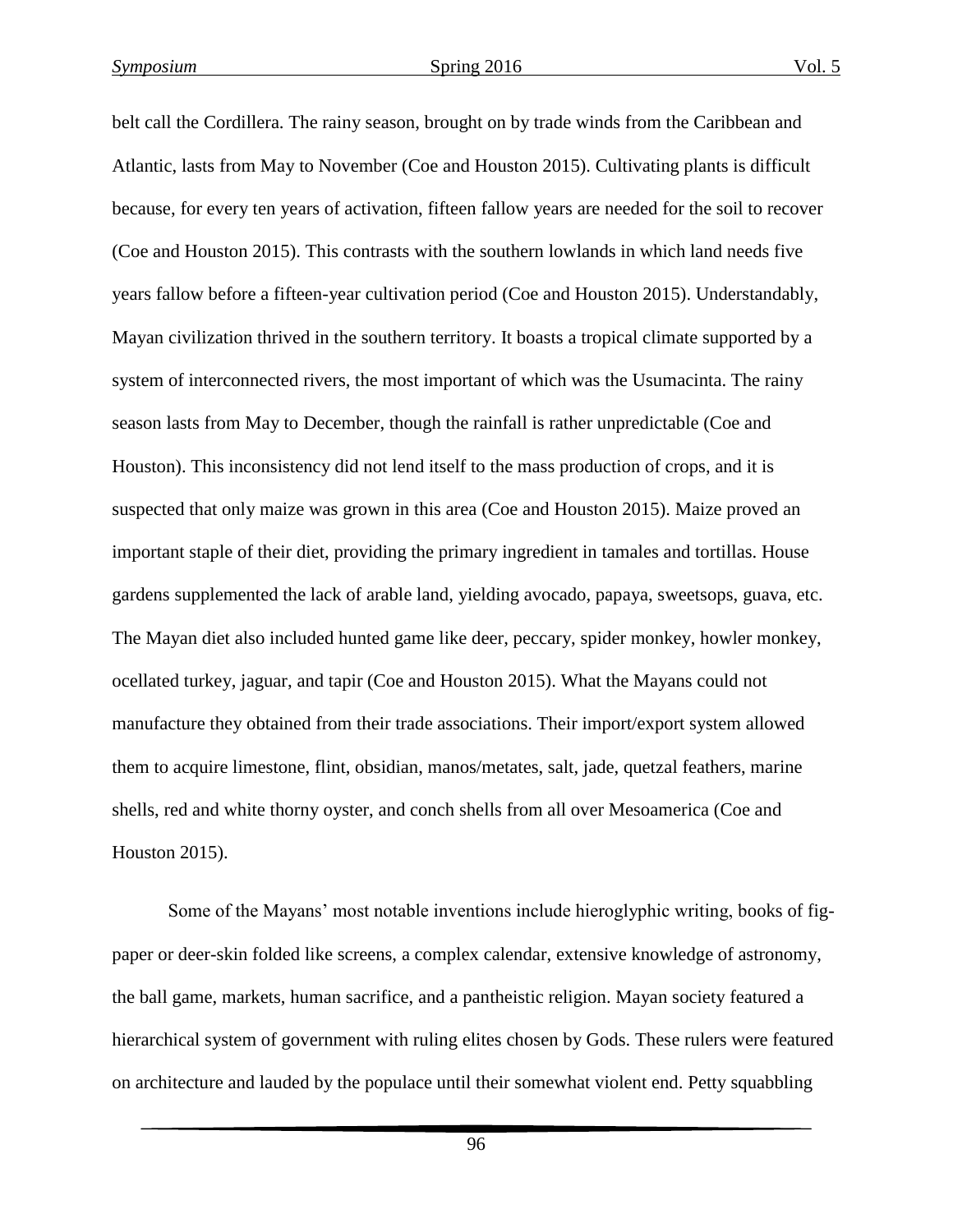within the ruling class, swelling populations that had outpaced the carrying capacity of the land and a series of droughts heralded their expiration (Coe and Houston 2015).

#### *Mayan Musical Instruments*

Archaeologists must use depictions of musical customs displayed on polychromatic vases and murals, in addition to recovered fragments of instruments, to glean information about musical devices<sup>ii</sup>. However, the aesthetic of instrumental traditions is rather pointless without reconstructing the music it portrays. Mayan instruments can be divided into aerophones<sup>iii</sup> and membranophones<sup>iv</sup>. Both of these categories refer to the medium through which sound is produced; this can indicate timbral quality, melodic variety, and rhythmic capability.

The Mayans constructed a diverse array of aerophones including the *hom-tah,* conch shell trumpet, and clay whistle. The Bonampak murals of Chiapas were of particular significance in the re-discovery of Mayan instruments. One of the most conspicuous instruments featured in these paintings was called a *hom-tah. Hom-tahs* were large instruments constructed of wood, clay, and gourd, formed into a conical shape with a flared bell at the end. Pressing one's lips to a beeswax-coated, circular mouthpiece and blowing a directed stream of air caused the instrument to sound. The fundamental frequency produced by these woodwinds is estimated to generate a pitch between a between 139-144 Hz (Stacy 2014). Though similar in size, there was no formula or model for the *hom-tahs,* so it was likely that there may have been some variance in dimension, creating tonal discrepancies. Based on the materials and structure of the *hom-tah,* they would have produced a hollow sound like a drone that was felt more than heard. To create a stronger sound, they were likely played as part of a consort. The Bonampak murals support this assumption as *hom-tahs* are only displayed in an ensemble setting (Stacy 2014). Such an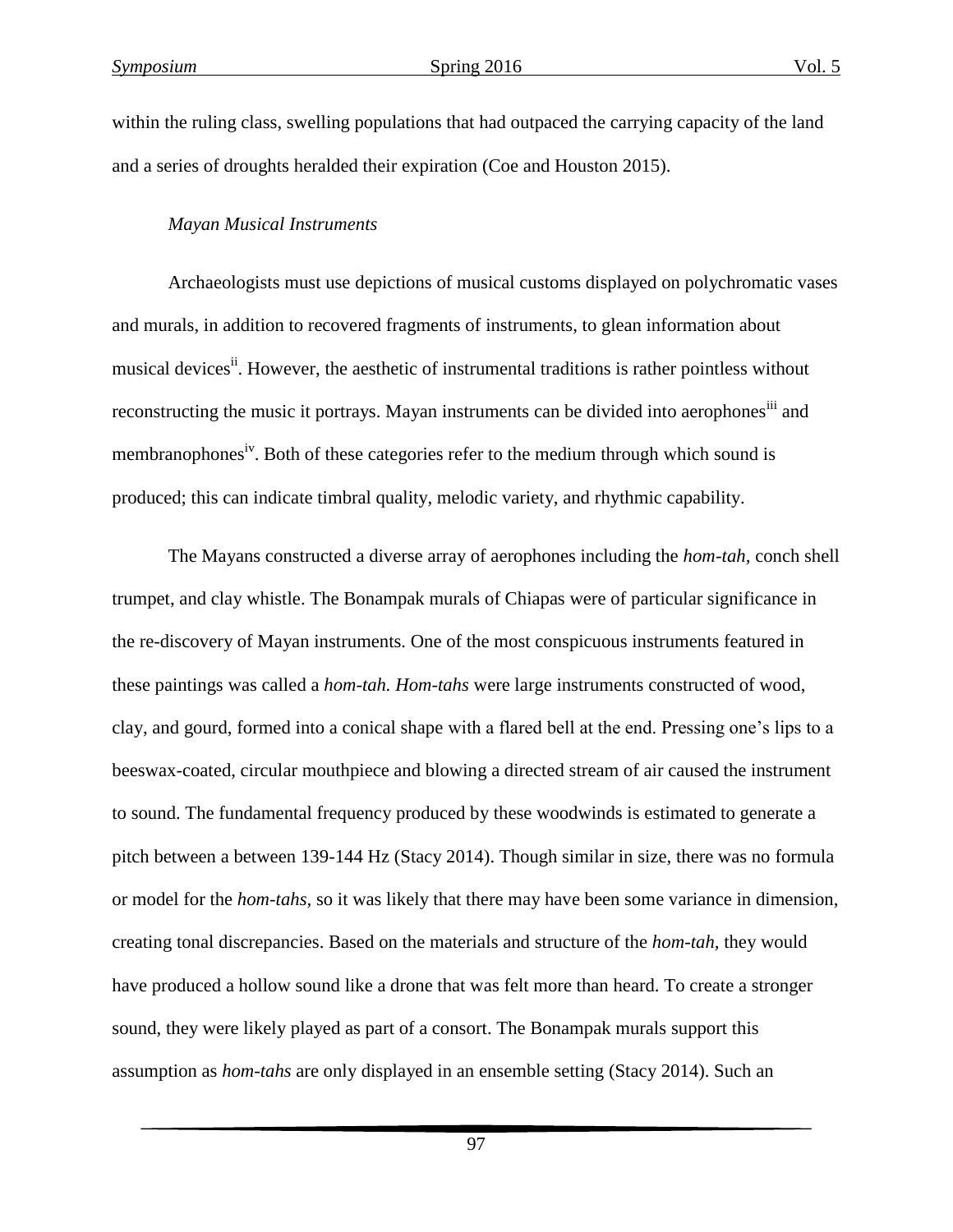instrument would require incredible breath support. Rhythmic interest can only be introduced if the breath can be rapidly re-engaged as the notes are articulated, which wouldn't be possible on an instrument of this size. *Hom-tahs* were probably used to induce a sonic landscape rather than provide melodic/harmonic intrigue. Other aerophones could be constructed out of conch shells. Air is blown into a hole cut into the apex of the spire and three more cavities cut into the bottom from which the air would escape, producing three pitches (Stacy 2014). These conch shells have intricately carved designs on them, craftsmanship that suggests this was an important



#### *Fig. 1 Conch Shell Trumpet, The Chrysler Museum*

instrument. These engravings don't compare to Mayan whistles and flutes, which are more like small sculptures. Flutes have more melodic capabilities than their counterparts in the aerophone genus. A pentatonic scale could be produced through an alteration to the quantity of air or by means of covering ventages (Stacy 2014). Whistles and flutes produce pitches in a high register. Unlike modern, Western flutes, they would have a less piercing tonal quality since they are made of clay, a material that creates a dull resonance, rather than metal, a material that reflects sound much more efficiently. Less air was required to engage the sound allowing greater rhythmic flexibility.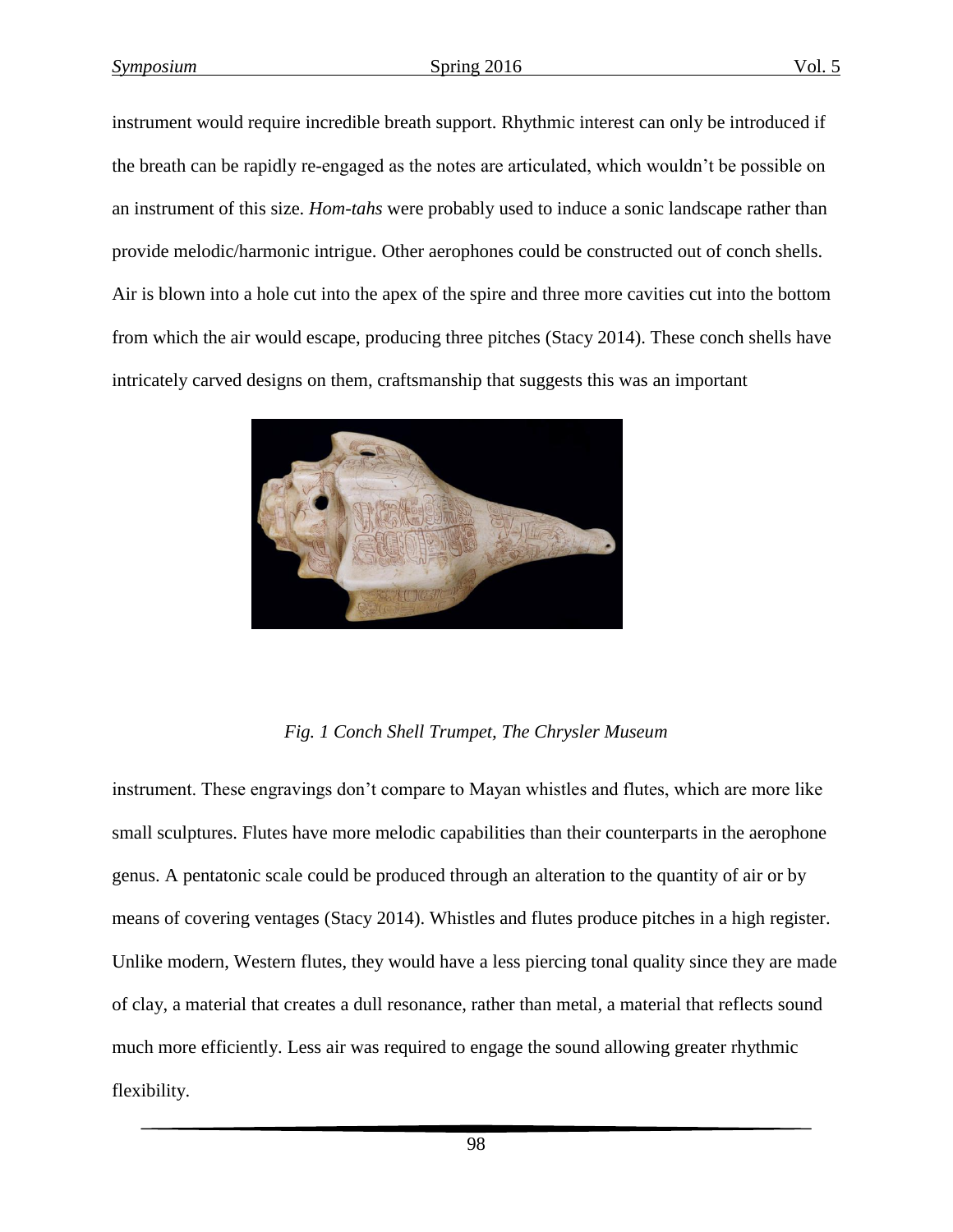There is no known society that doesn't utilize percussive instruments and the Maya are no exception. During the Classic period(AD 250-900), the Maya used three types of drums, the turtle shell drum, *huehuetl*, and *pax*. The aptly named turtle shell drum was constructed by stretching animal skin taut over a vacant turtle shell (Stacy 2014). The resonance chamber is small, causing the airwaves produced to compress more frequently. This basically means that turtle shell drums produce sound at high pitch levels. These drums were struck with deer hooves and antlers significantly effecting the timbral quality of the sound (Stacy 2014). Hooves have a larger surface area, which limits the vibration of the drumhead creating an unsustained, dense sound. Antlers allow the drum to ring due to their minimal surface area, so the sound is bright with a slow decay. Comparable in nature is a drum that resembles an Aztec *huehuetl*. The body is made of wood, effectively causing the timbral quality to sound much richer. Hooves and antlers would be beaten against the skin head of this drum, causing similar timbral changes. *Pax* drums were made of ceramic, clay or gourd (Stacy 2014). Since these drums are rather small, they were carried in one hand and played with the other. Since fingers are more sensitive and dexterous than drumsticks, the timbre could have been manipulated to produce a wider variety of sounds and dynamics, though the size of the drum indicates this was limited to a high register. This drum would have had an earthier tonal quality, although the resonance would largely depend on the thickness of the drum. The Maya revered the drum, believing it to be a living entity. Many drums have a cluster of holes into which the Maya would pour alcohol when the drum became "thirsty" (Christenson 2007). The presence or absence of liquids could alter the sound production of the drum entirely. While the fluid would dampen the sound overall, it would also create a variety of ever-changing overtones.

#### *Music in Religious Context*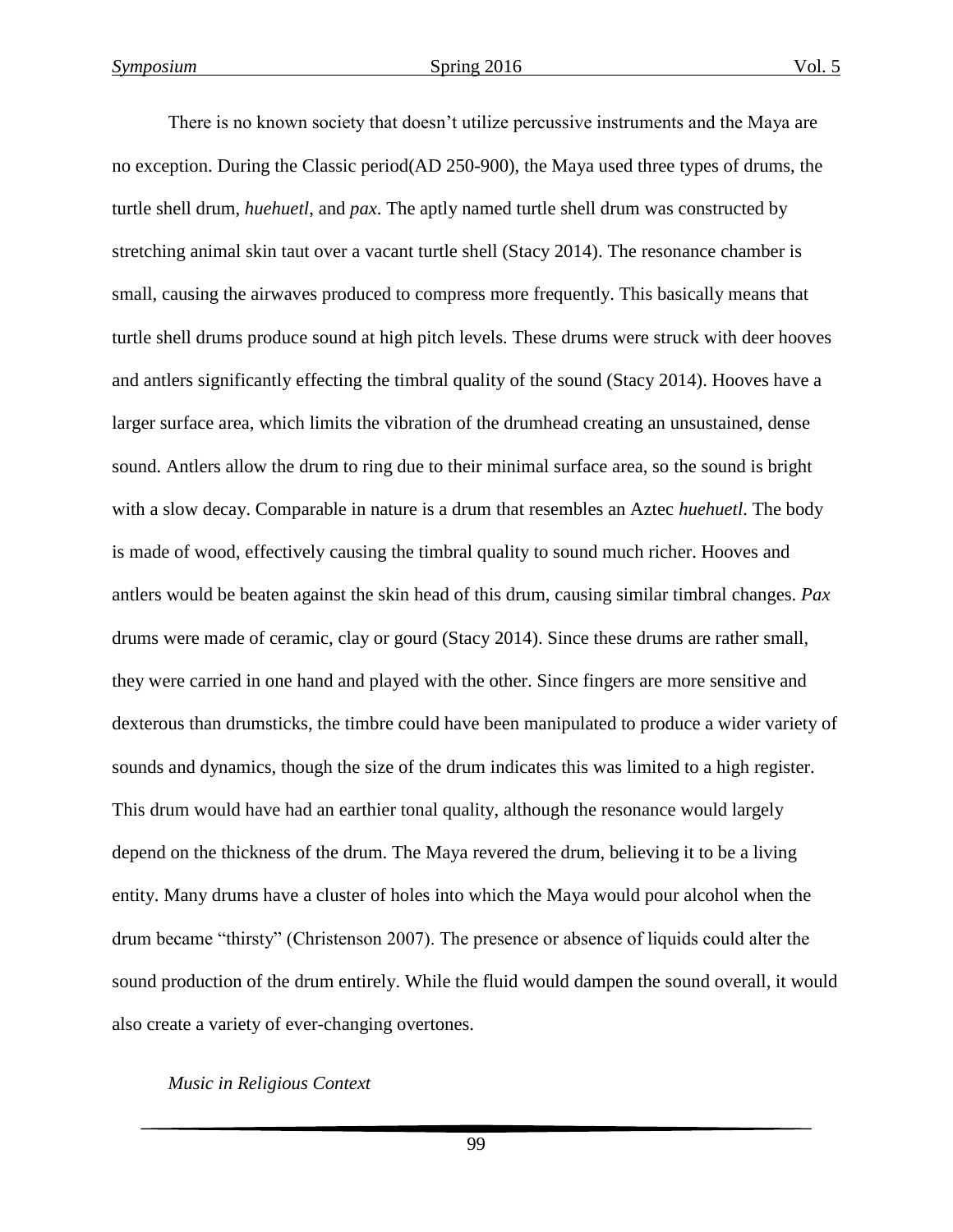Although the pantheon of Mayan Gods was both intricate and immense, only a few myths reference music. These are found in the *Popol Vuh*, a corpus of allegorical tales that assert the moral codes of Mayan society and solidify governing rights of the elite. This collection is written in a poetic format that lends itself to musical interpretation (Tedlock 1998). Instruments are mentioned in several myths, one of which is about two cruel brothers, One Batz and One Chouen, who played the flute and sang. They had tried to eliminate their stepbrothers, Hunahpu and Xbalanque<sup>v</sup>, and, as punishment, were turned into spider monkeys (Christenson 2007). Spider monkeys are indigenous to Mesoamerican rainforests and would have been prevalent in the soundscape of the Mayan people. As music mimics existing auditory phenomena, it is likely that flutes were modeled after or manipulated to sound like spider monkeys. These animals produce shrill noises interrupted by chirps. The myth may indicate that flutes and whistles were played at high pitch levels and melodically limited despite their potential. The Maize God is another deity esteemed for vanquishing Xibalba, the Mayan underworld. He is often displayed emerging from the Great Turtle shell<sup>vi</sup> after a bolt of lightning splits it, completing his resurrection (Stacy 2014). This may suggest that the Maya believed music could open the barrier between the mortal and immortal worlds.

#### *Music and Dance*

Music activates a portion of the human brain called the motor cortex, which commands the affixed body to move in cohesion with the set of rhythmic instructions embedded in the music. Ergo, by reverse engineering known Mayan dance practices, information can be gathered about the rhythmic content of the music. What is known about dance in Mayan culture is derived from ceramic depictions of rituals. There are three styles of pottery that reference dance practices: Tikal, Holmul, and Ik' (Looper 2009).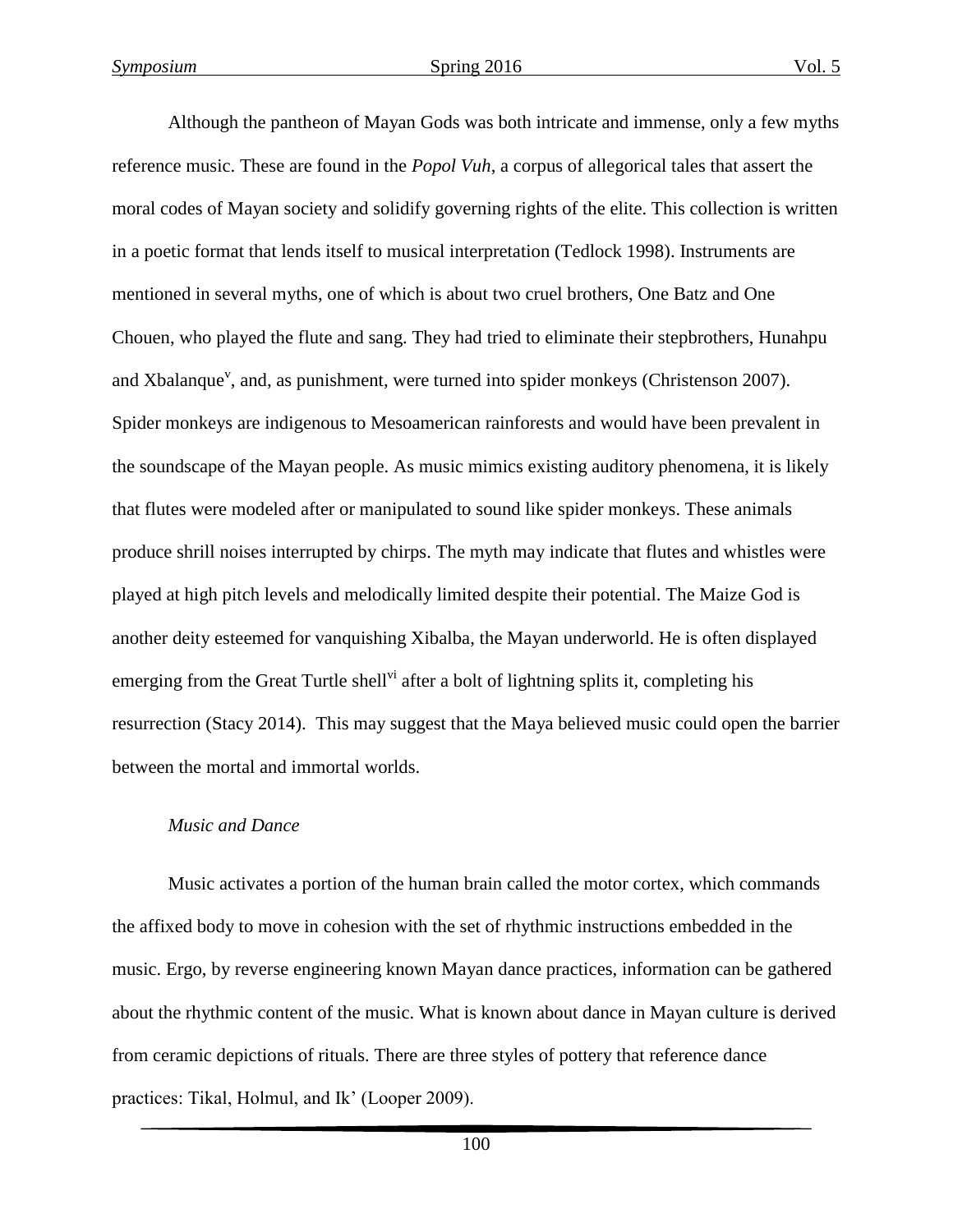Tikal pottery was made in workshops located around Tikal and Uaxactun. These were food service vessels dedicated to the Maize God, the same deity often depicted playing a turtleshell drum (Looper 2009). The dancers featured on these ceramics exhibit wild acrobatic displays, suggesting that the tempo of the music was fast and driving. The clothing is often pictured in dramatic, spirited motion, and most dancers were depicted in a pose with one foot on the ground and the other lifted in the air (Looper 2009). Such vigorous activities suggest lots of rhythmic intrigue propelled by the use of drums or some of the more rhythmically dexterous aerophones like whistles and flutes. Additionally, the pictures on the vessels are reminiscent of a narrative rather than a singular event (Looper 2009). This could allude to a programmatic style of composition, one that tells a story.

Contrastingly, the Holmul style of Belize portrays dancers in more graceful, swaying poses (Looper 2009). Their hair often reflects this motion, seeming to be brushed upwards. This may suggest a less rhythmic arrangement of instruments playing at an slower tempo. Since melodic content had to compensate for the tempo, it is likely that aerophones accompanied this style of dance. Additionally, aerophones have the ability to sustain notes while membranophones do not. All dancers are depicted in one of ten configurations of arm position (Looper 2009). In most music cross-culturally, a focus on hand and arm positioning is considered graceful and is associated with slower tempos. The dancer featured on these vessels is presumed to be the Maize God himself. Elaborate costuming, hieroglyphs, and the mirrored forehead motif all appear in the Homul style, suggesting an association between the Maize God and the ruling elite (Freidel and Schele, 1988).

The predominant difference between the two styles is the movement of the performers denoting the tempo and instrumental arrangement of each composition. According to Professor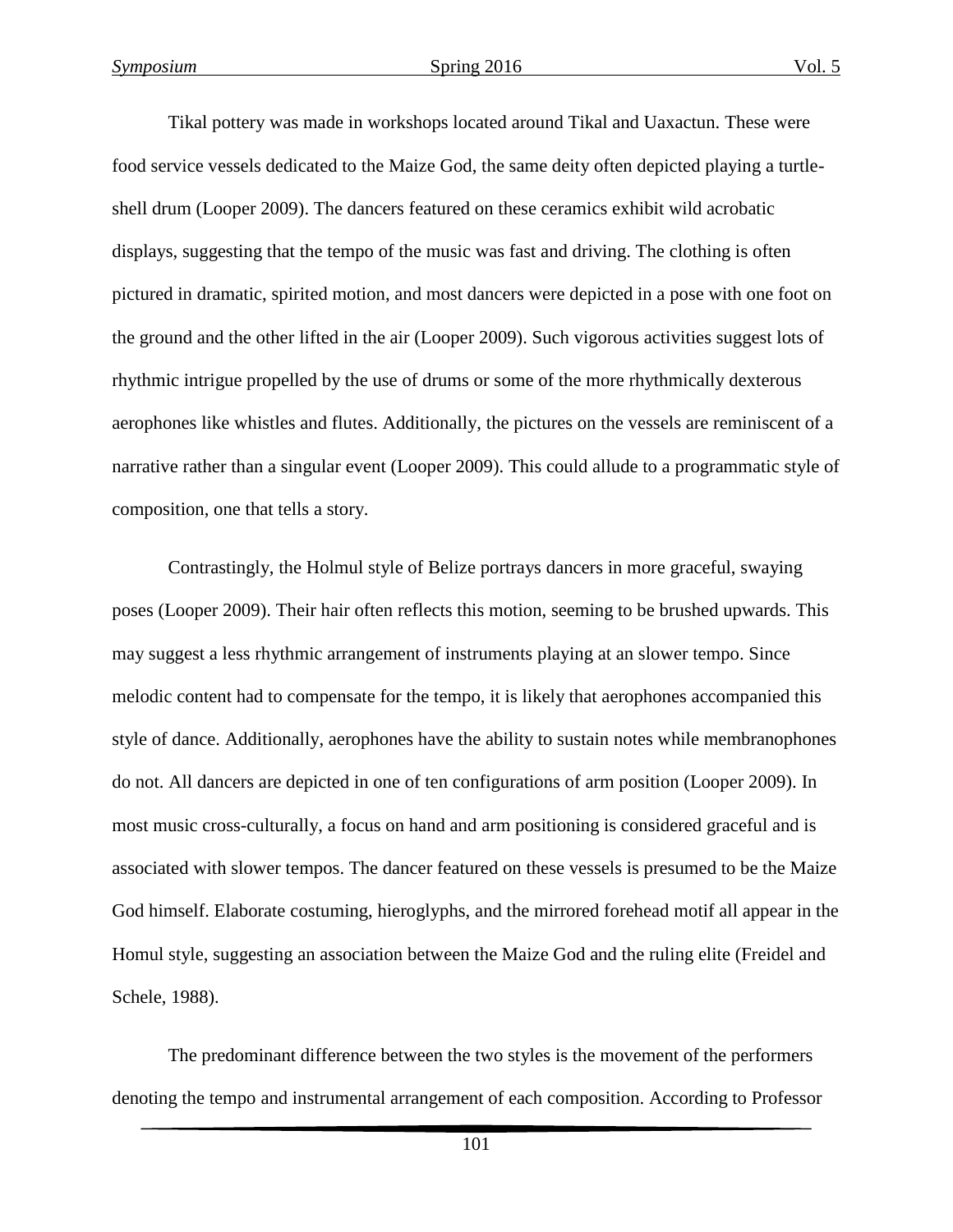Matthew G. Looper, professor of Art History at California State University, "Viewed in historical context, the Tikal Dancer and the Holmul Dancer themes can be interpreted as regional variations on a common core narrative" (Looper 2009:216). This accounts for the similarities in cosmology while the styles of dance and music depicted appear to be vastly different.

The Ik' style of pottery is its own entity and is the only style to depict musical instruments in association with dance performances. The style tends to feature historic rituals as opposed to mythical legends (Looper 2009). Because of the divine right absolutism promoted by the Mayan political system, the elite performed ritual dances to appeal to the Gods on behalf of the public. The act of dancing was invoked to put people into a state of trance, allowing them to access the Gods, supporting the contention that the Mayans viewed music as a barrier between the divine and the human (Looper 2009). In Ik' pottery, dancers are divided into Lamaw Ek and Yajawte' K'inich styles (Looper 2009). The former featured dancers in contorted poses, similar to the subject of the Tikal ceramics, while the latter featured the more graceful, formal styles of dance akin to the Holmul dancers.

By comparing the different styles, it becomes apparent that there are probably only two different forms of dance. The Tikal and Lamaw Ek styles were animated with an emphasis on percussive instruments. The other style, that of the Homul and Yajawte' K'inich, was slow and reverent, likely accompanied by aerophones.

#### *Music and Architecture*

Coinciding with this diversity of performance structure is a variance in performance venue between outdoor and indoor spaces. The anterior performance occurred on elevated platforms. These platforms are referred to as Turtle Platforms because their layout symbolizes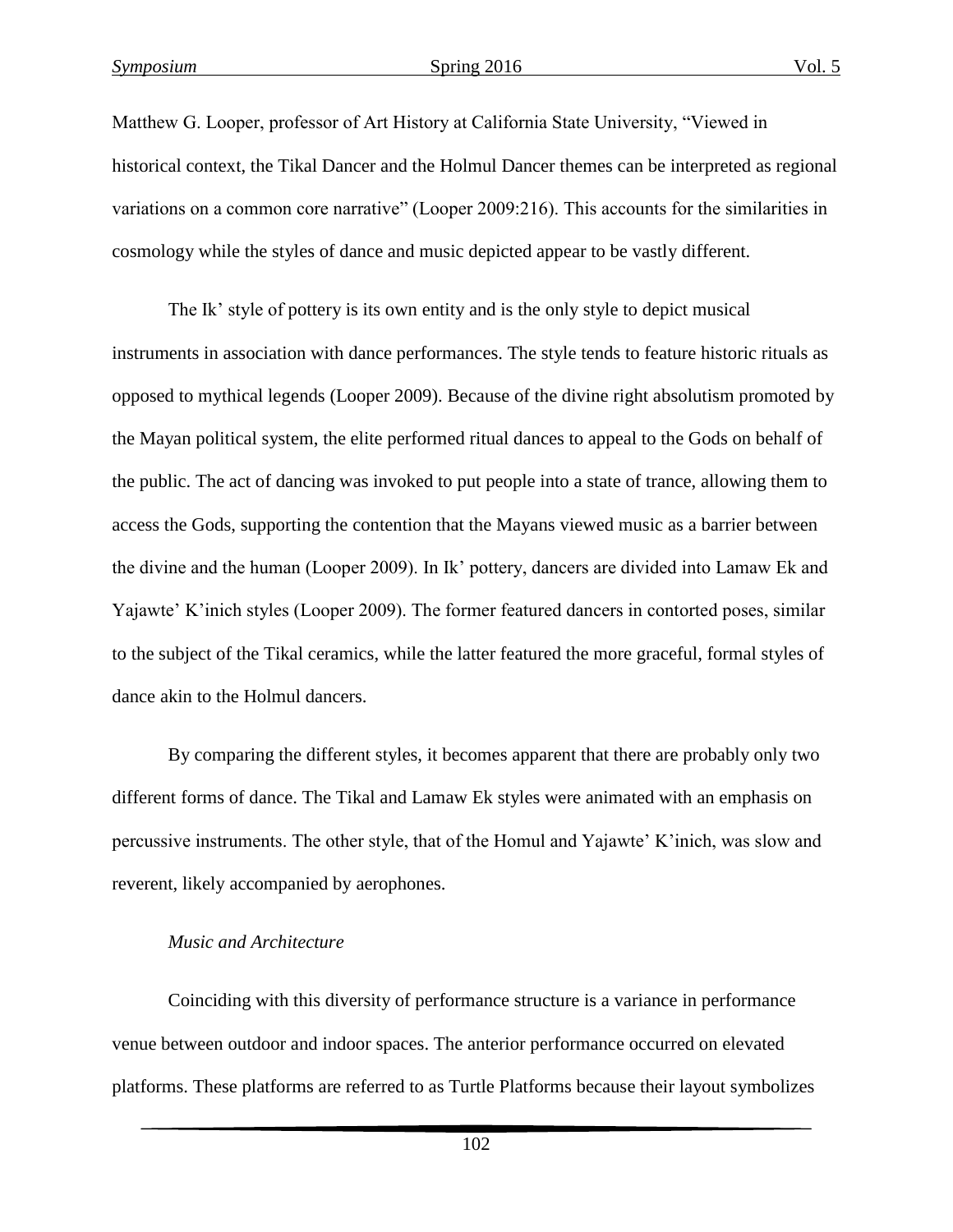the quatrefoil portal on the back of the cosmic turtle, amplifying its ritualistic nature (Looper 2009). Some venues even had trap doors through which dancers and musicians would emerge, mimicking the ascension of the Maize God during his resurrection (Looper 2009). Because these stages were outdoors, sound would scatter easily. These stages were situated in front of a large, open field where the public would have gathered, their bodies soaking up the sound. To compensate for these acoustic nightmares, a very large consort of instruments was likely needed.

The indoor venues were constructed of stone, a material that reflects sound very well and can sometimes cause an echoing effect called reverberation. Fast rhythms are not conducive to this performance space because it would cause a conflict of musical material that would sound cacophonous. Music performed in this space would have to use a slow tempo and a limited number of instruments. This space was probably only utilized by the elite class.

Logically, it can be concluded that Tikal/Lamaw Ek' practices were only acoustically possible in the outdoor performance spaces and the Homul/Yajawte K'inich style possible in indoor venues. This is reinforced by the function of either space. The outdoor venues were public displays of Mayan beliefs intended to assert religious authority through spectacle. The indoor spaces were for the more private rituals of the spiritual rulers.

#### *The Reconstruction of Music*

While music is transient, it is possible to reconstruct what it would have sounded like based on an understanding of physics, socio-religious context, dance, and acoustics. By deriving these conclusions from a variety of social establishments, the function of music as a social establishment also becomes apparent.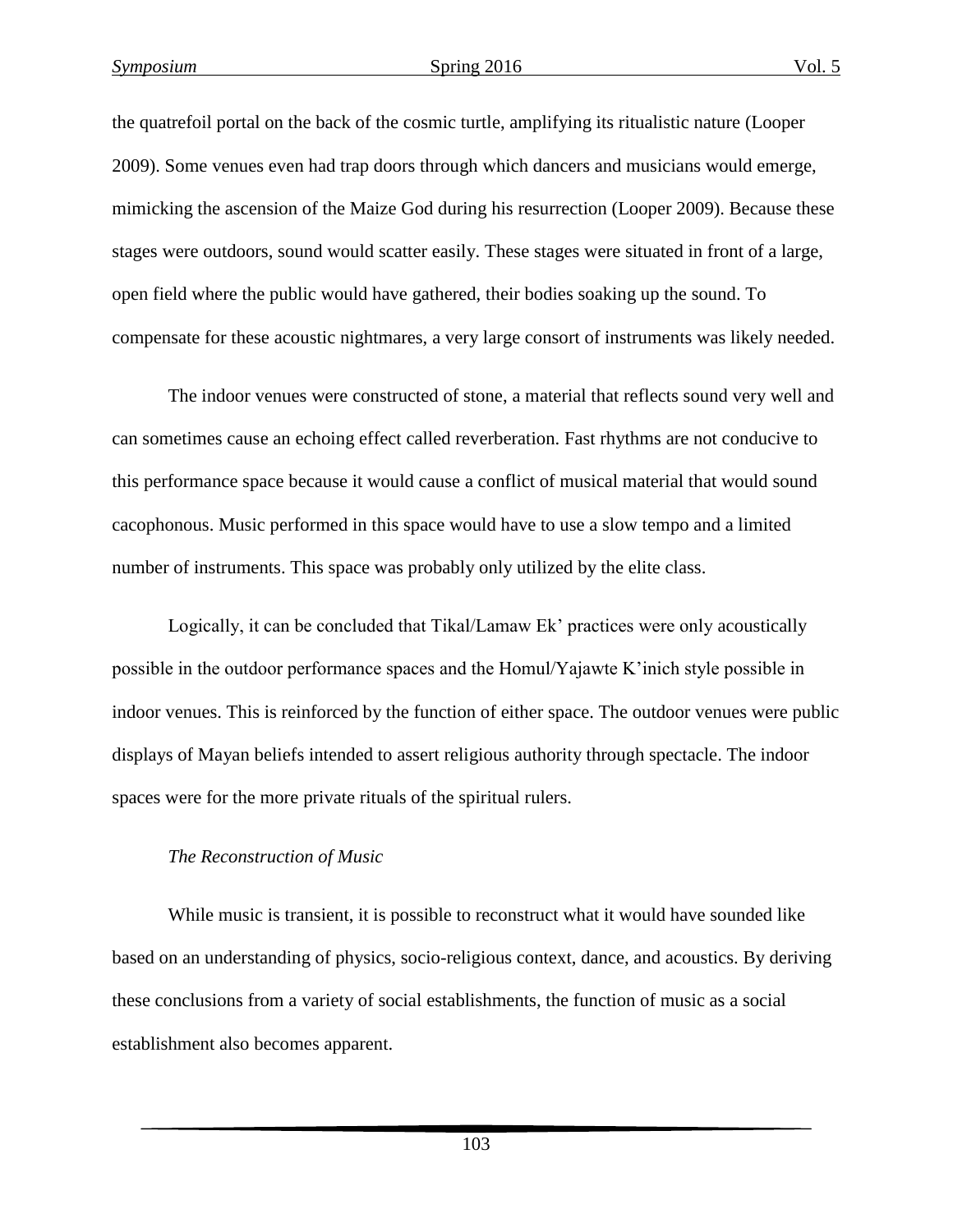Music served to institutionalize a political structure that lauded the ruling class in Mayan society. Power is a concoction of subversive tactics that cause society to perceive some people as superior to others. Music's ability to overwhelm people makes it an incredible form of either social control or liberation, depending on the way it is used. Music gives pathos to religion, ethos to the purveyors of that religion, and logos by tying together the all of the aforementioned institutions that laud a ruling elite.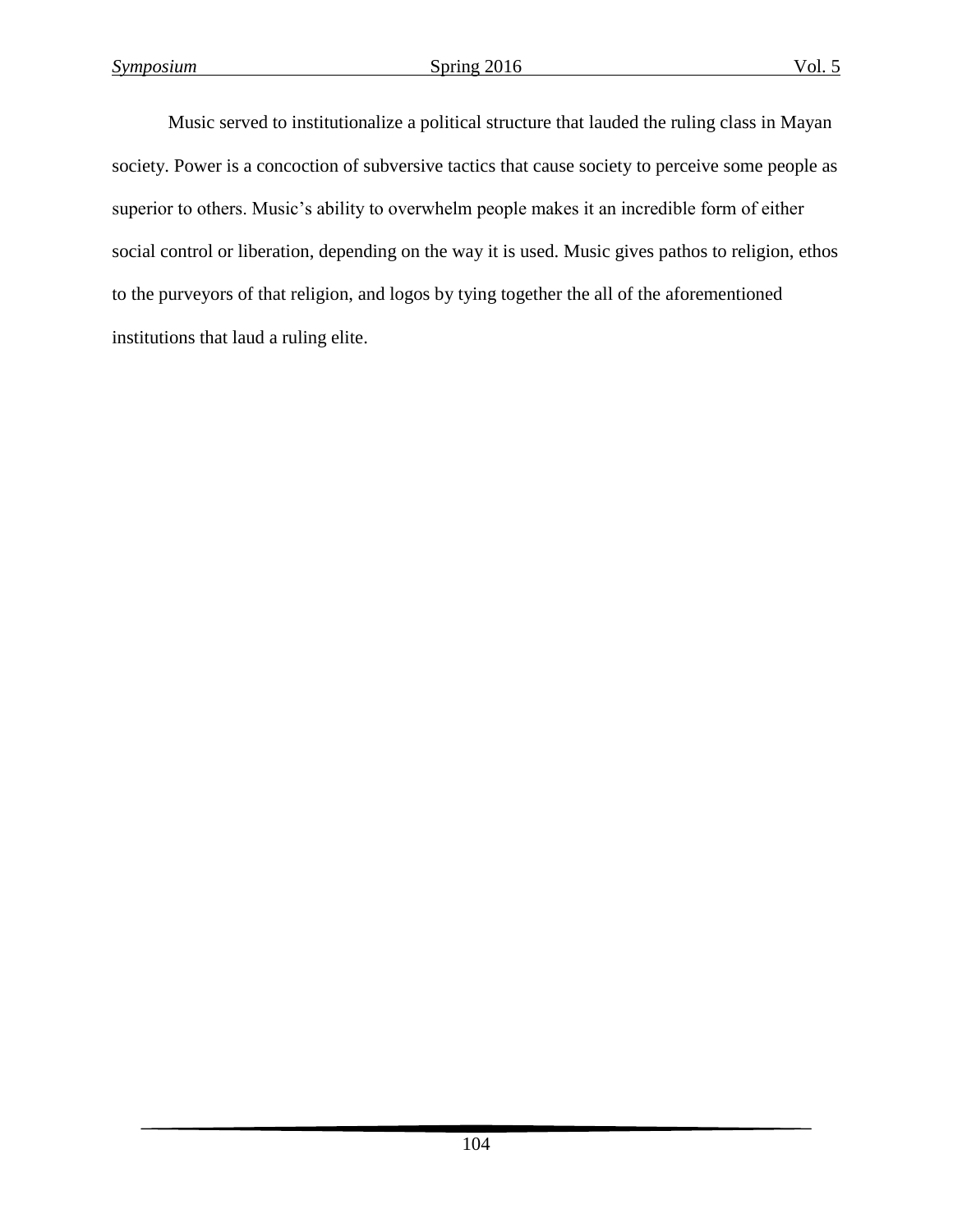#### Bibliography

Christenson, Allen J.

2007 *Popol Vuh the Sacred Book of the Maya: The Great Classic of Central American Spirituality, Translated from the Original Maya Text.* Reprinted. University of Oklahoma Press, Norman, Oklahoma. Originally published 2003, O Books, Alresford, Hants, UK.

Coe, Michael D. and Stephen Houston

2015 The Maya*. Ancient Peoples and Places.* Ninth Edition. Thames and Hudson, London, UK.

Freidel, David A., Linda Schele

1988 Kingship in the Late Preclassic Maya Lowlands: The Instruments and Practices of Ritual Power. *American Anthropologist* 90(3): 547-567.

#### Looper, Matthew G.

2009 *To Be Like Gods: Dance in Ancient Maya Civilization (the Linda Schele Series in Maya and Pre-Columbian Studies)*. University of Texas Press, Austin, Texas.

Maya, Tikal Area, Petén, Guatemala Conch-Shell Trumpet, 300-550 Hematite incised on conch shell, 8 ½ inches. Virginia, The Chrysler Museum of Art.

#### Stacy, Anna

2014 Of the Same Stuff as Gods: Musical Instruments Among the Classic Maya. *The Collegiate Journal of Anthropology* (2). Electronic document, [http://anthrojournal.com/issue/may/article/of-the-same-stuff-as-gods-musical](http://anthrojournal.com/issue/may/article/of-the-same-stuff-as-gods-musical-instruments-among-the-classic-maya)[instruments-among-the-classic-maya,](http://anthrojournal.com/issue/may/article/of-the-same-stuff-as-gods-musical-instruments-among-the-classic-maya) accessed October 25, 2015.

#### Tedlock, Dennis

1998 Toward a Poetics of Polyphony and Translatability. In *Close Listening: Poetry and the Performed Word,* edited by Charles Bernstein, pp. 178- 199. Oxford University Press, New York.